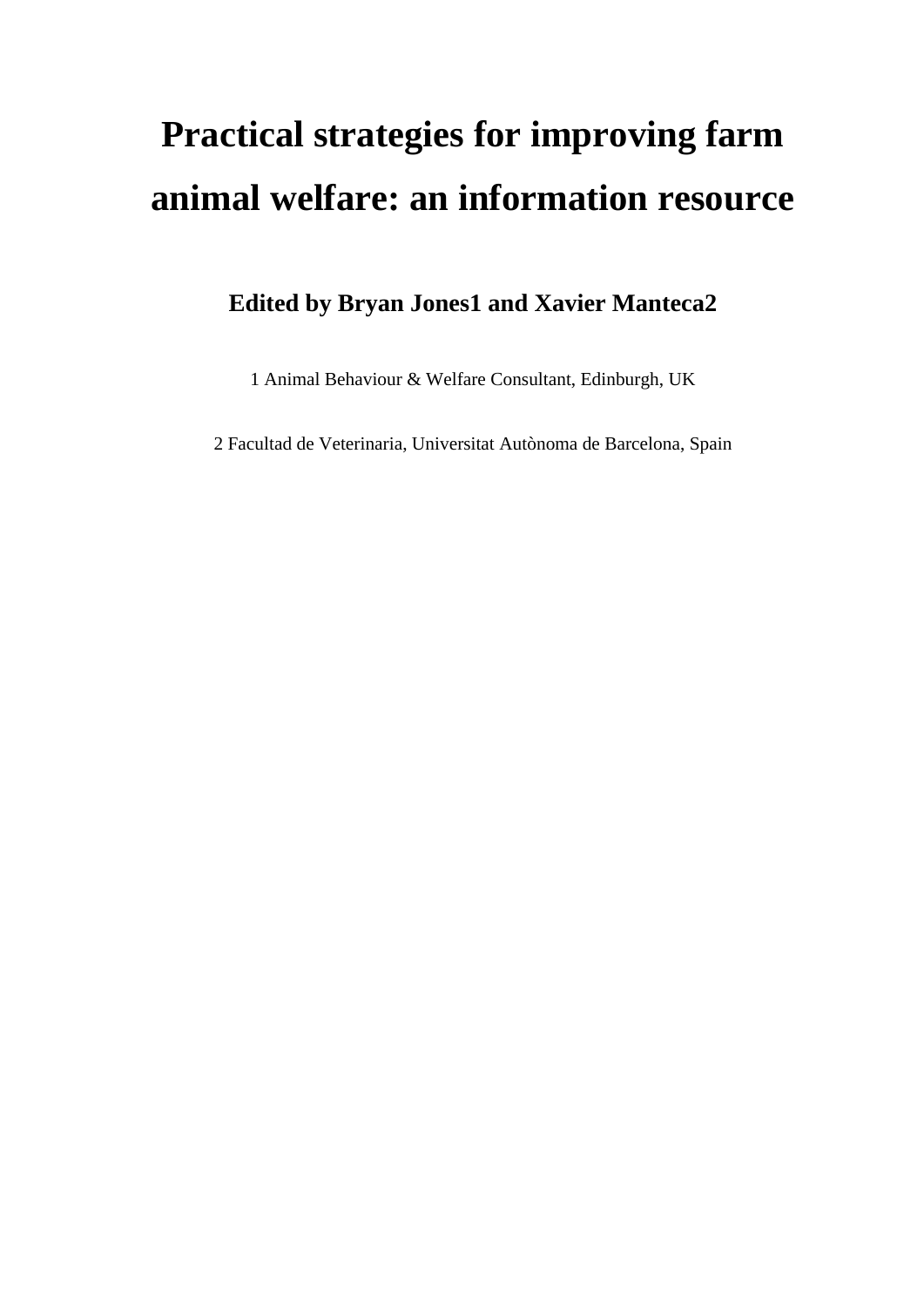#### **Contents**

#### **Introduction**

Chapter 1: The Welfare Quality Principles and Criteria for good animal welfare: the causes and consequences of failures to satisfy the criteria, and current remedial measures.

- Welfare Quality® Principles and Criteria of good farm animal welfare
- The 12 criteria, the causes of associated welfare problems and potential remedies
	- $\triangleright$  Criterion 1: Absence of prolonged hunger
	- $\triangleright$  Criterion 2: Absence of prolonged thirst
	- $\triangleright$  Criterion 3: Comfort around resting
	- $\triangleright$  Criterion 4: Thermal comfort.
	- $\triangleright$  Criterion 5: Ease of movement (other than health or resting-related issues).
	- $\triangleright$  Criterion 6: Absence of injuries (except those due to disease or therapeutic or preventative interventions).
	- Criterion 7: Absence of disease (as well as neonatal and transport-related mortality).
	- $\triangleright$  Criterion 8: Absence of pain induced by management procedures (including stunning).
	- $\triangleright$  Criterion 9: Expression of social behaviours (balance between negative, e.g. prolonged and damaging aggression, and positive aspects, e.g. social licking).
	- $\triangleright$  Criterion 10: Expression of other welfare-related behaviours (balance between negative, e.g. stereotypies, and positive behaviours, e.g. exploration).
	- $\triangleright$  Criterion 11: Good human-animal relationship (reduced fear of humans).
	- $\triangleright$  Criterion 12: Positive emotional state.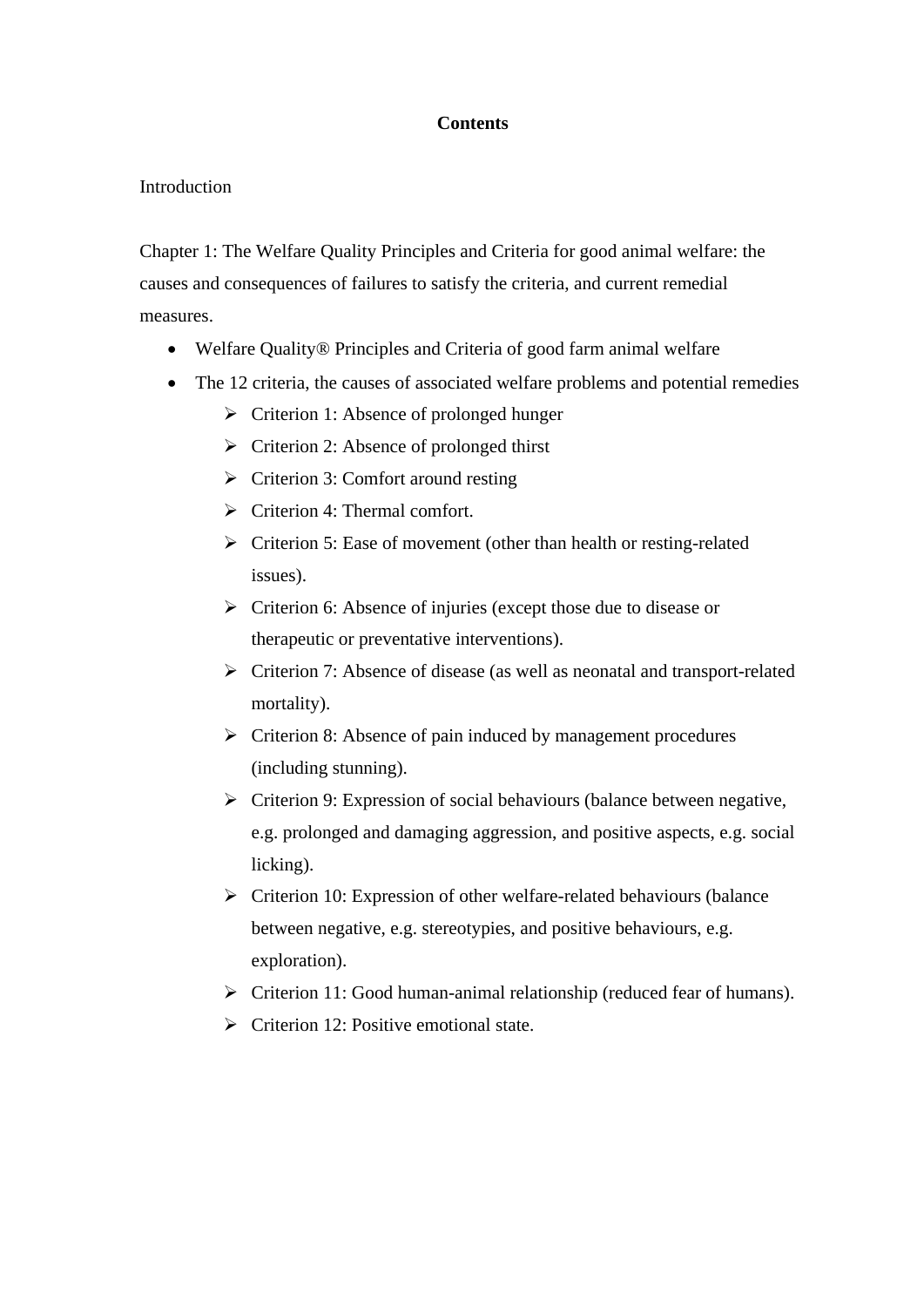Chapter 2: Background and benefits of the viable welfare improvement strategies identified both outside and within the Welfare Quality® project.

- Minimising handling stress
- Genetic solutions to welfare problems
- Eliminating injurious behaviours
	- $\triangleright$  feather pecking and cannibalism in chickens
	- $\triangleright$  tail biting in pigs
- Reducing lameness
	- $\triangleright$  in broiler chickens
	- $\triangleright$  in dairy cattle
- Minimizing neonatal mortality in pigs
- Alleviating social stress
	- $\triangleright$  in beef cattle
	- $\triangleright$  in pigs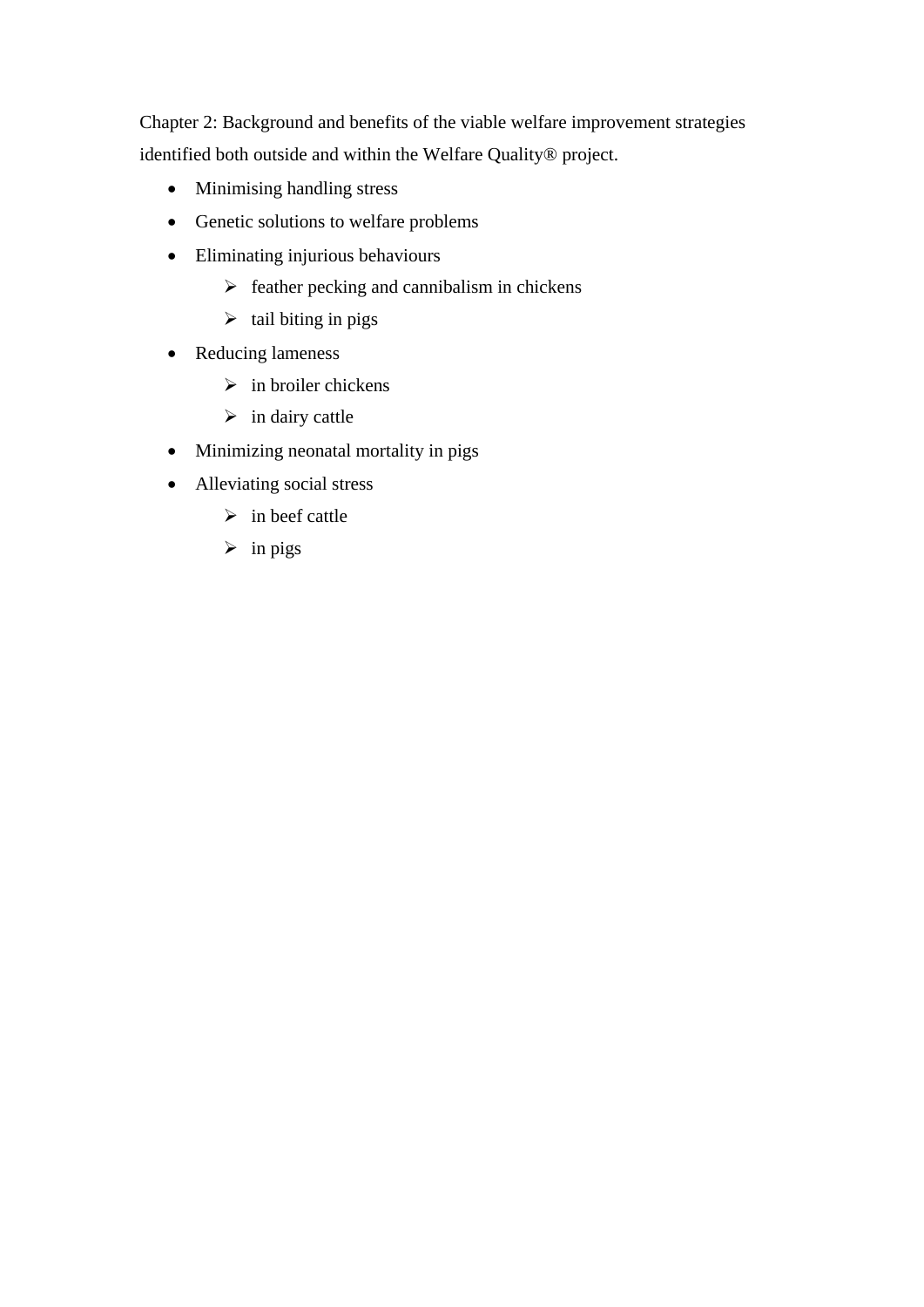#### **Introduction**

The present information resource is one of the outcomes of the work in Sub Project 3 (To define integrated, knowledge-based, practicable species-specific strategies to improve farm animal welfare) of the Welfare Quality® research project (www.welfarequality.net). This project was co-financed by the European Commission within the  $6<sup>th</sup>$  Framework Programme, (contract No. FOOD-CT-2004-506508), and it focussed on the integration of animal welfare in the food quality chain. It is the largest piece of integrated research work yet carried out on farm animal welfare in Europe. Forty four institutes and universities, representing thirteen European countries and four Latin American countries participated in this integrated research project. In a 'fork to farm' approach the project recognizes that consumers' perception of food quality is not only determined by its overall nature and safety but also by the welfare status of the animal from which it was produced. Thus, animal welfare is viewed as an integral part of an overall 'food quality concept'. Welfare Quality® focussed on the three main species (cattle, pigs, and chickens) and consisted of a number of Sub Projects (SPs). For example, SP 1 was designed to identify, analyse and acknowledge consumer concerns and market demands while Sub Projects 2 and 3 respectively aimed to develop and validate: i) reliable on-farm welfare assessment systems and ii) practical species-specific strategies to improve farm animal welfare. The work in SP3 addressed key welfare problems that are perceived as important by European stakeholders, including producers, retailers, academics, government and the public. These problem areas were identified in a joint exercise involving biologists, social scientists and citizens and they include handling stress, harmful traits in pigs and cattle, injurious behaviours (feather pecking and cannibalism in laying hens, and tail biting in pigs), lameness in broiler chickens and dairy cattle, neonatal mortality in pigs, and social stress in pigs and cattle. Their alleviation could greatly improve the quality of life for farm animals as well as often improving productivity and product quality and thereby generating economic benefits for the farmers.

This technical information resource builds on the results of Sub Project 3. It is also closely linked to the principles and criteria of good welfare developed by Welfare Quality® (see Chapter 1). The resource is web-based, it is freely available and it is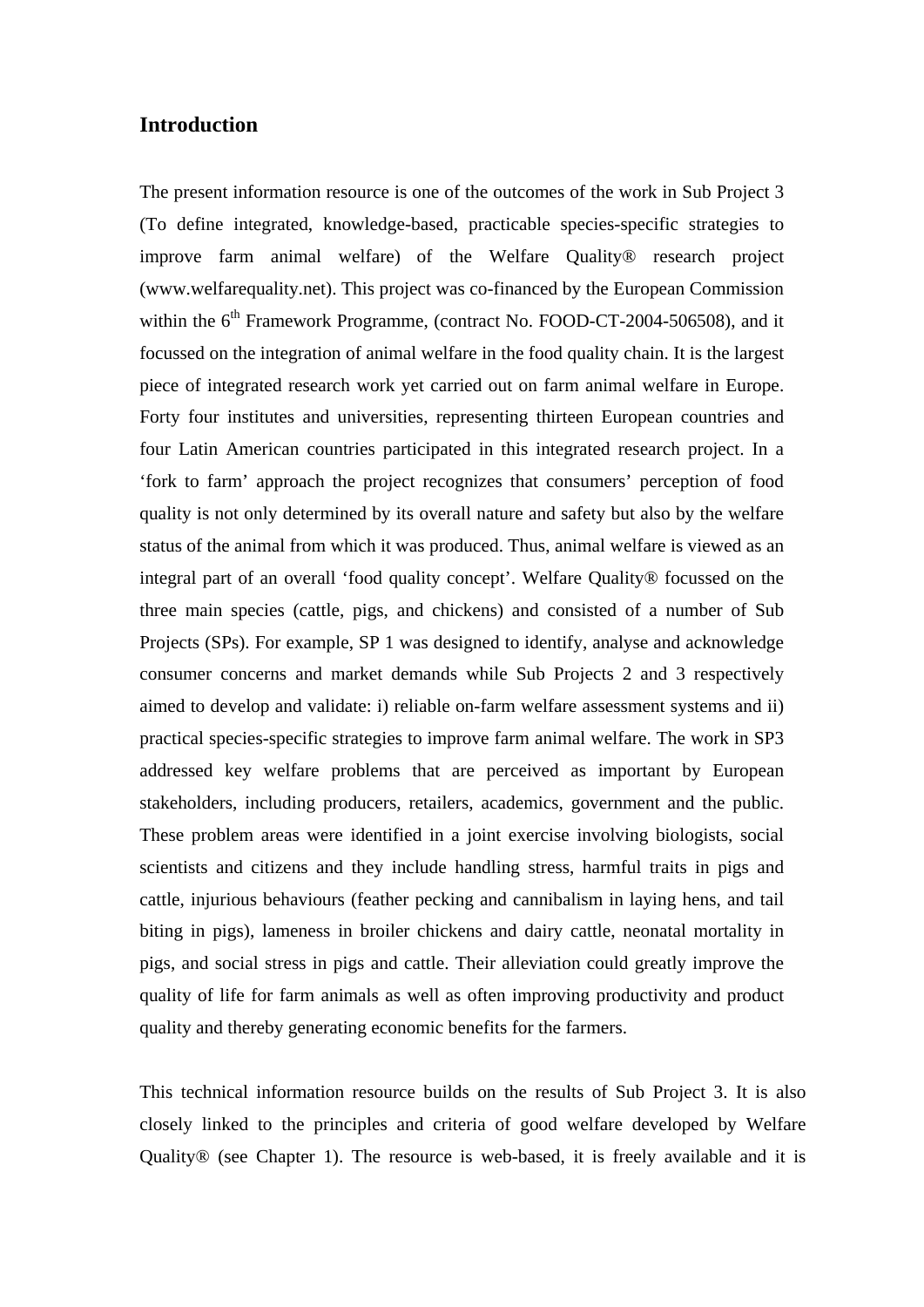intended to enable farmers, advisors, researchers, policy and other stakeholder groups to easily identify practical strategies that can help to solve specific welfare problems or at least to minimize their occurrence or intensity. The resource is subdivided into two chapters. The first chapter provides the background, rationale and brief descriptions of each of the above-mentioned principles and criteria which form the basis of the Welfare Quality assessment systems developed in Sub Project 2. It also very briefly summarises the welfare implications of failures to satisfy the criteria as well as the general causes of such failures and some generic remedial measures. The second chapter covers the scientific background and benefits of all the viable welfare improvement strategies identified in Sub Project 3 together with additional relevant information on the many remedial methods that have been generated outside the Welfare Quality® project. Instructions for their possible application are also provided.

Thus, the resource offers different levels of information for different degrees of interest, with clear links to other more detailed sources of information such as the scientific papers cited, reports, regulatory documents and other websites.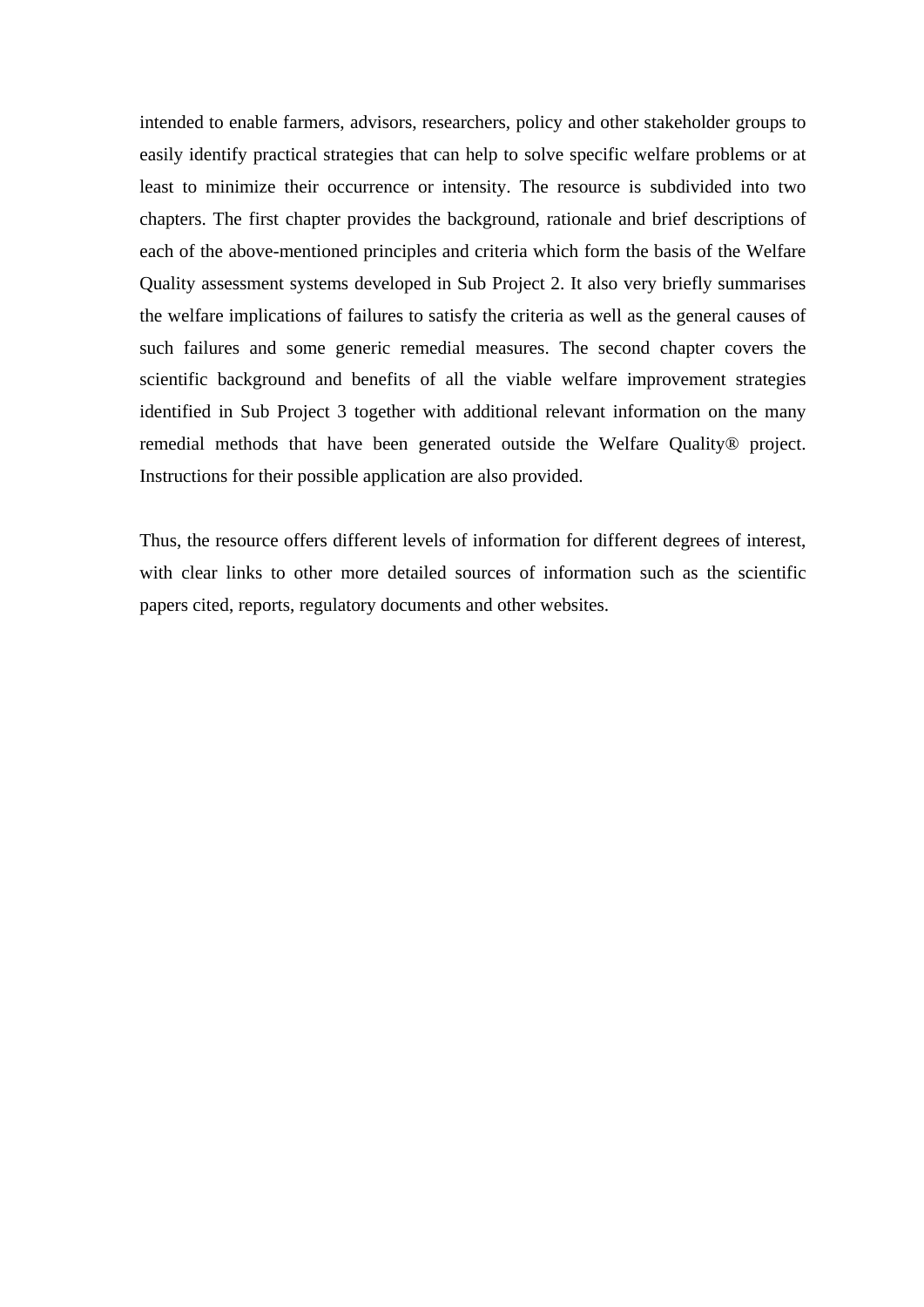## **Chapter 1**

Welfare Quality<sup>®</sup> researchers drew together the views of consumers, industry representatives, biologists, social scientists and legislators to establish the following four Principles of Good Welfare which are considered essential to safeguard and improve the well-being of our farm animals: good feeding, good housing, good health and appropriate behaviour. Twelve clear criteria were also defined within the 4 principles (Botreau et al., 2007). The original principles and criteria have since been slightly updated and the most recent version is shown below. Collectively, they complement and extend the 'Five Freedoms' published by the Farm Animal Welfare Council in 1992 (FAWC, 1992). Herein, we describe each of the above criteria in terms of what problems might arise, what causes these problems and what might be done to prevent or alleviate them, with special relevance to cattle, pigs and poultry.

#### **Welfare Quality® Principles and Criteria of good farm animal welfare**

#### Good feeding

- Absence of prolonged hunger. Animals should not suffer prolonged hunger, i.e. they should have a sufficient and appropriate diet
- Absence of prolonged thirst. Animals should not suffer prolonged thirst, i.e. they should have a sufficient, accessible and potable water supply.

#### Good housing

- Comfort around resting (assessment of behaviour rather than injuries): Animals should have comfort around resting
- Thermal comfort. Animals should have thermal comfort, i.e. they should not be too hot or too cold.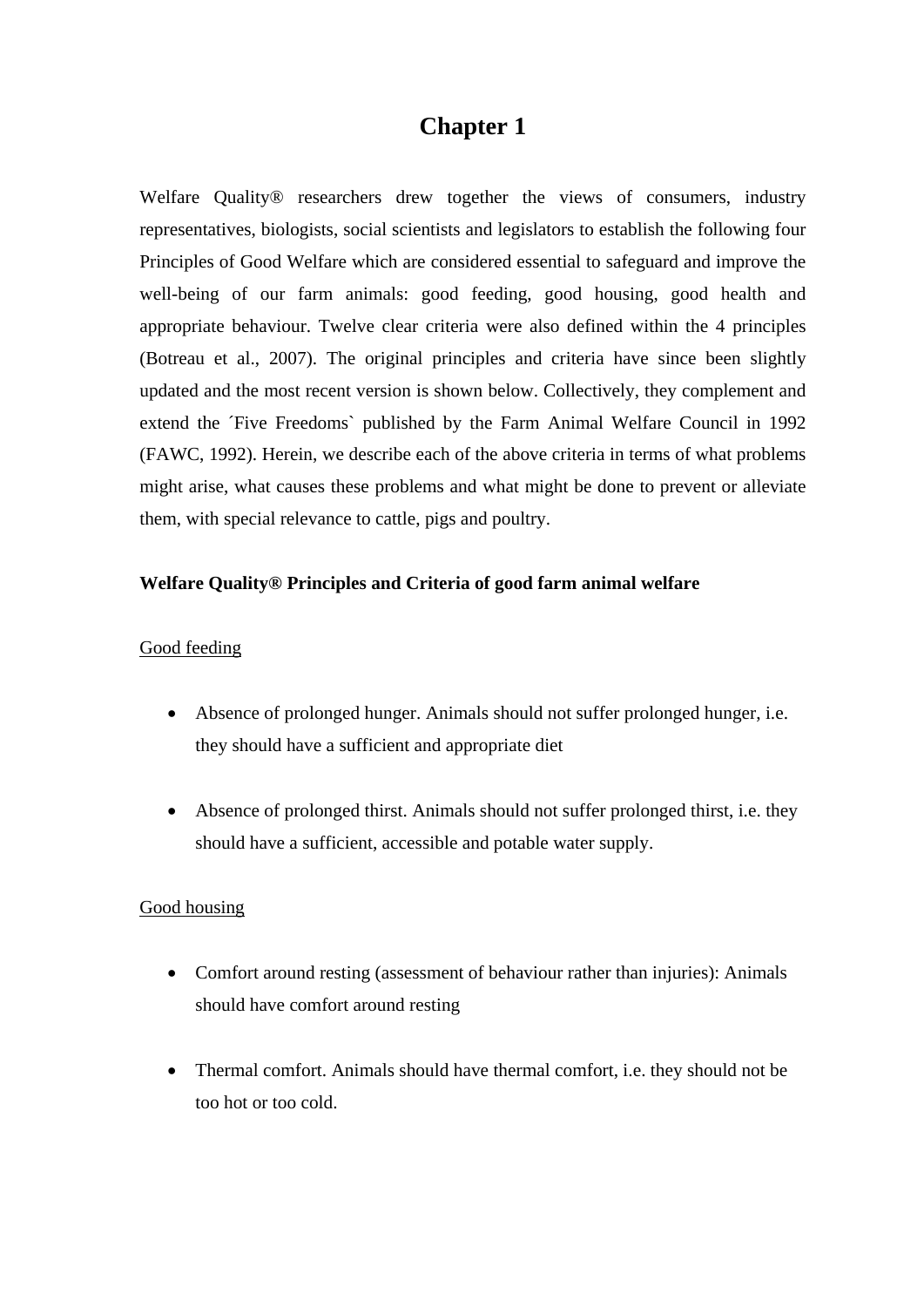Ease of movement (other than health or resting-related issues). Animals should have enough space to move around freely.

#### Good health

- Absence of injuries (except those due to disease or therapeutic or preventative interventions; neonatal mortality in piglets included here). Animals should be free from physical injuries.
- Absence of disease (as well as neonatal and transport-related mortality). Animals should be free of disease, i.e. farmers should maintain high standards of hygiene and care.
- Absence of pain induced by management procedures (including stunning). Animals should not suffer pain induced by inappropriate management, handling, slaughter, or surgical procedures (e.g. castration, dehorning).

#### Appropriate behaviour

- Expression of social behaviours (balance between negative, e.g. prolonged and damaging aggression, and positive aspects, e.g. social licking). Animals should be able to express normal, non-harmful and presumably positive social behaviours, e.g. foraging, grooming.
- Expression of other welfare-related behaviours (balance between negative, e.g. stereotypies, and positive behaviours, e.g. exploration). Animals should be able to express other normal non-harmful behaviours, i.e. species-specific natural behaviours such as foraging
- Good human-animal relationship (reduced fear of humans). Animals should be handled well in all situations, i.e. handlers / stockpersons should promote good human-animal relationships.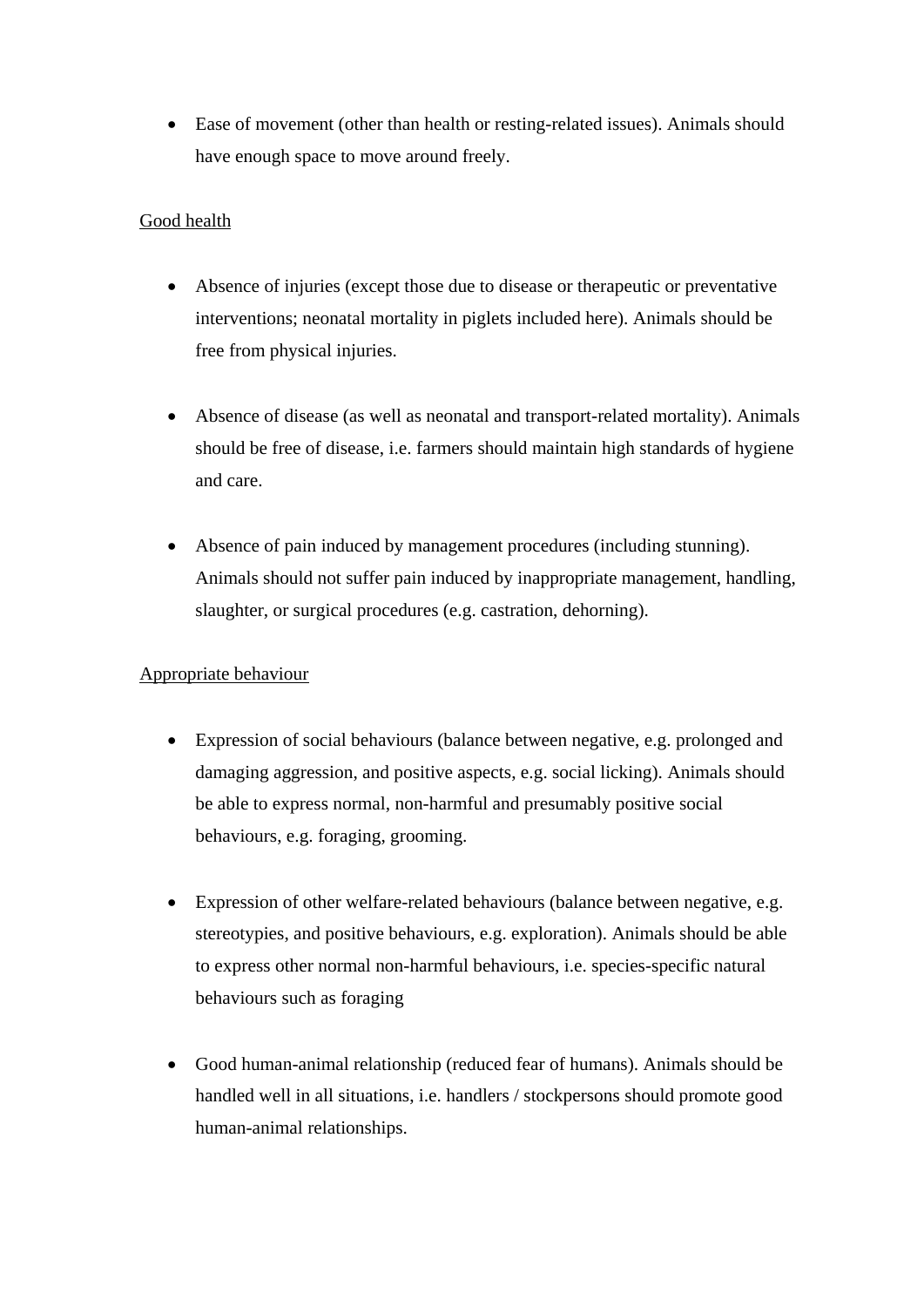Positive emotional state. Negative emotions such as fear, distress, frustration and apathy should be avoided and positive emotional states such as security, comfort or contentment should be promoted.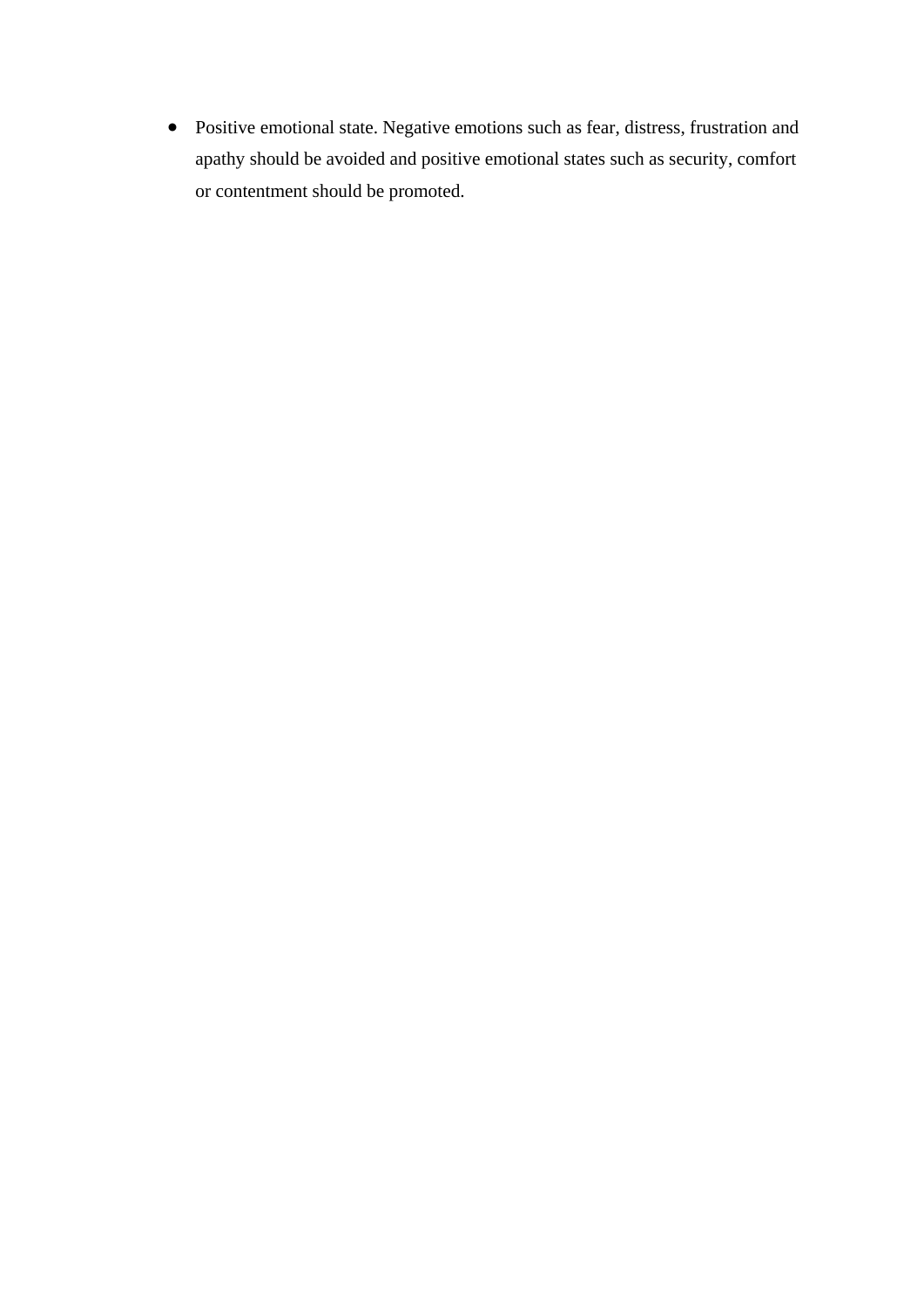# **The 12 criteria, the causes of associated welfare problems and potential remedies**

### **Criterion 1**: **Absence of prolonged hunger**

### Introduction

 Hunger may result from malnutrition, undernutrition or both. Malnutrition occurs when nutrients are not balanced, whereas undernutrition reflects insufficient supply.

### Why is prolonged hunger a welfare problem?

- Both malnutrition and undernutrition cause the animal psychological and physiological stress and, if sufficiently prolonged or severe, this can lead to debilitation, loss of body condition, immunosuppression, disease and death.
- Prolonged hunger plays a key role in the development of stereotypies in farm animals. Stereotypies (repetitive performance of apparently functionless behaviour) are widely considered an indicator of poor welfare and, in general, farming systems associated with a high prevalence of stereotypies are consistently regarded as "welfare unfriendly" when they are ranked using other indicators. Stereotypies are also dealt with in the section on "Expression of other behaviours" (see below).
- Hunger may also increase aggression between animals, which in itself is a welfare problem (see section on "Expression of social behaviour").

#### What are the causes of prolonged hunger?

• Malnutrition may sometimes be deliberately caused, for example, when veal calves are fed a diet deficient in iron in order to produce "pale meat". More often,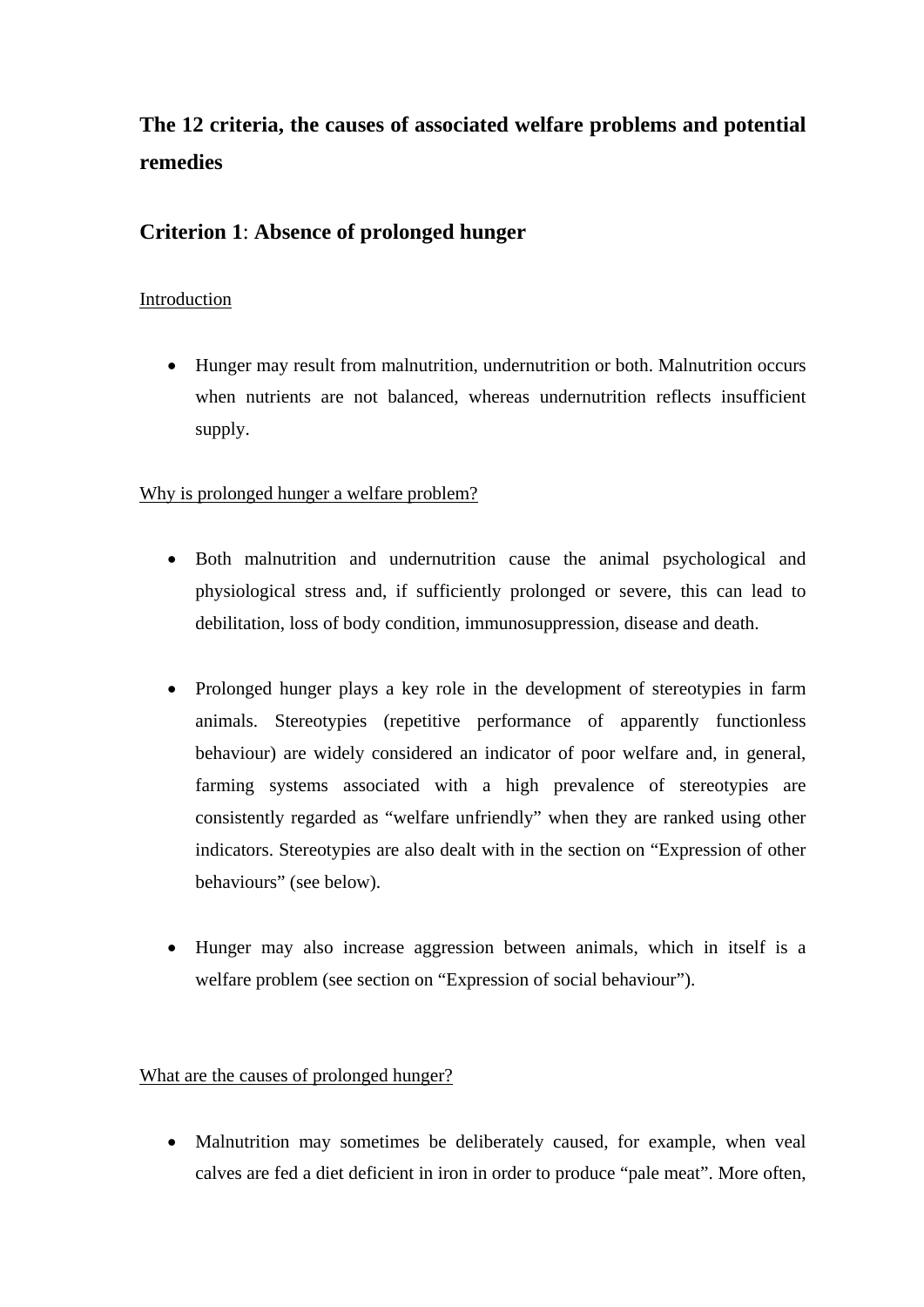however, it may simply result from a mismatch between an individual animal's nutritional requirements, (which are a consequence of its sex, age, stage of growth or reproduction, and previous nutritional history), and the common farming practice of providing a single diet designed to satisfy the needs of the "average" animal.

- Undernutrition may be a consequence of neglect or poor husbandry. In extensive conditions, grazing ruminants may also suffer undernutrition when forage conditions are very poor or not permitted.
- Competition with conspecifics may also lead to undernutrition, particularly when access to food is limited due, for example, to insufficient feeding space.
- Undernutrition is intentionally imposed in some production systems, usually to prevent reproductive and health problems and/or to reduce food costs. Firstly for example, broiler breeders are offered 25 to 50% of what they would eat if fed ad libitum in order to ensure that reproductive activity is maintained. This is probably the highest level of quantitative food restriction imposed on any farm animal. Secondly, pregnant sows are usually food restricted to prevent them becoming too fat and to maintain milk yield at farrowing. However, they are known to experience prolonged hunger as a result. Thirdly, forced moulting in laying hens is often induced by withholding food temporarily or providing unpalatable food, sometimes for several days, in order to `rejuvenate the reproductive tract´ and thereby increase production, egg quality and profitability of flocks in their second and third laying seasons. Feeding recommences when the birds have lost up to 30% of their body weight.
- In high-producing animals, particularly dairy cows and laying hens, food intake may not always be sufficient to compensate for the strong production demands. This can lead to a severe loss of body weight and body condition.
- Intense hunger and starvation is a hazard for newborn animals, particularly piglets, and is a main cause of neonatal mortality (see "Absence of injuries").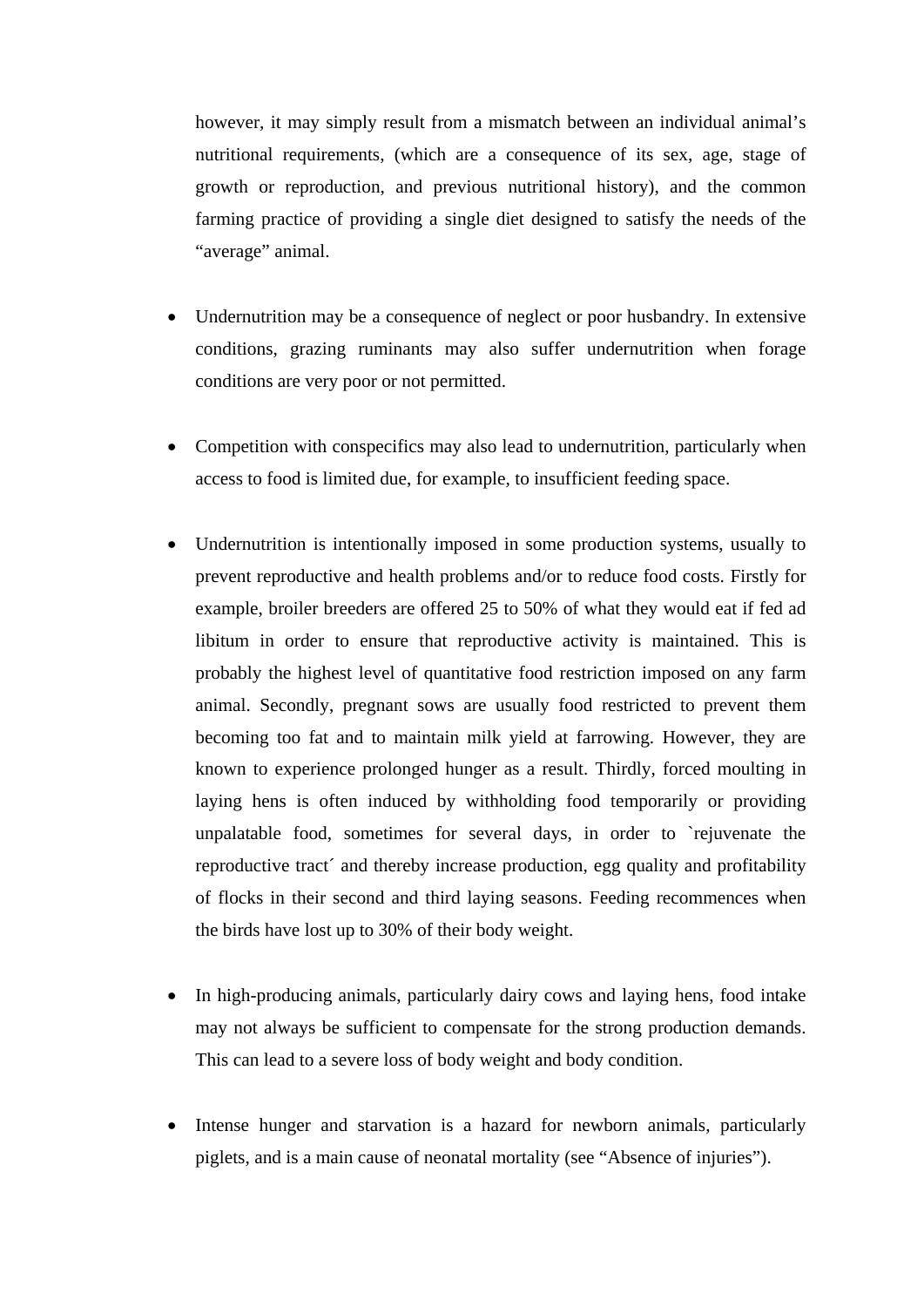- Food intake can be insufficient when animals are exposed to stressful conditions because fear and stress predominate over the expression of other behavioural states, like feeding. This is very often the case with weaning pigs. Long distance transport of farm animals may also cause hunger because some animals refuse to eat when food is offered during the journey.
- Lameness can hamper access to feeders e.g. broilers

#### What strategies can be implemented to prevent prolonged hunger?

- Further research and development is required in a number of areas to help prevent prolonged hunger in farm animals. For example, the identification of new feeding practices or feeds for the breeding stock may minimize the occurrence of reproductive problems without compromising nutritional requirements. Strategies intended to reduce neonatal mortality in piglets will also reduce the number of animals suffering starvation (see Chapter 2).
- Adequate training of the stockpersons is vital to prevent poor husbandry and neglect.

### **Criterion 2**: **Absence of prolonged thirst**

Why is prolonged thirst a welfare problem?

- Prolonged thirst causes stress and, if long-lasting or severe, leads to dehudration and debilitation, loss of body condition, disease and, ultimately, death. For example, low water intake in pregnant sows may lead to urinary infections.
- Thirst also reduces food intake, which in turn may cause all the welfare problems that result from prolonged hunger (see Criterion 1).

#### What are the causes of prolonged thirst?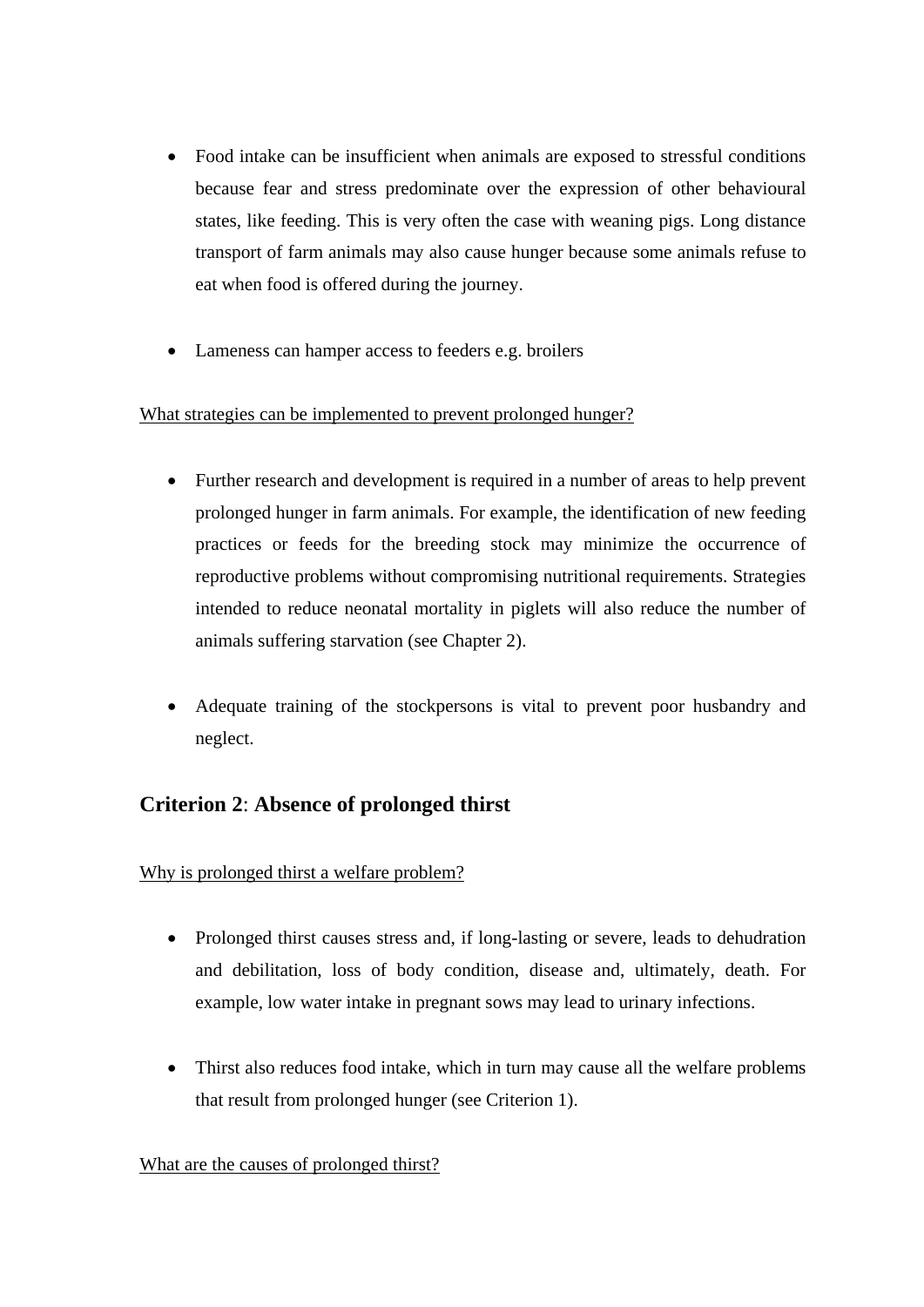- Prolonged thirst can occur when animals are given water of poor quality or when drinking facilities are insufficient or inadequate, mainly due to neglect or poor husbandry. Water availability may also be inadequate and/or difficult to control in extensive conditions.
- Competition with conspecifics may also lead to prolonged thirst when access to water is limited by, for example, insufficient drinking space.
- Long distance transport of farm animals can cause thirst because the animals may refuse to drink even when offered water during the journey. This may reflect fear-induced inhibition of drinking, either due to the overall frightening effects of loading and transportation or to neophobia, e.g., fear of novel water containers or unfamiliar locations. It is also conceivable that the animals may fail to recognise water presented in such an unfamiliar context.
- Lameness can hamper access to waterers e.g. broilers

#### What strategies can be implemented to prevent prolonged thirst?

- Adequate training of the stockpeople is important to ensure that thirst is not caused by poor husbandry and neglect.
- It may be necessary to "show" the water and water containers to the animals in novel situations, e.g. lairage, transportation.

### **Criterion 3: Comfort around resting**

#### Why is lack of comfort around resting a welfare problem?

 Lack of comfort is likely to reduce resting time. This can lead to at least two major welfare problems. First, the risk of lameness/other injuries increases if animals receive inadequate rest, this is particularly important in dairy cattle.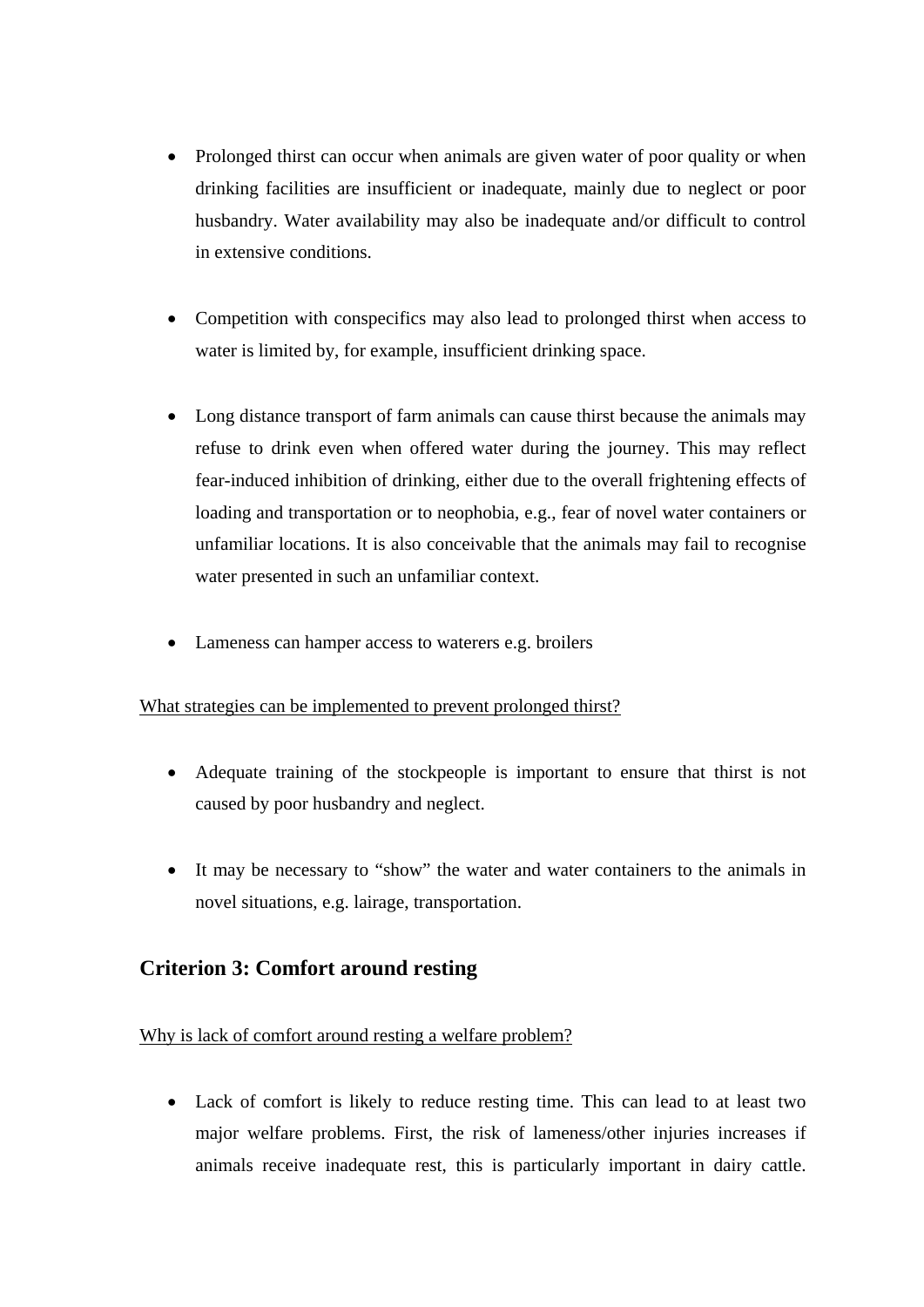Second, animals are often strongly motivated to rest and preventing them from doing so is likely to cause them physical and psychological distress.

- When housing is inadequate or inappropriate, the animals may have to use abnormal sequences of movements to lie down and get up, thereby increasing the risk of injury, pain and distress.
- Insufficient resting space may lead to increased competition and aggression.
- A lack of space may prevent animals adopting an appropriate resting position, e.g. lateral recumbency in pigs, when the effective temperature is high. This may lead to heat stress (see "Thermal comfort")

### What are the causes of lack of comfort around resting?

 Lack of comfort around resting may be a consequence of an excessive stocking density or of inadequate housing facilities, particularly inadequate flooring or an inappropriate number or design of cubicles on dairy farms.

### What strategies can be implemented to ensure comfort around resting?

• Comfort around resting can be enhanced by better training of the stockpersons and by improving the animals' housing facilities, particularly by providing more space, proper flooring, appropriate substrate, adequately-designed cubicles etc.

### **Criterion 4: Thermal comfort**

#### Introduction

 The relationship between animals and their thermal environment can be explained by using the concept of thermoneutral zone. This is defined as the range of ambient temperatures that provides a sensation of comfort and that minimises stress, i.e. the thermal range in which animals are able to balance heat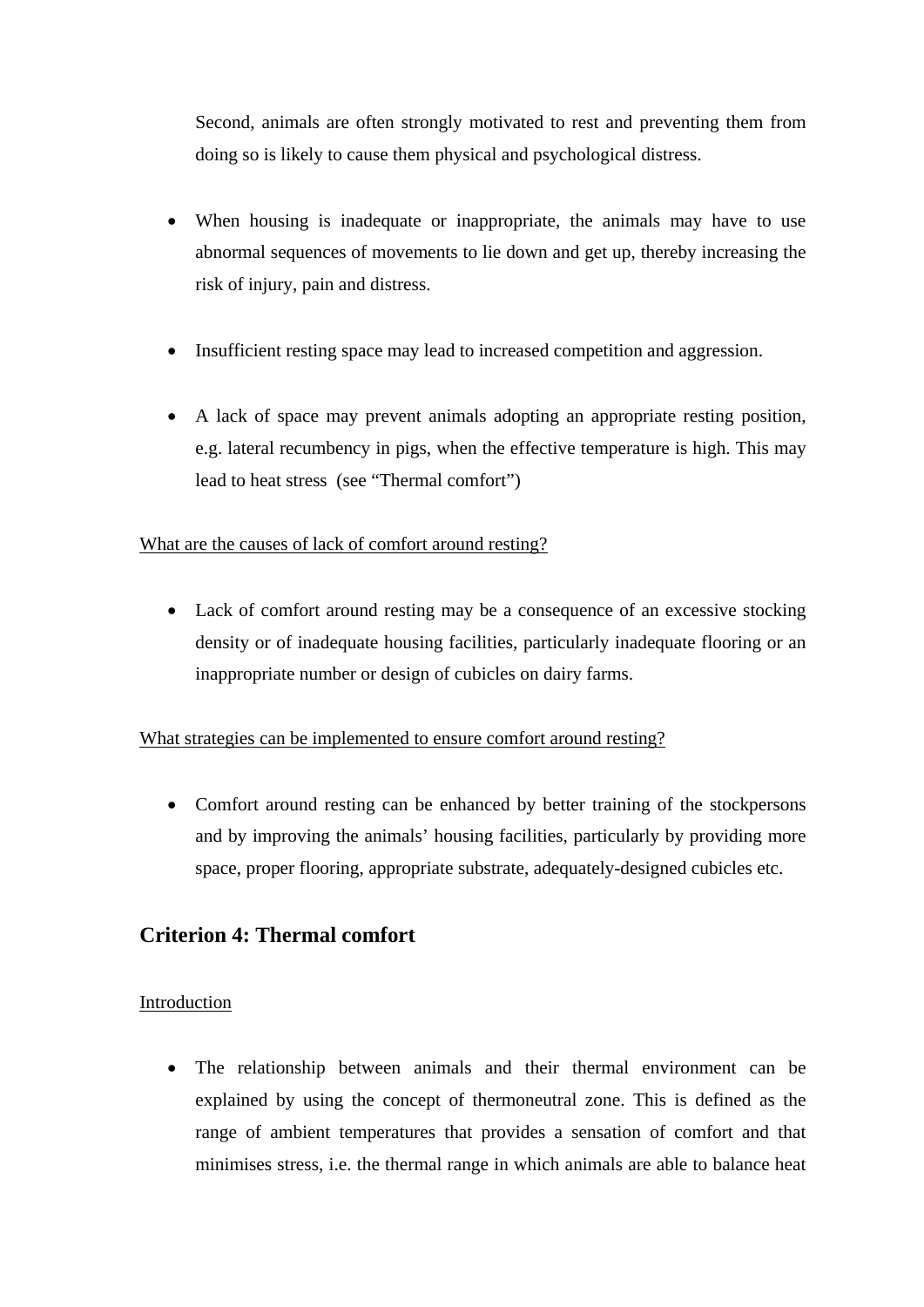inputs and outputs. Temperatures which are too low or too high cause cold and heat stress respectively.

- The temperatures that define the thermoneutral zone depend on the species and age. They may also vary among different breeds of the same species. Even animals of the same breed may respond differentially to the ambient conditions if they have been raised in different environments. Furthermore, the level of production and the amount and type of food given to the animals can all influence their response to the thermal environment.
- The effects of the thermal environment are not solely dependent on air temperature but on "effective temperature", which is the end-result of the interaction between air temperature, relative humidity, ventilation, flooring and solar radiation. The relative importance of each of these variables may vary across species.

#### Why is the lack of thermal comfort a welfare problem?

- Temperatures which are too low or too high cause stress which if severe or prolonged enough can lead to disease and even death.
- Heat stress reduces feed intake thus leading to poor welfare as explained in the section on "Prolonged hunger". Heat stress also increases the amount of water required and can therefore incur the risk of prolonged thirst if the water supply is limited.
- Both heat and cold stress can cause the animal to suffer psychological distress.

### What are the causes of thermal discomfort?

 Cold stress is a particular hazard for newborn animals and, together with starvation, is a significant contributing factor to neonatal mortality, particularly in piglets and lambs. This will also be dealt with under "Absence of injuries".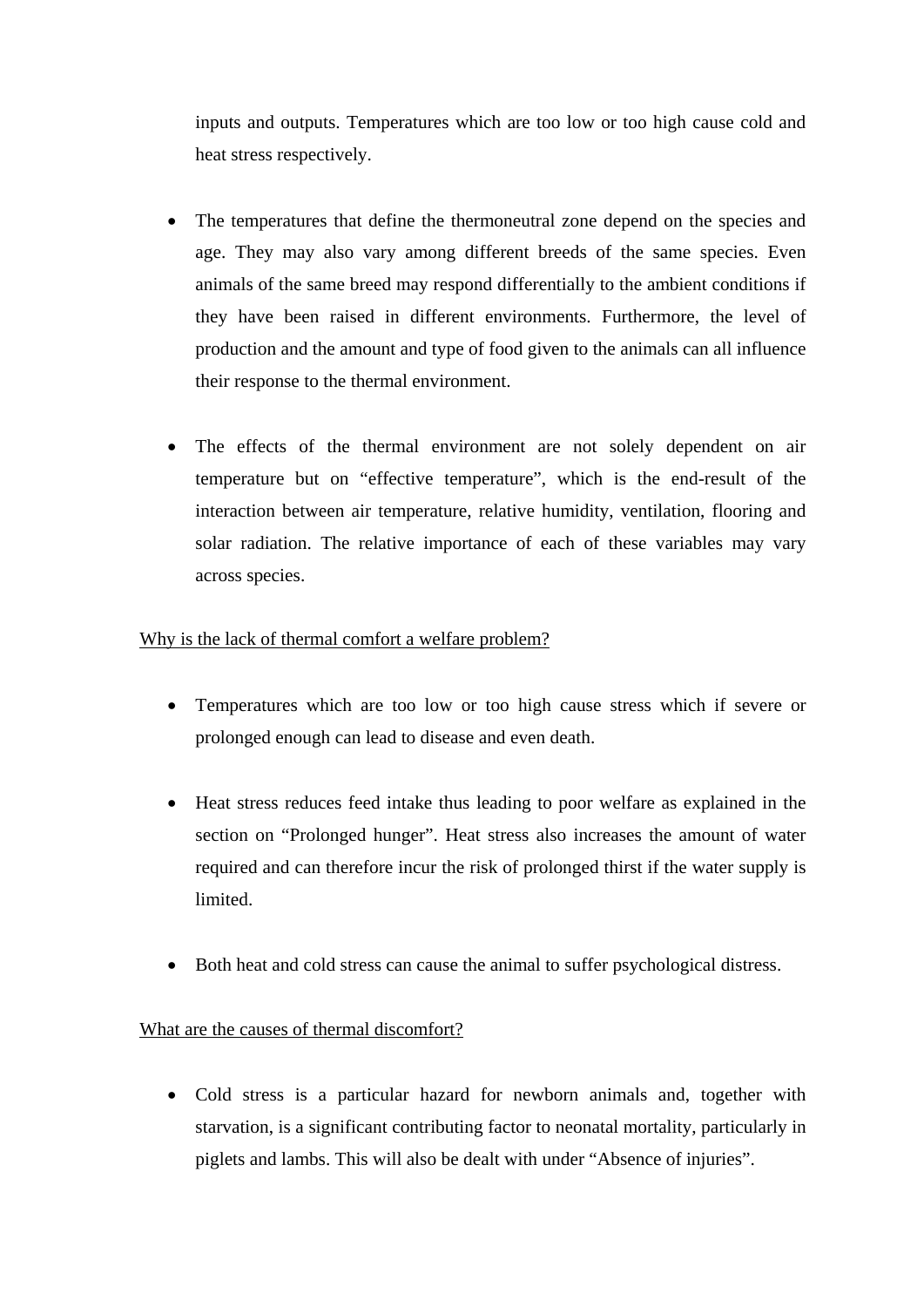- Poor ventilation, inadequate housing conditions and an overly high stocking density may all cause heat stress. Heat stress is also a very common and important welfare problem for dairy cows kept in hot countries.
- Under extensive conditions, particularly in the tropics, non-adapted exotic breeds of animals may suffer an increased risk of heat stress
- Animals may suffer thermal discomfort during transport, particularly if the vehicle lacks climate control.

#### What strategies can be implemented to prevent thermal discomfort?

- Differences between breeds and between individuals within the same breed in their response to the thermal environment are partly genetically determined, e.g. large difference between *Bos taurus* and *Bos indicus*. Therefore, targeted genetic selection may increase the animals' resistance to heat and/or cold. A genetic approach should not however be used to compensate for poor housing or husbandry.
- Strategies designed to reduce neonatal mortality in piglets and lambs will, by association, lead to fewer animals suffering cold stress.
- Providing showers, and training the animals to use them, can also reduce the occurrence of heat stress, at least in pigs and dairy cows. Fans may also be used with or without misters for dairy cows.
- Adequate training of the stockpeople (to improve their understanding of problematic husbandry conditions and to enable them to detect the likelihood of thermal distress or its early stages) is important. It can also encourage the adoption of remedial measures.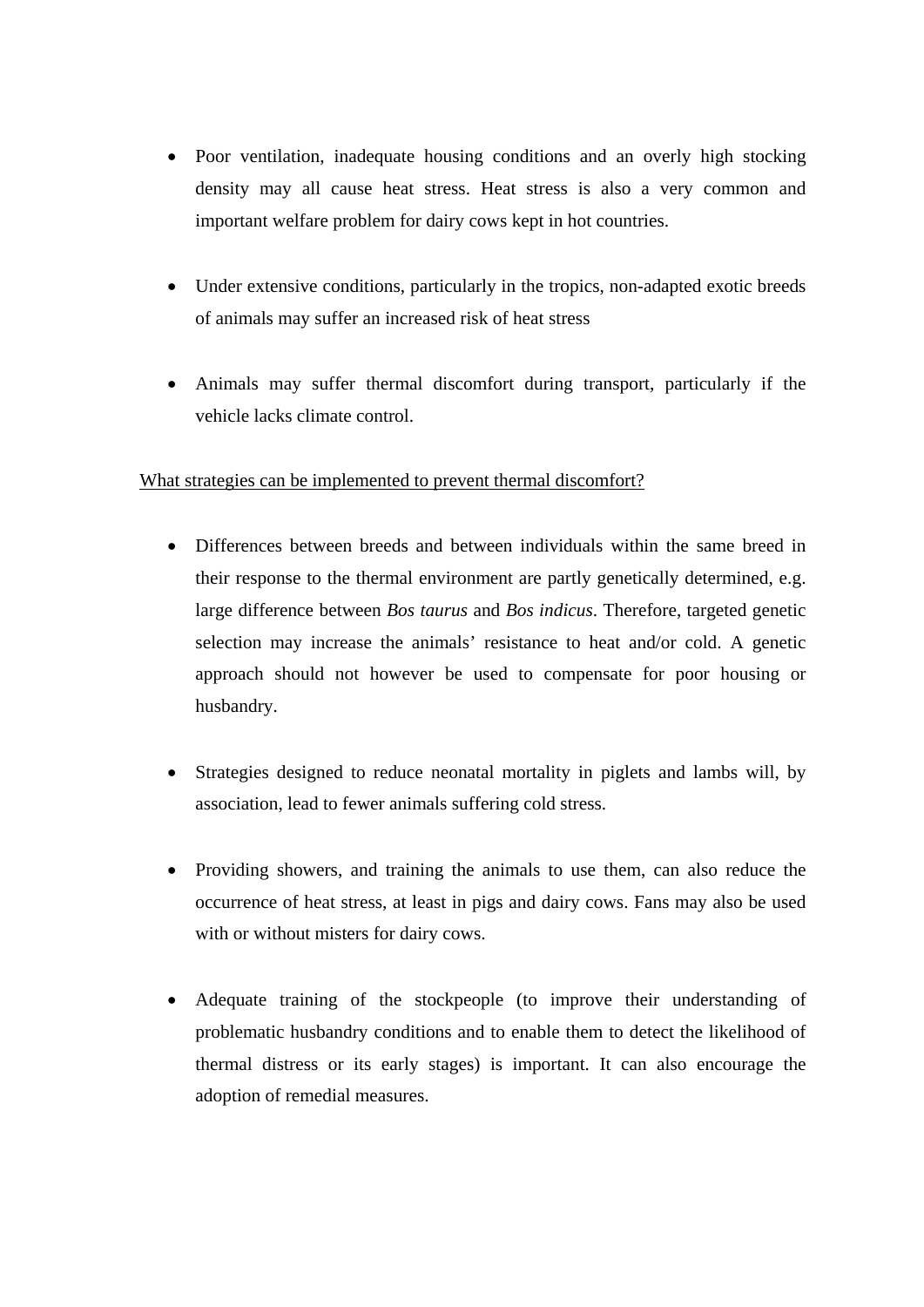# **Criterion 5: Ease of movement (other than health or resting-related issues)**

#### Why is ease of movement a welfare issue?

• The ability of animals to turn round, groom, lie down, get up and stretch their legs or wings has long been considered a basic requisite for good welfare. These movements are part of the behavioural repertoire of all species, and animals are highly motivated to perform them. They also play important roles in maintaining the adequate functioning of the body.

### What can cause difficulty of movement?

- Difficulty of movement may reflect a lack of space in the home environment. Typical examples include laying hens kept in battery cages or sows housed in farrowing crates.
- Too high a stocking density may also prevent animals from moving normally, as is often evident in broiler chickens approaching slaughter age. However, this must be balanced by the contention that chickens often seek high density areas and that lameness is the main cause of restricted movement (Dawkins et al, 2004)
- Inadequate design of housing facilities may prevent animals from lying down and getting up normally. This issue is covered in the "comfort around resting" section.
- Injuries and disease can seriously limit the animals' ease of movement.
- The presence of dominant individuals, particularly when stocking density is high or housing facilities are inadequate, may severely curtail the movement of subordinate animals.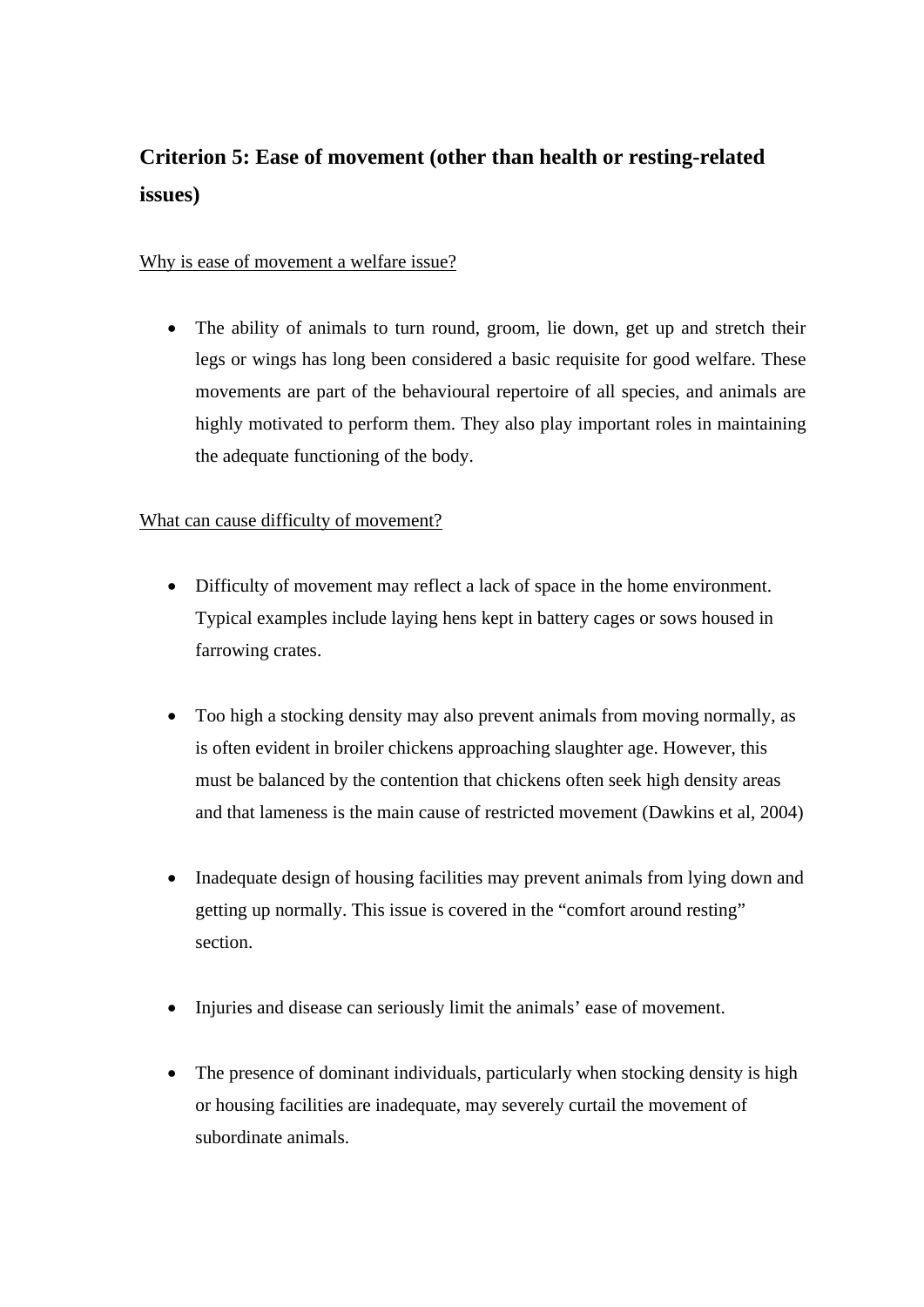What strategies can be implemented to enhance ease of movement?

- Ease of movement can be increased through improved husbandry, including, for example, by adopting an appropriate stocking density and by monitoring and safeguarding the animals´ physical health.
- In some circumstances, a change in the housing system may be necessary, e.g. away from farrowing crates and traditional battery cages. In this and similar cases, however, the benefits of increased ease of movement should be balanced against possible negative effects on welfare, such as a greater risk of piglet crushing in farrowing crates.

# **Criterion 6: Absence of injuries other than those due to disease or voluntary interventions.**

#### Why are injuries a welfare problem?

- Injuries can cause acute and/or chronic pain. Pain is defined as an aversive emotional experience and is therefore a welfare problem.
- The legs and the feet are the parts of the body that are most frequently injured in farm animals. These injuries interfere with normal behaviour and locomotion, and may exert an additional debilitating effect by preventing the animal from feeding normally. Mouth lesions can also hamper feeding.
- Wounds may become infected and, under some circumstances, may lead to systemic disease. The presence of infectious, systemic diseases secondary to injuries as well as the debilitating effect of some injuries per se may result in the animals being culled with the attendant economic loss. High culling rates may also reflect an underlying welfare problem.
- Neonatal mortality is a major welfare problem in pigs with as much as 10-15% of all piglets dying shortly after birth, most within the first 48 hours of life. Neonatal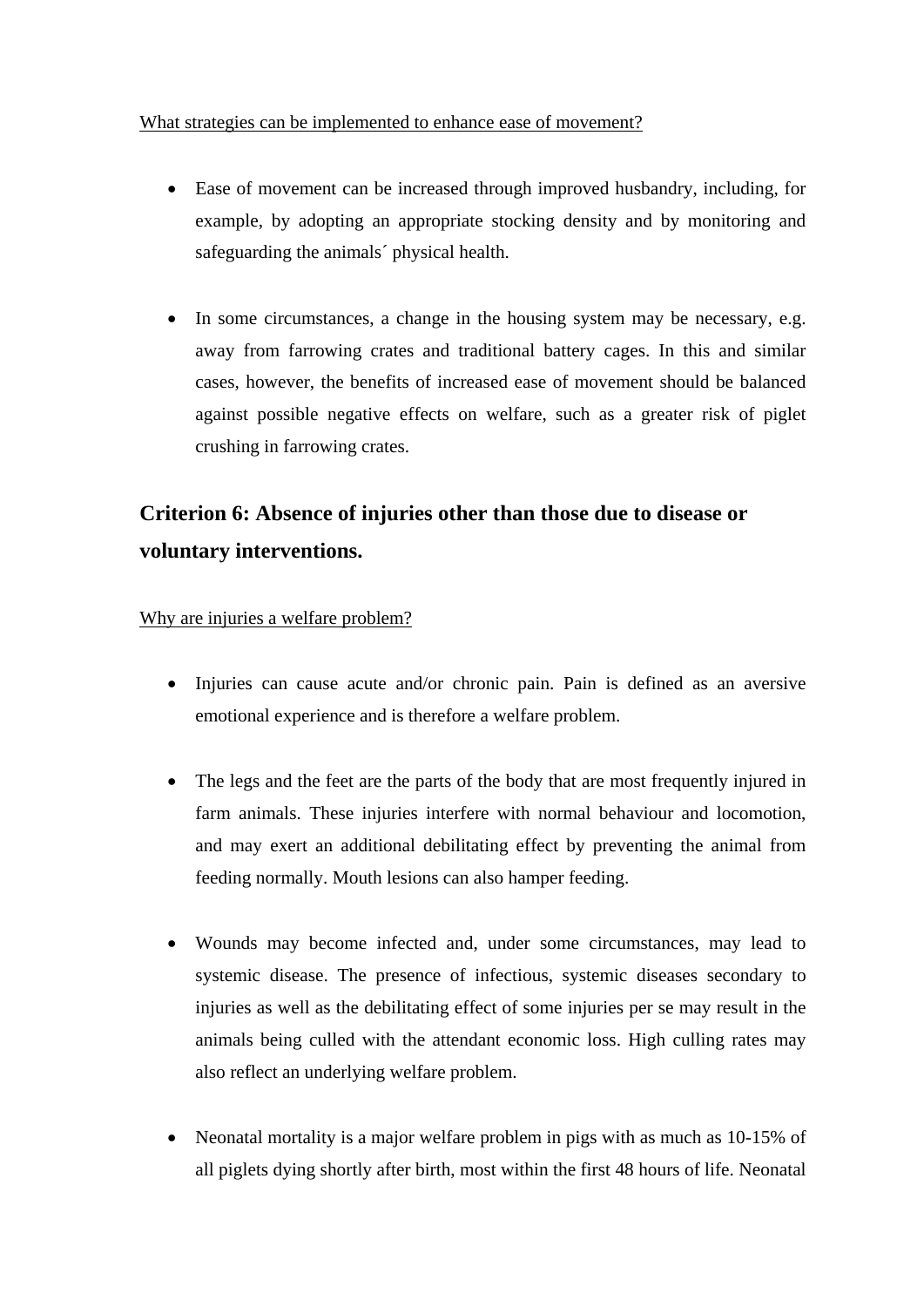mortality often results from injuries caused by the piglet being crushed by the sow. Hypothermia and starvation in weak piglets may also cause death or increase the risk of crushing.

#### What are the causes of injuries?

- Injuries may be caused by abuse or rough handling, the latter being particularly common when animals are loaded and unloaded during transport. Rough handling during depopulation of battery cages is also a common cause of injury.
- Injuries can be the result of accidents, such as when animals become entangled in wire, run into a wall, a fence or some other obstacle. Free-range hens can also be crushed if several try to re-enter the poultry house through the pop holes at the same time. Such accidents are particularly prevalent when animals receive a sudden fright, e.g. by an overhead aircraft or predator, and become panicked.
- Poor flooring and the inadequate design or maintenance of housing facilities (e.g. slippery floors, sharp edges, and protrusions) may also cause injuries.
- Injuries can result from fighting with other animals. Fighting is more common when animals are mixed with unfamiliar individuals (particularly in pigs, poultry and to some degree cattle) and when they have to compete excessively for access to feed, water or resting space.
- Tail-biting in pigs and feather pecking and cannibalism in laying hens are common causes of injuries. Feather pecking can also develop in broiler chickens that are kept till they are 12 weeks old or more, i.e. far beyond the usual slaughter age of 40-45 days.
- Broken bones are relatively common in laying hens and, according to some studies, may occur in up to 12% or 25% of hens kept in free-range units or battery cages, respectively. Injuries caused by crash landings are also common in hens housed in percheries and aviaries. Laying hens develop osteoporosis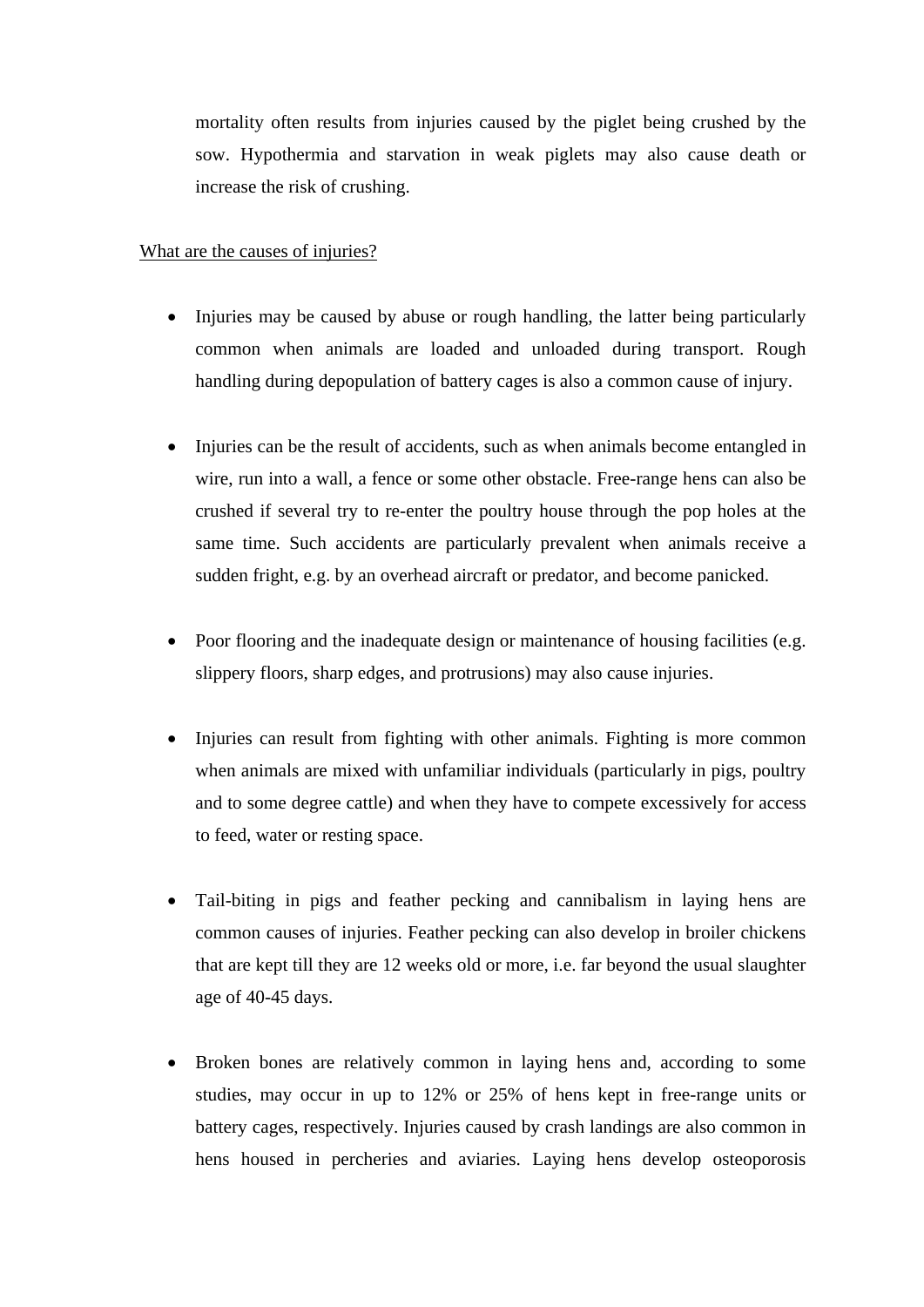because of their high turnover of calcium in producing eggshells and their relatively low activity; this means their bones are more likely to break, especially when they are removed from their cages or make crash-landings when attempting to jump from one perch to another.

 In broiler chickens, hock burn, breast burn and breast blisters may occur when animals are kept on wet or inadequate litter.

#### What strategies can be implemented to prevent injuries?

- Improving the skills and attitudes of the stockpersons is essential in order to avoid injuries cause by mistreatment or rough handling. Careful handling may also reduce the occurrence of broken bones in laying hens, particularly during harvesting.
- Changes in the design of housing facilities and improvements in their maintenance can reduce accidental injuries. For instance, the provision of perches may promote increased activity and reduce osteoporosis in hens although their placement, inter-perch distance, height and gradients are very important factors that must be taken into account. The provision of shelter in free range units might also reduce the occurrence of panic-related injuries at the pop holes. Care must be taken to ensure that there are no protrusions or sharp edges in the environment that could cause injury (to the animals and the stockperson).
- Lesions caused by aggression, tail biting and feather pecking may be reduced through improved management and husbandry, e.g. environmental enrichment, increased monitoring. Genetic selection might also produce animals that are less aggressive or less prone to developing tail biting or feather pecking. This will be described in greater detail in the "appropriate behaviour" section.
- Good ventilation, good quality litter (that is well maintained), and an appropriate stocking density will reduce the occurrence of hock burn, breast burn and breast blisters in broilers.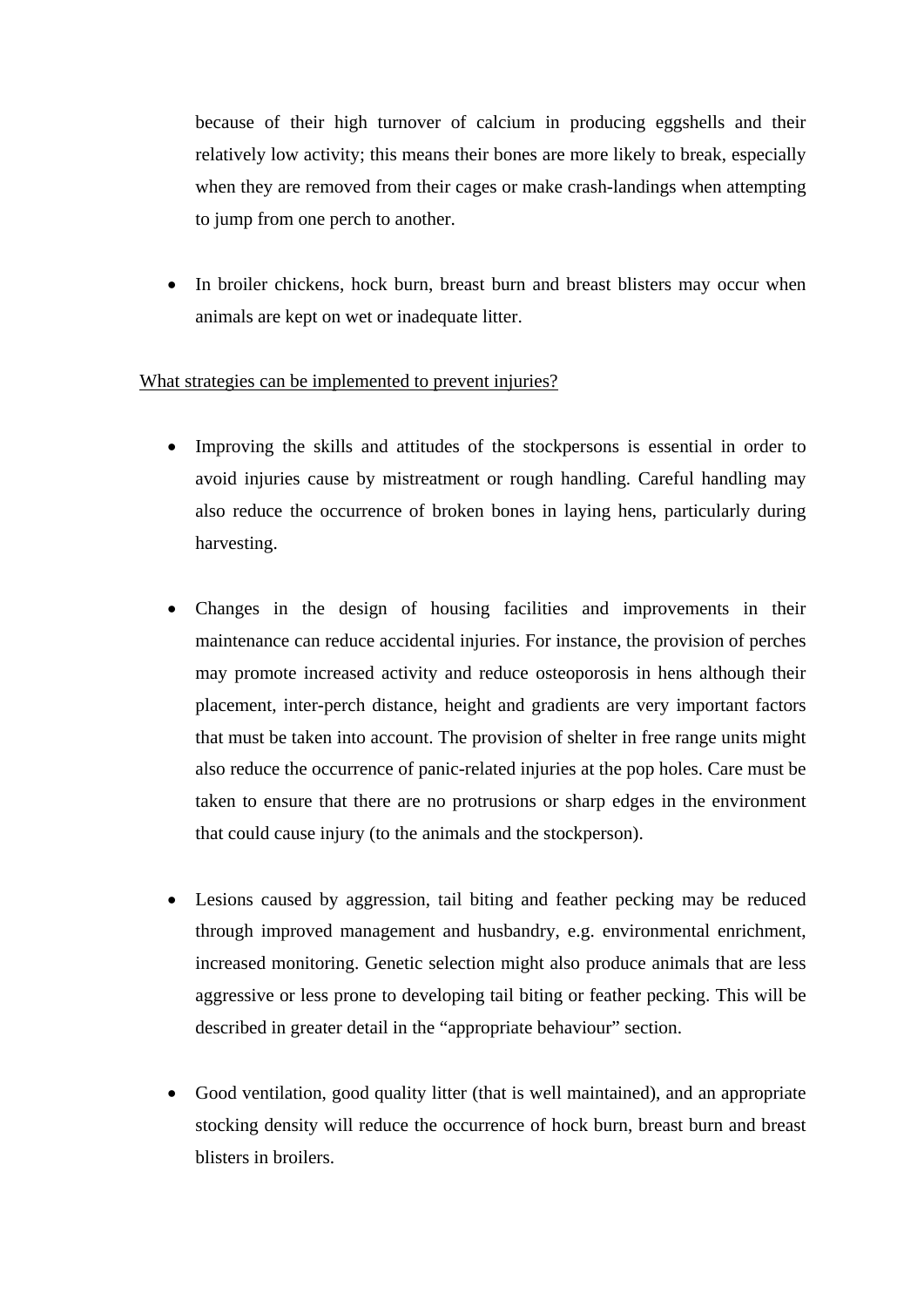• Neonatal mortality in pigs may be reduced through improved husbandry as well as by appropriate genetic selection.

# **Criterion 7: Absence of disease (as well as neonatal and transport related mortality)**

### Why is disease a welfare problem?

- Absence of disease is a basic requisite for good welfare.
- Diseases can cause pain, suffering and distress and interfere with the expression of normal behaviour. Chronic diseases may have a debilitating effect on the animal and could result in it being culled.
- Control of infectious diseases, e.g. BSE, foot and mouth, can cause major welfare problems when large numbers of animals have to be killed to avoid spread of the disease.
- Neonatal mortality is a serious welfare problem in all farm species, particularly in piglets; the latter is described in the "absence of injuries" section.
- Transport poses major challenges to the animals because they are exposed to a variety of physical, psychological, social and climatic stressors over a relatively short period of time. Poor conditions during transport may cause injury, debilitation or even death, particularly in pigs and poultry.

#### What are the causes of disease?

• Reviewing the causes of disease is beyond the scope of this resource and the reader is referred to the many texts on veterinary medicine for further information.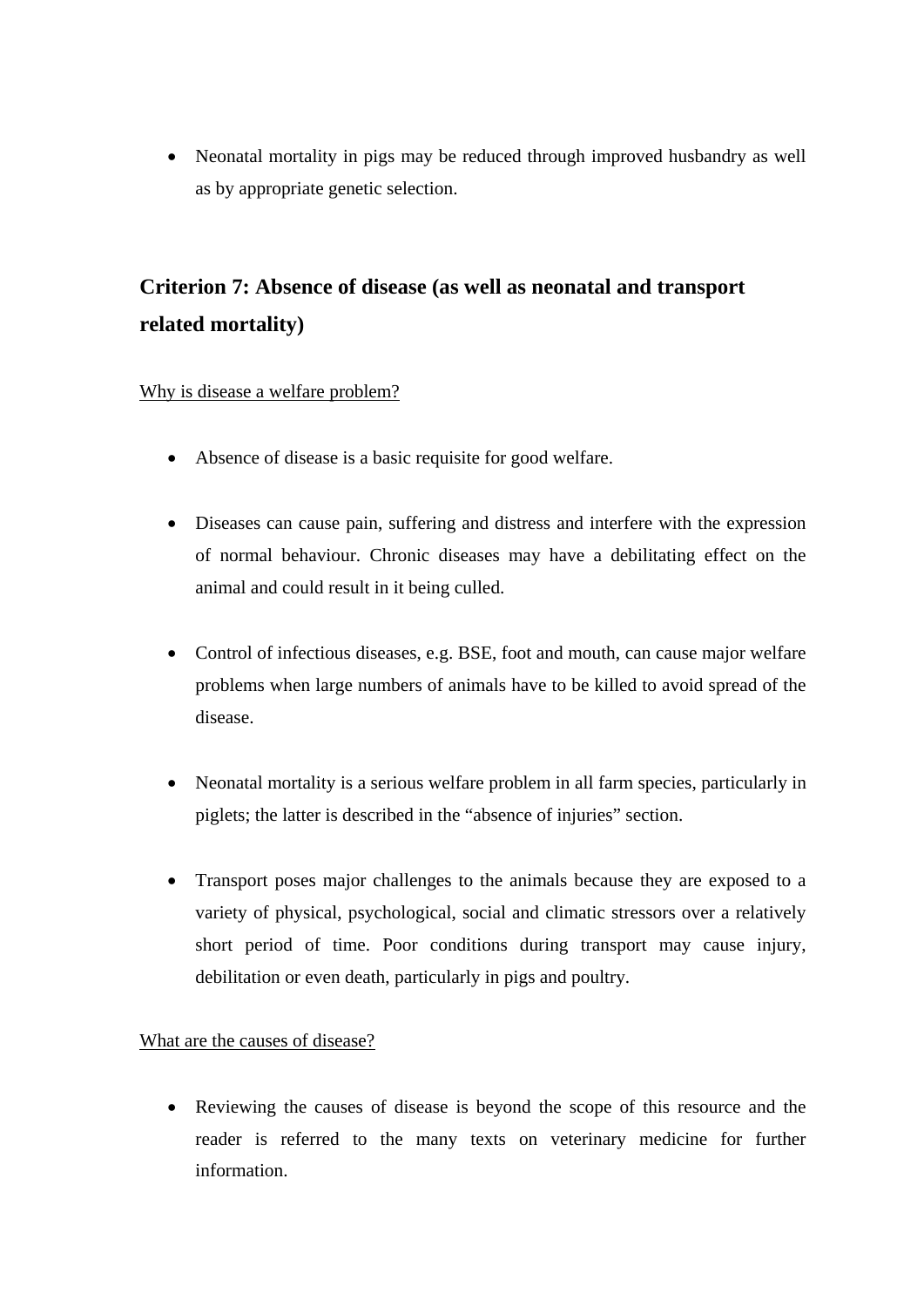- Some of the diseases that are more relevant from an animal welfare standpoint are called "multifactorial diseases", meaning that they are caused by the interplay of several factors. Examples include lameness in dairy cows, pigs and broilers, digestive diseases in weaning pigs and respiratory diseases in all species. Poor housing and husbandry may in some cases predispose the animals to infection, even when the disease is caused by a micro-organism.
- Some diseases are more common in animals that have been selected for improved production. Examples include lameness in broiler chickens, which is partly a result of genetic selection for appetite and fast growth, and metabolic diseases associated with selection for very high milk yield in dairy cows.
- In pigs, transport related mortality varies according to the animals' genetic background, transport conditions and effective temperature. Mortality during transport in broilers is very much dependent on effective temperature, transport conditions and duration of the journey.

#### What strategies can be implemented to prevent disease?

- Disease should be treated or prevented primarily by adequate veterinary care, herd/flock health plans and supervision of staff.
- Adequate (and improved) housing and husbandry are important in the prevention of multifactorial diseases.
- Genetic selection could potentially play an important role in disease prevention by eliminating the negative effects of selection for improved production and by selecting for animals that are more resistant to disease.
- Transport related mortality may be reduced by improving transport conditions, mainly through training of the stockpersons and the use of climate-controlled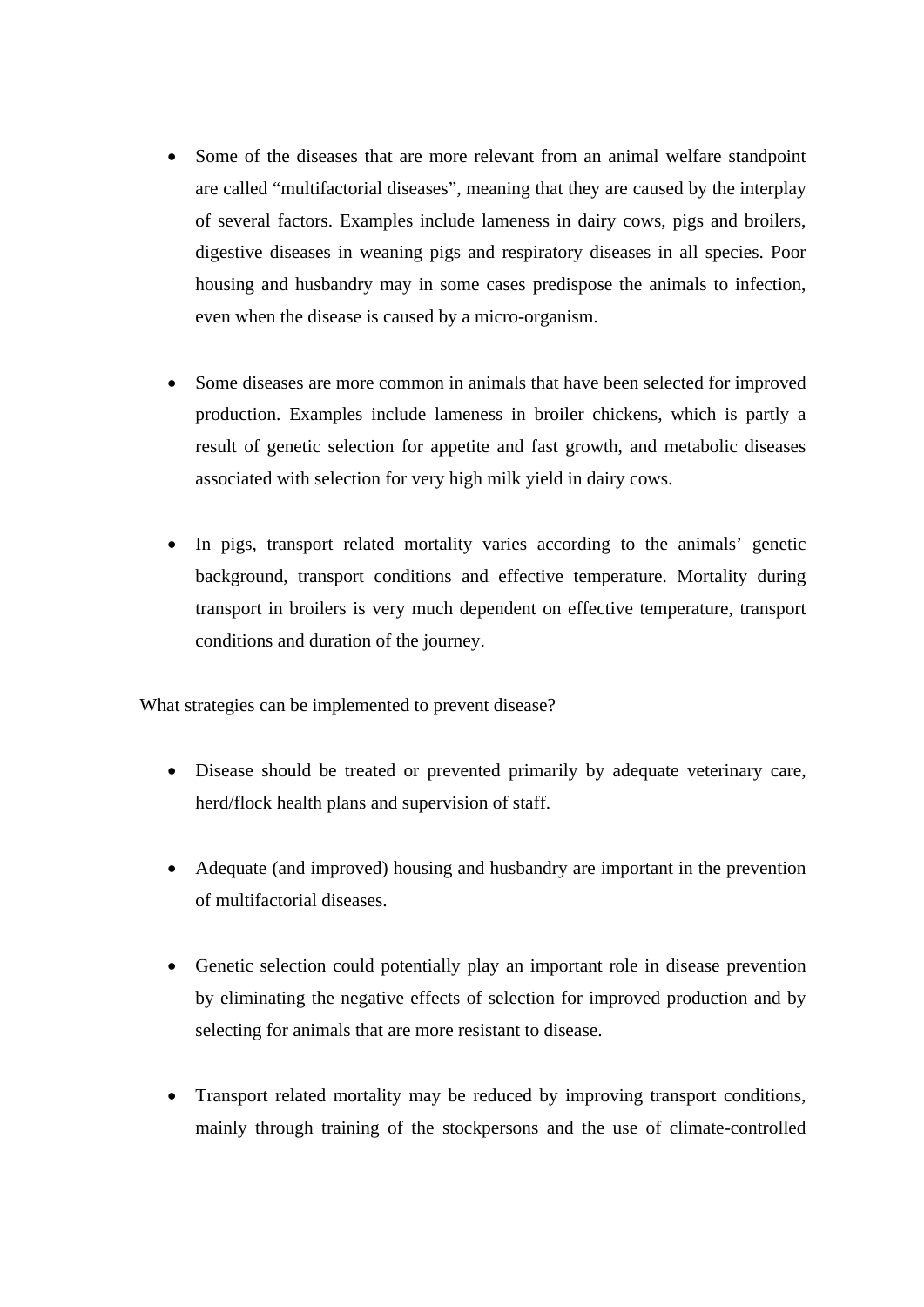vehicles such as the Transport 2000 concept. In pigs, genetic selection to eliminate the ´stress-susceptibility´halothane gene may also be useful.

# **Criterion 8: Absence of pain induced by management procedures (including stunning)**

### Introduction

- Several procedures that cause pain are routinely carried out in farm animals. These include tail docking in pigs and less frequently in cattle; beak trimming in laying hens; castration in pigs and less frequently in cattle; teeth clipping in pigs, and dehorning and disbudding in cattle.
- Stunning is a legal requirement in the EU and many other countries when animals are slaughtered, with the exception of religious slaughter. Stunning is intended to render the animal immediately unconscious until it dies, so that it does not feel pain or anxiety while it is being bled out.

#### Why are management procedures that cause pain a welfare problem?

- Pain is defined as an aversive emotional experience and is therefore a welfare problem per se. The above-mentioned mutilations and management procedures may cause pain and distress that lasts a few days, but in some cases chronic pain may also result.
- These management procedures are often carried out on young animals but they too can feel pain, with some evidence suggesting that they may feel more pain than adults.
- Both acute and chronic pain can hamper the expression of normal behaviours, such as feeding and social interaction, thereby resulting in associated welfare problems like hunger, social withdrawal etc.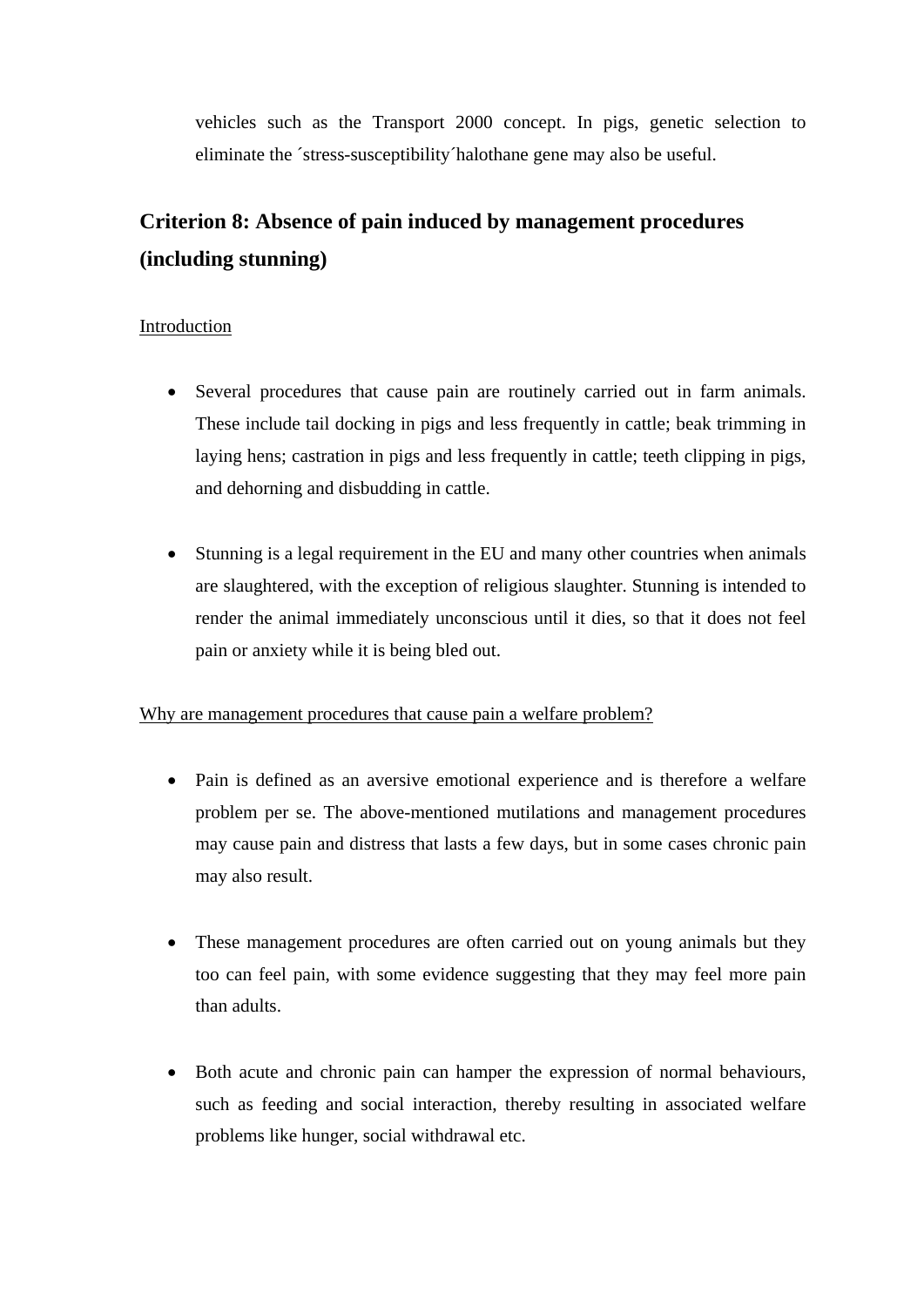- In some circumstances, wounds caused by the management procedures may become infected and lead to disease.
- Stunning is not a welfare problem in itself, but a procedure intended to avoid pain and anxiety. However, it can cause pain if it is inadequately performed. For instance, chickens can sometimes avoid electrical stunning by raising their head above the water bath and therefore their necks are cut while they are still conscious. An issue of particular concern when animals are slaughtered using a reversible stunning method is the interval of time between stunning and bleeding. If this interval is too long and the stunning method only causes reversible unconsciousness, the animal may regain consciousness before dying and thereby experience severe pain and fear.

#### Why are management procedures that cause pain carried out?

- Some of these procedures are carried out to prevent other, potentially more severe, welfare problems. For example, beak trimming in laying hens prevents feather loss and injury during feather pecking.
- Other management procedures are intended to improve the quality of the product. For instance, castration of male pigs eliminates the strong and often unpleasant odour of meat from intact mature male pigs.
- Some procedures are difficult to justify and seem merely to be a consequence of misconceptions or traditions. Tail docking in dairy cows, for example, is still performed in some countries to reduce mastitis even though there is no scientific evidence for such an effect. Furthermore, it causes chronic pain and hampers the animal´s ability to deter insects
- As mentioned above, stunning is used to avoid pain and anxiety while the animal is being bled at the slaughterhouse.

What strategies can be implemented to avoid management procedures that cause pain?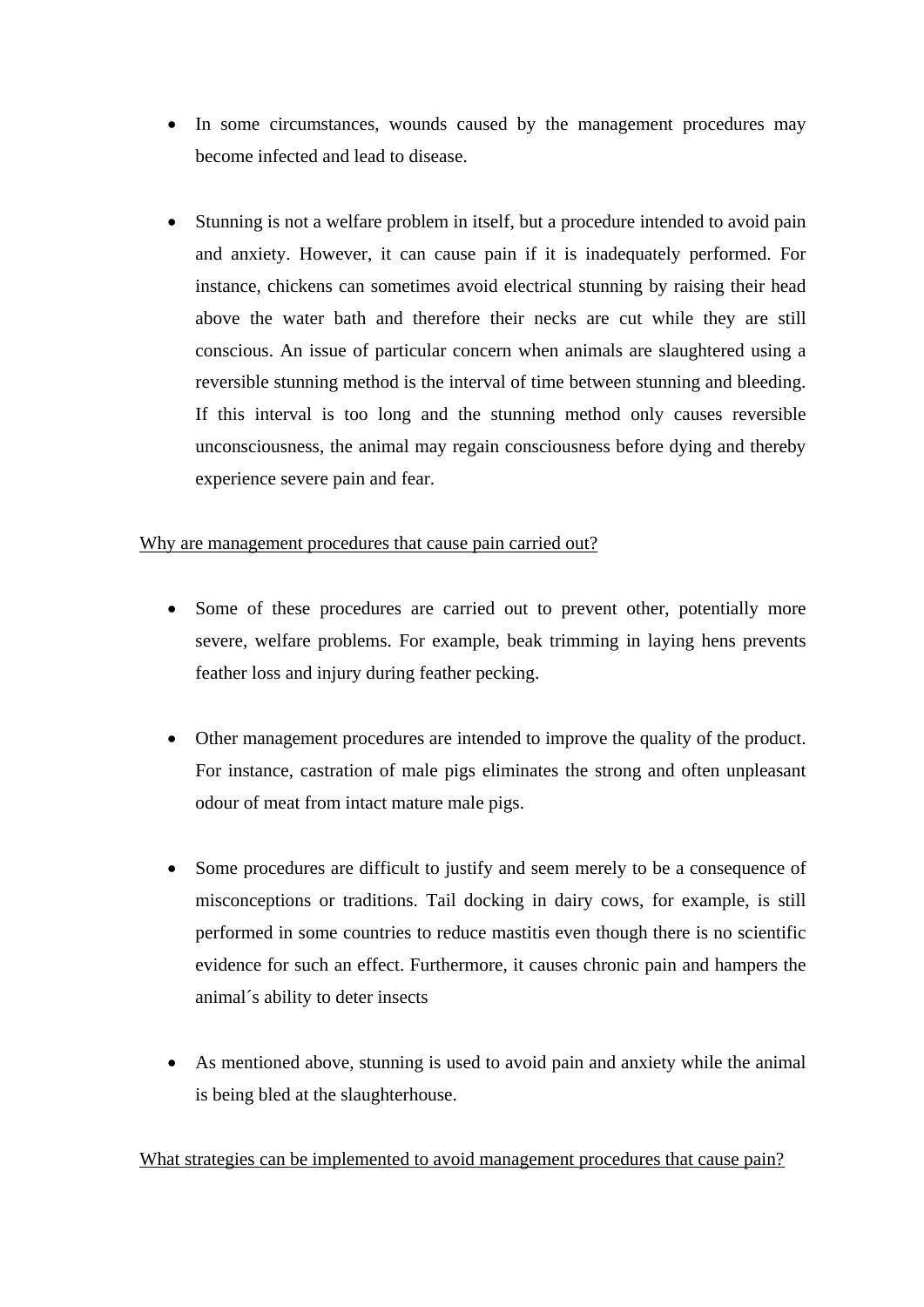- Improving stockmanship, care and husbandry is the single most effective way of avoiding unjustifiable and painful management procedures, as well as a means of reducing the pain caused by necessary procedures, e.g. by the use of analgesics.
- Some painful management procedures may be replaced by painless ones. For example, surgical castration in pigs may be replaced by immunocastration which is much less painful. Of course, the potential pain and distress of repeated handling and injection must also be taken into account.
- Some of the problems (e.g. feather pecking in laying hens) that are currently prevented by painful management procedures (beak trimming) may be reduced through better husbandry and targeted genetic selection. This is dealt with in the section on "appropriate behaviour"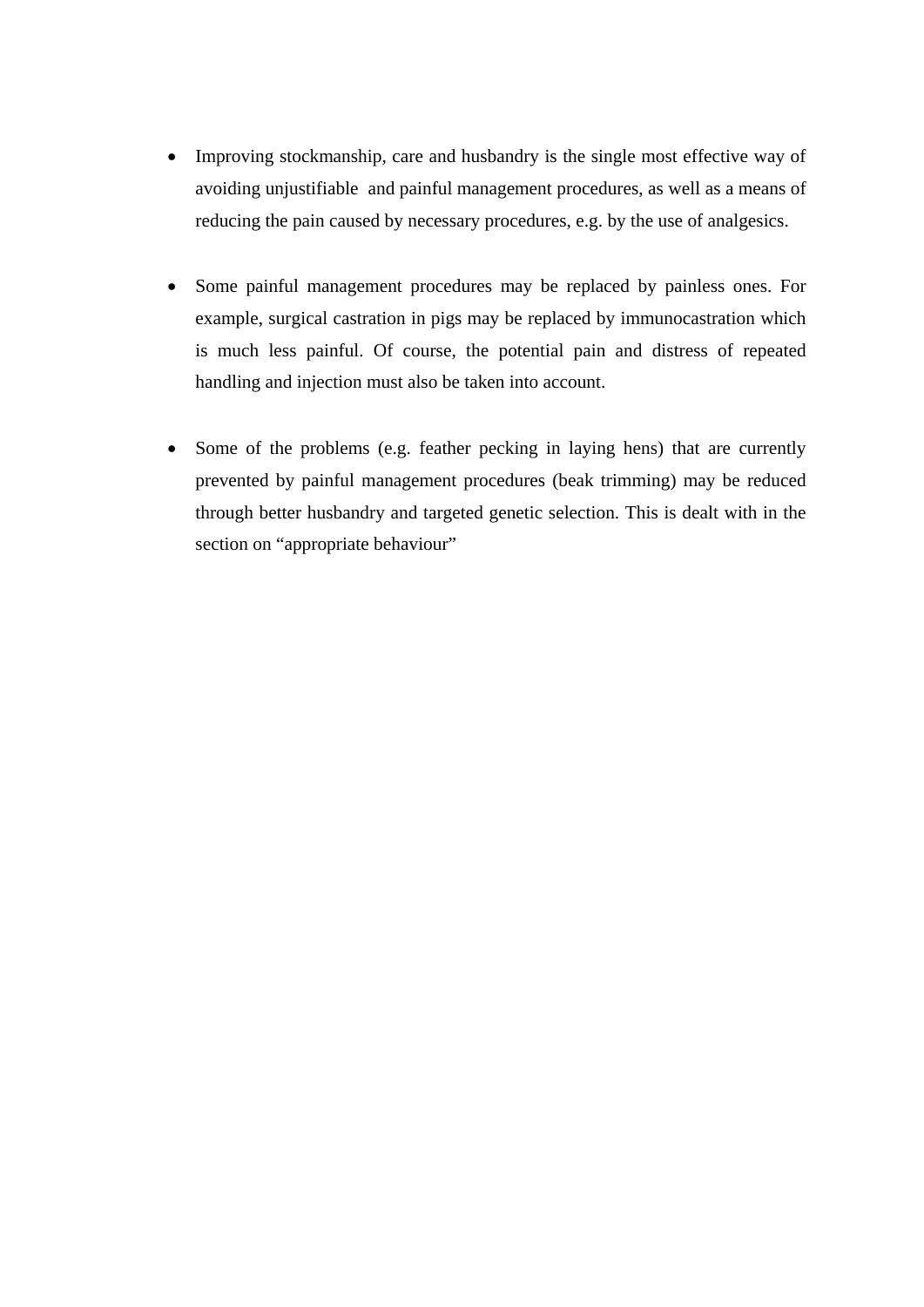# **Criterion 9: Expression of social behaviours (balance between negative, such as aggression, and positive aspects, such as social licking)**

Why is the expression of inappropriate social behaviours a welfare problem?

- All farm species are social animals and as such are strongly motivated to make and maintain contact with conspecifics.
- Positive social interactions such as social licking have a desirable effect on welfare for at least two reasons. First, they have been shown to elicit physiological responses regarded as pleasant. Second, they reduce the negative effects of stressful events; this is known as "social buffering" of the stress response.
- Negative social interactions, such as prolnged, intense and damaging aggression, can cause fear, pain and distress. Fear and pain are aversive emotional states and are therefore welfare problems per se. Stress may harm body functioning by impairing immune function and reproductive performance, and by decreasing food intake and growth rate.
- Negative social interactions may interfere with the expression of normal behaviour, particularly in low ranking animals, and thereby reduce food intake and resting time. This can lead to debilitation and health problems, such as lameness.
- Aggression can cause injuries. The effects of injuries on welfare have been covered in the section "Absence of injuries".

What can cause the expression of inappropriate social behaviours?

Rearing in isolation prevents the expression of normal social behaviour.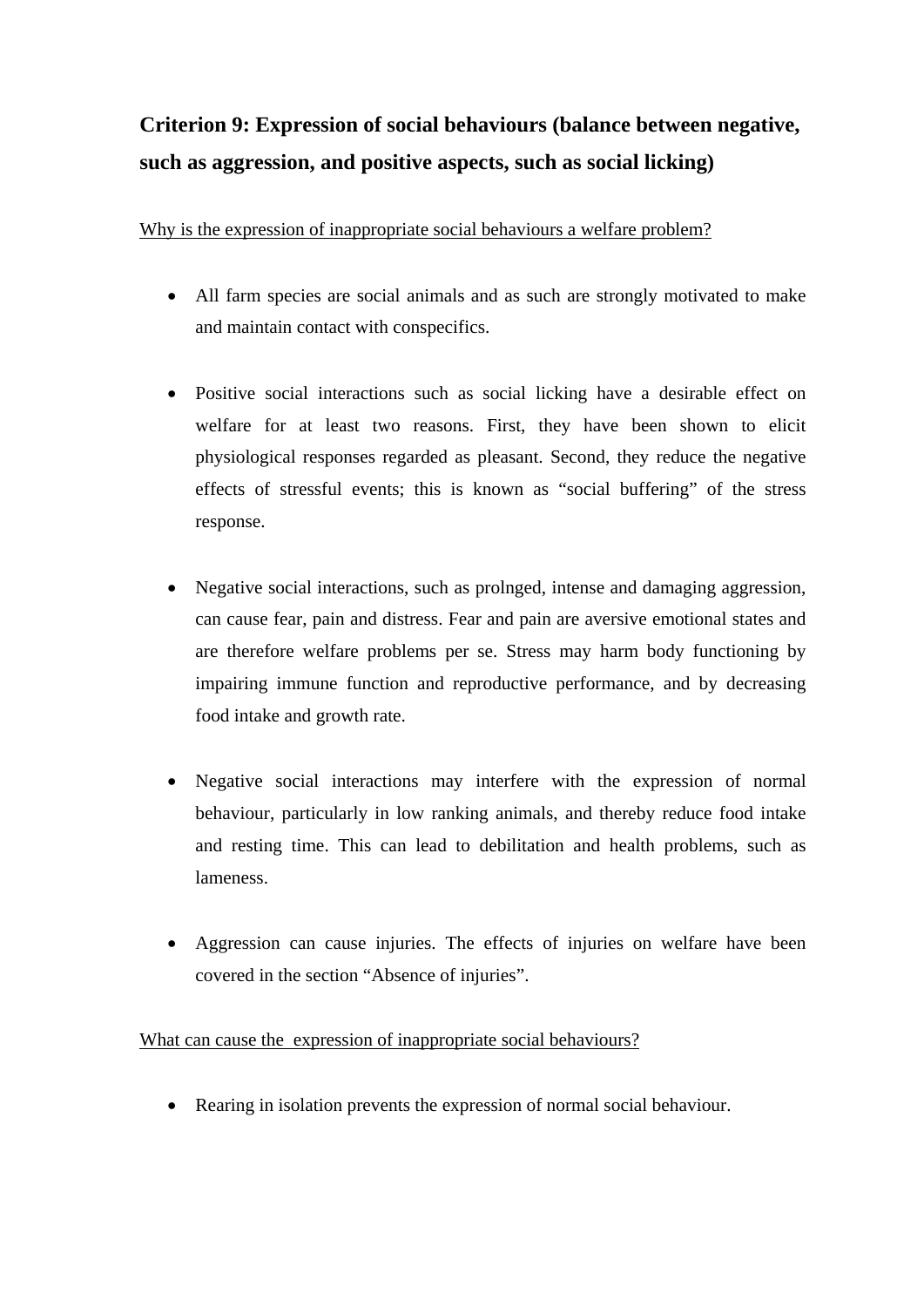- Disruption of established social groups, for example by the introduction of unfamiliar animals or the mixing of unacquainted animals, may lead to an excessive and damaging increase in aggressive behaviour and a reduction in positive social interactions.
- Housing conditions that increase competition for resources may cause an increase in negative social interactions. This may happen when stocking density is too high or when access to resources such as feeding or resting space is limited.

What strategies can be implemented to prevent or minimise the expression of inappropriate social behaviour?

- Improved husbandry practices may help to minimize the expression of inappropriate social behaviour, for example by avoiding or reducing the mixing of unacquainted animals, and by not rearing animals in isolation.
- Reducing stocking density and improving housing conditions by decreasing the need to compete for resources is also likely to minimize the expression of inappropriate social behaviour.
- Providing adequate and appropriate environmental enrichment may help to reduce aggression as well as the expression of other undesirable behaviours.

# **Criterion 10: Expression of other normal behaviours (balance between negative, such as stereotypies, and presumed positive behaviours, such as exploration)**

#### Why is the reduced expression of other normal behaviours a welfare problem?

 Animals are strongly motivated to perform particular behaviour patterns. Clear examples include rooting in pigs, nest building in sows and hens, ground pecking and scratching in poultry, and exploration in all species.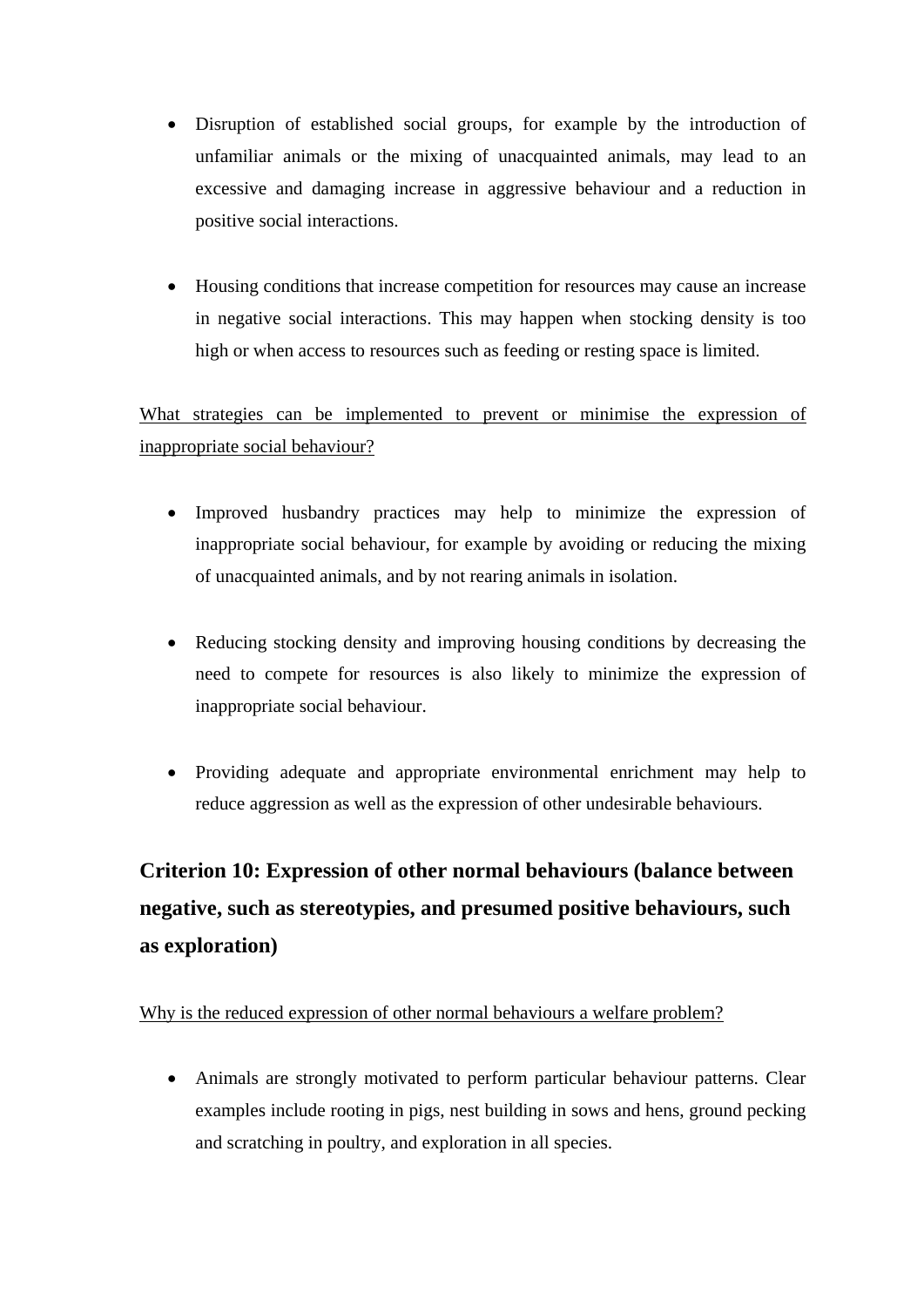- In some circumstances, the inability to perform such behaviour patterns may cause distress, frustration and eventual apathy.
- A restricted ability to perform normal behaviours (particularly foraging) may contribute to the development of stereotypies (sequences of movement that are repetitive and invariant, and have no obvious function). Stereotypies are regarded as indicators of poor welfare, particularly when comparing different production systems rather than individuals within a particular system.
- The inability to express certain behaviour patterns can lead to the development of damaging behaviours. For example, tail biting in pigs and feather pecking in poultry are thought to reflect a lack of opportunities to perform rooting and ground pecking / scratching, respectively. Tail biting and feather pecking can cause damaging lesions and potential cannibalism (see "Absence of lesions" section). Furthermore, the need to minimize the occurrence of these harmful effects may itself necessitate the use of certain pain-inducing husbandry procedures such as tail docking and beak trimming.

What can reduce the expression of normal behaviours and increase the occurrence of undesirable ones?

- Barren environments that fail to provide the relevant stimuli for the expression of normal behaviours are the main cause of their absence.
- Facilities that restrict the animals' movement may lead to the development of frustration, stereotypies and apathy.
- The propensity of animals to develop stereotypies and damaging behaviours like tail biting and feather pecking is also affected by diet, husbandry and their genetic makeup.

What strategies can be implemented to promote normal behaviours and reduce the expression of potentially harmful ones?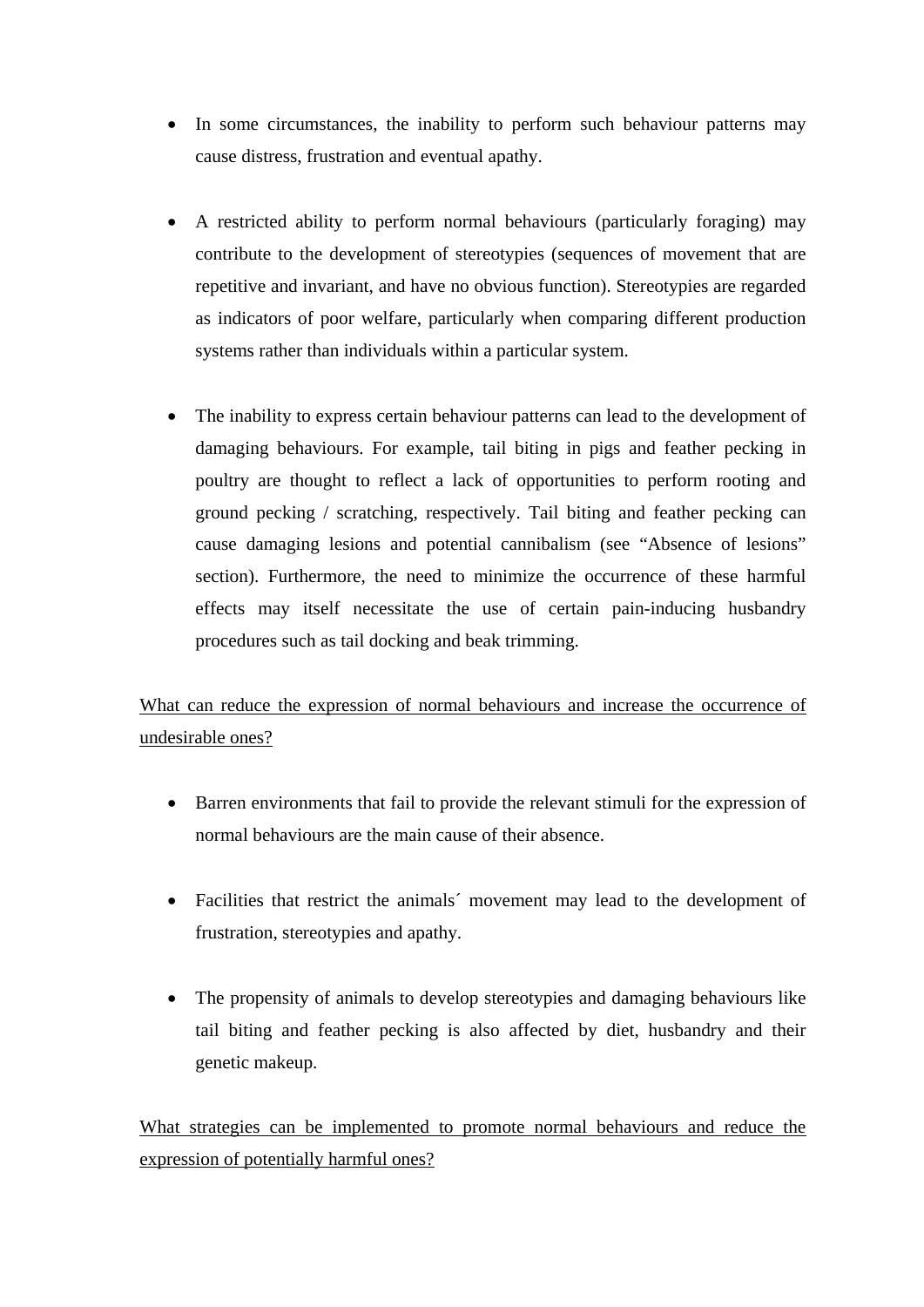- Improvement of housing conditions by the provision of appropriate environmental enrichment is one of the main strategies used to stimulate the expression of normal behaviours and to avoid that of undesirable ones.
- Improved nutrition and husbandry, as well as selective breeding for more favourable characteristics may contribute to the achievement of the above aims.
- Increased space allowance may promote positive behaviours and minimise the expression of undesirable ones.
- Positive human-animal interactions may also contribute to the prevention of undesirable behaviours (see next section).

# **Criterion 11: Good human-animal relationship (no or reduced fear of humans)**

#### Why is a poor human-animal relationship a welfare problem?

- A poor human-animal relationship results in the animals being fearful of the stockperson and other humans. Fear is an aversive and potentially damaging emotional state and is therefore a welfare problem per se. Fear of humans is likely to have a chronic negative effect or a series of acute negative effects on welfare.
- Fear causes a stress response which, if long lasting, can impair immune function, reproductive performance, food intake, food conversion, growth and product quality.
- Fear of humans may cause injuries in animals as they try to move away from the stockperson, catchers or other handlers. For example, exposure to unfamiliar people or even to familiar ones wearing novel clothing can induce panic and its related injuries in poultry: trampling can cause bruising and claw-inflicted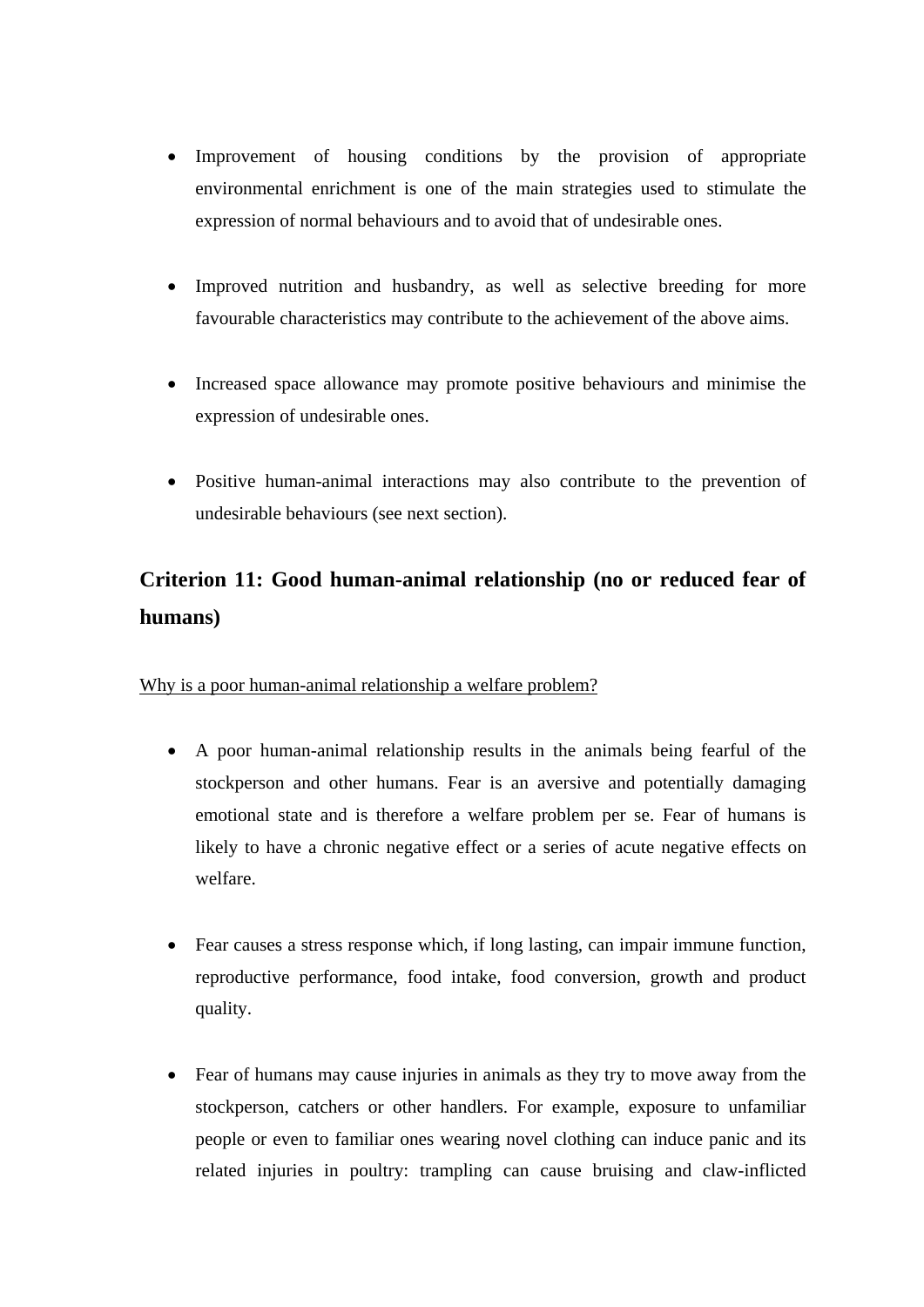scratches while "piling up" can lead to suffocation of the birds at the bottom of the heap. The effects of injuries/lesions on welfare have been covered in the "absence of injuries" section.

 Prolonged fear can lead to increased anxiety, apathy and the expression of harmful behaviours.

#### What are the causes of poor human-animal relationships?

- Poor stockmanship is undoubtedly the main cause of unsatisfactory humananimal relationships. Fear of humans is largely determined by the behaviour of the stockpersons, which normally reflects their beliefs, attitudes and skills.
- In some production systems (e.g. extensive farming) animals are less likely to have frequent contact with stockpersons which could in turn make them more fearful of humans through a lack of habituation.
- Fear has a strong genetic component. Therefore, some breeds (and individuals within breeds) are more likely to be frightened of humans than others.

#### What strategies can be implemented to achieve a good human-animal relationship?

- Training programmes aimed at improving stockmanship represent the main strategy for achieving and maintaining a good human-animal relationship. These programmes have a very positive impact on the welfare of the animals, but to be fully effective, they must be tailored to the particular production system and the characteristics of the producers in each country.
- A simple regime of regular positive contact with people can significantly reduce fear of humans and thereby improve the human-animal relationship. Visual contact alone can reduce fear and increase performance, particularly in poultry. Walking through or near the flock regularly not only reduces fear (through habituation / socialisation) but it also enables the stockperson to monitor the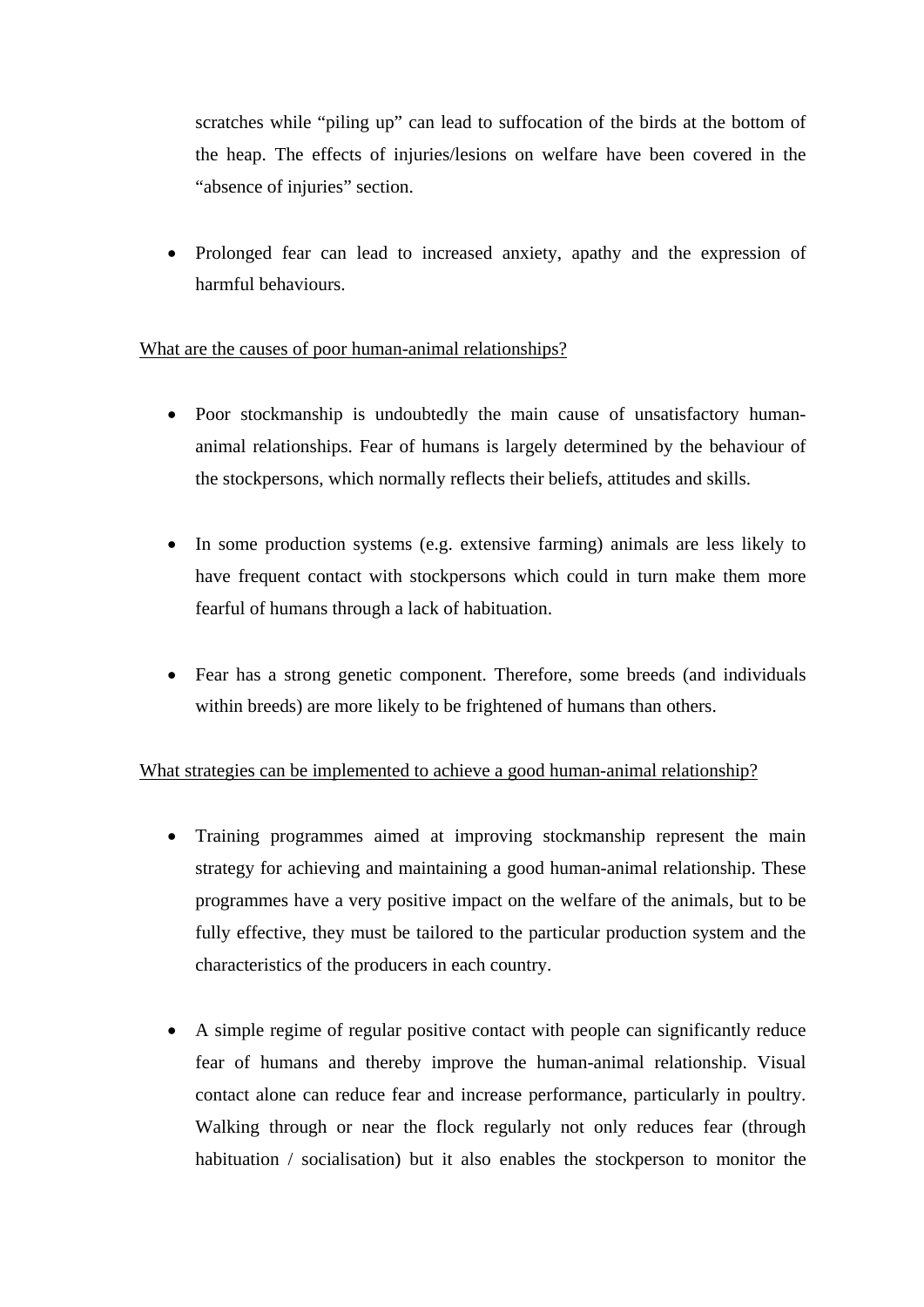birds´ health and ensure that the resources (e.g. feeders, drinkers) are functioning properly.

# **Criterion 12: Positive emotional state: avoiding negative emotional states such as anxiety, fear, distress, frustration and apathy, and promoting presumed positive ones like security, comfort and contentment.**

#### Why are general fear, distress and frustration considered welfare problems?

- Fear is an aversive emotional state and is therefore a seriously damaging welfare problem per se. General fear is adaptive in ideal circumstances but it becomes a problem particularly when animals encounter new or unexpected stimuli, (e.g. a sudden noise or movement, an unfamiliar animal or object, a new food source), or novel situations, e.g. a new housing facility, transportation, and cannot show appropriate flight or avoidance responses without risk of injury. Anxiety, which might be defined as raised awareness of an imagined or unreal threat, can also be extremely damaging.
- Fear causes a stress response that, if prolonged, can cause economic losses by reducing reproductive performance, food intake, food conversion, growth and product quality. It may also result in increased mortality by impairing immune function and, consequently, disease resistance.
- Prolonged frustration may also elicit chronic stress and apathy, with the harmful effects described above.

#### What are the causes of general fear, stress, frustration and insecurity?

 Fear has an important genetic component. Therefore, some breeds or individuals within breeds are more likely to be easily frightened than others.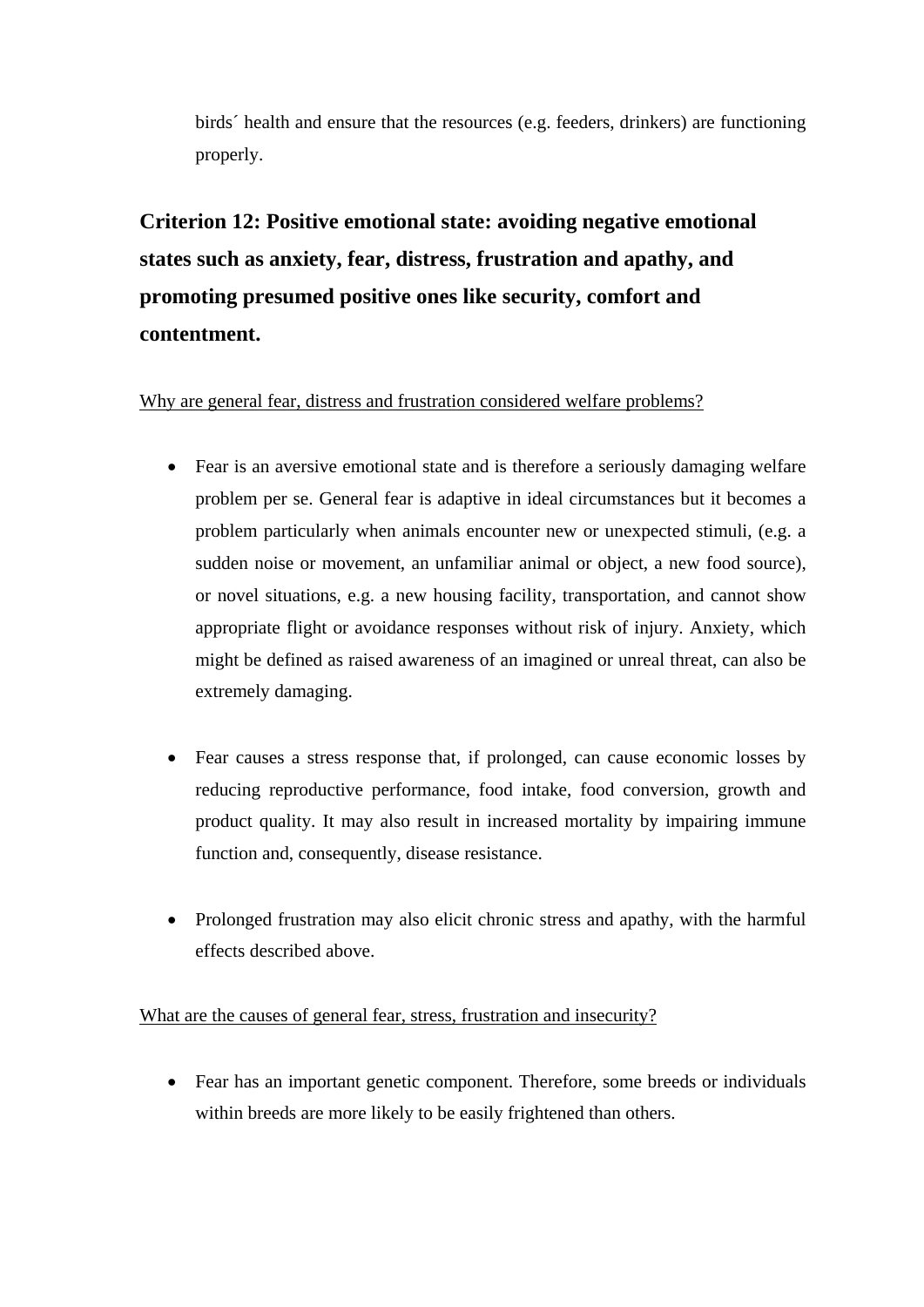- Animals reared in barren environments are likely to become more fearful of new situations than those that have been reared in enriched and varied environments.
- Frustration and apathy are also more likely to occur in barren environments which deprive animals of the opportunity to exhibit strongly motivated natural behaviours.
- Insecurity is more common in environments that deny the animals the opportunity to seek shelter or to escape from potentially threatening stimuli.

What strategies can be implemented to prevent general fear and other negative emotions and to promote positive ones?

- Genetic selection could be used to develop less fearful breeds. In any breeding programme it is essential to ensure that selection for a beneficial trait (e.g. no feather pecking or tail biting, reduced fear) is not associated with the unconscious co-selection of undesirable characteristics (in terms of welfare or economics).
- Changes in housing and husbandry aimed at providing adequate environmental enrichment, particularly during the early phases of development, may decrease general fear and frustration in animals.
- The provision of appropriate environmental enrichment could promote exploration, play and contentment
- A feeling of security may be promoted by the provision of shelter, (e.g. trees in free range systems), or other opportunities to escape from threatening stimuli (e.g. predators), such as tunnels, or pop holes allowing re-entry to the barn or shed.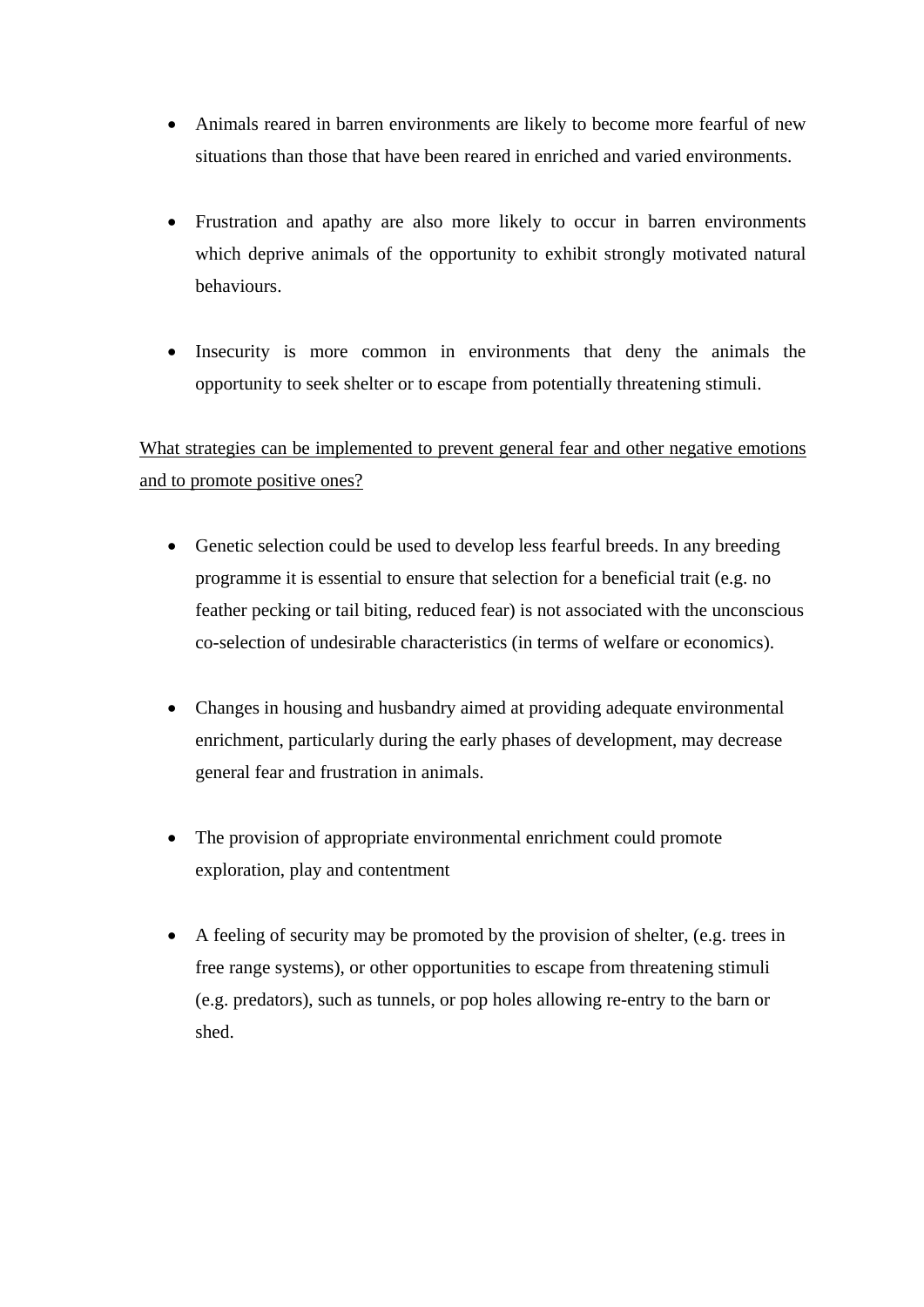# **Chapter 2**

The primary objective of Sub Project 3 (SP3) of the Welfare Quality® Project was to develop and test practical ways of improving the welfare of farmed animals (pigs, chickens and cattle), and it embraced both environmental and genetic approaches. The six main sections of Chapter 2 respectively reflect the aims of the six work packages (WP) in SP3. Each of these WPs addressed a key welfare issue perceived as important by farmers, retailers, academics, government, consumers and other stakeholders and they were:

WP 3.1. Minimizing handling stress: improving stockmanship;

WP 3.2. Genetic solutions to welfare problem: a) leg conformation and longevity in pigs, and b) psychobiological characteristics and adaptation in dairy cattle;

WP 3.3. Eliminating injurious behaviour: a) feather pecking and cannibalism in laying hens, and b) tail biting in pigs;

WP 3.4. Reducing lameness in a) broiler chickens and b) dairy cattle;

WP 3.5. Minimising neonatal mortality in pigs;

WP 3.6 Alleviating social stress in a) pigs (genetics of aggression and dietary changes to reduce aggression in group-housed pregnant sows), and b) intensively kept beef cattle

Each of these sections is subdivided into two parts. The first part provides the scientific background by describing the main influential variables underpinning that particular issue, its welfare and economic consequences, and the advantages and disadvantages of the remedial measures that have been generated outside the Welfare Quality® project. The second part of each section focuses on the viable welfare improvement strategies that were identified in Sub Project 3. Before they could be considered viable these strategies / recommendations not only needed to satisfy welfare and economic requirements but they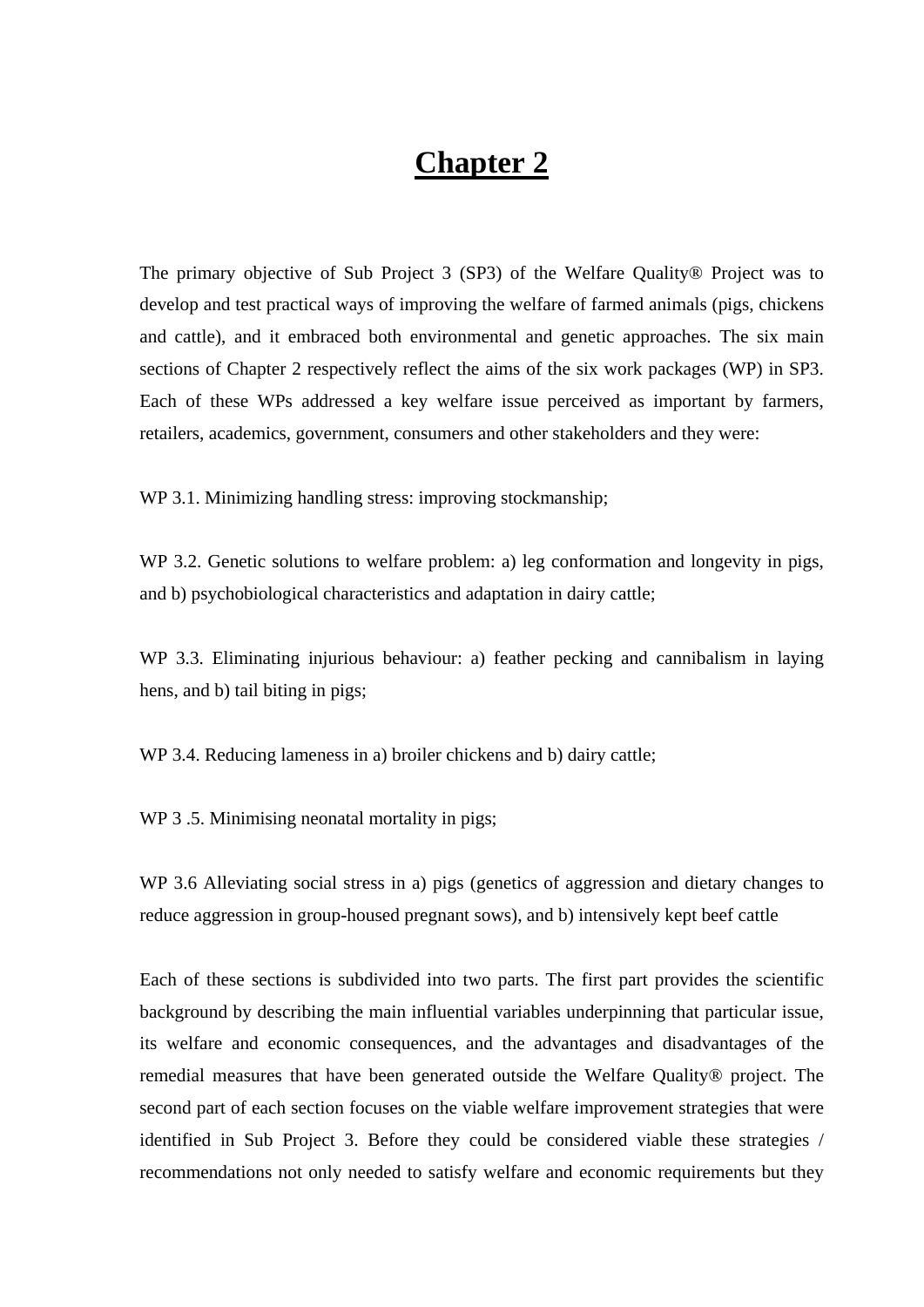also had to be practicable, i.e. safe, affordable and easy to implement by the farmer and/or breeding company.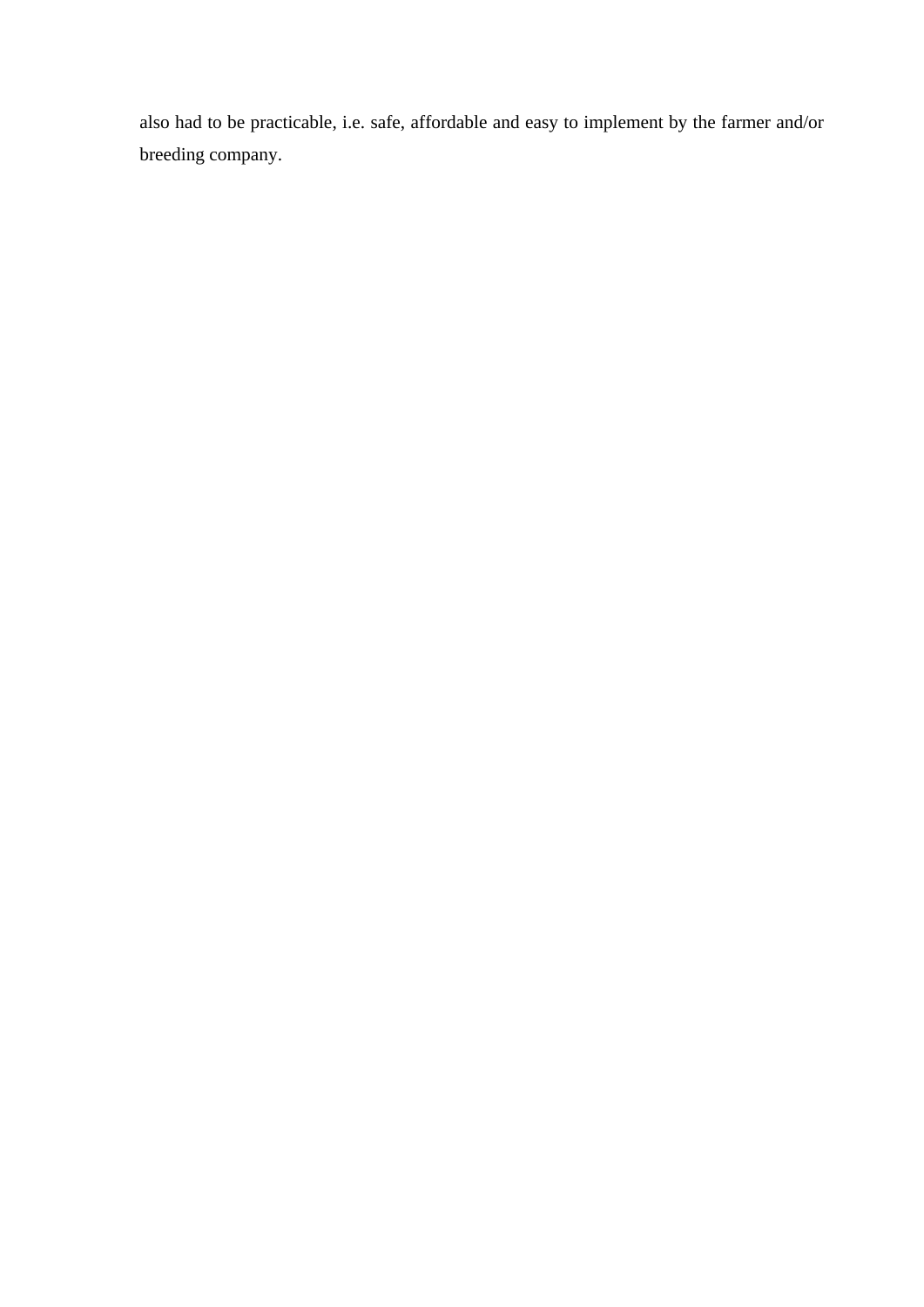#### **WP 3.1: Minimising handling stress**

#### **Scientific background and work done outside WQ**

The term "stockmanship" covers the way animals are handled, the quality of their daily management and health care, and how well problems other than disease are recognised and solved (Waiblinger and Spoolder, 2007). At least three factors underlie individual differences in the quality of stockmanship: personality, attitude and behaviour (Hemsworth and Coleman, 1988; Jones, 1996). Personality can be defined as a person's unique combination of traits that affects how he/she interacts with the environment; personality is relatively stable over time. Attitudes (including those towards animals) are learnt and can be modified through experience and education; they are often seen as the most important factor explaining how a person interacts with social objects, including animals (see summary and references in Waiblinger and Spoolder, 2007). Clearly, personality and attitudinal factors influence the way that stockpersons behave towards the animals in their care.

The quality of stockmanship has a profound effect on the animals' welfare and productivity (Hemsworth and Coleman, 1998; Boivin et al., 2003). For instance, despite centuries of domestication exposure to human beings remains one of the most potentially alarming experiences for many farm animals. More specifically, unless they have become accustomed to human contact of either a neutral or positive nature the predominant reaction to people is one of fear (Duncan, 1990; Jones, 1997). Not surprisingly, the problem is exacerbated by exposure to rough, aversive and/or unpredictable handling. Indeed, many human-animal interactions in current farm practice are inherently frightening, e.g. restraint, depopulation, veterinary treatment, while few, other than feeding, are positively reinforcing. It is worth bearing in mind that contact with humans could become even more stressful if increasing automation results in reduced opportunities for animals to habituate to people. The stockpersons' behaviour, which can vary from calm, gentle, frequent and "friendly" to infrequent, rough and rushed, is a major variable determining animals fear of or confidence in humans and, hence, the quality of the human-animal relationship. Chronic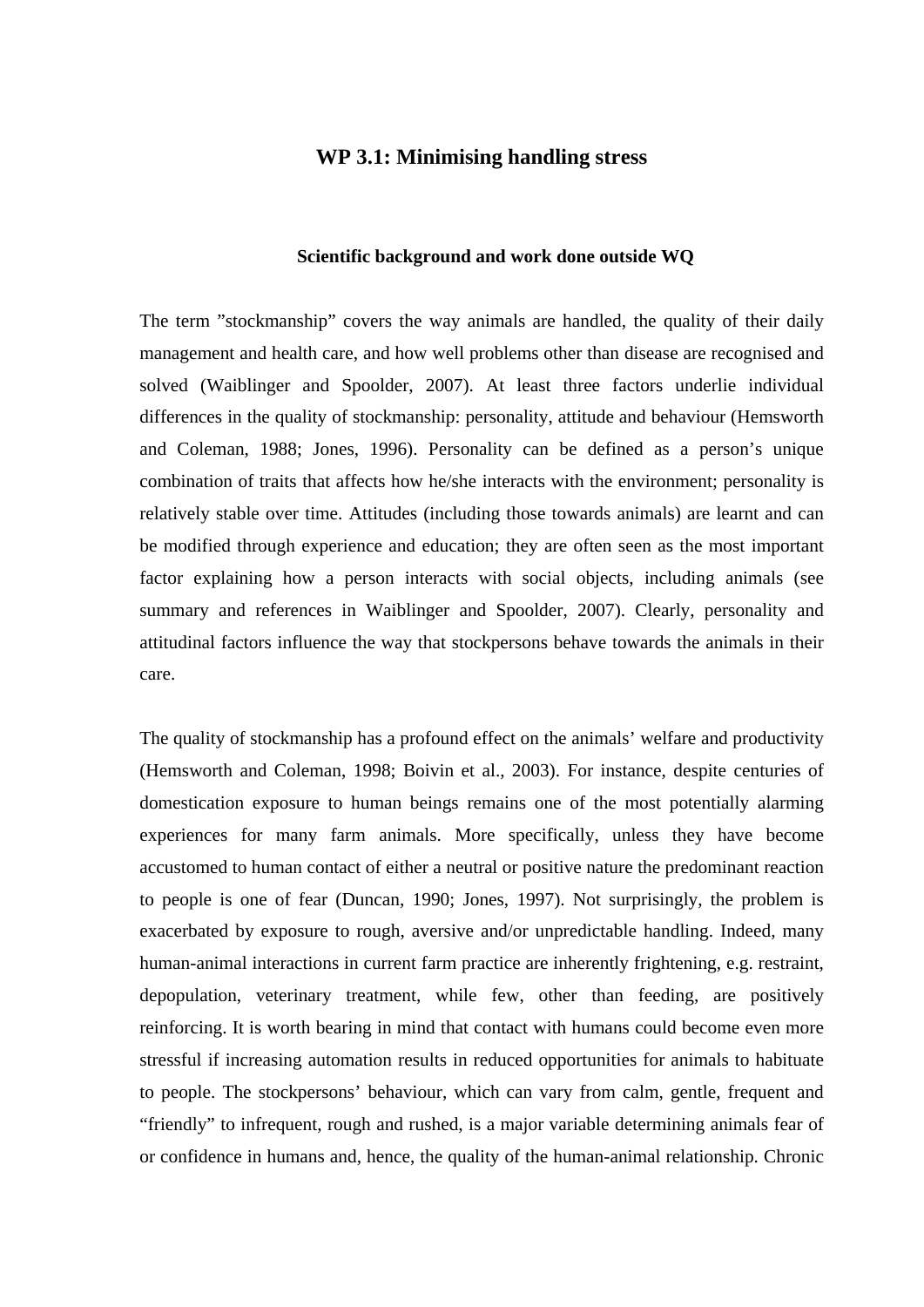fear is a major animal welfare problem that can lead to handling difficulties, injury and stress as well as impaired growth, reproductive performance and product quality (Hemsworth and Coleman, 1988; Jones, 1997). For example, a series of studies found negative (and probably causal) correlations between fear of humans and productivity in the dairy, egg, broiler and pig industry (for a review, see Hemsworth, 2003). Conversely, experience of positive human-animal interactions can decrease the animals' general level of fear and distress (Seabrook and Bartle, 1992) and enhance reproductive performance (Waiblinger et al., 2006). Furthermore, the presence of a familiar person can calm the animal in potentially aversive situations (Waiblinger et al, 2006).

In view of the above findings the implementation of reliable methods of reducing animals' fear of humans is likely to substantially improve their welfare and productivity. While a regime of regular gentle handling is known to reduce stress and fear of humans in domestic chicks, cattle, sheep and pigs (for reviews see Hemsworth and Coleman, 1988; Jones, 1993; 1996) it is clearly not feasible for farmers to apply such treatment to the sometimes very large flocks or herds that are common in modern farming. Encouragingly though, even the avoidance of negative contact was beneficial for dairy cattle (Waiblinger et al., 2003), and in chickens at least, the handling phenomenon appears quite flexible. For example, simply allowing chicks to either observe the handling procedure or just to see the experimenter standing close to their cage were as effective in reducing fear of humans as actual physical handling (Jones, 1995). Fear of humans was also reduced in caged layers between  $19 - 36$ weeks of age when they received daily visual contact in addition to that associated with normal husbandry (Barnett el al., 1994). There is also some evidence in chicks for generalization of the handling phenomenon across people, at least if their clothing remained similar (see Jones, 1996). These findings have important practical implications; they suggest that more frequent close examination of the flock by the stockperson would not only provide a better check that the birds are healthy and that the system is working properly but it could also help to reduce the birds' fear of humans.

Although it is difficult to validate experimentally because of the diffuse nature of sound it has often been suggested that radio music helps farm animals to thrive. A survey of more than 100 UK poultry farmers revealed that 46% of them routinely played the radio; of these 96%, 52%, 20% and 16% claimed that it made the hens calmer, less aggressive, healthier and more productive, respectively (see Jones, 2004). Potential explanations include: a)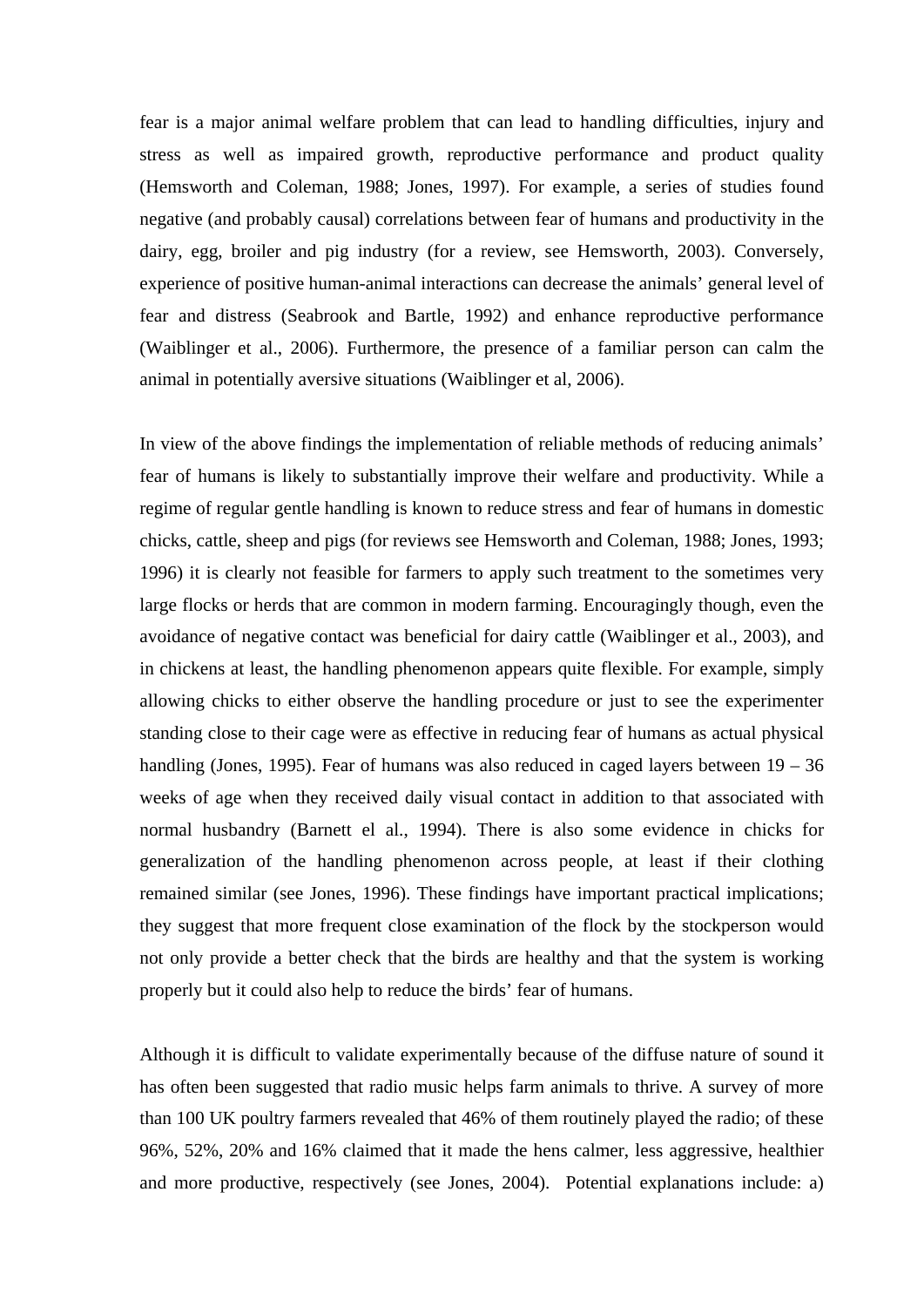farmers who play music may care more about their animals' welfare and hence adopt better practice; b) playing the radio may help the birds to learn that unfamiliar sounds are not necessarily frightening, thereby reducing the likelihood of alarm if they hear the stockperson shouting, sneezing, slamming a door, dropping a bucket etc. The impact of sudden/novel noises may also be reduced if they are heard against a background of noises rather than silence. Whatever the underpinning mechanism, playing the radio is probably the easiest, most practicable way of enriching the environment for both the animals and the stockperson.

Aspects of stockmanship other than handling and general behaviour are also important. Since attitudinal factors underpin behaviour it is not surprising that a strong influence of stockpersons' attitudes on farm animal welfare and production has been demonstrated in several species (Boivin et al; Hemsworth, 2003). For example, committed attention to detail is essential in a farrowing house to reduce neonatal mortality in piglets (Holyoake et al., 1995). Positive correlations have also been found between farmers' attitudes to dairy cows and the degree to which their housing was designed and managed in order to fulfil the animals' needs (Mülleder and Waiblinger, 2004 in Waibingler and Spoolder, 2007). Furthermore, a good attitude is associated with increased contact which, in turn, improves the stockperson's knowledge of the animals and facilitates the early recognition and solution of any problems (Waiblinger et al., 2006).

Intervention studies in the dairy and pig industries have recently shown the potential of cognitive-behavioural intervention techniques designed to target and improve those attitudes and behaviours of stockpersons that have a direct effect on animal fear and welfare (Hemsworth, 2003). Educational and training programmes developed in Australia have met with success (Hemsworth and Coleman, 1998) and are being evaluated in the European context in Welfare Quality®.

Despite the experimental evidence accumulated over the last 20 years, there are still some areas in which research is required to improve our understanding of the effects that humananimal interactions may have on the animals. These include: the ability of farm animals to discriminate between humans, the best methods for selecting and training stockpersons, and the potential influence of interactions between the effects of handling and housing systems (Hemsworth, 2003; Raussi, 2003).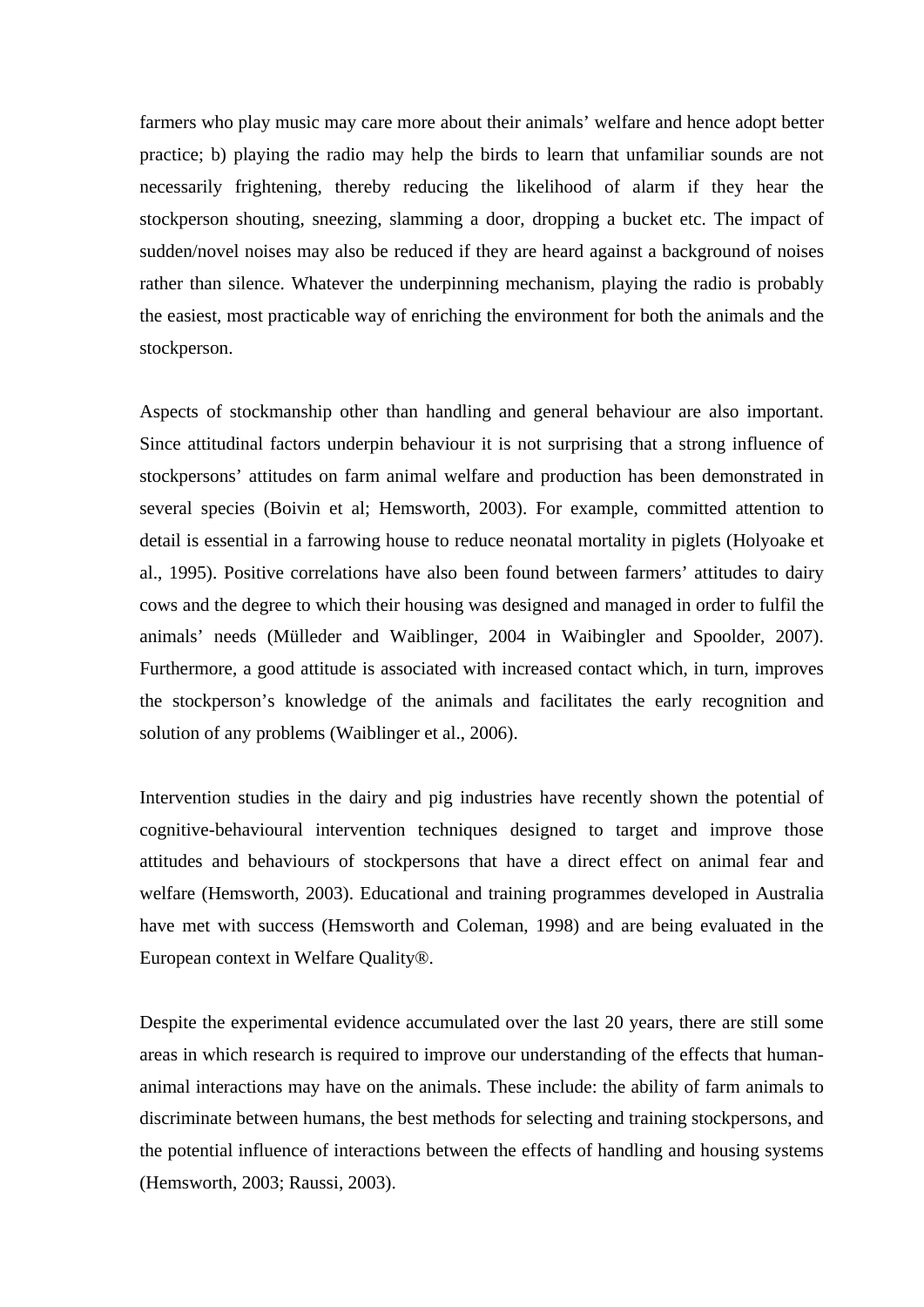# **Work done in Welfare Quality®**

## **Overall Objectives**

- To determine the variability in the farmers' and stockpersons´practices and their underlying motivations as well as their consequences on the behaviour of the animals
- To determine if: a) the presence of the dam during regular handling of the calf influenced its later response to humans; b) positive human contact in the dry period is more effective than during lactation in cattle; c) calm, quiet and gentle handling improves the learning speed of sows and the working environment of stockmen, and c) regular positive contact with humans during rearing reduces laying hens' fear of humans.
- To establish if hens' reactions to humans varied across flocks and to assess the likely importance of farmers´/stockpersons´ attitudes and behaviour.
- To determine whether regular positive contact with human beings reduced subsequent fear of humans in chickens.
- To assess the influence of farmers' attitudes and behaviour on pigs' reactions to humans.
- To determine if farmers had problems in moving pigs.
- To establish whether calm, gentle and quiet handling might improve both the human animal relationship and learning speeds in sows.
- To develop training materials for cattle, pigs and poultry stockpersons in Europe through close collaboration with Australian researchers

Welfare Quality® researchers carried out several studies in pursuit of these objectives which are briefly described below:

# **Minimising handling stress: attitudes & behaviour of beef and dairy cattle farmers to human-animal contact and the human-cow relationship**

## **Methods**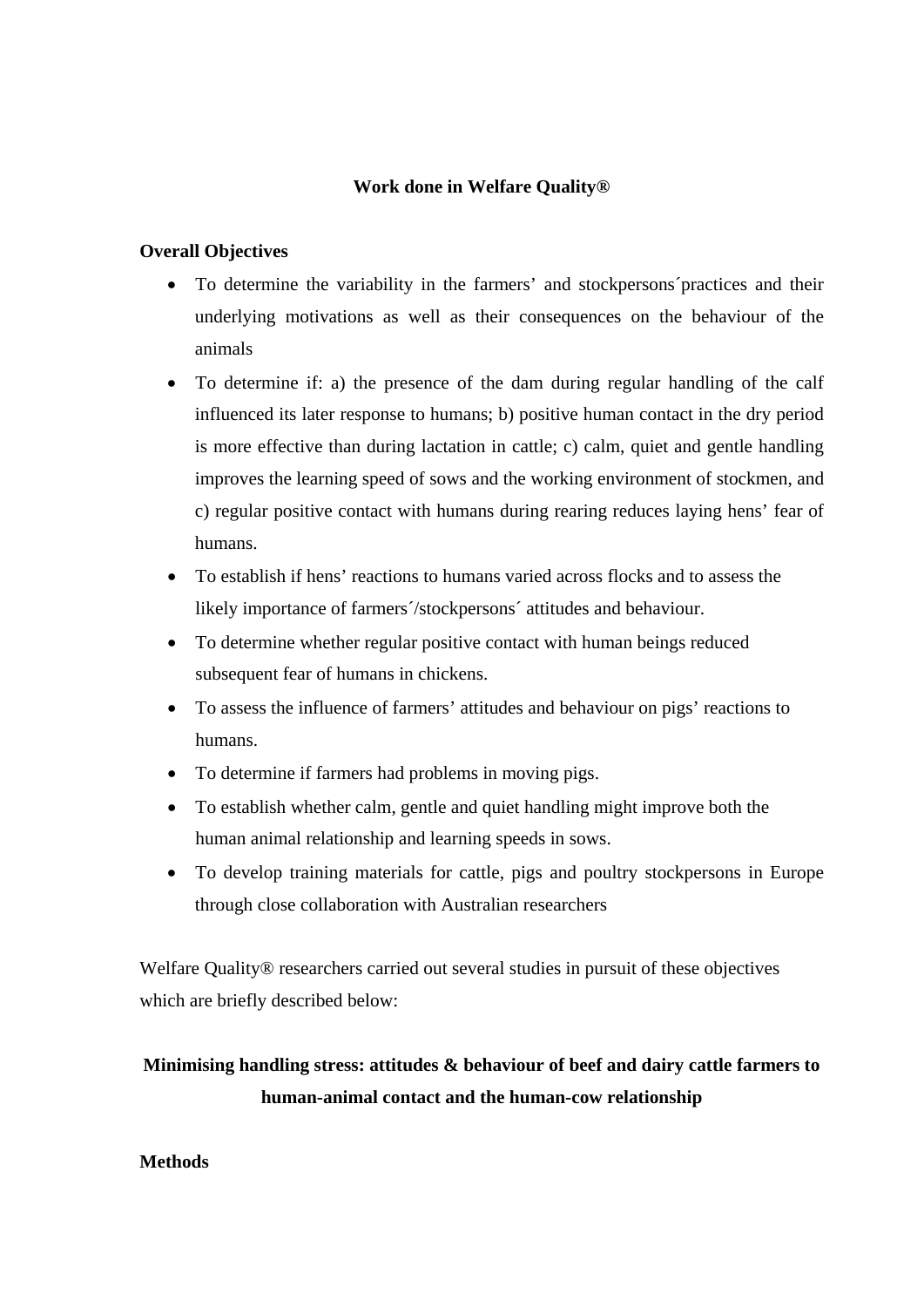A questionnaire focusing on animal handling problems was mailed to 300 beef cattle farmers / breeders in France. This questionnaire covered the perceived ease of handling the cattle, the husbandry conditions, the farmers' attitudes towards cattle and their behaviour during husbandry and handling procedures. Some of these breeders were then visited and interviewed regarding husbandry and handling practices. Their calves' behaviour was also observed in a crush test (where the animals are restrained individually in a specific apparatus) in the presence of a human.

WQ researchers observed 61 transfers of beef bulls from commercial farms to a slaughter plant, (loading and unloading of 1,202 bulls from 108 farms). Questionnaires on farmers' attitudes towards bulls and to working with them were completed by 88 farmers. Plasma cortisol concentration and meat pH were also measured in 891 and 821 carcasses, respectively.

Dairy cattle husbandry was also examined in randomly chosen farms in Austria (300) and Italy (155). This effort also involved surveys of farmer attitudes and behaviour as well as direct assessment of the cows' reactions to humans in standardised tests (with or without prior handling) and of the stockpersons' behaviour when milking.

#### **Results and conclusions**

Both beef and dairy farmers emphasised the importance of good human contact (quality and frequency) and the quality of the facilities in increasing the ease of handling.

Twenty-eight per cent of farmers did not recognise genetic background as important in determining the ease of handling. This is particularly surprising since the temperament of heifers or cows was the first trait they considered in decisions on culling.

Farmers showed some negative behaviour (hitting, shouting) in certain situations but their attitudes towards such behaviours were independent of those towards animals.

Despite the relatively small sample the results confirm that calves were much calmer if the farmers enjoyed contact with their animals than if they had little interest in them.

The dam's behaviour affects the calves' responses to a gentle handling regime; the beneficial effects were only retained when the dam was docile.

Most dairy farmers agreed that calm, gentle and patient handling is important but nearly 20% of them felt that cows should be fearful of humans in order to make them easier to handle.

Dairy cows that had received positive human contact approached closer to an unfamiliar human at test. Calves reared outdoors, separated from the dam each day and gently handled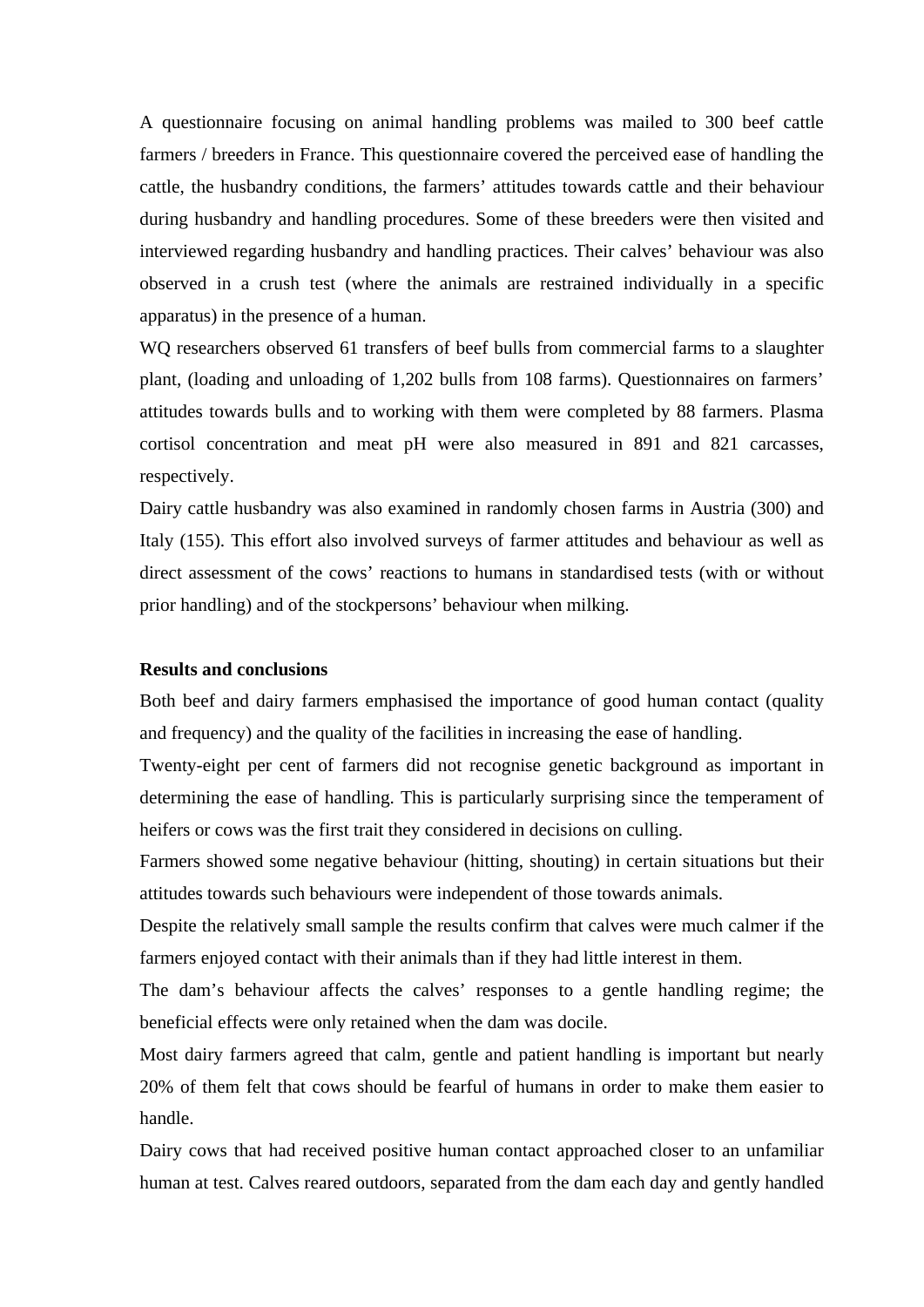during the first weeks of age were consistently and durably (up to 40 weeks) less fearful of humans than non-handled ones.

Beef bulls from farms where the farmers had positive attitudes towards them showed lower cortisol and better meat quality after transport. Paradoxically though, handling and loading beef bulls prior to transport was more difficult if they had received regular human contact. Loading beef bulls into the truck was easier on farms equipped with a corridor or a loading ramp, thus underlining the importance of using appropriate equipment. Unloading was easier when the journey was short and when the local temperature was high.

# **Improving the relationship between humans and dairy cows: relevance of dry or lactating periods.**

## **Methods**

Sixty Holstein Friesian were used: 15 dry and 15 lactating cows were positively handled for 3 minutes on each of 3 days per week for 4 weeks, whereas 15 dry and 15 lactating cows received no handling treatment and could neither see nor interact with the treated animals.

All the subjects were exposed to the approach of known and unknown persons (Waiblinger et al., 2003) both before gentle handling and at 1, 30 and 45 days after the handling treatment. In each case, the distance at which they first showed avoidance of the test person was recorded. Behaviour in the milking parlour was also recorded before and after the handling period.

#### **Results and conclusions**

Handled cows came significantly closer to the known and unknown test person at each of the post-handling test periods  $(P=0.012, 0.005, 0.018,$  respectively. In this respect, regular positive human contact during the dry period was more effective than during lactation. There were no detectable effects of the handling regime on the cows' behaviour at the milking parlour, milk production or average milking time.

## **Poultry husbandry and laying hens responses to humans**

## **Objectives**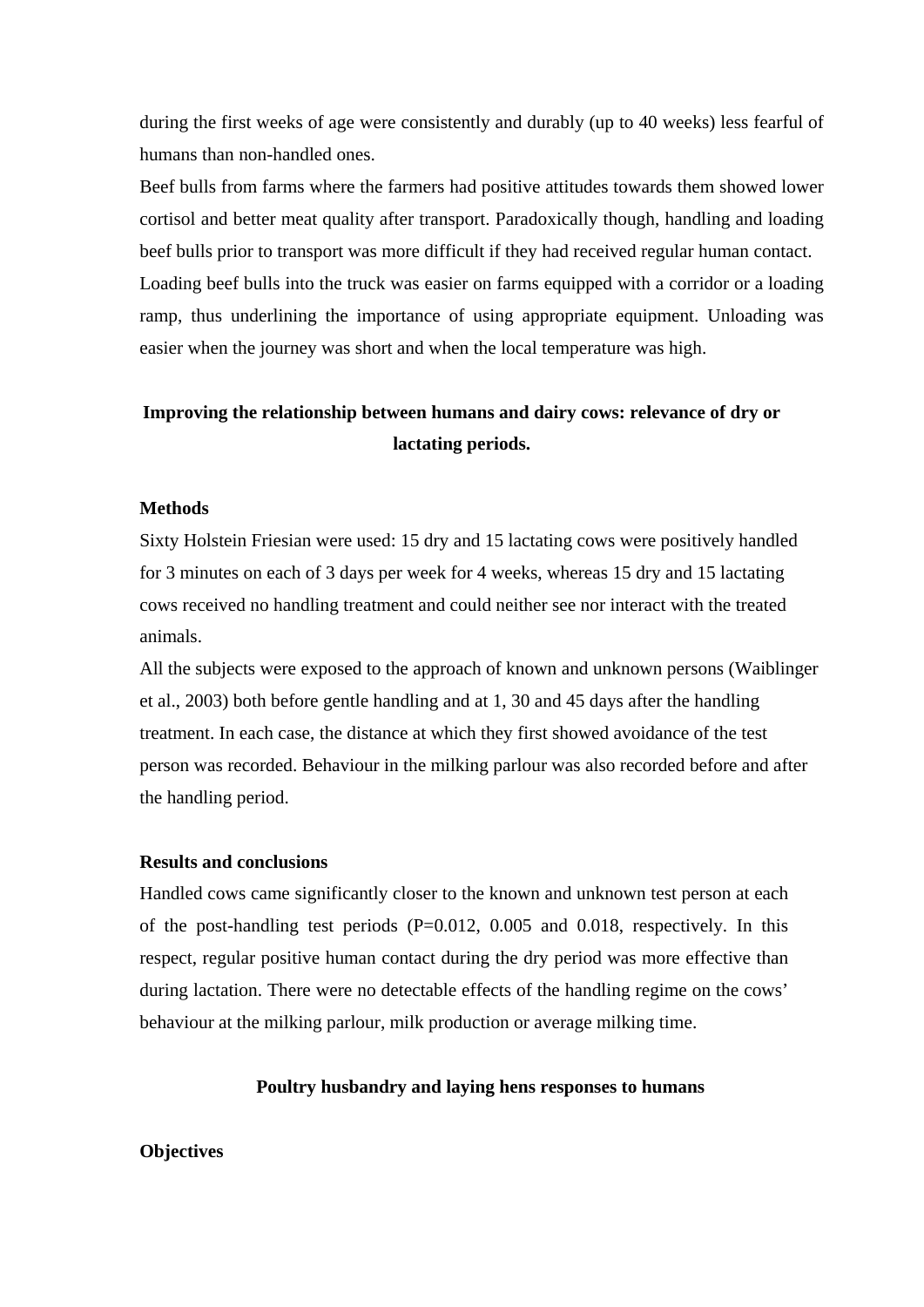- To establish if variations in hens' reactions to human beings were apparent across flocks and to assess the importance of farmers' attitudes and behaviour.
- To determine if regular positive contact with human beings (an experimenter) reduced subsequent fear of humans in chickens.

# **Methods**

Data on chicken' relationships to humans, farming practices, farmers' attitudes (questionnaire), housing and farm characteristics were collected from 25 grower and 50 layer flocks (non-cage systems). Data on plumage condition and pecking injuries were also made available for analysis from another study. Birds' responses to an approaching person were also recorded in 6 flocks at 5 different farms.

## **Results and conclusions**

It was confirmed that hens' reactions to humans varied markedly from flocks where no birds approached the experimenter to those in which the birds were easily touched by him/her.

The importance of positive farmer attitudes was established.

Previous suggestions that maintaining regular gentle and calm contact with the birds reduced their fear of humans and benefited welfare (Barnett et al., 1994; Jones, 1996; Hemsworth and Coleman, 1998) were confirmed.

Evidence suggests that regular human contact was associated with better plumage condition, (perhaps because of reduced feather pecking).

# **Handling stress in pigs**

## **Objectives**

- To assess the influence of farmers' attitudes and behaviour on pigs' reactions to humans.
- To determine if farmers had problems in moving pigs.
- To establish whether calm, gentle and quiet handling might improve both the human animal relationship and learning speeds in sows.

These premises were tested in two studies: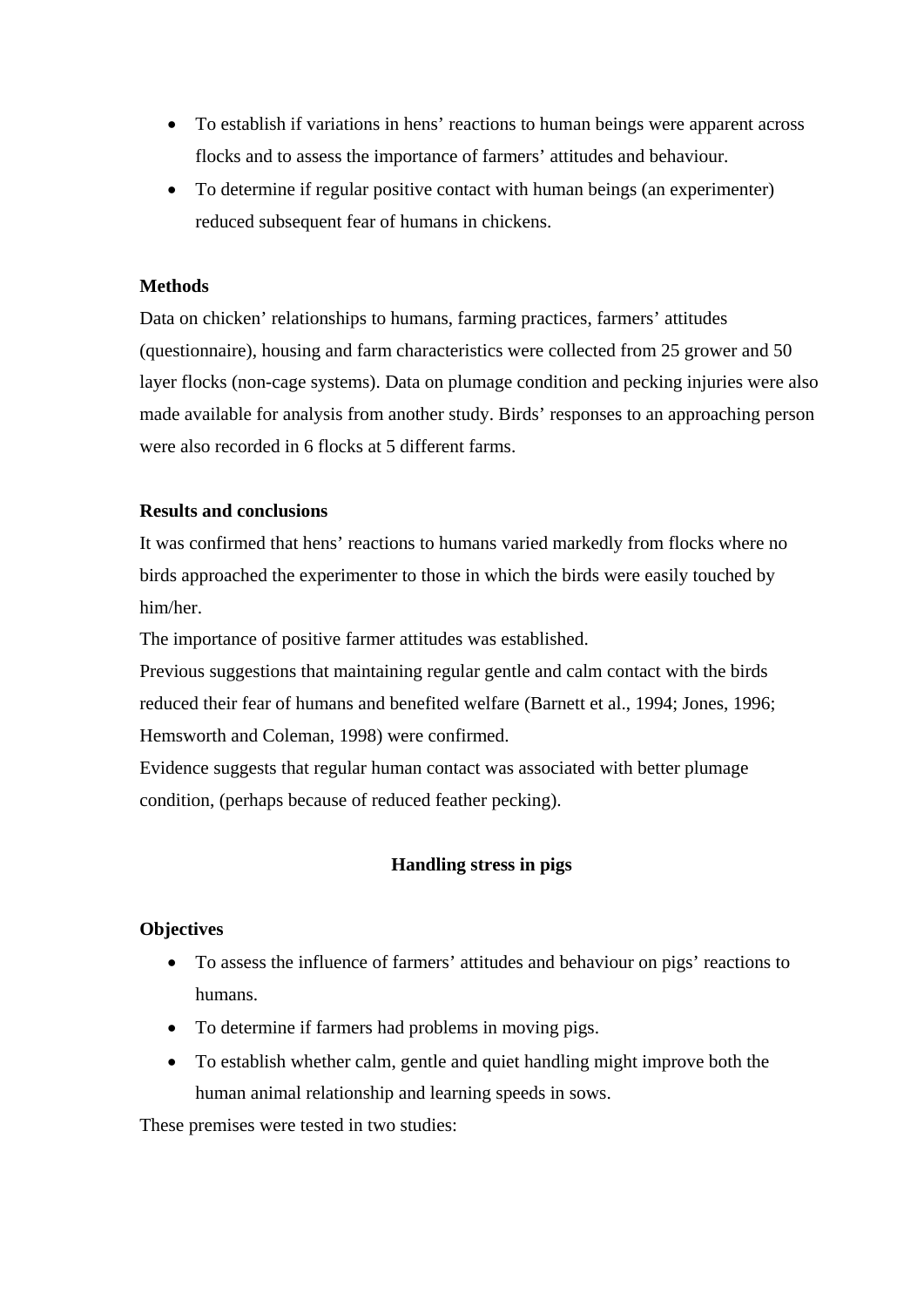## **a) On-farm survey of pig husbandry**

## **Methods**

A 9 page questionnaire was sent to 600 pig farmers. It included technical questions, but also sought responses to statements regarding farmer's 'attitude', 'behaviour' and 'empathy' towards pigs. Subsequently, 37 farms were visited and blood samples collected from the pigs. Whilst sampling, the behaviour of the animals and the farmer were observed. Additionally, the pigs' reactions in a human approach test were observed at 27 of these farms.

#### **Results and conclusions**

Only limited variation in farmer practices towards their pigs were observed, but there was wide variation in the propensity of pigs to approach unknown humans. Farmers did not have problems when moving piglets, but many admitted to not having supported pigs when lifting them by their hind legs, so the handling can be rather rough.

Pigs responded better to restraint and were calmer after release if the handlers had approached them in a quiet, unhurried manner.

Differences in dealing with handling problems, e.g, training gilts to use an electronic sow feeder) were apparent.

# **b) Training pregnant sows to use a feeder station**

## **Methods**

Eighteen groups of 4 naïve gilts were trained to use an electronic sow feeder (ESF) station using one of three training techniques:

Treatment  $1 = \text{minimal interaction (minimal involvement of the farmer other than})$ supervision)

Treatment  $2$  = active physical encouragement by the farmer (physically driven to the feeder)

Treatment  $3 =$  gentle vocal and 'soft-physical (hand on back) coaching (use of food a bait) Three different stockmen trained 2 groups of gilts according to each method. The time taken for all 4 gilts to use the system without fail, the gilts' heart rate during training, the level of input required from the farmers (time and effort), and the quality of work as rated by the stockmen were all recorded.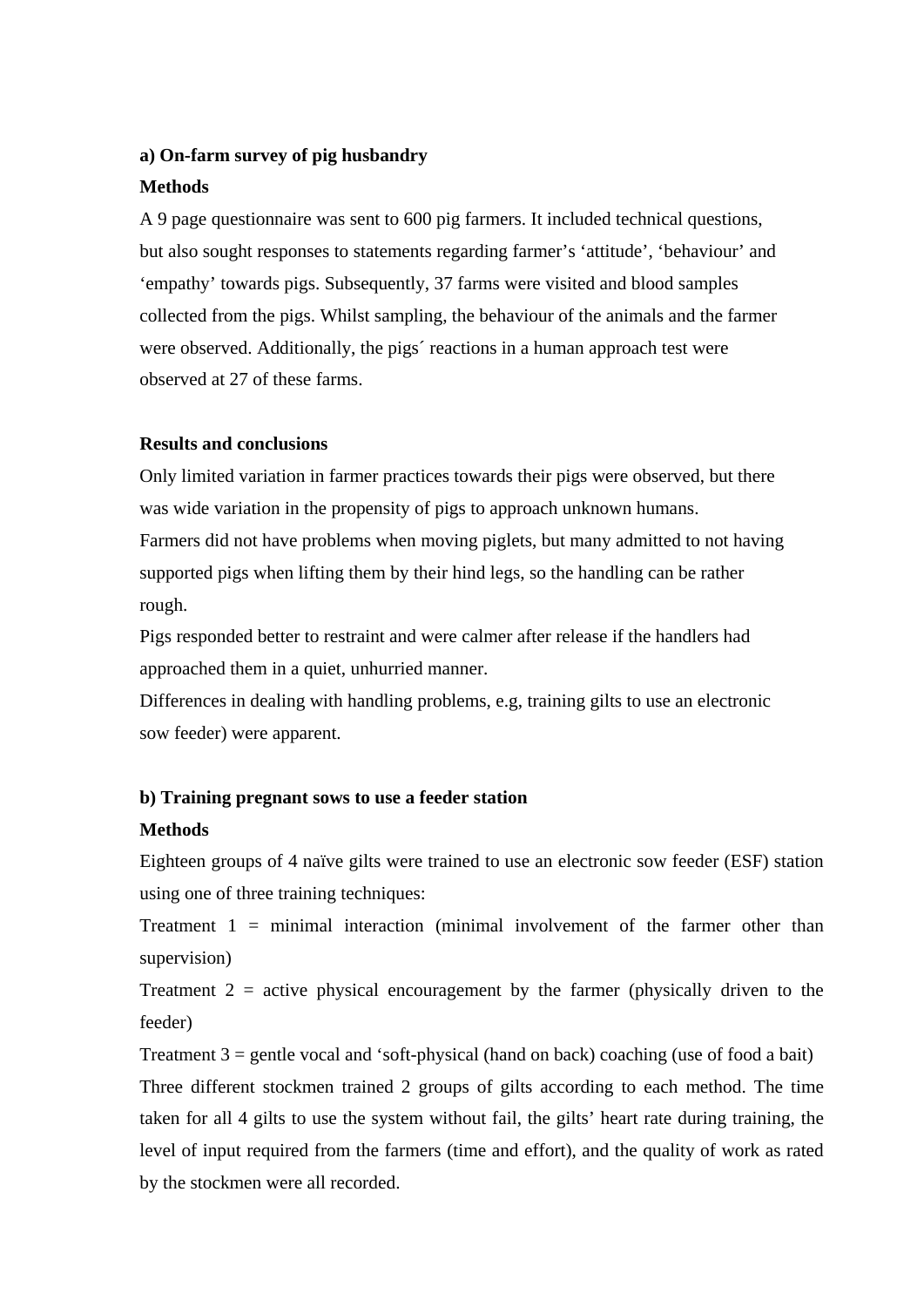## **Results and conclusions**

- All the gilts reached (passed) the feeder at least once per day, including those receiving minimal intervention by the farmer, with an average time for all 4 pigs of 81 min
- Although no significant benefits of coaching were found there were no adverse effects of human intervention on the gilts' behaviour or heart rate.

#### **Developing a multi-media stockmanship training programme**

## **Methods**

This task combined and built on existing literature, the data and material (photographs, videos, technical reports etc) generated in related studies, and the team's collective experience of training to develop an effective multi-media training programme for stockpersons working with cattle, pigs and poultry. Inter-continental collaboration also married key expertise from Europe and Australia. First, the team defined its objectives (prepare a script, story board, visual aids etc), methodologies (e.g., literature review, questionnaires) and agreed on a common structure (even if some aspects varied across species). It was agreed that the training package should utilise cognitive-behavioural intervention techniques to specifically target those key attitudes and behaviours of stockpersons that are known to have a direct effect on farm animals' fear of humans.

#### **Results**

A "Quality Handling" programme (software, trainer´s manuals, newsletters etc) has been developed and tested in the various species. This programme describes;

- How animals' fear responses to humans vary between farms.
- How fear of humans can adversely affect productivity and ease of handling.
- How animals perceive their environment.
- How to build a positive human-animal relationship.
- How to improve the stockpersons' attitudes and behaviour towards the animals.

- How to maintain the above improvement when the stockpersons return to the farm after training.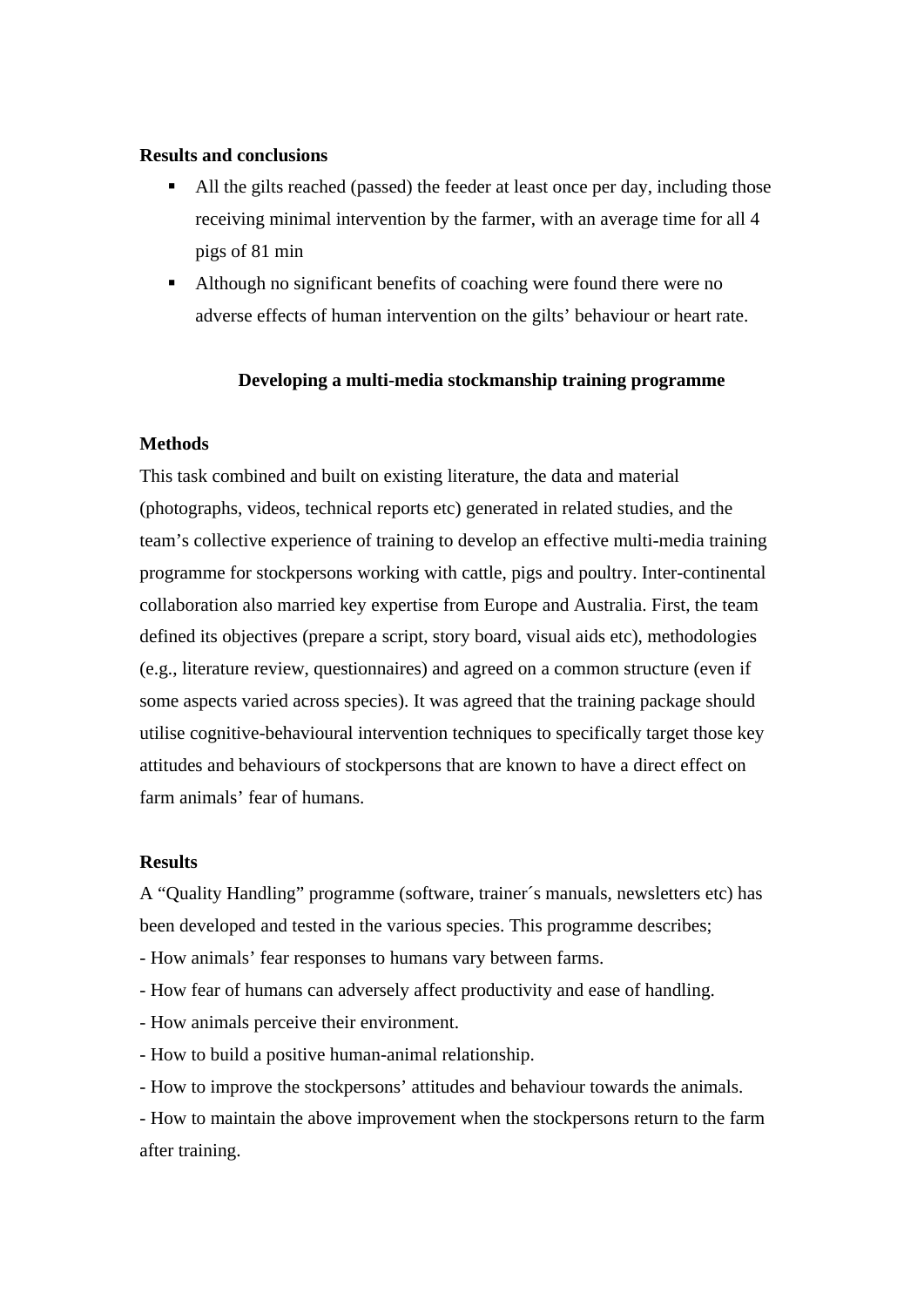# **Conclusions / strategies**

 The "Quality Handling" training package will soon be commercially available for the cattle industry in English, French and German, and for the pig and laying hen industries in English and Dutch. Versions in other languages will be added as they become available. A link to Quality Handling will also be provided in this resource.

# **General conclusions and strategies developed in WP 3.1**

- The variability found in farmers' attitudes and behaviour in all study countries emphasises the importance of knowledge transfer and training courses.
- There is considerable scope for improving farmers' attitudes and behaviour and thereby reducing handling stress in cattle, calves, pigs and poultry.
- A regime of regular positive human contact can markedly reduce animals' fear of humans, improve their welfare and performance, and safeguard or increase profitability
- It should be possible to develop apply a practical "human contact regime" suitable for both small farms and large production systems.
- Findings like the ones reported above are key to motivating farmers to pursue a training programme aimed at improving the human-animal relationship.
- The "Quality handling" programme should soon be available on a commercial basis.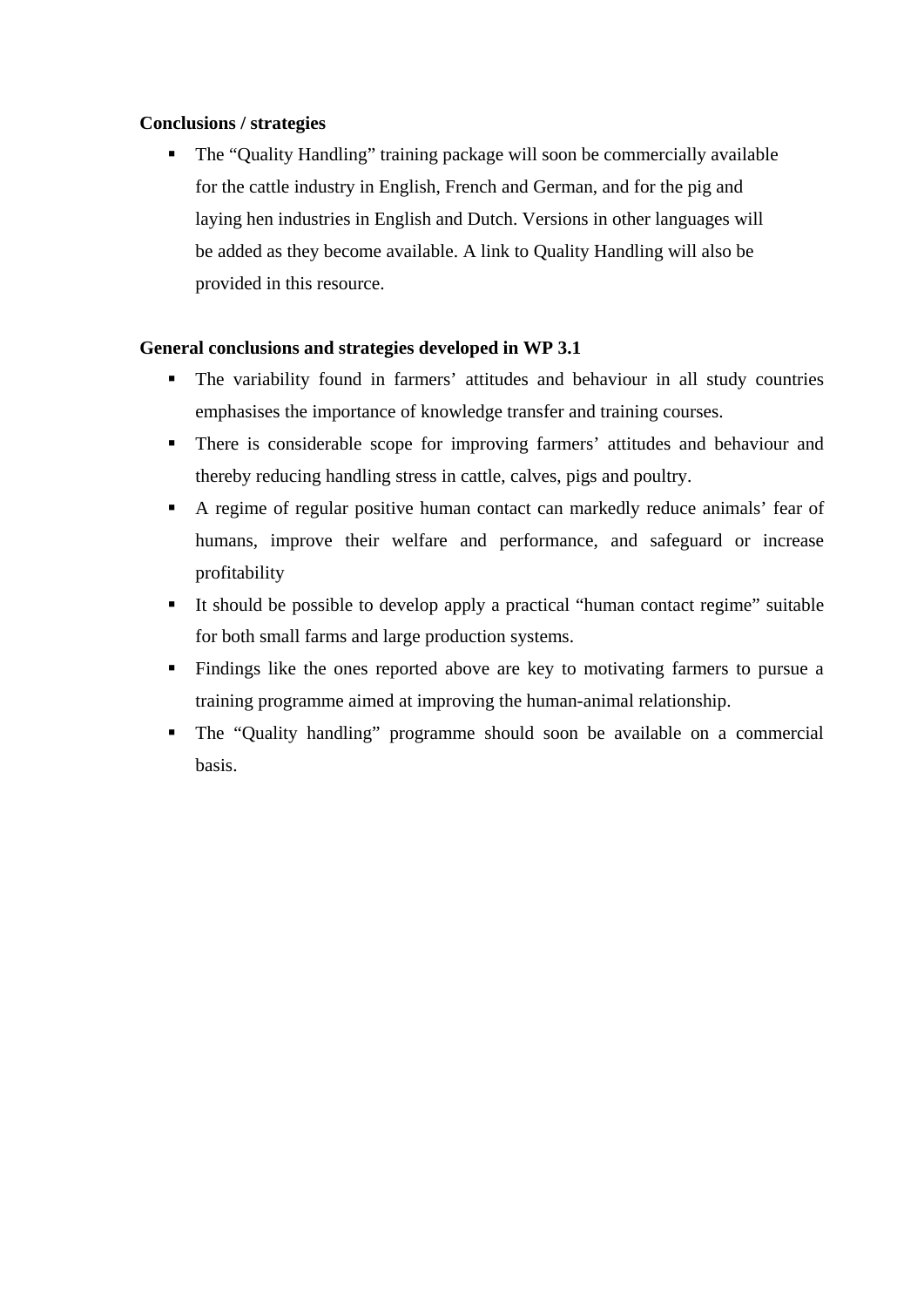# **WP 3.2: Genetic solutions to welfare problems**

#### **Scientific background and work done outside WQ**

Despite the use of sophisticated feeding and management regimes many farm animals still suffer from a range of behavioural and health problems, which may seriously compromise their welfare and require frequent use of medication. The usual approach to these problems focuses on modifying the environment in an attempt to accommodate behavioural and other needs and to provide those environmental conditions that enable farm animals to successfully adapt to challenging stimulation without suffering harmful consequences. However, although this is a highly appropriate and socially accepted strategy for improving farm animal welfare, it may not be sufficient for maintaining good welfare in the long run.

Production systems are generally designed and implemented to fit the needs of the average animal rather than the individual. Given the profound individual differences in many important biological characteristics within the same farm animal species or breed (Erhard and Schouten, 2001; Faure et al, 2003), a production system that is favourable for one individual may be less favourable or even detrimental for another. Extensive work in rodents, poultry and primates, including humans, suggests that adaptability to environmental change - in terms of the propensity to develop disease or stress-related pathologies - is mediated by a number of underlying psychobiological characteristics that are to a certain extent (epi)genetically controlled (Kagan et al., 1988; Suomi, 1991; McEwan and Stellar, 1993; Boissy, 1995; Jones, 1996; Jones and Hocking, 1999; Ramos and Mormède, 1998; Kavelaars et al., 1999; Koolhaas et al., 1999). These characteristics include: (i) fearfulness (also sometimes labelled temperament or emotionality) which is defined as the propensity to be easily frightened in novel or unpredictable situations, (ii) sociality, i.e. the motivation to be with companions and the ability to adapt to the social environment (Jones et al., 2002), and (iii) activity or coping style, the qualitative type or strategy of response (e.g., active or passive) that the individual adopts when challenged. Research in molecular and behavioural genetics is gradually unravelling the genomic basis of these traits (Flint et al., 1995; Eley and Plomin, 1997; Mormède et al., 2002). So far, results support the notion that responsiveness to environmental challenge across species may involve common biological (e.g. neural) substrates, probably determined by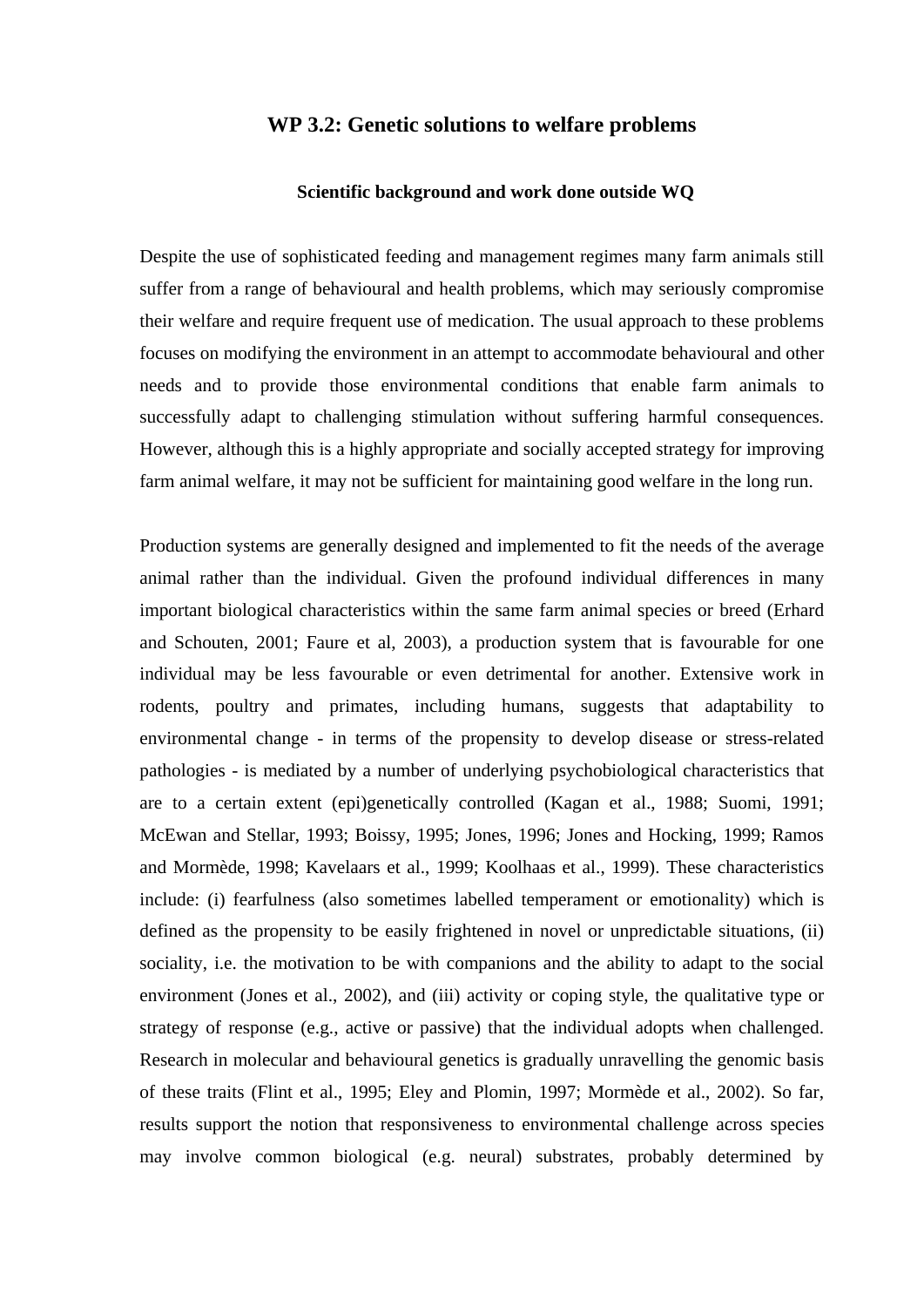homologous genes. Studies in bovines, sheep and pigs also imply the existence of similar characteristics and, encouragingly, they reveal associations between individual differences in stress responsiveness and contrasting immunological responses, disease incidence and production efficiency (Hessing et al., 1995; Burrow, 1997; Hopster et al., 1998; Schutz and Pajor, 2001; Boissy et al., 2002; Désautés et al., 2002). Thus, identifying and utilizing fundamental psychobiological traits underlying adaptation to the physical and social environment might represent an effective strategy for improving farm animal welfare in a broad sense as well as safeguarding profitability.

Commercial breeding programmes generally emphasize genetic improvement in production efficiency and, therefore, tend to incorporate production-related traits only. However, selection for high production has unconsciously resulted in the co-selection of several undesirable traits and side-effects, including behavioural and health problems, in many species (Rauw et al., 1998). For example, over recent decades, the genetic improvement of pigs has focused on productive (growth, leanness and meat quality) and reproductive traits (e.g. accelerated puberty and larger litter size). Nevertheless, in view of its close relationship with culling costs the economic relevance of functional characters such as sow longevity has also increased. Furthermore, sow longevity can be considered an important indicator of animal welfare in its own right. Surprisingly, although a bodily feature such as leg conformation can play a key role in determining sow longevity although little is known about its impact on culling decisions.

Therefore, in addition to environmental conditions, the biological qualities of the individual animal should be taken into consideration in order to improve or optimize animal welfare. At present, there is insufficient information about relevant characteristics or traits underlying adaptability and their relationships with production-related traits and the ability to perform (in terms of welfare and production) in commercial conditions.

Some of the above welfare problems and potential remedial measures developed in the Welfare Quality® project are also described elsewhere (Jones and Manteca 2009a; b).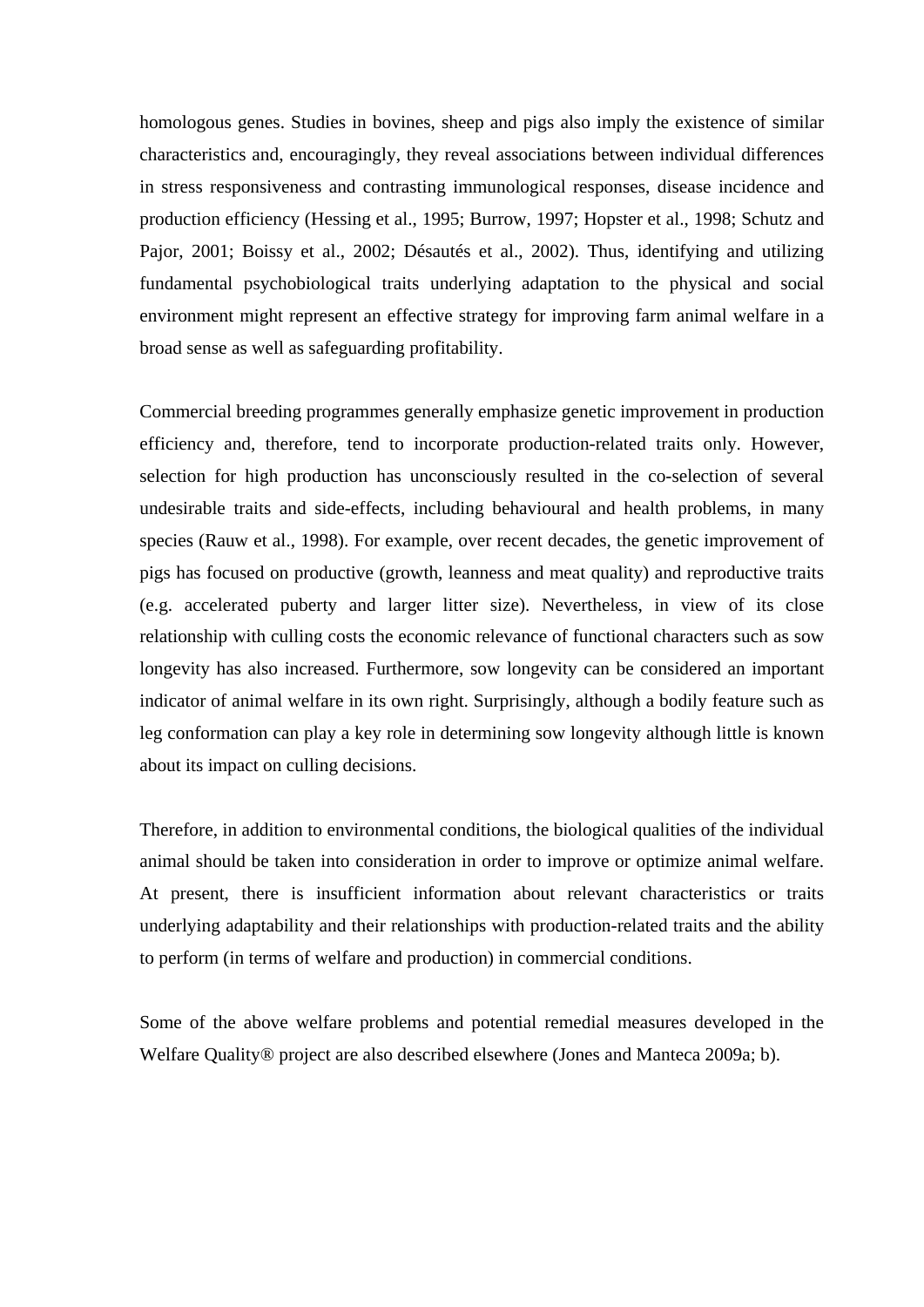## **Work done in Welfare Quality® (I) - Leg conformation and longevity in sows**

## **Objectives**

- To identify and record inherited genetic disorders affecting pig welfare, and to unravel the genetic basis of functional traits in pigs, including leg weakness and longevity, as well as the relationships of these characteristics with productivity and reproduction traits.
- To evaluate the influence of the overall leg conformation score as well as several leg conformation deficiencies on the longevity of Duroc, Landrace and Large White purebred sows

#### **Methods**

Longevity data from 587 Duroc, 239 Landrace and 217 Large White sows were analyzed applying survival analysis techniques with special emphasis on the effect of leg conformation. Sow longevity was analyzed twice for each breed, testing the effect of a subjective overall score for leg conformation, or the presence/absence of 6 specific leg conformation defects. Each preliminary model also included teat conformation score with 3 levels, farm, origin, and backfat thickness at 6 mo of age, and 2 continuous sources of variation, age at the first farrowing and the number of piglets born alive at each farrowing.

## **Results**

The overall leg conformation score significantly influenced sow longevity in Duroc, , Landrace and Large White sows, with a higher hazard ratio (HR) for poorly-conformed sows than for well-conformed ones. Abnormal hoof growth reduced survivability in Duroc and Landrace sows, the presence of splayed feet or bumps and injuries increased the risk of culling in Duroc sows, and the incidence of straight pastern increased the HR in Large White sows. In all 3 breeds, longevity was reduced in plantigrade sows, with a higher HR in Duroc than in Landrace and Large White sows. Interestingly, teat conformation did not influence sow longevity. Estimates of heritability for longevity in Duroc sows ranged from 0.052 to 0.072 depending on the algorithm applied.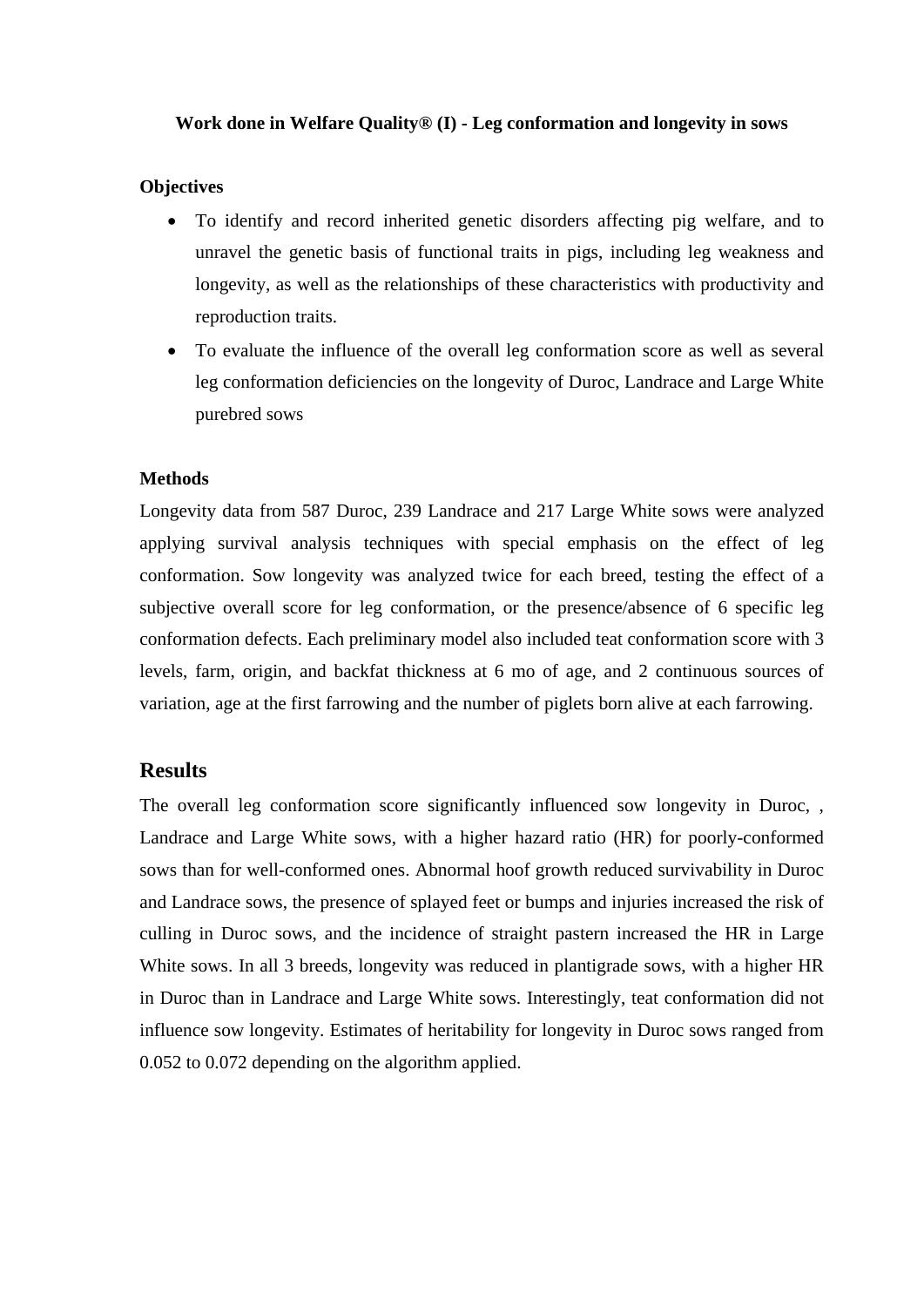# **Conclusions and recommendations**

- Leg conformation has a substantial impact on sow longevity, and the removal of candidate gilts with poor leg conformation from the breeding population before first mating could improve sow survival and reduce culling costs.
- The estimates of heritability indicated that survivability of Duroc sows could be genetically improved by direct selection for leg conformation.

The results should help to guide decisions on the criteria used in future breeding programmes and thereby optimize the productive lives of gilts.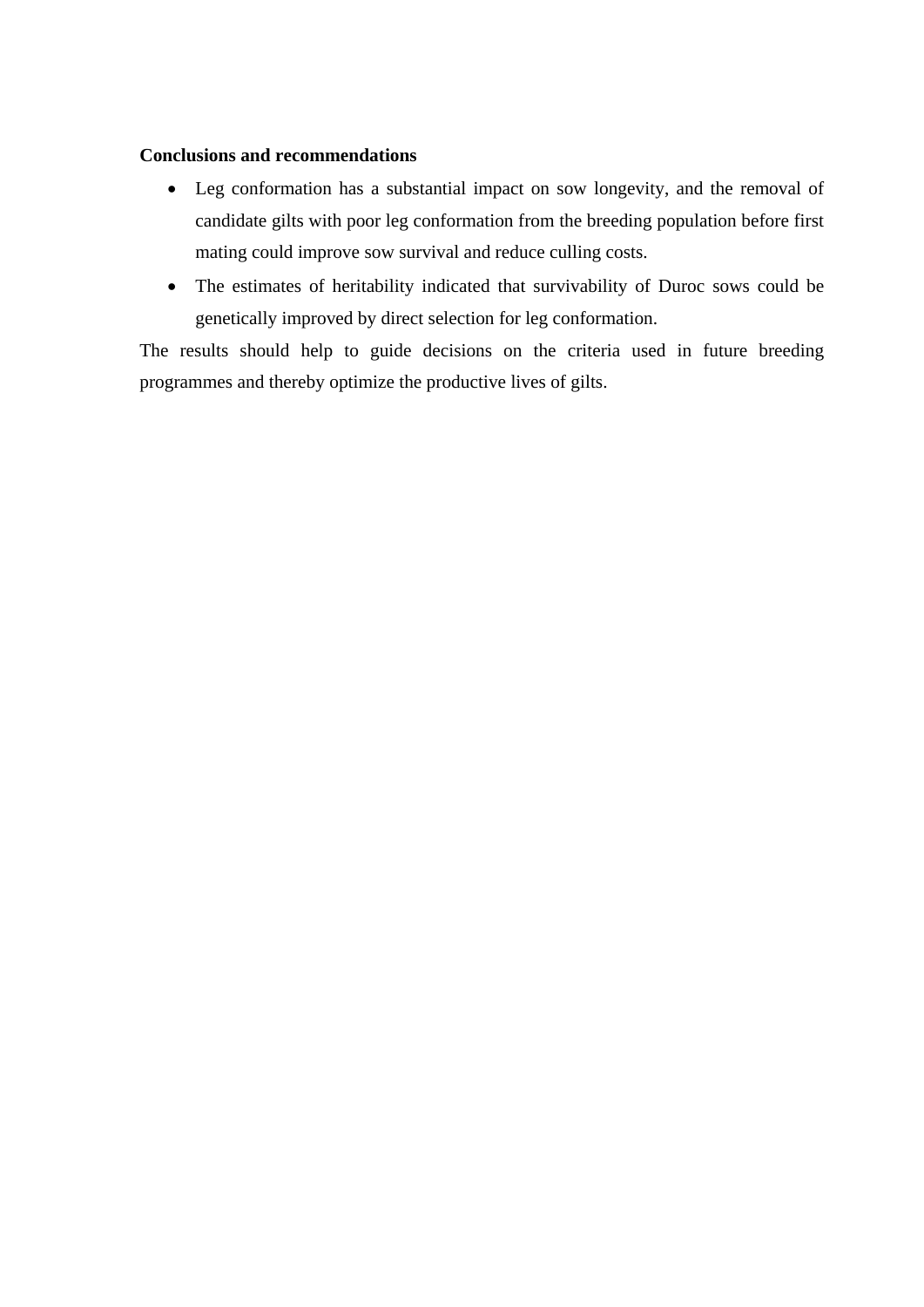# **Work done in Welfare Quality® (II) - Time budgets, psychobiological traits, adaptation and welfare in dairy cattle and calves**

# **Objectives**

- To determine the welfare implications of the time budget (activity patterns).
- To establish phenotypic and genetic correlations between psychobiological characteristics and measures of on-farm welfare and production in dairy cows and calves.

# **a) Time budgets**

# **Methods**

Working closely with the breeding industry a protocol for recording measures of welfare (feeding, lying, walking, body condition etc) and production (milk yield, cell counts, reproduction, veterinary treatment) were established. The production scores were obtained from the National data base. Additionally, the use of a newly developed pedometer for onfarm measurement of activity patterns was validated. Data was collected from 10 commercial farms in Denmark. Eating was always observed in the first 3 hours after food delivery each morning. Each farmer gave a qualitative score of a number of characteristics (fearfulness, sociability etc) of the same cows on two occasions. A detailed description of the barn design was also taken at each farm.

## **Results**

Time budget traits were moderately heritable and highly repeatable over consecutive days in dairy cows. With higher milk yield, lying times decreased and the time spent standing increased. Shorter lying times were associated with poorer body condition.

## **Conclusions and recommendations**

• Selection for increased milk yield is likely to have been associated with a reduction in lying time, possibly because higher yielding cows need to spend longer standing and eating, at the expense of lying behaviour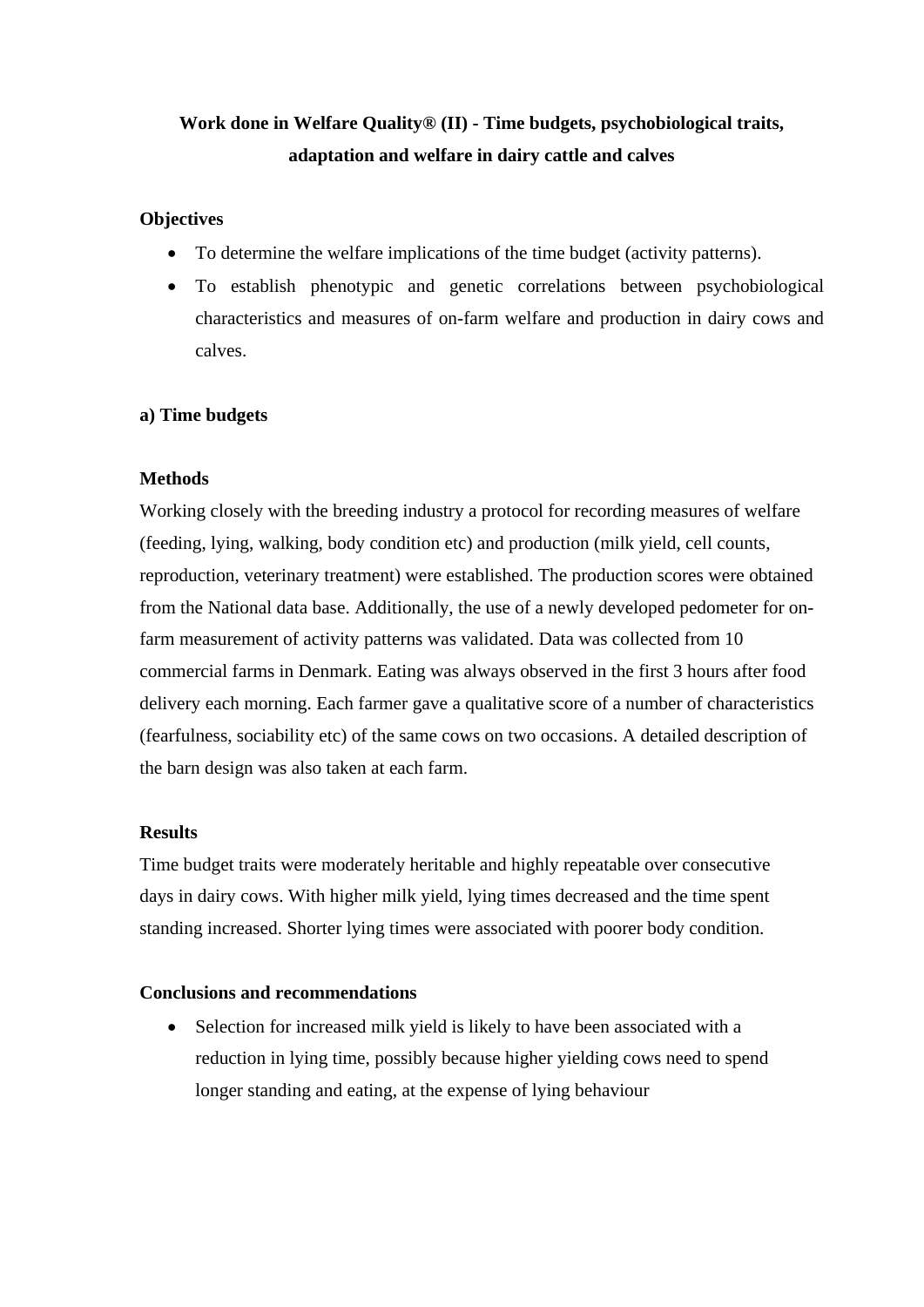Continued selection for high milk yield may jeopardize cow welfare. This finding should be considered when breeding companies formulate future selection programmes.

#### **b) Psychobiological traits**

A protocol for recording behavioural and psychobiological characteristics in dairy cows and calves was established. Observations of adult dairy cows were carried out at a large testing facility of the Dutch breeding company Holland Genetics approximately 6-12 weeks after calving. These included: (i) the daily activity pattern (time budget) on four consecutive days, and (ii) responses to a human approach test, performed twice with a one-day interval between successive tests. Facilities were created at another farm for behavioural testing (novel object and open field test) in calves. These calves were studied longitudinally, i.e. they were followed up till they reached first lactation. In addition to behavioural data, measures were also taken of the calves' heart rate (inter-beat intervals) and the plasma cortisol response to the above tests. Approximately 1000 animals have been tested. Initial heritability estimates of behavioural and heart rate data in calves were obtained using ASREML.

#### **Results**

Individual differences in several measures of the daily time-budget of cows (% of time lying, number of lying bouts, number of steps, % of time moving around) were consistent over time, suggesting that certain aspects of the time budget of dairy cows may exhibit trait-like characteristics. Similarly, the cows' responses to a human were repeatable between days.

Observed heritabilities revealed a genetic component in calf reactivity (behaviour, heart rate and plasma cortisol) to a fear test. Interestingly, heifers that had been classed as fearful calves were reluctant to approach people and they showed an unfavourable milking temperament at first lactation. Furthermore, high fearfulness and a poor milking temperament were significantly associated with low milk yield. This supports previous findings in a number of farm animal species, where high fearfulness is associated with reduced production

## **Conclusions and recommendations**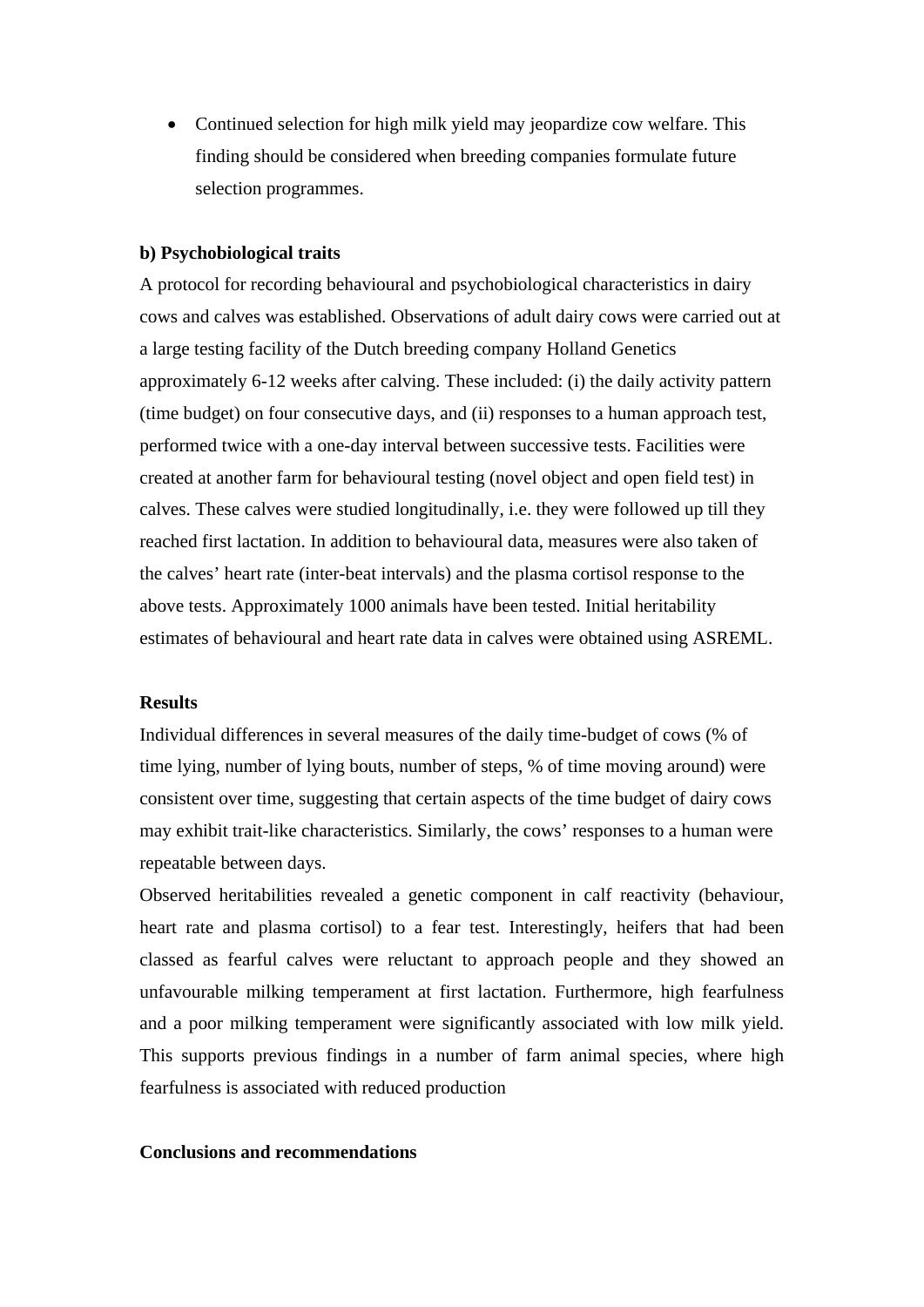- Selection for increased milk production may have resulted in animals that are more difficult to handle in certain circumstances. This relationships merits further in-depth investigation.
- Selection for calves showing low fear may have beneficial effects on welfare and performance.
- Close collaboration with the dairy breeders will facilitate the rapid and effective uptake of results and recommendations.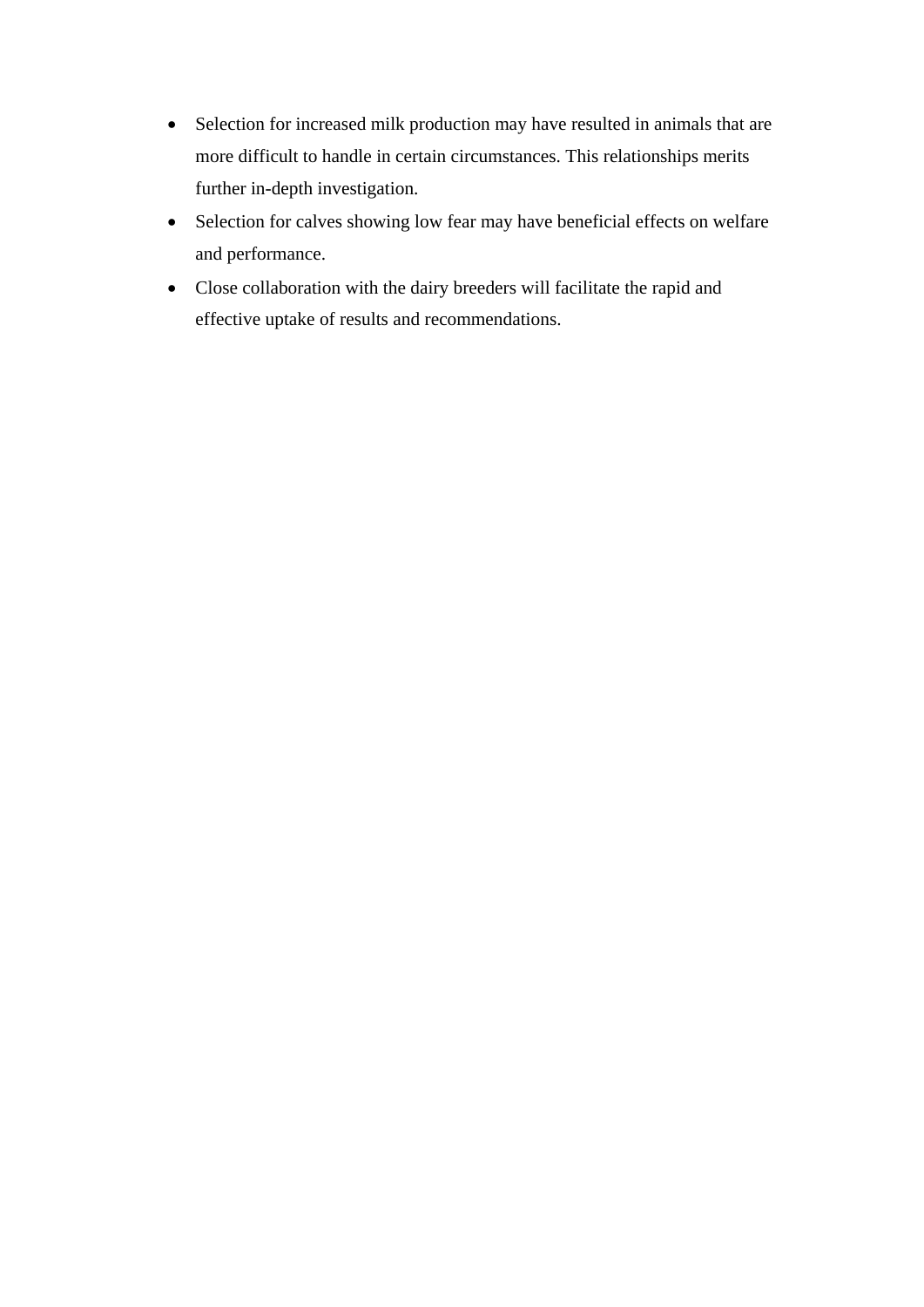# **WP 3.3: Eliminating injurious behaviours (I)**

# **Feather pecking and cannibalism in laying hens**

#### **Scientific background and work done outside WQ**

Feather pecking (FP) can be defined as pecking at or pulling out and eating feathers of another hen (Bilcík and Keeling, 2000). The term cannibalism refers to the behaviour of pecking and pulling at the skin and the underlying tissue of another hen (Keeling, 1994). There are several forms of cannibalism in laying hens, including vent pecking, toe pecking and cannibalism in feathered body regions. Although the latter can develop as a consequence of the injuries caused by feather pecking, vent and toe pecking are independent from feather pecking.

Feather pecking is a major welfare and economic problem in laying hens and turkeys. In terms of reduced welfare, FP can cause pain (Gentle and Hunter, 1990) and lead to cannibalism and a painful death for target birds. FP can be particularly problematic in alternative systems, such as percheries, free range etc, because it is more difficult to control when birds are kept in large flocks (Nicol et al., 2003: Jones et al., 2004). This can hamper the uptake of replacements for the battery cage. Common management practices to reduce FP and cannibalism include beak trimming and/or keeping the birds under dim light but these can cause chronic pain (Gentle, 1992), sensory deprivation and the development of eye abnormalities, respectively. From an economic perspective, feather pecking results in decreased laying performance (El-Lethey et al., 2000) and poorer feed conversion efficiency due to increased heat loss in poorly feathered hens (Tauson and Svensson, 1980), whereas cannibalism increases mortality.

Feather pecking is a multifactorial problem influenced by environmental, management and genetic variables. For example, there is a large body of evidence indicating that it evolves as misdirected foraging behaviour (e.g. Blokhuis, 1986) since the frequency of FP is influenced by the availability of a suitable substrate for scratching and pecking. Good use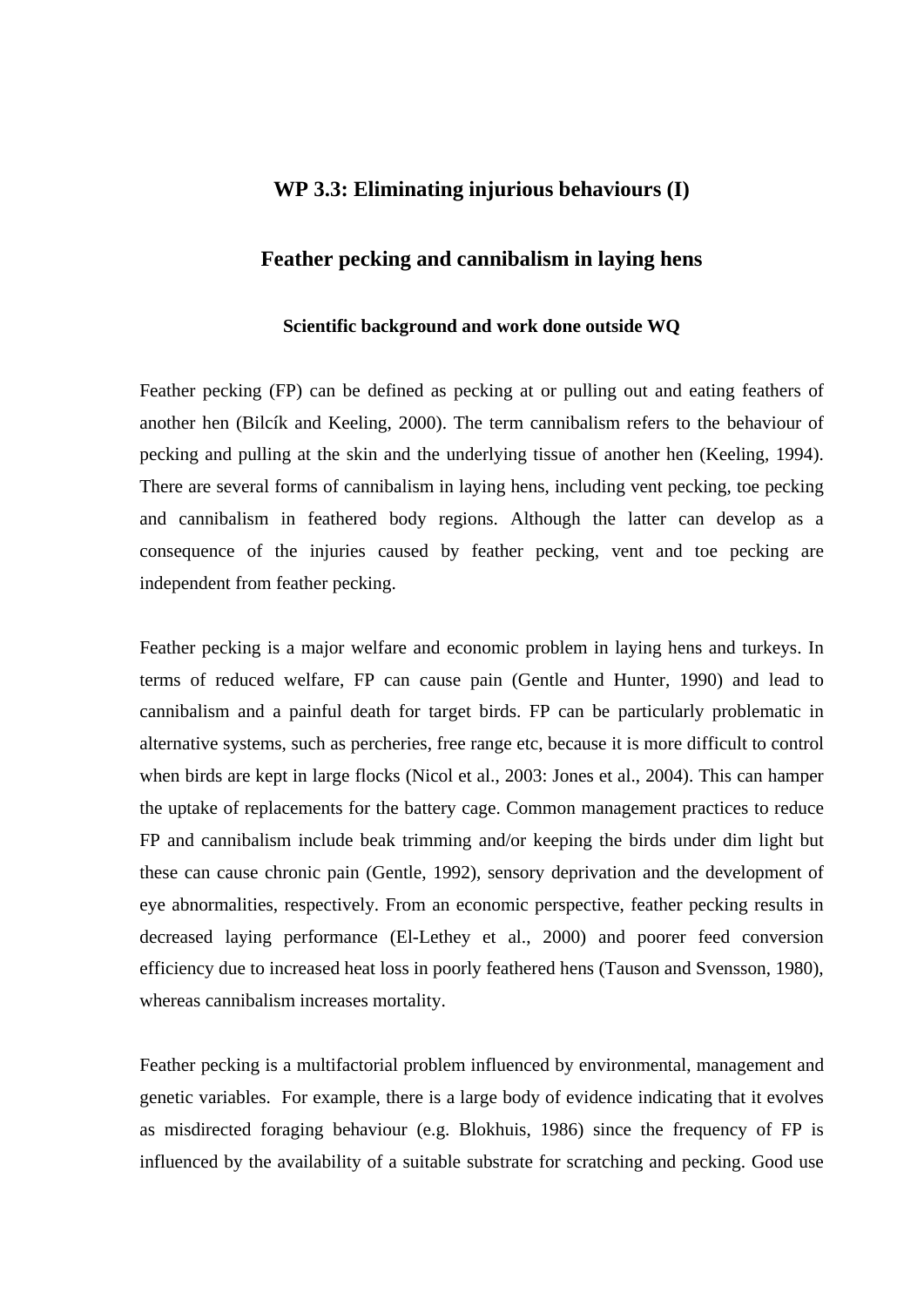of free range (Nicol et al., 2003) and/or the availability of elevated perches during the rearing and laying periods can reduce the risk of feather pecking (Huber-Eicher and Audigé, 1999; Wechsler and Huber-Eicher, 1998). Other factors such as nutrient imbalance, stress, stocking density and light levels can also contribute to the development of feather pecking (Hughes, 1982).

In addition, the existence of marked differences within and between breeds implies that there is a strong genetic component (e.g. Jones & Hocking, 1999; Jones et al, 2004; Kjaer and Sorensen, 1997). Indeed, selection programmes resulting in reduced FP have been established, at least in the laboratory (Kjaer et al, 2001; Muir & Craig, 1998). Similarly, two lines originally selected for differences in a production characteristic were found to show low (LFP) and high (HFP) levels of both gentle and severe feather pecking, respectively (Blokhuis et al., 2001). The work also suggested that hens with an active coping style and low sociality may be more likely to become feather peckers (Blokhuis et al., 2001). Although gentle FP (without pulling of feathers) was traditionally not regarded as a welfare problem it may actually ruffle or damage the pecked bird's feathers thereby making it more susceptible to severe FP because hens readily peck at anything that is noticeably different (stimulus contrast).(Jones et al., 2004). Furthermore, it has been proposed that severe FP develops from gentle FP because its first expression is embedded in bouts of gentle pecking (Riedstra & Groothuis, 2001). Findings such as these may inform and guide future breeding programmes.

It has also been proposed that environmental enrichment might reduce feather pecking. For example, the Agritoy (a blue frame with red and blue moving parts) was reported to reduce "aggressiveness" in caged layers while Peckablocks (a compacted cereal based device) decreased inter-bird pecking in broiler chickens (see Jones, 2005). The results of a systematic study of pecking preferences in chicks and laying hens helped to guide the development of effective environmental enrichment. Bunches of string elicited substantially greater interest than other stimuli, including baubles, Peckablocks and feathers; and white or yellow string was the most attractive (Jones et al., 2004; Jones, 2005). The birds' manipulation of the string resembles preening. String sustained lengthy interest, reduced FP in birds of the HFP line, and significantly decreased feather damage in caged layers at a commercial farm (Jones et al., 2004).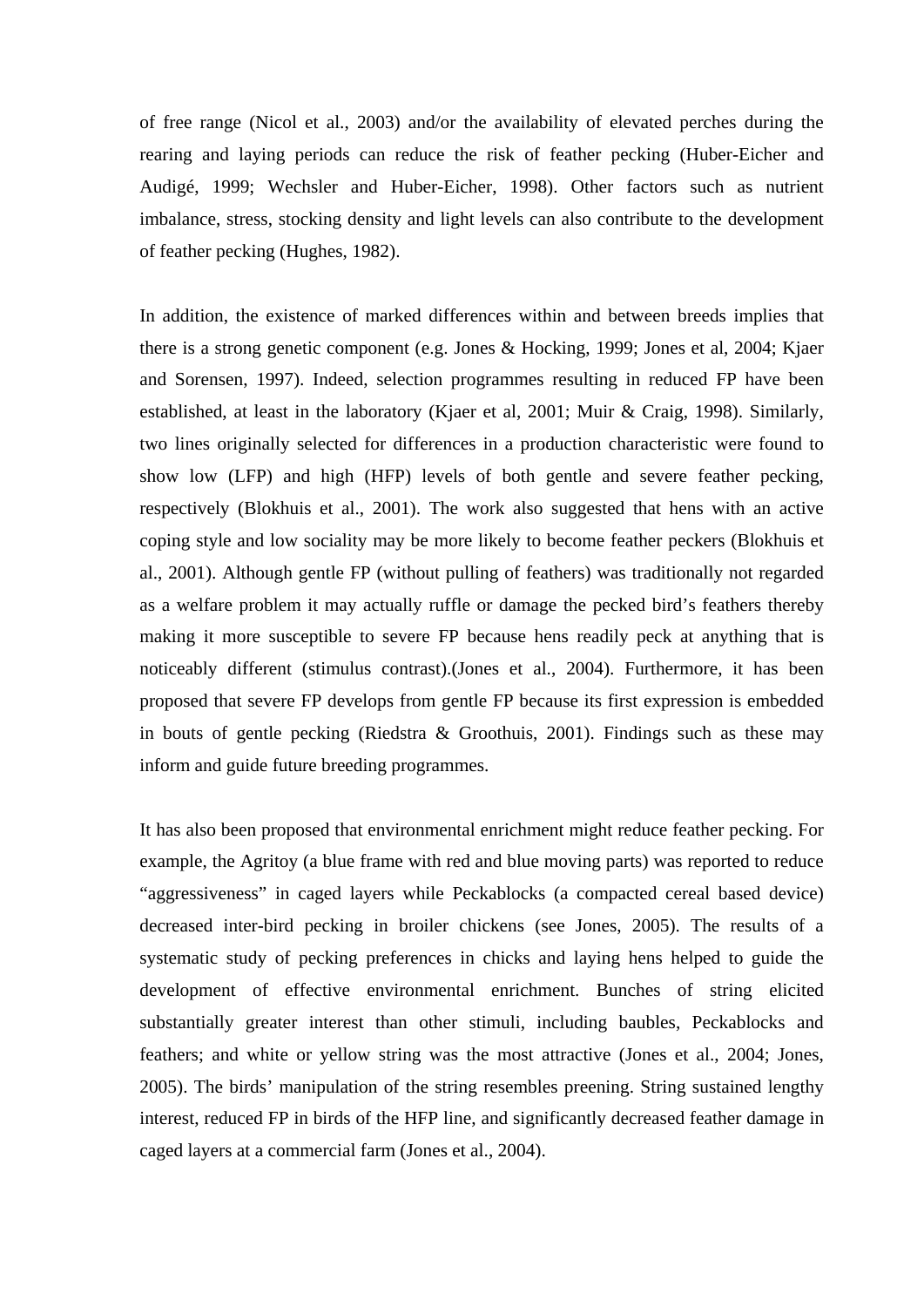Although cannibalism often develops independently from feather pecking, both behaviours share several risk factors. For instance, cannibalism is affected by the genotype of the hens (Keeling 1994), the risk of cannibalism in alternative systems can be decreased by offering substrate materials such as straw (Redmann and Lüders, 2005), while the likelihood of its occurrence is increased by high light intensity (Frölich and Oester, 2001), dietary imbalances (Ambrosen and Petersen, 1997) and a lack of perches during the rearing period (Gunnarson et al., 1999).

Vent pecking is directed specifically at the small downy feathers below the cloaca and at the red area at the top of the cloaca and generally occurs after the hens have come into lay. Although vent pecking is probably distinct from feather pecking and one form of pecking does not inevitably lead to the other ([Savory, 1995\)](http://www.sciencedirect.com/science?_ob=ArticleURL&_udi=B6T48-4RWC843-1&_user=1517286&_coverDate=09%2F30%2F2008&_rdoc=1&_fmt=full&_orig=search&_cdi=4968&_sort=d&_docanchor=&view=c&_searchStrId=1084341742&_rerunOrigin=google&_acct=C000053449&_version=1&_urlVersion=0&_userid=1517286&md5=196ea378578aadd0c4046cde2832c2b3#bib37), there are some common features and vent pecking might be a precursor to feather pecking and cannibalism in certain circumstances (Savory and Mann, 1997; Potsch et al., 2001).

Despite the abundant literature on both feather pecking and cannibalism, the occurrence of these behaviours is still difficult to predict, mainly due to the interaction between all the risk factors mentioned above. Genetic selection and/or genetic manipulation may prove to be a very useful strategy for decreasing or even eliminating both feather pecking and cannibalism. However, further work is needed to establish whether or not such a genetic strategy might have deleterious effects on other welfare or production characteristics.

In conclusion, the integrated application of appropriate environmental and genetic strategies is likely to reduce the expression of feather pecking and its harmful consequences.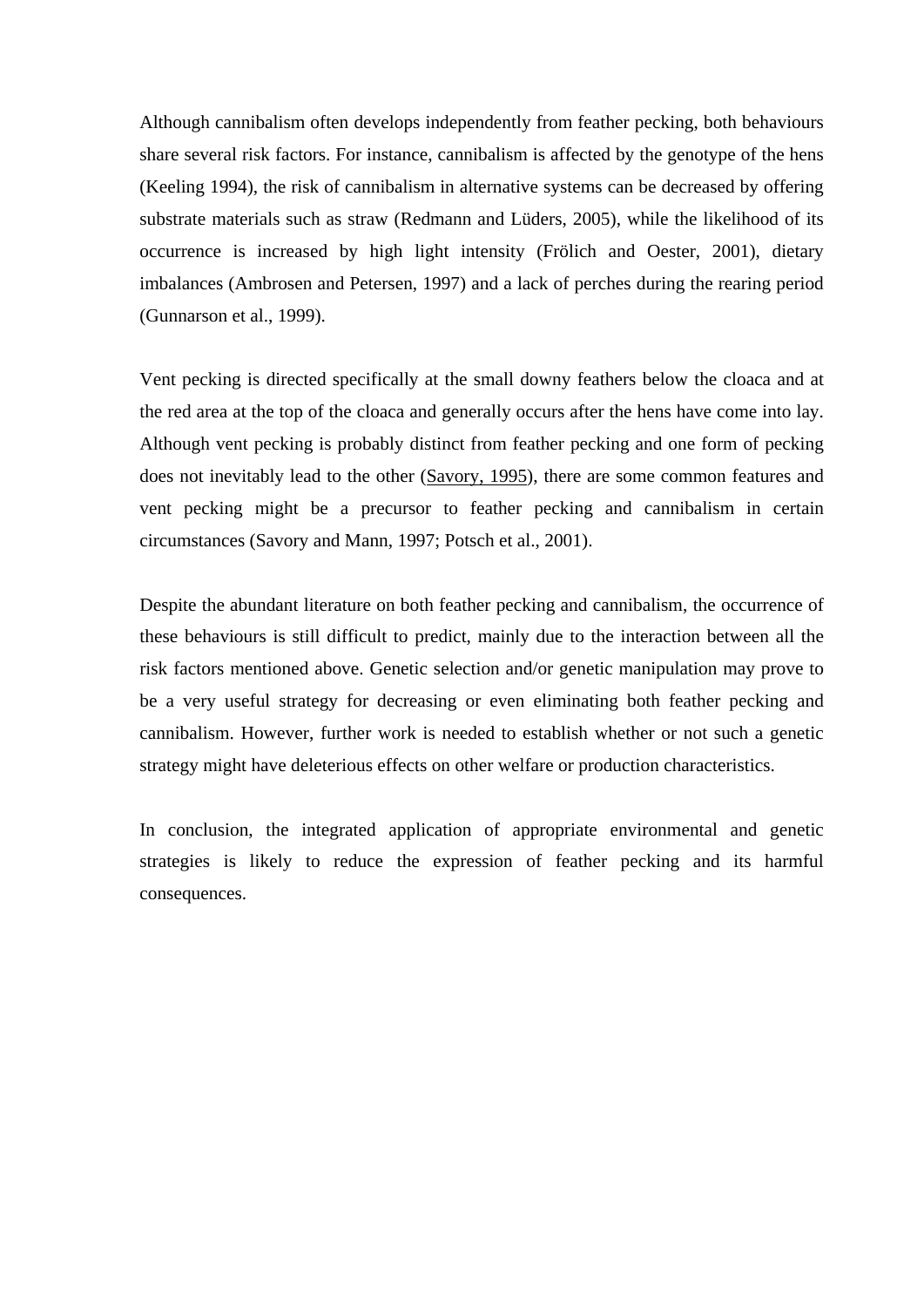## **Work done in Welfare Quality® - feather pecking and vent pecking**

# **Objective 1:**

 To identify the most important risk factors for feather pecking and vent pecking in laying hens.

## **Methods**

First, potential risk factors for feather pecking and vent pecking were identified based on literature and expert opinion. Subsequently, WQ scientists visited fifty rearing farms in Germany and Austria (27 conventional, 23 organic) followed by 2 laying farms of each of the rearing farms (total  $= 100$  laying farms) when the birds were 16 to 18 weeks and 30 to 40 weeks old, respectively. Pullets were kept in 19 aviaries and 31 floor systems. Standardized data collection with regard to potential risk factors as well as the skin and plumage condition of a random sample of 30 birds per farm was carried out. Associations between potential risk factors and skin and plumage condition were analysed using a regression tree.

#### **Results**

Feather pecking was present in 91 % and cannibalism in 62 % of laying flocks in differing degrees. Organic and conventional flocks did not differ significantly differ in this respect. Risk factors during rearing and laying, as identified by regression tree analysis, explained between 51 % and 73 % of the total variance between flocks with respect to the prevalence of injuries, feather damage, or the feather score. Risk factors occurring during rearing had a markedly higher effect in conventional than organic flocks (e.g. for cannibalism it was 91 % versus 16 %).

The most important risk factors for the occurrence of feather pecking were:

Lack of dry, loose substrate Lack of maniupulable materia Lack of elevated perches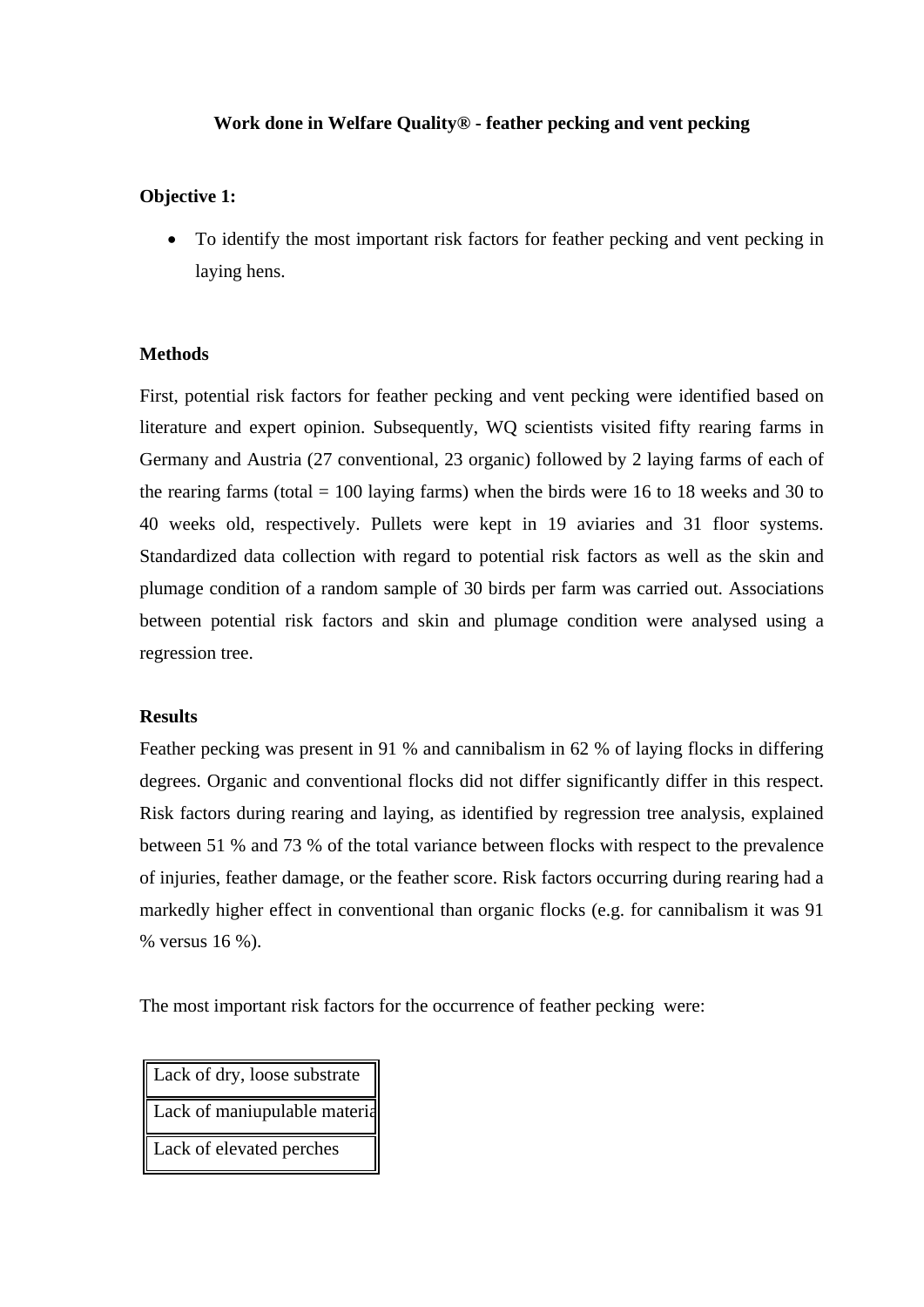| Nutrient imbalances          |
|------------------------------|
| High stocking density        |
| Little experience of farmer  |
| Unsuitable hybrid            |
| No beak trimming             |
|                              |
| Large group size             |
| Inappropriate food structure |
| High light intensity         |
| <b>Stress</b>                |

Similarly, the most important risk factors for vent pecking were:

| Lack of elevated perches     |
|------------------------------|
| Unsuitable hybrid            |
| High stocking density        |
| Lack of dry, loose substrate |
| Lack of manipulable material |
| Nutrient imbalances          |
| No beak trimming             |
| Little experience of farmer  |
| Large group size             |
| Inappropriate food structure |
| High light intensity         |
| Poor air quality             |
| <b>Stress</b>                |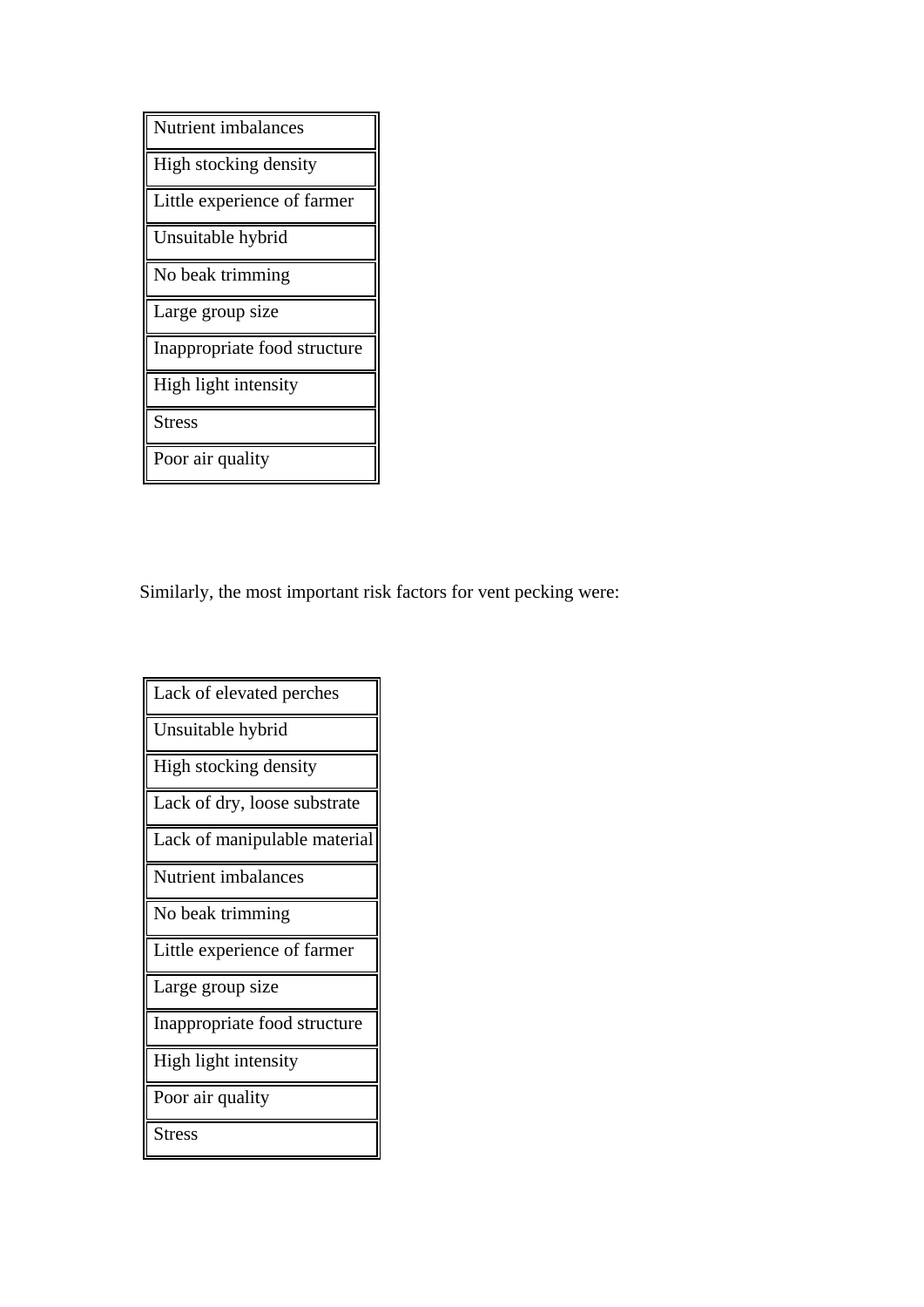## **Conclusions**

- Programmes could be designed to minimise the occurrence of feather pecking and vent pecking in laying hens on the basis of the risk factors identified above.
- The remedial strategies could conceivably target one or more of the risk factors, e.g., provision of suitable material for the birds to manipulate, improved ventilation, lower stocking densities, farmer training.
- Alternatively, a programme addressing all the above risk factors could perhaps be developed. The nature of the control programme may depend on the requirements of individual farms.

## **Objective 2:**

• To develop a decision support tool for minimising feather and vent pecking

#### **Methods**

Based on literature and expert opinion, potential risk factors during both rearing and laying periods for feather pecking (FP) and cannibalism, inclusive of vent pecking (C) in laying hens kept in non-cage systems (aviaries and deep litter systems) were identified and theoretical models were set up. Body condition (integument scores), mortality, feeding space, substrate condition, perch length, light intensity, ammonia concentrations were measured on 23 organic and 27 conventional rearing units and two laying units of each rearing unit in Austria and Germany. Farmer-interviews were also carried out.

For laying hen flocks, 3 output variables were measured: prevalence of injuries per flock, prevalence of damaged plumage and an average plumage score per flock were calculated. Independent variables listed in the theoretical models were checked for strong inter-correlations and distribution and accordingly selected for analysis. Regression tree analysis was used to explore the relative contribution of potential risk factors from the rearing and laying periods for FP and cannibalism; this was done for organic and conventional flocks as well as the whole data set.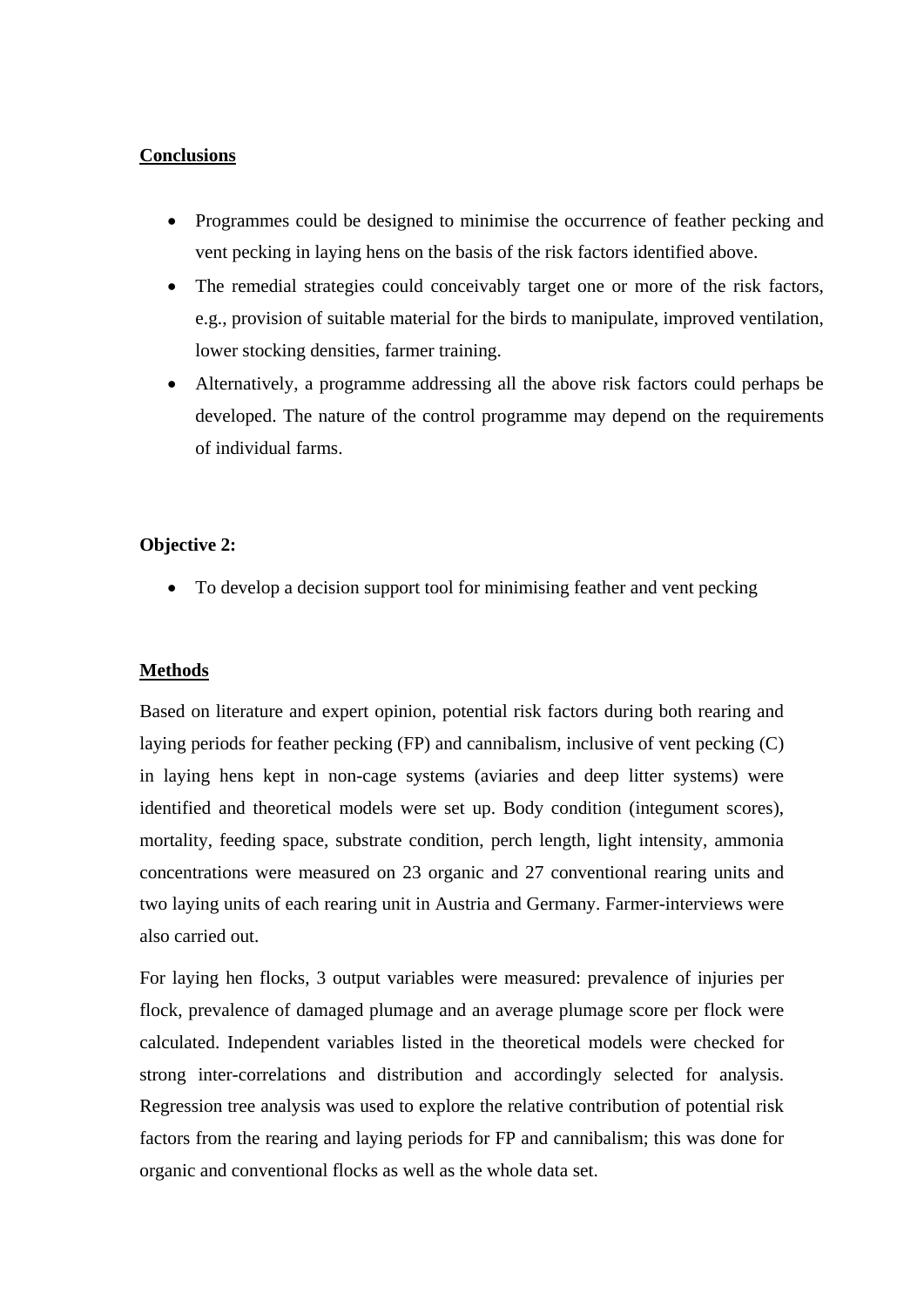## **Results**

Integument-scoring showed that feather pecking was present in 91 % and cannibalism in 62 % of laying flocks at differing degrees. Organic and conventional flocks were not significantly different. Risk factors during rearing and laying explained between 51 % and 73 % of the total variance between flocks in the prevalence of injuries, feather damage or feather score.

Strong potential risk factors in the rearing period for later FP and C included; stocking density, length of raised perches, ratios of feeding- and drinking- place to birds, air ammonia concentration, final weight of pullets, stockperson´s knowledge of FP and C, and provision of grain in the litter. Risk factors were identified for the laying period included; a temporary increase in stocking density after hens are moved to the laying house, lack of access to free range, moving pullets to the laying house after the 126 days of age, poor litter quality, no covered outdoor run, family nests rather than single ones, and an ammonia content of more than 9 ppm.

## **Conclusions and strategies**

Changes in pullet rearing designed to eliminate/minimise risk factors may have strong effects on the occurrence of feather pecking and cannibalism during the laying period. A check sheet based on the risk factors identified above has been developed for use as a decision support tool if problems with feather pecking and cannibalism occur.

## **Objective 3:**

 **To study pecking preferences and locomotor activity in chickens selected for and against feather pecking behaviour.** 

#### **Part 1**

#### **Methods**

This study focused on neonatal pecking preferences in lines of chickens selected for high (HFP) or low feather pecking (LFP). Chicks reared in groups of 14 were tested at 2 wks of age for pecking at various coloured figures presented on an electronic touch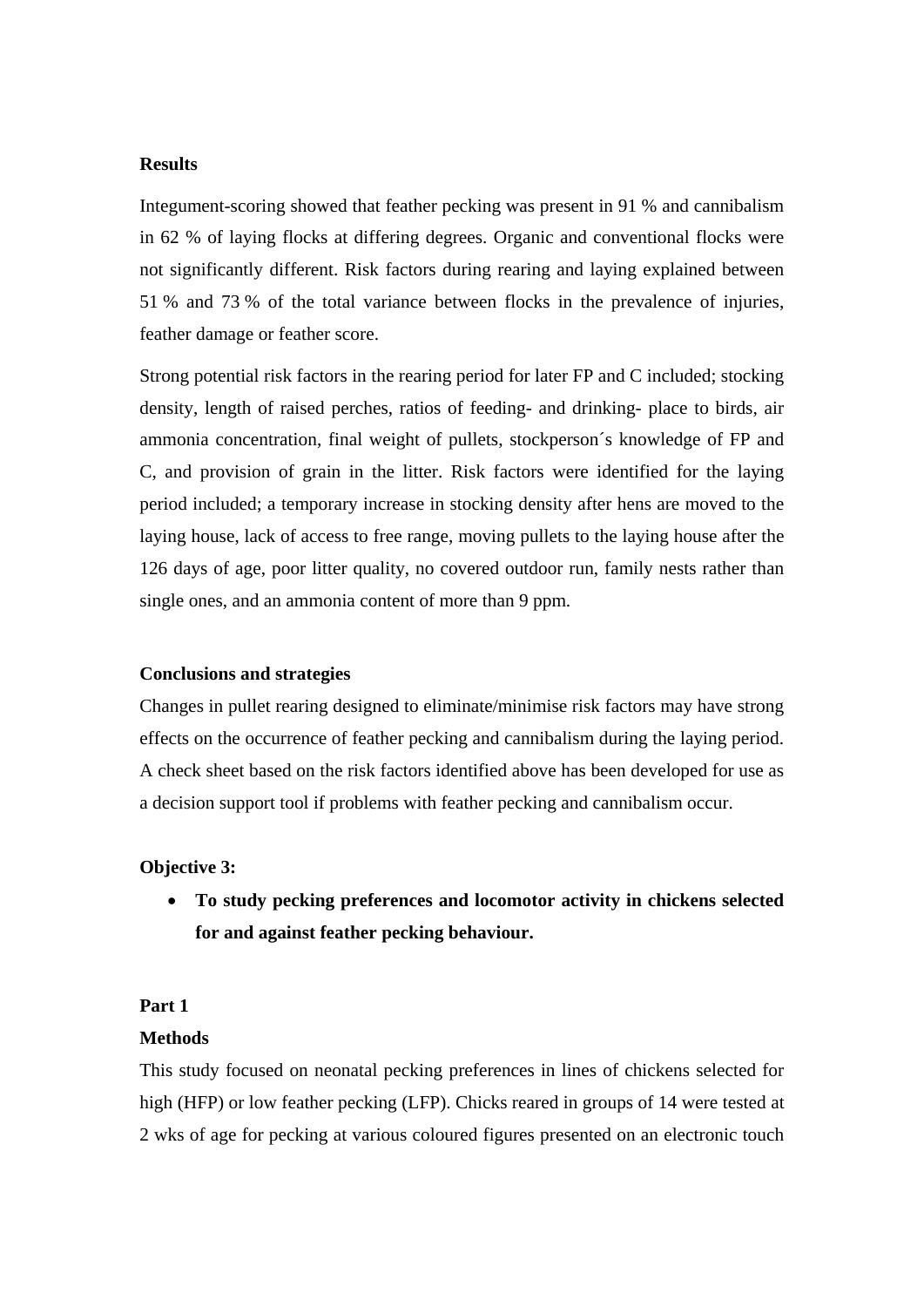screen. This tested the 'changed template'-hypothesis that HFP chicks would peck more at 'feather like' than 'food like' stimuli.

## **Results**

HFP chicks pecked significantly more at the touch screen figures than LFP ones but they showed no preferences for feather-like or food like stimuli or for a particular colour (red, yellow, green). FP was higher in HFP than LFP chicks from 6-21 days.

#### **Part 2**

#### **Methods**

The above hypothesis was tested by measuring locomotor activity in HFP, LFP and control (CON) line birds using two techniques. Firstly, electronic transponders were used to record general locomotor in mixed-line groups of birds from 13-17 weeks. Secondly, locomotion (distance travelled) was measured in 40 HFP and 40 LFP birds at 5 weeks of age using a computer-facilitated LED tracking system

# **Results**

Locomotor activity was significantly higher in HFP than CON than LFP birds. Similarly, distance travelled was greater in HFP than LFP birds.

#### **Part 3**

#### **Methods**

Heart rate variability (HRV) was measured in adult hens of the selected and control line birds using implanted radio transmitters to test the hypothesis that HFP birds would show stronger sympathetic stress reactivity while LFP ones would have higher parasympathetic reactivity, with unselected controls showing intermediate values.

## **Results**

At rest heart rate was higher, and R-wave intervals were shorter in the LFP and HFP lines compared to the Control line. There were no line effects on HRV when the birds were at rest. However, in a stressful situation HFP birds typically showed higher heart rate and lower HRV parameters than LFP ones, with the control hens occupying intermediate positions.

## **Collective conclusions and recommendations**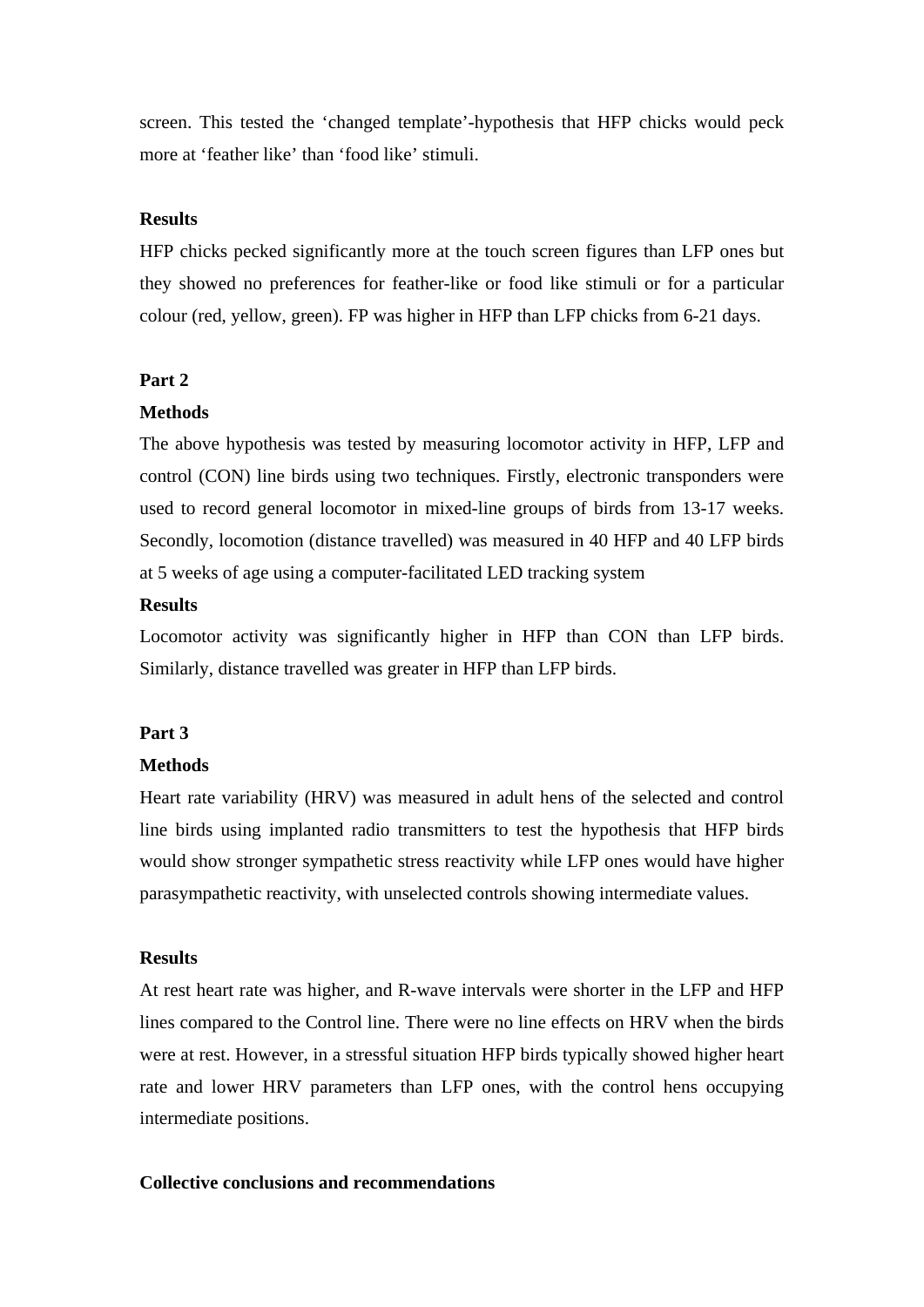- A genetic-based neuronal hyperactivity disorder may induce and/or enhance feather pecking in concert with a range of environmental and social factors.
- Genetic selection for higher levels of feather pecking may increase the susceptibility to stress whereas selection against FP may reduce it.
- Selective breeding for reduced feather pecking could exert direct and indirect beneficial effects on FP and stress susceptibility. As long as no undesirable characteristics are simultaneously and unconsciously selected this could significantly improve welfare, productivity and profitability.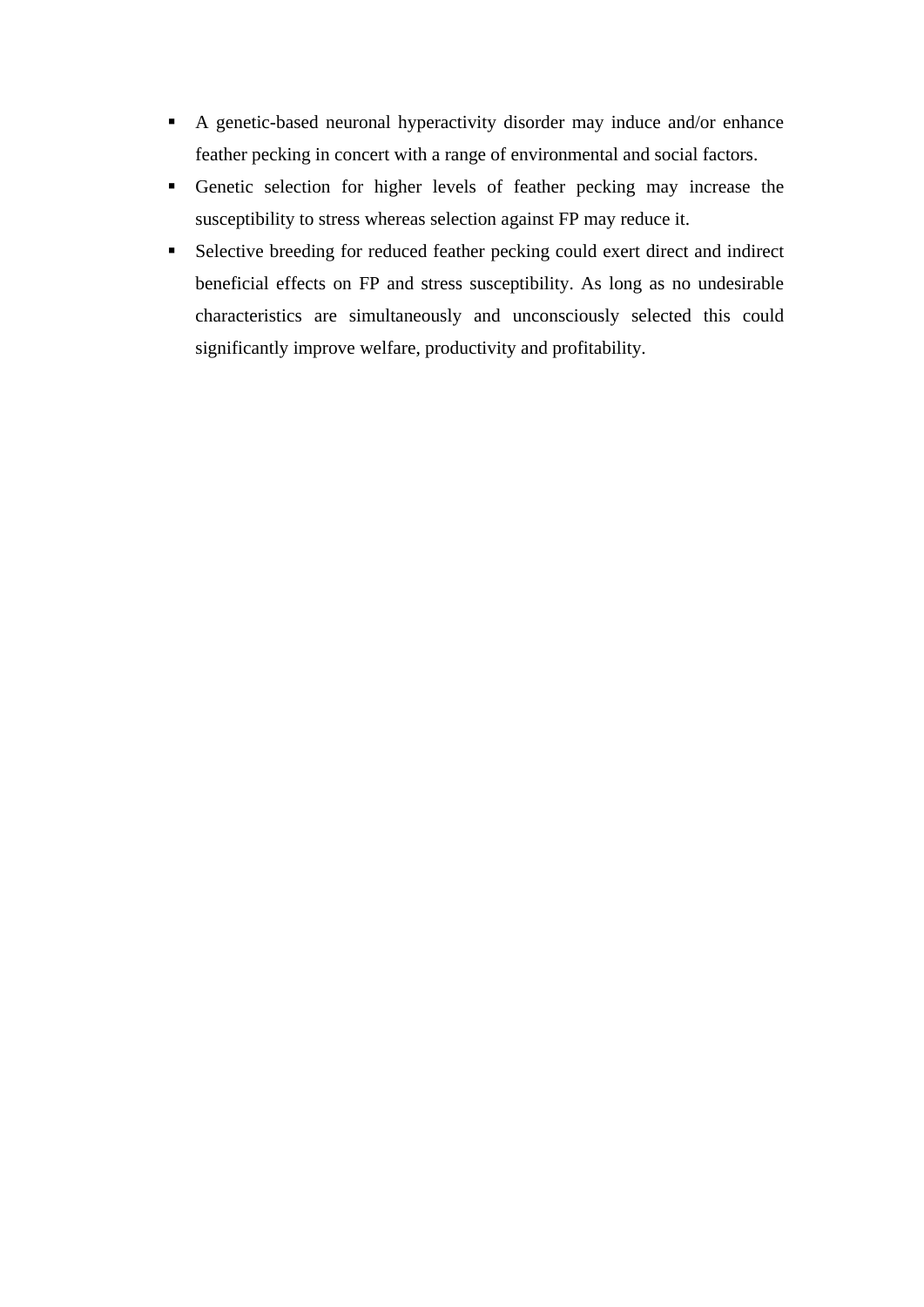# **WP 3.3: Eliminating injurious behaviours (II)**

# **Tail biting in pigs**

## **Scientific background and work done outside WQ**

Tail biting has been an important welfare and economic problem in intensive pig production over the past few decades and there is still no definitive solution (Valros et al, 2004). Indeed, its occurrence is apparently more prevalent, e.g, data from Denmark shows a significant increase in evidence of tail biting in slaughtered pigs from 1994 to 1998 (Anon, 1998). Whether this increase reflects a true worsening of the situation or just a higher sensitivity to it or increased awareness when reporting remains to be clarified.

In an accepted description tail biting is sub-divided into two phases. In the first (pre-injury) a pig chews lightly on the tail of another who tolerates this behaviour. In many cases this is followed by stage two (injury state), which results in wounding and bleeding (Schrøder-Petersen & Simonsen, 2001). Cases of tail biting in the second stage can be further characterized according to two main criteria: their acute or chronic evolution and the severity of the lesions (Schrøder-Petersen & Simonsen, 2001). Wounds, particularly those with an acute onset, may result in infection that can lead to abscesses, osteomyelitis, pyaemia and death (Schrøder-Petersen & Simonsen, 2001; Kritas & Morrison, 2007).As well as physical injury, tail biting is also associated with reduced weight gain, disease transmission and cannibalism (Schrøder-Petersen & Simonsen, 2001).

Tail biting is considered an abnormal behaviour since it is rarely reported in pigs living in extensive or semi-natural production systems (Moinard, 2003). According to the most widely accepted hypothesis, tail biting is a form of redirected behaviour derived from the thwarting of normal exploratory, feeding, social and sexual motivations. Tail biting is a multi-factorial problem involving both internal and environmental risk factors; these include genetic background, sex, age, health status, diet, feeding management and pen characteristics (Schrøder-Petersen & Simonsen, 2001; Moinard, 2003; Schrøder-Petersen et al, 2003; Schrøder-Petersen et al, 2004), and it seems related to some extent to the pig's level of activity and restlessness. Consequently, any stress-inducing factor may indirectly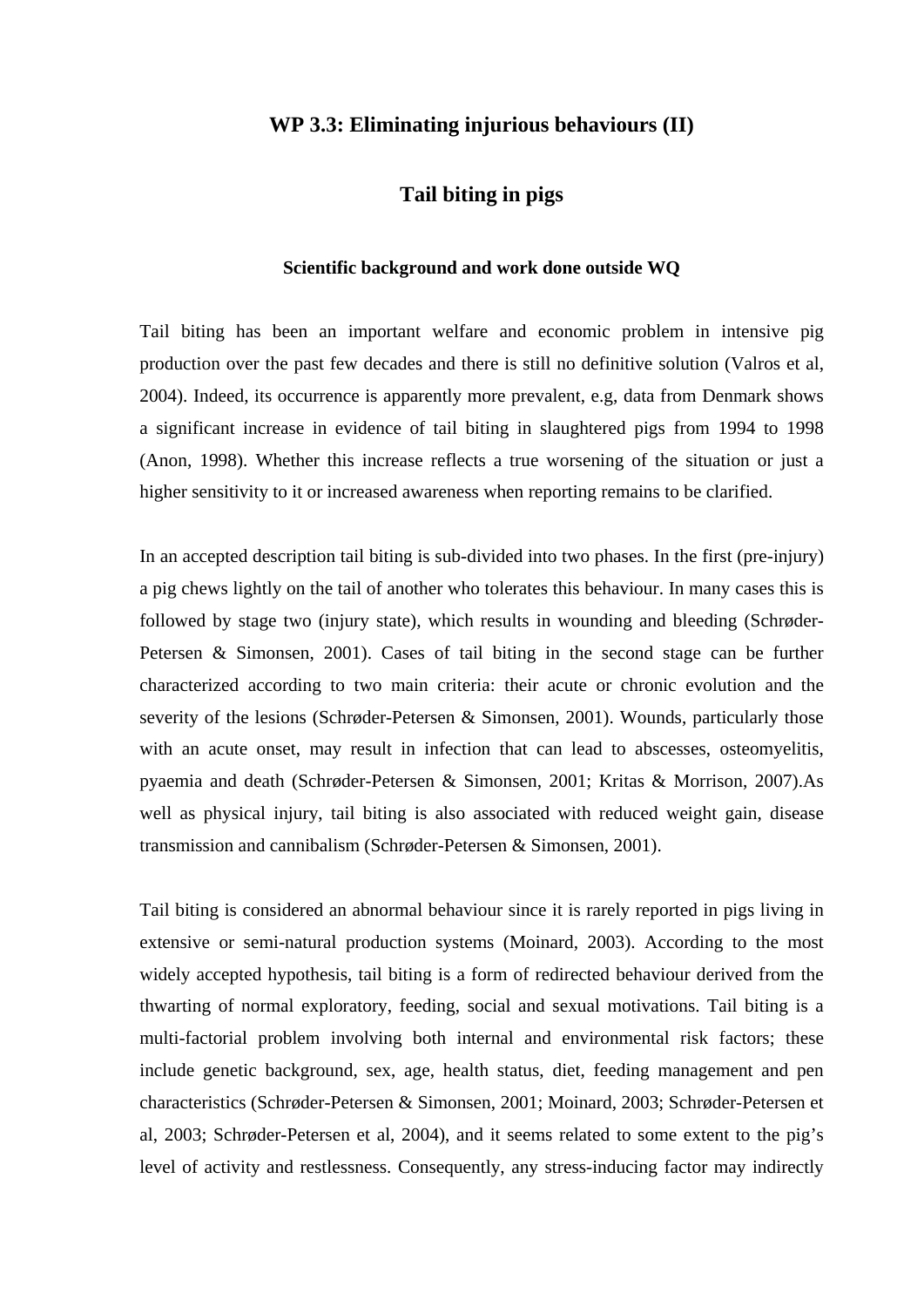promote tail biting by making pigs more active and restless and thus favouring the appearance of redirected behaviour. Also, once the problem is present, the wounded tail seems to encourage further biting. Nevertheless, different studies focusing on the effect of just one particular factor often show contradictory results, thereby highlighting the need for a more integrated approach and supporting the view of tail biting as the result of different interplaying and mutually dependent factors.

Main risk factors for tail biting in pigs:

- Lack of substrate for exploratory behaviour: tail biting is more prevalent in pens that have no rooting materials, e.g. peat and straw. The fact that slatted floors increase the risk of tail biting may also reflect the lack of rooting material. Environmental enrichment also reduces tail biting. The lack of access to straw and other suitable rooting materials is probably the single most consistently reported risk factor for tail biting in pigs.
- Genetic characteristics: hereditary nervousness in certain breeds or genetic lines could predispose them to tail biting.
- Gender: castrated males seem more prone to suffering tail biting than females and entire males.
- Age: the risk of tail biting seems to increase as the pig grows older and heavier.
- Weaning age: since suckling can be considered a behavioural need for pigs the motivation to suckle may remain high in early-weaned piglets, thus favouring its redirection.
- Stocking density and social stress: many authors claim that a high stocking density increases the risk of tail biting, but recent studies yielded inconclusive results on the relationships between herd size, density and the risk of tail biting.
- Health status: different physical conditions, both of the aggressor and the victim, have been linked to tail biting. These range from external parasites to infections causing anaemia. Although it is difficult to establish a cause and effect relationship, it has been hypothesized that health problems could cause stress that, in turn, might reduce the threshold for redirected behaviours such as tail biting.
- Diet: low protein and low fibre diets, as well as those with deficiencies in certain nutrients, particularly iodized salt, may be a risk factor for tail biting.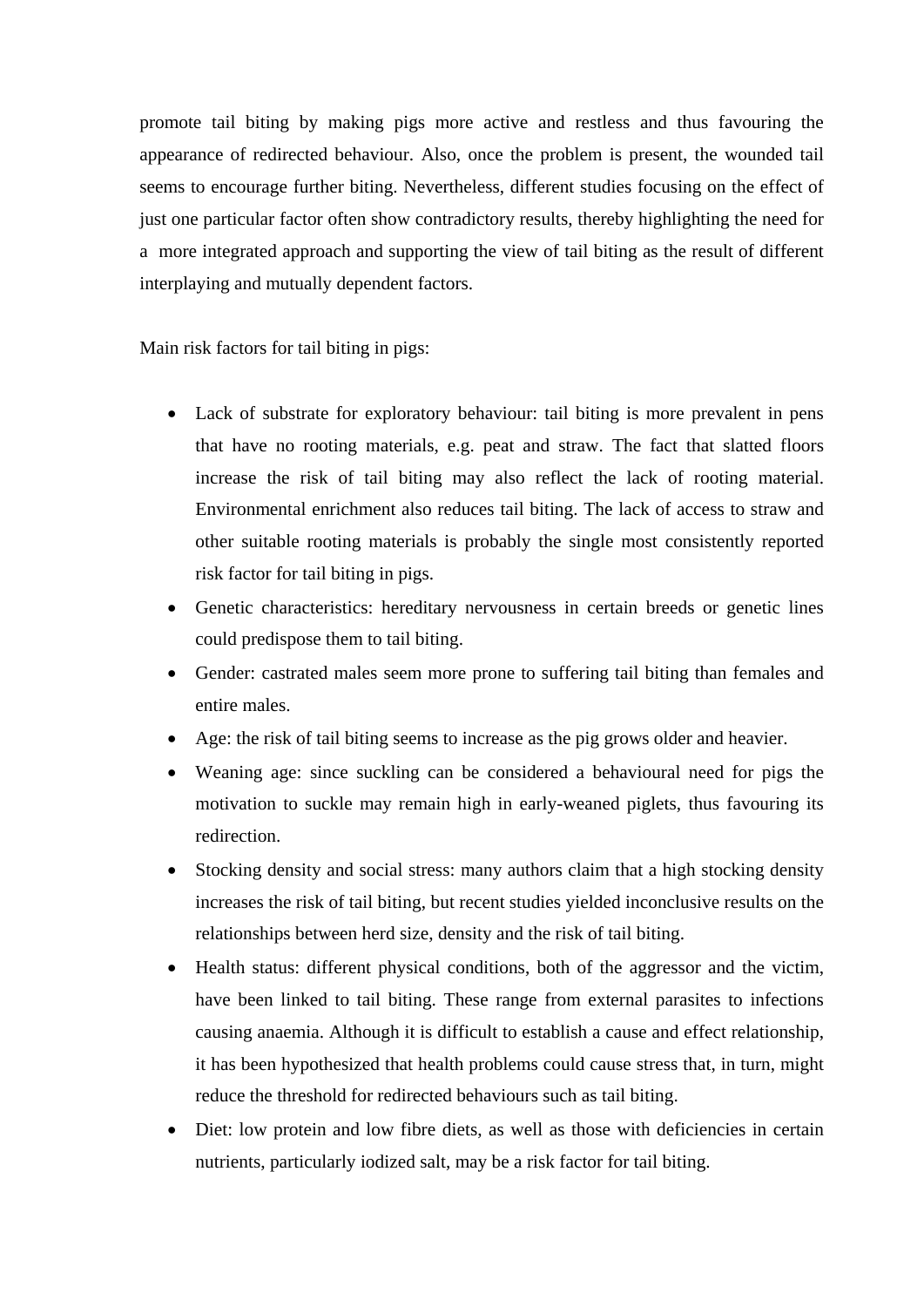- Feeding management: a reduced feeding space seems correlated with tail biting. Limited space may result in a lower food intake leading to stress, frustration and consequently redirection of behaviour. In addition, small or weak individuals may attack other pigs from behind to gain access to the feeding area.
- Level and type of artificial lighting: neon lighting could irritate the animals and consequently increase the occurrence of tail biting.
- Temperature and ventilation: temperatures outside the optimal range and the presence of draughts seem associated with increased tail biting.

The classical approach to alleviating tail biting has focused on the implementation of treatment strategies once the problem is present; these include isolating the tail biter, treating the lesions with antibiotics, and amputating the tail, particularly in severe cases. Tail docking has been the most common and successful way of preventing tail biting for more than 50 years but recent studies have questioned its efficacy (Chambers et al, 1995; Moinard et al, 2003) and there are many arguments against its use. These include: pain sensitization in the affected area, (thus making the pig more reactive to any manipulation and eliciting pain through accidental contact with other pigs, walls, objects etc), the risk of infection, the possibility that the abnormal behaviour could be redirected to other parts of the body, and ethical concerns regarding the mutilation of animals in order to accommodate them to modern production systems. Ideally, tail docking should only be considered an acceptable strategy in farms repeatedly experiencing severe tail biting.

 In view of the deleterious effects of tail biting and the undesirable side-effects of tail docking there is a growing belief that attention should be directed towards identifying preventative strategies aimed at minimising the aforementioned risk factors. Examples found in the literature include the provision of rooting materials, a balanced diet, good access to the feeding area, toys / enrichment stimuli to encourage natural foraging behaviour, as well as lower stocking densities, substituting neon lights with tungsten ones, and maintaining the chill factor within the optimum range (Schrøder-Petersen & Simonsen, 2001; Van de Weerd and Docking, 2003; Van de Weerd and Docking, 2005). In addition, routine examination of the animals is important in order to detect cases of tail biting while in the early pre-injury stage.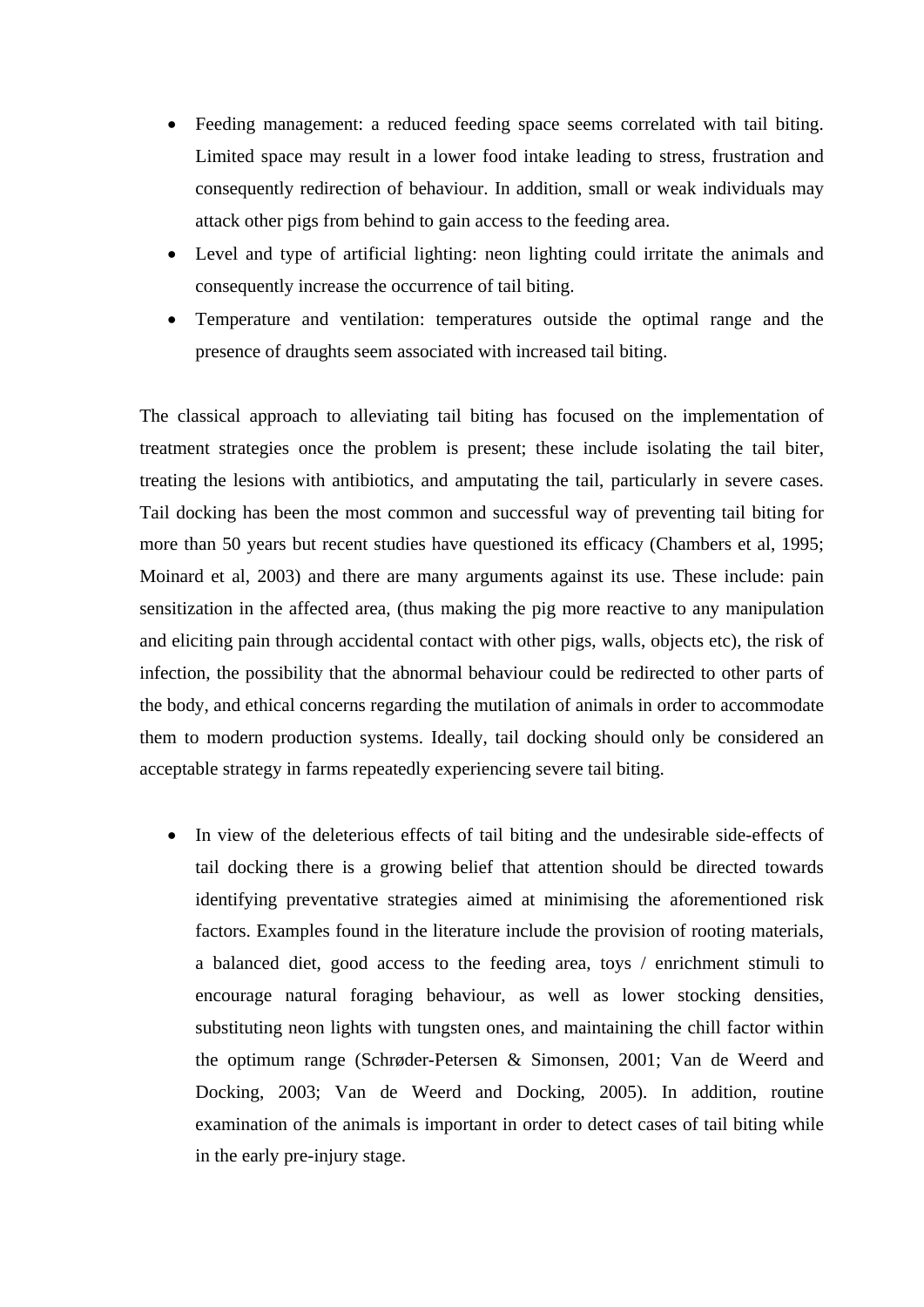## **Work done in Welfare Quality® – tail biting in pigs**

#### **Objectives:**

- To establish the effects of providing straw at different stages of life
- To determine if it is possible to predict future tail biters

#### **Methods**

Since previous studies suggested that the provision of straw might protect against tail biting this study established the effects of providing straw at different stages of life. It was carried out on a commercial farm by manipulating the presence and timing of straw provision. Six replicates of 4 treatments were used: No Straw (NS); Straw From 12 weeks (SF); Straw From Weaning (SW); Straw Throughout Life (ST). Each replicate comprised one group  $(N=30\pm 9 \text{ pigs})$  from each of the 4 treatments, and over 700 pigs were followed from birth to slaughter.

Additionally, a test of tail-chewing propensity was developed to determine if performance in this test predicted subsequent tail biting behaviour. It involved presenting a board with 10 simulated tails, lengths of rope, hanging from it to a subgroup of 10 pigs, and recording the investigatory and rope-chewing behaviour of individual animals. Propensity-to-chew tests (PCT) were carried out at around 6 and 21 weeks of age. In addition, behaviour in the home pen was observed throughout the study period to record the amount of tail-orientated behaviour and tail biting that each individual performed, and each pig was subsequently classified as a *Definite, Probable* or *Non-Biter*. Over the period of the study each group of pigs was classified as having *No Outbreak*, an *Underlying Outbreak* (only detected by formal tail examinations) or a *Severe Outbreak* (detected when blood was observed on the tails of at least two pigs by farm or research staff).

## **Results**

Straw provision had only limited effect on pigs' behaviour. Paradoxically, most outbreaks of tail biting were seen in the ST treatment, perhaps because of frustration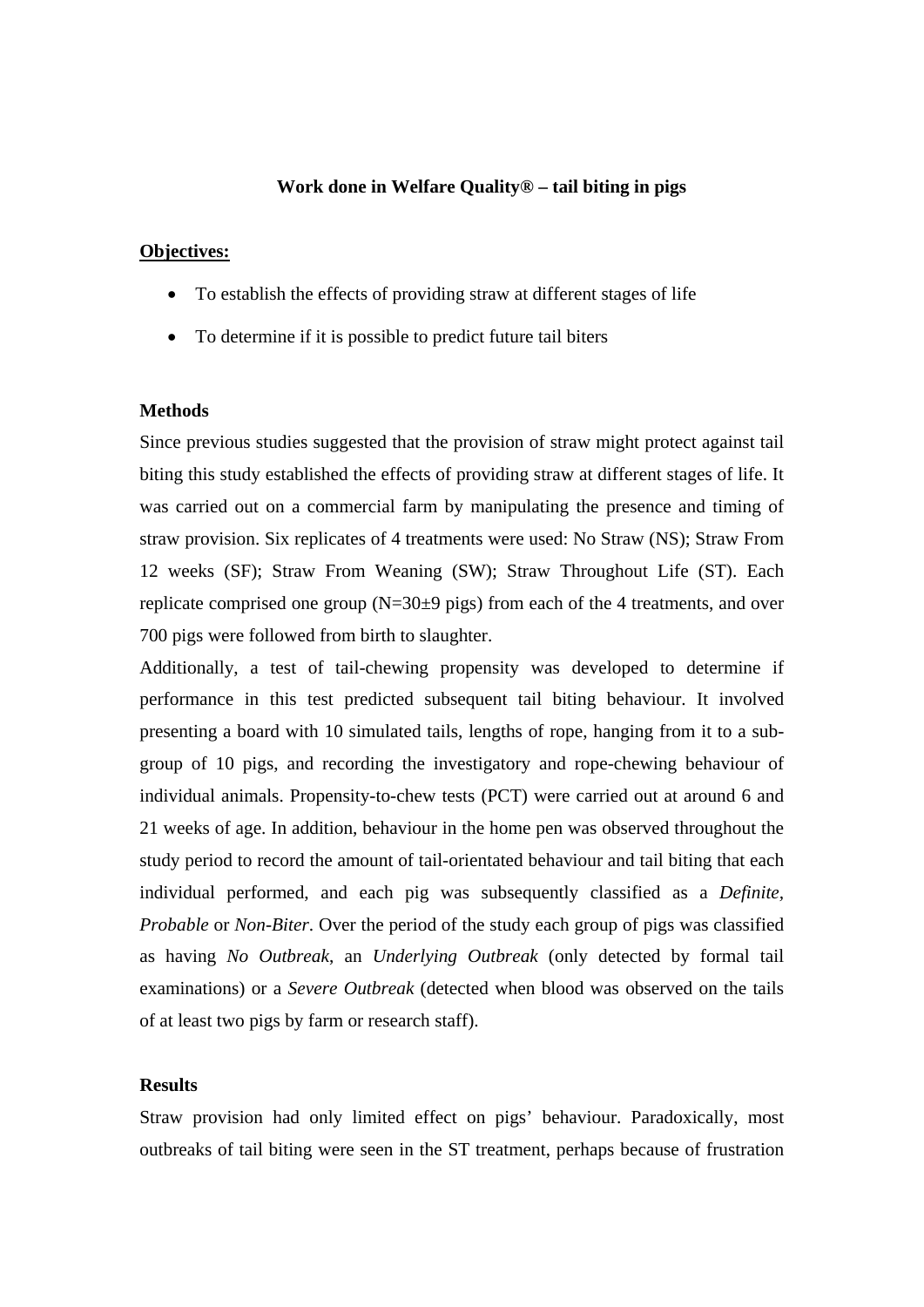and redirection of behaviour when straw provision dipped in the finisher stage (because of the farm's management practices).

Although there was a significant positive correlation between performance in the two PCT tests this was not high. There were suggestions that *Non-Biters* were those pigs who performed less rope chewing and those groups that had no tail biting outbreaks tended to be those where the group-level measures of rope contact and rope tugging behaviour in the first test were lower than groups which went on to show tail biting. Overall, there may be some relationship between performance in the test and subsequent tail biting behaviour, but it is not yet strong enough to be used as a means of predicting which individuals will become tail-biters.

Activity levels were significantly higher in the 4 days before a Severe Outbreak. At 11 weeks of age (prior to an outbreak), those groups that went on to develop No Outbreaks showed fewer 'tail-tucked under' postures but more non-damaging 'tail interest' than those groups that subsequently developed an outbreak. In some outbreaks a small runty pig (an indicator pig perhaps) was tail -bitten some time before a full outbreak occurred.

#### **Conclusions and recommendations**

- If straw is provided the farmer must ensure that there is no dip in its provision.
- While some indicators may predict tail biting it is difficult to reliably predict all outbreaks from a single measure, probably because tail biting outbreaks have widely varying trigger factors.

The presence of 'indicator pigs' (those bitten before an outbreak) appeared to be a sensitive predictor of future tail biting and therefore a useful warning sign for farmers.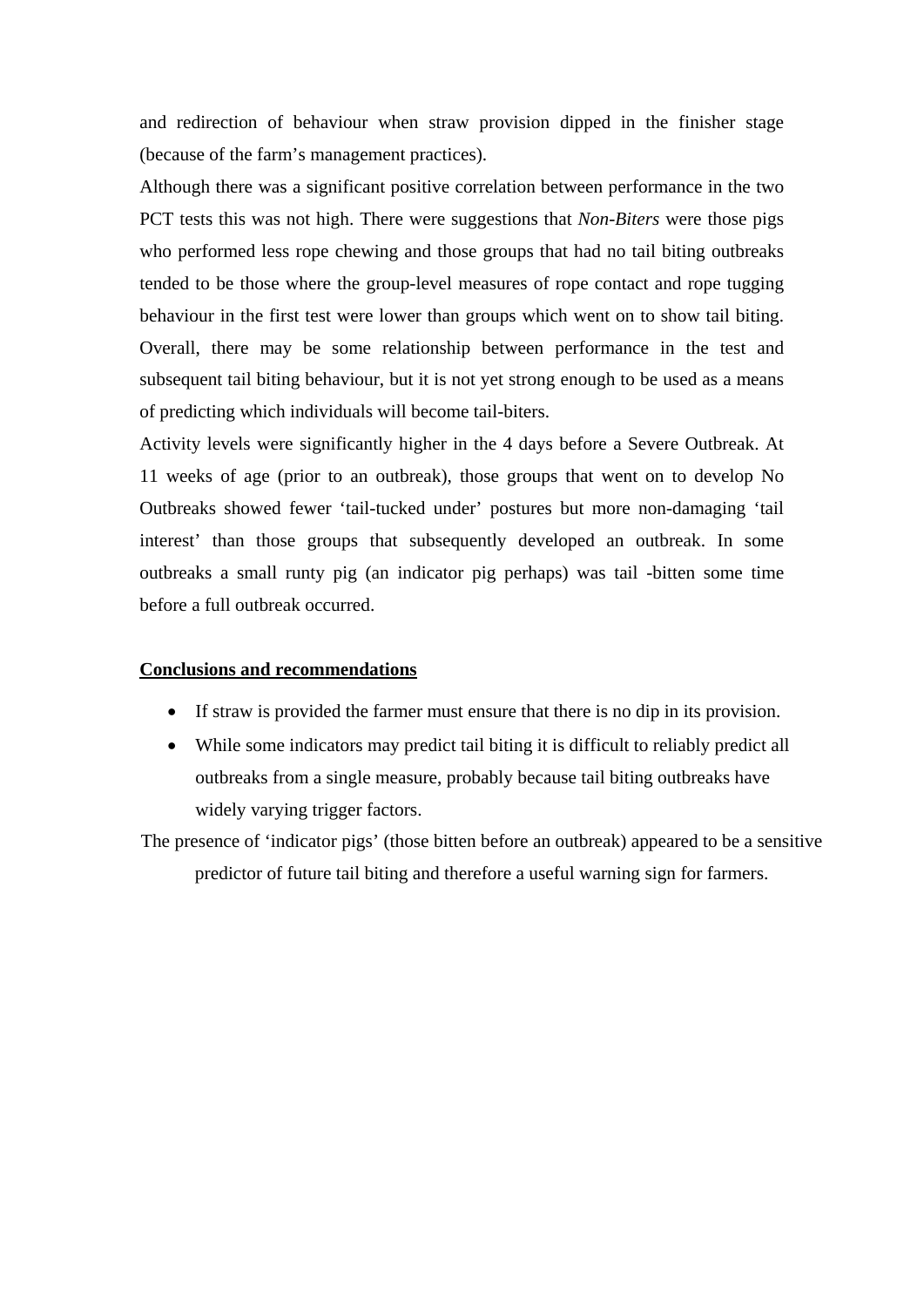# **WP 4: Reducing lameness (I): Lameness in broiler chickens**

#### **Scientific background and work done outside WQ**

Lameness resulting from leg disorders is commonly regarded as one of the main welfare problems in broiler chickens (FAWC 1992; FAWC 1998; European Commission 2000). Leg problems have serious consequence for welfare as lame birds may suffer pain (Pickup et al., 1997), their behavioural repertoire can be significantly restricted, e.g., they may have difficulty accessing feeders and drinkers (Weeks et al., 2000). Lameness can also have economic costs, some birds may have to be culled and the surviving lame birds may lose weight and are more likely to be downgraded at slaughter (Kestin et al., 1999).

As many as 90% of birds in some flocks show at least some degree of lameness by slaughter age (Kestin et al., 1992), and some studies report up to 30% of birds moderately to severely lame (Sanotra et al., 2001). However, prevalence of lameness in broilers varies considerably between farms. In a large-scale study Dawkins et al. (2004) found a mean percentage of severely lame birds of 9%, with a range of 0 to 20. As intensive broiler chicken production now exceeds  $2 \times 10^{10}$  birds worldwide (Dawkins et al., 2004), lameness in broilers is likely to be one of the most widespread farm animal welfare problems in modern agriculture.

The aetiology of leg disorders in broilers includes many factors such as genetic background, gender, growth rate, feed conversion efficiency, body conformation, exercise, nutrition and stocking density. These categories are not mutually exclusive as one factor may affect another (Bradshaw et al., 2002). Leg disorders can be classified according to their underlying pathology as infectious, developmental and degenerative (Bradshaw et al., 2002), with tibial dyschondroplasia and long bone deformities being particularly common (Julian, 1988).

Over the last 40 years, genetic selection for rapid growth and improved feed efficiency, together with changes in the feed encouraging high nutrient intake, have markedly increased growth rate which, in turn, has been implicated in the increasing prevalence of leg problems (Kestin et al., 2001; Bradshaw et al., 2002; Sanotra et al., 2003; Julian, 2005)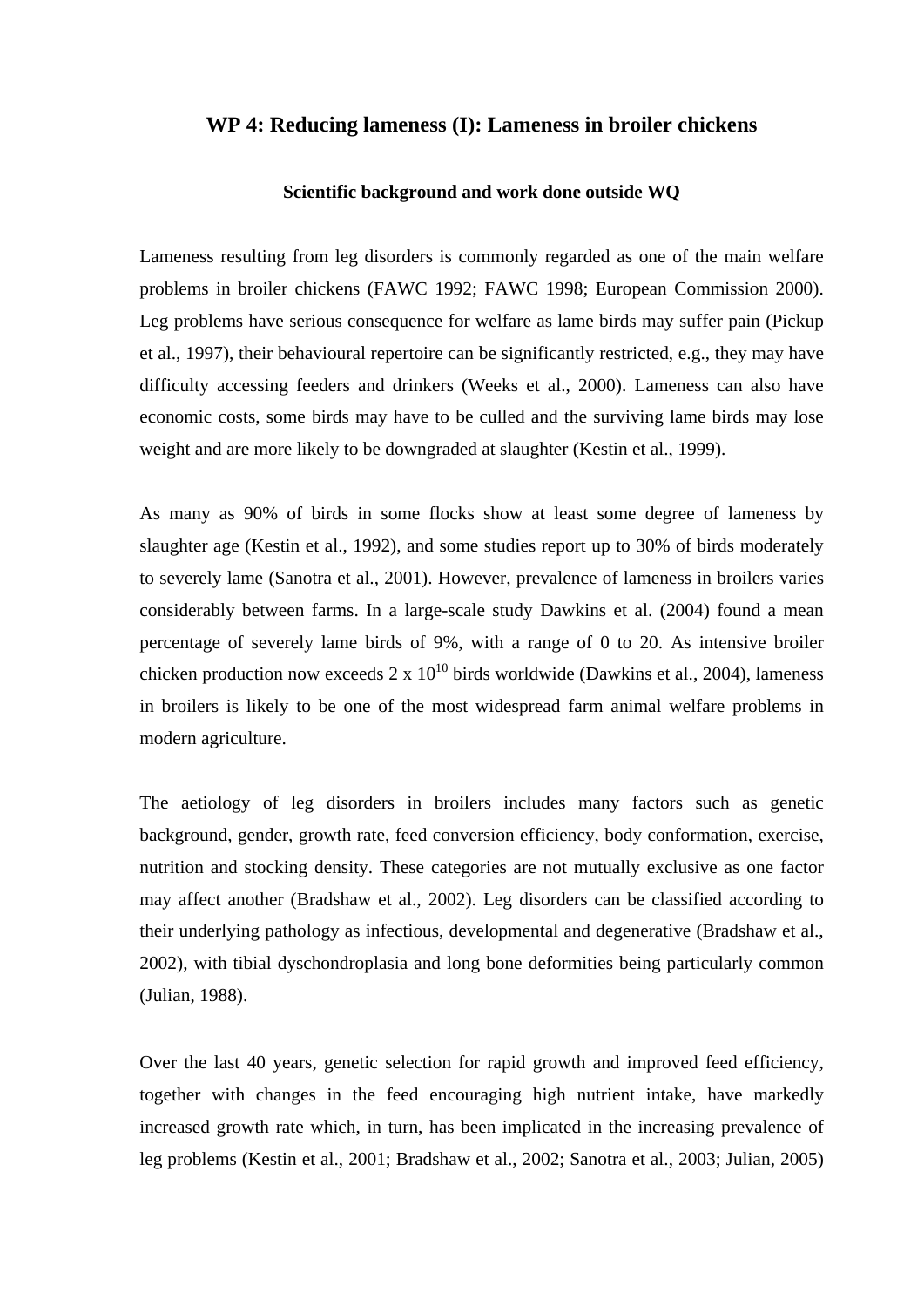Metabolic imbalances induced by high nutrient intake may cause some of the conditions that result in lameness and these might be corrected without reducing growth rate (Julian, 1988). Higher growth rates may also predispose birds to bacterial infection (McNamee et al., 1999; Corr et al., 2003). Leg weakness is positively correlated with live weight gain and is more pronounced in males than females (Kestin et al., 1994; Sanotra, 2000; Sorenson et al., 2000), possibly because of the differences in conformation and growth. It has also been suggested that selection for feed conversion has reduced the birds' performance of energy consuming behaviours; indeed locomotor activity is much lower during the finishing period in chickens from fast-growing genetic types than in slowgrowing ones. In addition, the correlation between activity levels at early and later ages indicate the involvement of genetic factors in the expression of locomotor behaviour in very young chicks (Bizeray et al., 2000).

Although high stocking density was generally thought to be one of the major risk factors for lameness in broilers (Bradshaw et al., 2002), stocking density was, within limits, recently found to be less important than other factors such as temperature, humidity and stockmanship (Dawkins et al., 2004). Nevertheless, stocking density still had some effect, and at the highest densities there were fewer birds with no signs of lameness. Furthermore, activity is inversely related to stocking density, and increased activity reduces Valgus/Varus deformity

Lameness in broilers is usually assessed by means of a gait scoring system (Kestin et al., 1992; Garner et al., 2002). The system initially developed by Kestin et al (1992) has been validated in a number of studies, e.g. high gait score birds tend to feed while sitting down where possible rather than standing (Weeks et al., 2000). A more recent method of gait scoring developed by Garner et al. (2002) is thought to offer even better reliability.

A UK study (Knowles et al., 2005) revealed that the following factors were significantly associated with high gait score, and hence leg problems:

#### *2.1 Environment / management*

- season (summer months)
- $\bullet$  the age of the bird (older birds)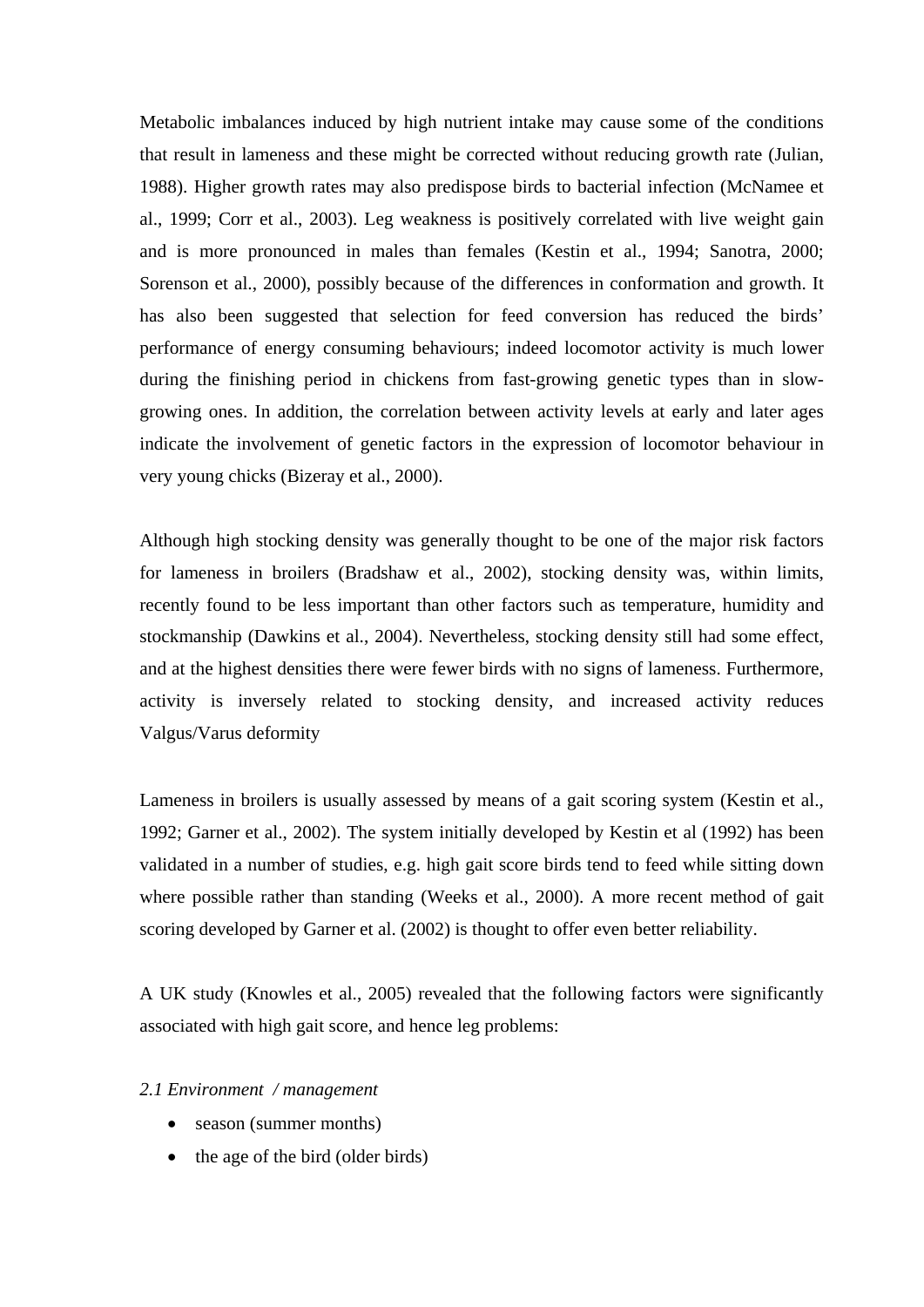- bird genotype (lower % in Ross)
- not feeding whole/cracked wheat
- shorter dark period during the day
- higher stocking density at the time of assessment
- no use of antibiotics
- intact rather than 'dusty' feed pellets
- $\bullet$

*2.2 Bacteriological risk factors: E. caecorum* and *S. aureus* can cause lameness (higher gait scores) and *E. coli* and *Enterococcus* are weakly associated with higher gait scores, though not necessarily causal. Including whole/cracked wheat in the diet may protect against bacterial infection.

*2.3 Skeletal pathologies:* These diminish the birds' ability to walk.

*2.4 Bird weight:* Many people, including production staff, assume that broilers are 'lame because they are heavy'. However, at slaughter, birds that were lighter than average had worse gait scores, whilst heavier birds had slightly better ones.

*2.6 Husbandry Factors Associating Bacterial infection with lameness:* Infection may be a primary cause of lameness but is of less overall significance than skeletal (non infectious) effects, (but a combination of skeletal and infectious pathologies exacerbates the problem). Heavily soiled birds were more likely to be infected, gait scores were 'best' in March and 'worst' in September, feed dust aids survival and transmission of bacteria (Meldrum *et al* 2005) and the probability of infection tends to increase throughout the lifetime of a flock.

*2.7 Bird gender & genotype:* Males tend to have worse gait scores than females. A higher percentage of Ross birds in a flock was associated with reduced lameness. Genotype is a factor affecting leg weakness (Rauw, 1998; Kestin *et al* 1999) and Tibial Dyschondroplasia (TD) (Sauveur & Mongin 1978; Wonge-Valle *et al* 1993). TD is a [metabolic disease](http://en.wikipedia.org/wiki/Metabolic_disease) of young broilers (and other poultry bred for fast growth rates); the tibial cartilage does not mature enough to become bone) so the growth plate is prone to fracture, infection, and deformity. TD is the leading cause of lameness, mortality, and carcass condemnations in commercial poultry.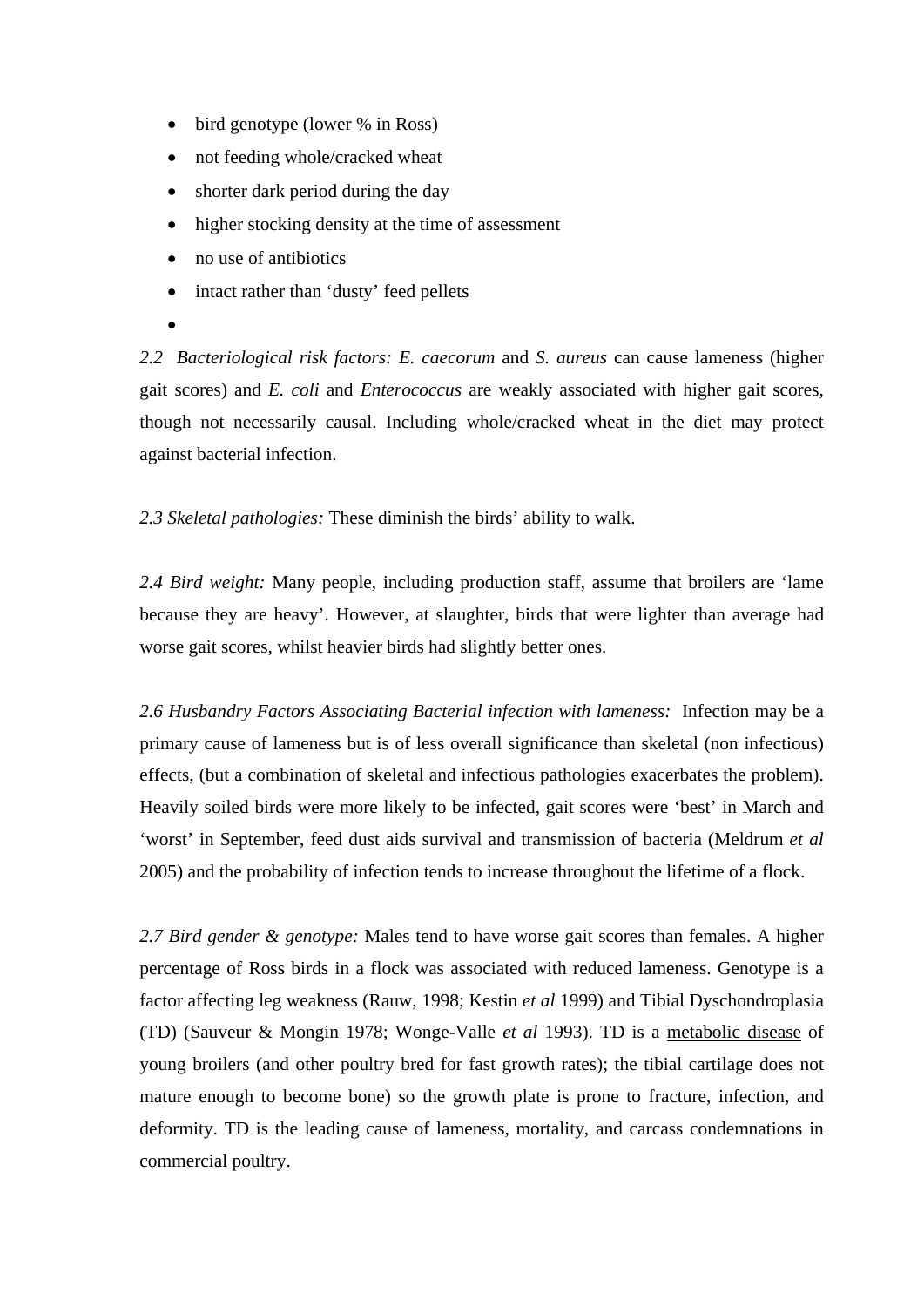*2.8 Bird hygiene:* Each increment in feather soiling score (clean 0, mild 1, moderate 2, severe 3) is associated with a 0.35 increase in gait score, i.e. > lameness.

*2.9 Skeletal measures*: Increased tibiotarsal curve was related to increased lameness.

*2.10 Hock burn:* Each increment in hock burn score was associated with a 0.27 increase in gait score. Hock burn may be both causal and associative – it may contribute to lameness but could equally, wholly or in part, be caused by more time spent sitting on the litter.

The clear involvement of the background genotype in the aetiology of leg weakness implies that appropriate modification of future breeding programmes could help to alleviate the problem, at least as long as this does not incur prohibitive economic loss.

Bone quality is influenced by the mechanical stresses that are applied to the bones. Increased levels of exercise strengthen bones and reduce bone deformities, whereas a lack of exercise can increase the incidence of leg abnormalities (Lanyon, 1992).

Modification of the type of food and the feeding regime (Su et al., 1999) as well as using step-up lighting programmes (Classen et al., 1991) may also help to reduce the occurrence and/or intensity of leg problems.

Some of the work carried out, both within and outside WQ, on leg weakness in broiler chickens is described in greater detail in the Welfare Quality® Assessment Protocol for Poultry (2009).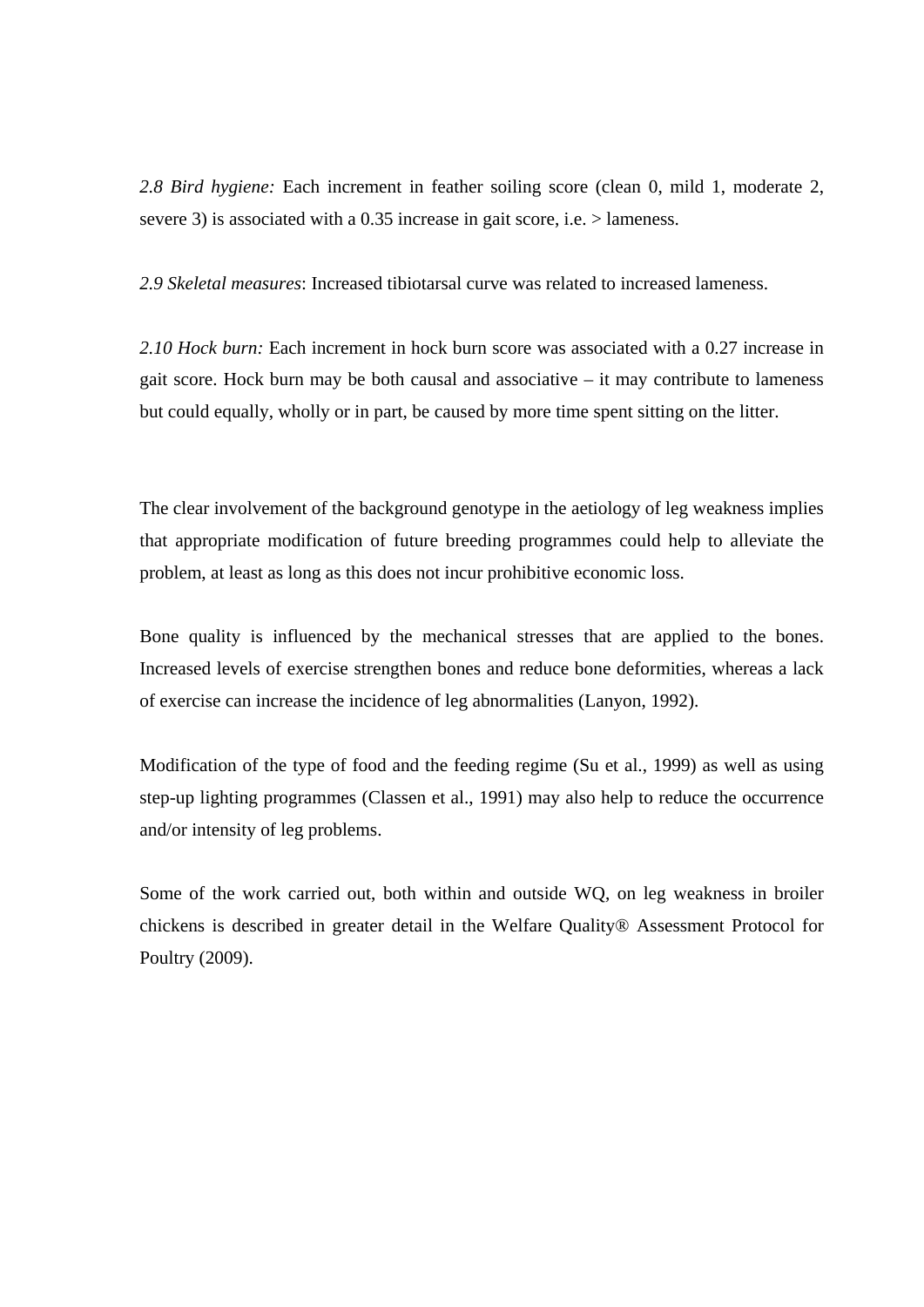#### **Work done in Welfare Quality® – Lameness in broilers**

#### **1. Feeding regime and lameness**

## **Objective**

 To determine if lameness in broiler chickens could be alleviated by sequential feeding of two diets

## **Material and methods**

Sequential feeding of broiler chickens was carried out during ten 48-H sequential-feeding cycles from 8 to 28 days of age. Three treatments were compared: complete diet (C) and two alternations of diets varying in protein and energy contents (S1: E+P- followed by E-P+; S2: E-P+ followed by E+P-). Chickens received the same feed during the starter and finisher periods (0-7 and 29-38 d of age). Body weight, feed intake, general activity and gait score, bone quality and carcass conformation were measured to evaluate leg condition and general performance.

## **Results**

Gait score was improved in birds fed the sequential feed (mean  $GS = 2.41$  vs. 2.61 in controls) without significant changes in body weight at slaughter. However, this gait score enhancement was only significant in birds fed with the poor-energy/high-protein diet during the first day of each cycle, and it might be related to the increased motor activity that was observed during the sequential feeding phase linked to more time spent feeding and in exploratory behaviour. Neither feed conversion nor carcass conformation was impaired by sequential feeding, and an increase in abdominal fat was small enough to be avoided by improving diet composition.

#### **Conclusions**

Lameness in broilers can be reduced by slowing down their early growth rate and speeding it up once their bones have developed. By using the new combination of diets and a sequential feeding method (see above), WQ researchers found they could slow down the chick's early growth without any reduction in final carcass weight. They recommend a 48 hour feeding cycle with two diets instead of the traditional continuous distribution of a single diet. For the first seven days of life, broiler chicks should be fed a standard starter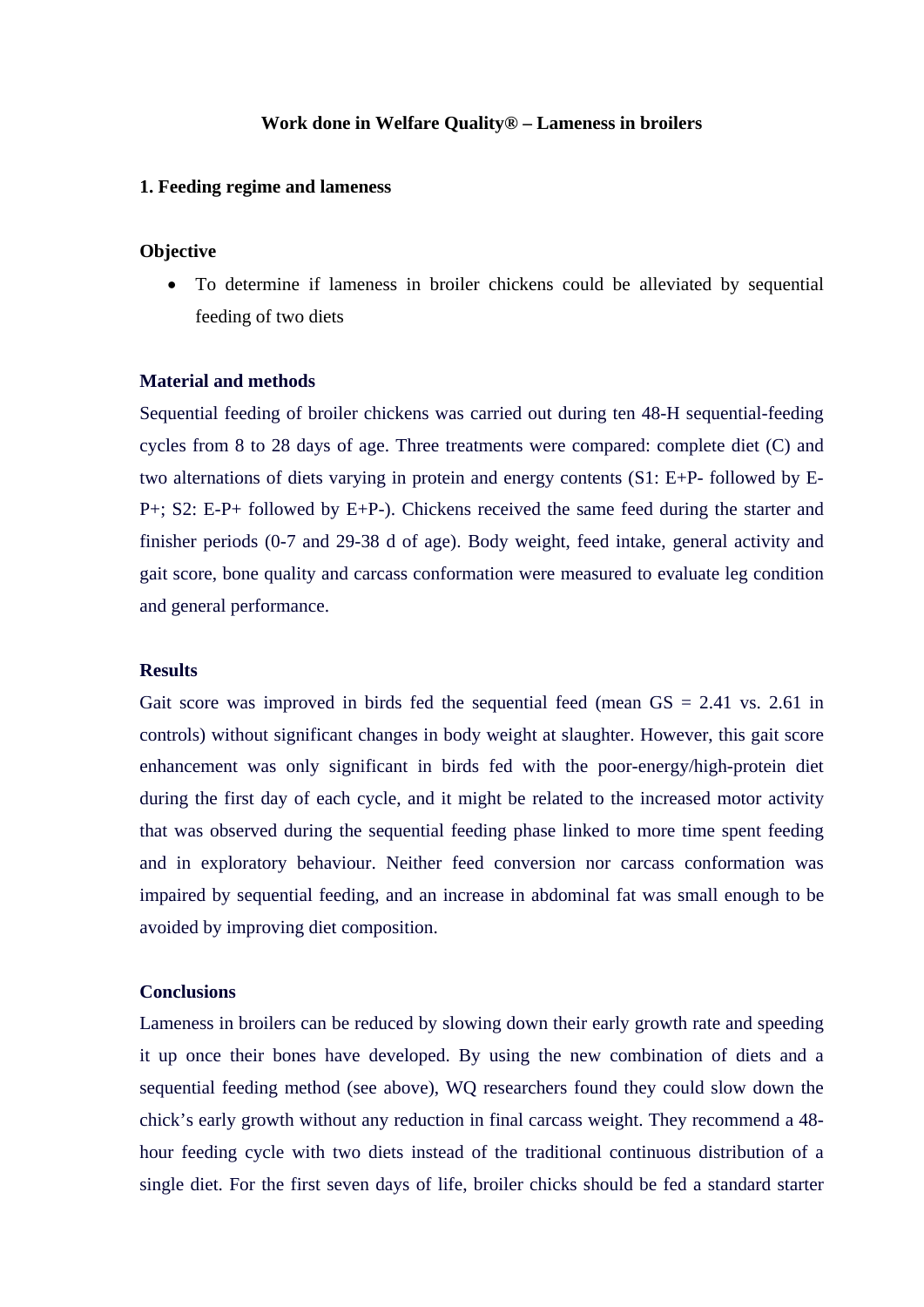diet. Then, from day 8 to 28 the birds should be fed a low energy-high protein diet (E-P+) on the first 2 days and a high energy-low protein diet (E+P-) on the second 2 days; i.e. the two diets should rotate every 48 hours so that there are 10 cycles of E-P+, E+P-. The birds should then be given a standard finishing diet from day 29 onwards.

In short, this novel regime not only reduced instances of lameness but also brought the broilers up to standard slaughter weight without the need for any additional feeding days. The researchers are still analyzing the exact price differences between the broiler standard diet and the sequential diets, but initial results suggest that the latter were not more expensive than the standard diet.

 This sequential feeding method could improve the birds' welfare by reducing lameness at no extra cost while safeguarding the farmers' profits at the same time.

## **2. A lameness control strategy for commercial broiler fowl production**

#### **Objective:**

To develop a control strategy for improving leg health in commercial broiler flocks.

There is no single set of recommendations to reduce lameness in all farms, in all systems, and in all countries. Clinical and commercial findings show that individual broiler sheds and individual crops of birds can suffer fluctuating levels of lameness. Many farmers (and vets) find the 'fluctuating'nature of broiler lameness frustrating and non-rewarding to 'treat'. Since lameness is unpredictable it cannot be cured by, for example, routine use of antibiotics at a particular point in the growth cycle. Therefore, many experienced people in the poultry industry consider lameness a 'disease' and an inevitable periodic irritant.

However, some risk factors and control strategies are consistently linked with reduced or improved leg health, respectively. To alleviate lameness, a company could identify and target the following 'objectives':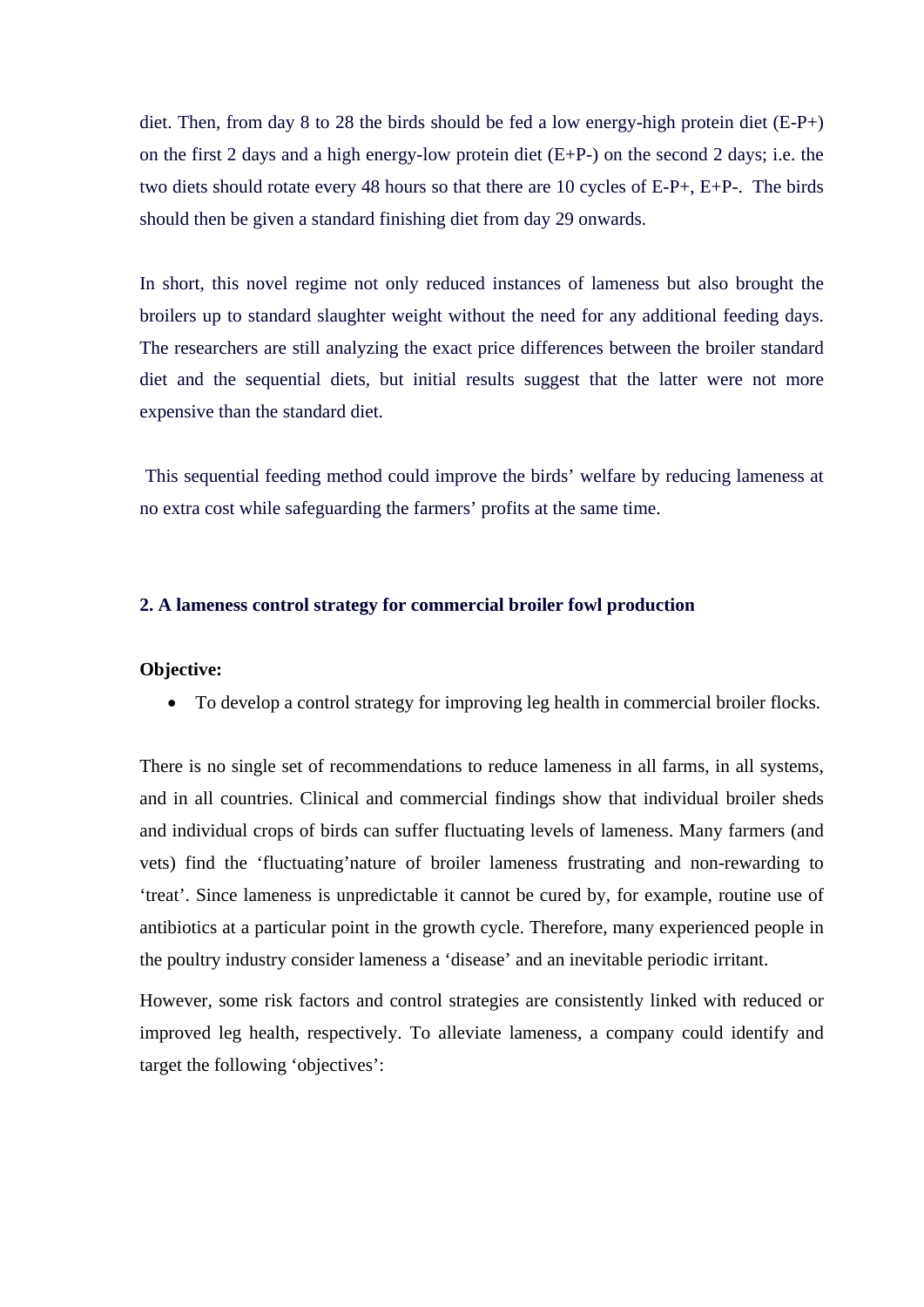1. To determine the variation in: a) broiler leg health across different commercial production and, b) in parameters (mortality, growth rate, hock burn, footpad, post-mortem reject data etc) that may relate to broiler leg health.

2. To use this information to detect poor and good farms with respect to leg health, as well as the environmental and management risk factors for poor and good farms.

3. To inspect the birds and estimate the incidence of specific pathologies and leg disorders within the company flocks.

4. To use the information gathered in Objectives 1 to 3 to formulate recommendations for breeder units, hatcheries, individual farms and groups of farms within the company which may be used to improve broiler leg health under commercial conditions.

## **Methods / Strategy**

Each broiler company can achieve objectives 1 to 4 via the following steps. a) Establish the prevalence and severity of leg disorders in the company flocks, and assess the economic impact of small, moribund and culled birds related to lameness. b) Compare good and poor farms to help identify management, environment, feeding, medication, stockmanship and genotype factors that differ between them. c) Determine if there is water leakage; by damaging litter management chronic leakage can harm leg health. d) Establish if bacterial pathologies linked to lameness originated in the hatchery, the transport system, or through lapses in farm biosecurity. e) Compare the diets and the hybrids and determine if any of these have an effect on leg health.

WQ researchers recognised the need for trained assessors to carry out the above steps and devised the following protocol.

#### **Protocol for the training of assessors**

To ensure standardisation of assessment and data collection a formal training course is proposed. This comprises:

- Training on post-mortem protocols
- Completion of on-farm assessment forms
- Sample collection techniques
- Assessment of bird gait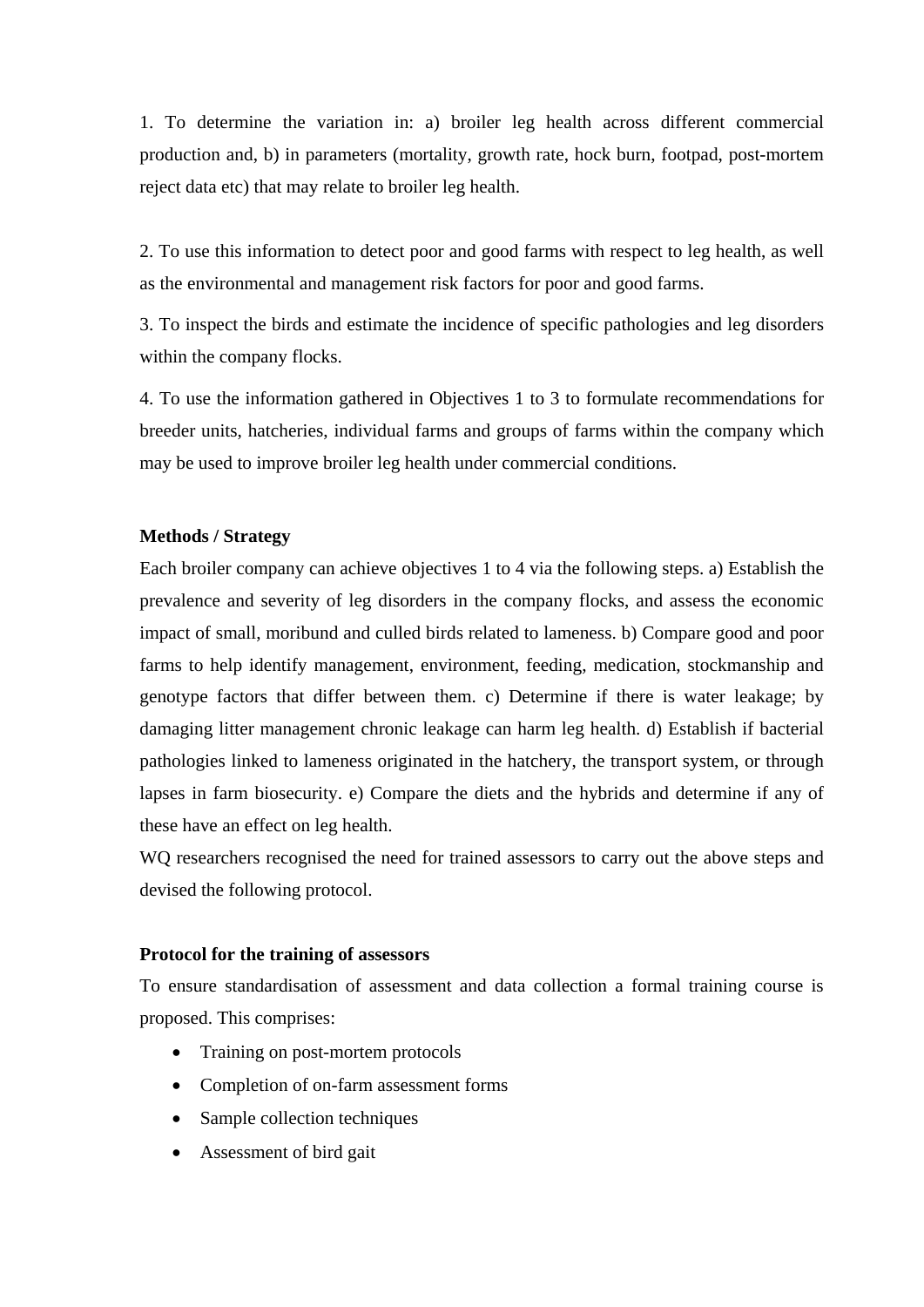Assessment of leg health through gait scoring will be achieved by;

- Training via on-farm visits and video training sessions.
- Assessment of inspectors during the training course to ensure uniform scoring.
- Sending video sequences of the range of gait scores to the inspectors at approximately 6 and 12 months.
- Monitoring scoring of the video tapes ensure the assessors remain in agreement.

#### **On farm assessment**

This consists of three main stages:

a) Completion of a farm questionnaire or standard inspection report with the farmer's assistance to provide a description of the farm, house and flock.This is likely to form part of the bigger WQ on farm assessment protocol (see WQ Technical Documents).

b) Gait-scoring of 250 randomly selected birds (see WQ Technical Documents).

c) *Post mortem* examination of 10 birds selected (preferably) from high gait score individuals within the flock to determine the main pathological causes of lameness. (This could enable the company to carry out a risk assessment and HACCP).

The on-farm recording system used in related studies consisted of over 130 questions which included: broiler breeder genotype, history and age; hatchery vaccination programme; chick transportation; number and weight of chicks placed + sex, time of year etc; husbandry, e.g. brooding, stocking density, thinning; nutritional profile; growth, mortality and leg cull profiles; carcass information from the processing plant; background information on farm and company management (stock person ratios, training), size of houses, numbers of birds, biosecurity etc.

## **Protocol for gait scoring on farm**

A method for assessing the birds' walking ability of birds was developed by Kestin *et al* (1992) and forms the basis of the assessments; randomly selected birds are given a score from 0 to 5, with 5 being the poorest gait. Full descriptions are given in

*Note - WelfareQuality® will establish training programmes for assessors / inspectors (see above + LINKS). Commercial training is also available (www.awtraining.com).*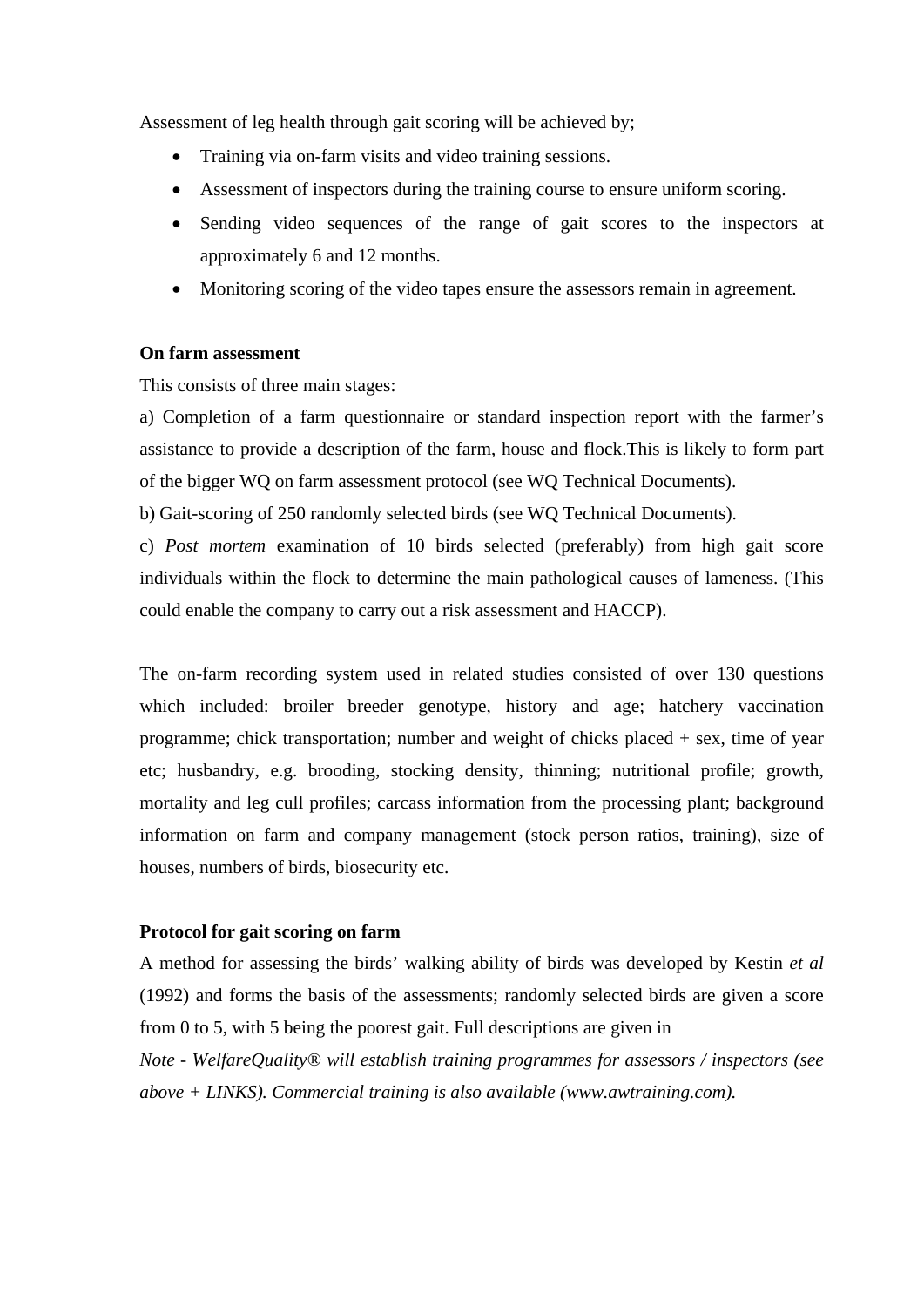### **Possible control strategies**

Consideration of the literature and our own work in WQ enables us to suggest a set of control measures. The steps outlined above and the photographic resources would provide a company with the information required to identify which of the following control strategies are relevant and applicable to their own business.

*1. Growth rate - to reduce growth rate and to slaughter a younger and lighter bird.* Slower growth rates might be achieved by dietary and dark period manipulation but some such strategies may have other welfare implications. Remedial measures should not compromise the EU broiler industry to an extent that would encourage imports of broilers from sources where bird welfare is less well regulated.

*2. Age at slaughter.* In the short term, slaughtering birds at younger ages would markedly improve leg health in the European broiler industry but this would require increased bird numbers to meet demand. Moreover, the size (weight) of birds at slaughter is determined by the retail customer.

*3. Whole cereals*. Incorporating whole grain or cracked wheat in the diet can slow growth, stimulate the crop and gizzard, and encourage a healthy gut micro flora.

*4. Feed type.* Feeding less easily consumed forms of feed (dusty pellet) could improve leg health indirectly by slowing growth rate and possibly reducing the incidence of infection.

*5. Biosecurity and bacterial exposure.* Bacterial infections are associated with high gait scores / lameness and high growth rates and poor quality feed increase the risk of infection. Antibiotics can improve leg health but there are concerns about selection for multi-resistant bacteria. Alternatives to consider include: improving water hygiene (better drinker design and maintenance), air and litter quality and clean-out standards; vaccination programmes.

*6. Litter condition.* Steps to safeguard litter quality, e.g. control of drinker leakage, attention to enteritis and other conditions causing loose faeces, and reduced humidity through ventilation and temperature control, all lead to improved living conditions for the birds and may directly and indirectly improve leg health.

*7. Genotype.* Selecting birds for good leg health from existing genotypes and trialling of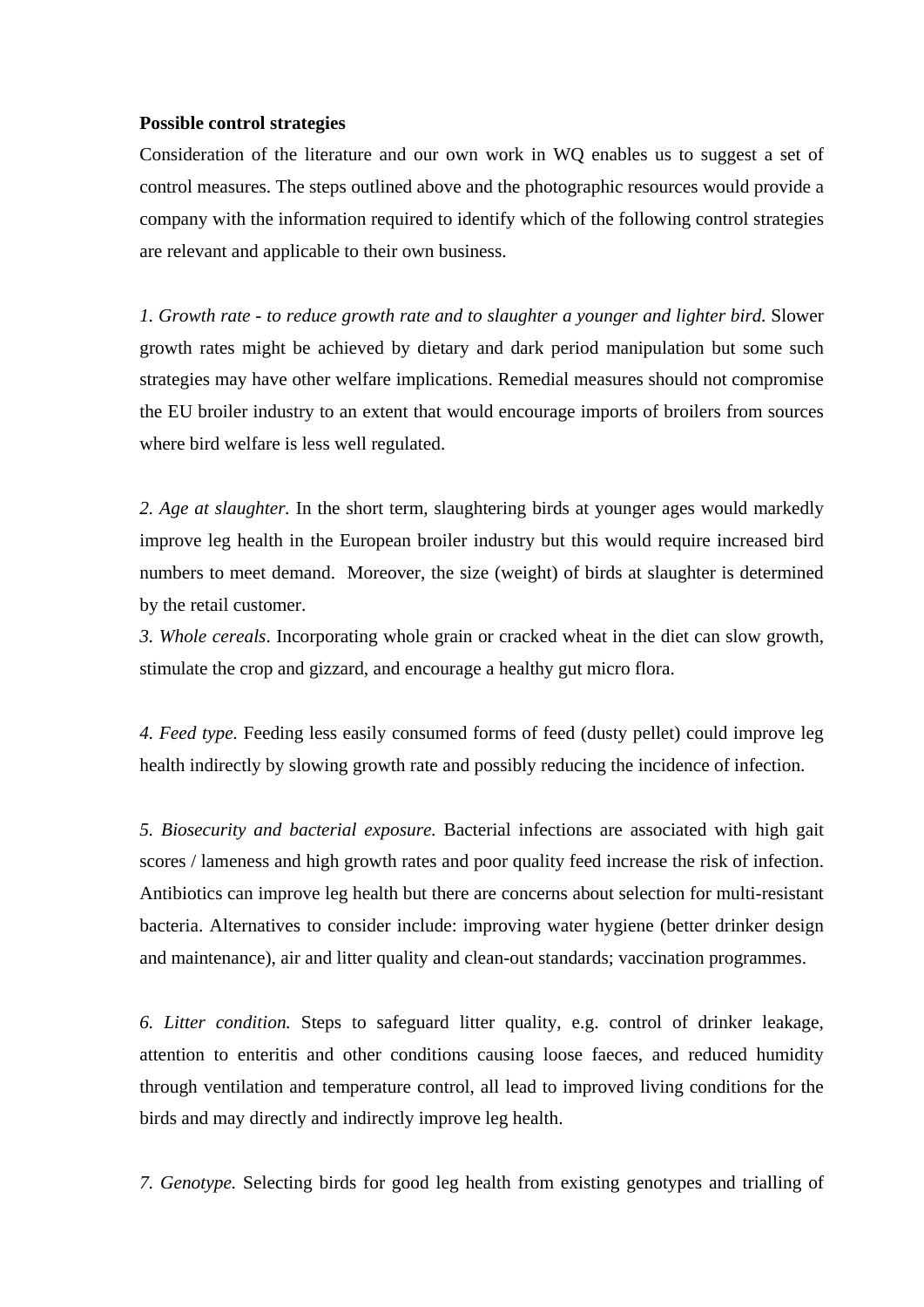new genotypes by broiler breeding companies could leads to reduced leg health problems (leg weakness, Tibial Dyschondroplasia) in the medium to long term. Care must be taken so as not to unconsciously select for traits resulting in prohibitive economic loss.

*8. Incentive schemes.* The use of incentive schemes, for which growers receive a premium for demonstrating improved leg health, if designed, implemented and marketed effectively to the consumer, would improve bird leg health in Europe.

*9. Feed restriction.* Reducing feed quantity or nutrient density during the first 2 weeks of life significantly reduces development of skeletal disorders. Feeding the daily ration in a number of discrete meals is effective but it can pose practical problems.

*10. Feeding regime*. The sequential feeding of two diets differing in protein and energy contents from day 8 to day 28 reduced lameness without compromising final slaughter weight (see 'Feeding regime' section above). This could improve welfare and still safeguard profitability.

*11. Photoperiod and Light Intensity.* Step-up programmes, in which the photoperiod is shortened to 6 or 8 hours after brooding then gradually increased to approximately 23h at 21 days, reduces leg abnormalities and lameness compared to traditional 23-hour lighting.

*12. Bird activity and stocking density*. Activity is higher with shorter photoperiods and lower stocking densities. Increased activity is known to reduce leg deformity and spodylolysthesis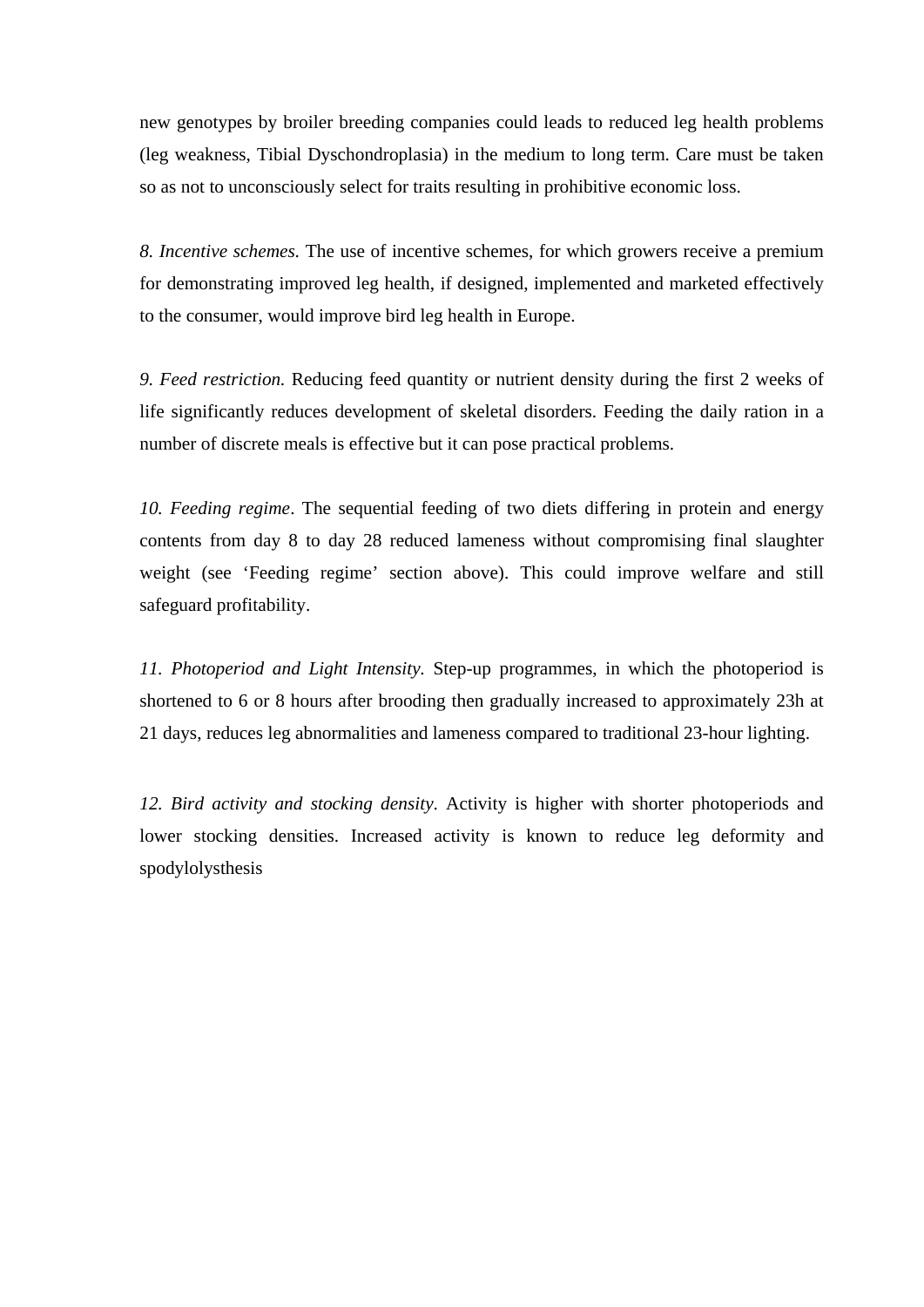# **WP 4: Reducing lameness (II)**

## **Lameness in dairy cattle**

#### **Scientific background and work done outside WQ**

Lameness in dairy cattle is an important and increasing problem in the modern dairy industry. Actual levels of clinical lameness show a very large variability across farms, for example, they range between 5 and 70 cases / 100 cows per year in the United Kingdom (Green et al., 2003). Several scoring systems have been developed to assess the severity of lameness (Manson and Leavar, 1988; Sprecher et al., 1997).

Lameness compromises the animals' welfare by causing long-term pain and impairing their normal behaviour.. In addition, it can result in significant economic losses. For example, Green et al. (2003) found that in clinically lame cows, milk yield was reduced up to 4 months before a case was diagnosed and treated and for the 5 months after treatment; (the total mean estimated reduction in milk yield per 305-d lactation was about 360 Kg). In England, mastitis and lameness were the main health problems in dairy herds and they accounted for substantial proportions of the total illness-related financial cost, respectively (Kossaibati and Esslemont, 1997).

Diseases of the claw (hoof) account for about 90% of all lameness incidents (Weaver 2000). Most claw disorders are only noticed when the locomotion of the animals is seen to be compromised but the affected, cows may have already suffered the disorder for some time before locomotion disturbances became apparent.

Lameness is a multifactorial condition resulting from an interaction between several factors (Clarkson et al., 1993). Floor type is one of the most critical factors and, in particular, concrete floors have a number of features (such as hardness, abrasiveness and slipperiness) that can increase the risk of lameness (Telezhenko and Bergsten, 2005). For example, Somers et al. (2003) found that over 80% of cows housed on concrete flooring had at least one claw disorder at the time of observation, whereas this percentage was reduced to between 55 – 60% in straw yards. In addition, the provision of yielding rubber mats has a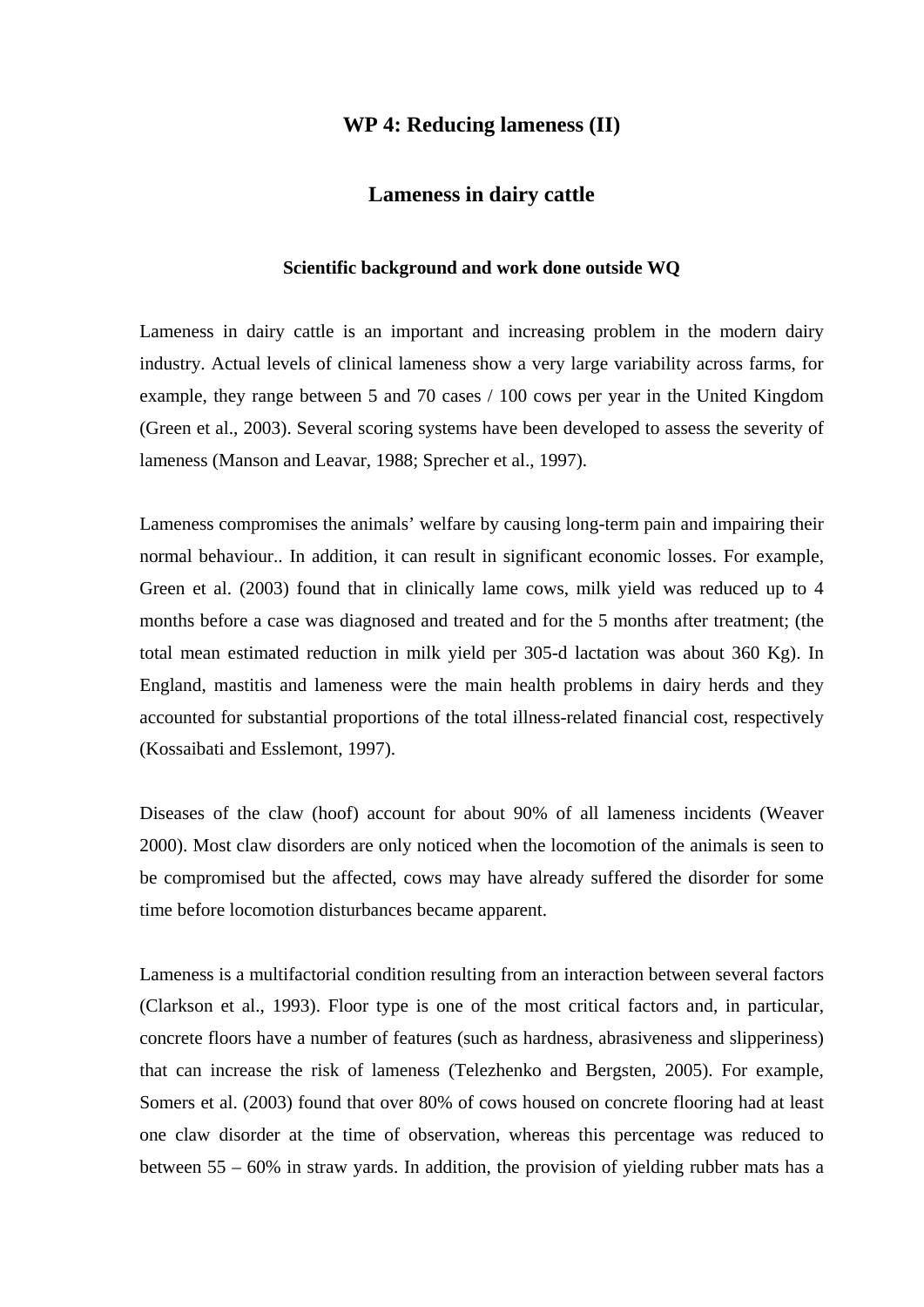positive effect on locomotion in both lame and non-lame cows (Telezhenko and Bergsten, 2005).

The risk of lameness is also sensitive to the amount and type of concentrate feed given to the animals (Manson and Leaver, 1988; Kelly and Leaver, 1990). For example, the incidence of lameness was lower in cows receiving 7 Kg rather than 11 Kg. of concentrate (Manson and Leaver, 1988). These findings strongly suggest that dietary manipulations can be effective remedial measures.

Low ranking cows spend less time lying and more time standing still than high-ranking cows and this may in turn lead to an increased risk of lameness (Galindo et al., 2000). Overcrowding may also exacerbate the risk of claw lesions (Leonard et al., 1996). However, despite the above evidence little is known about how the different factors interact with each other (Waiblinger et al., 2001).

To prevent the evolution of claw disorders progressing from the subclinical to the clinical stage, the management practice of hoof trimming is applied routinely. It has been shown empirically that both subclinical and clinical claw disorders occur less frequently when the feet are trimmed 2-3 times a year and that those cases of lameness that still occur are less severe (van der Tol et al., 2004). However, the precise mechanisms underlying the positive effects of hoof trimming remain unclear. Van der Tol et al. (2004) showed that hoof trimming results in a significant increase in the weight-bearing contact area and, therefore, in a decrease in average pressure. However, maximum pressures on the hoof remain unaltered after trimming and these authors suggested that the main focus of hoof trimming should be that the strongest part of the hoof capsule (i.e., the wall) will be subjected to the highest pressure.

Training farmers to recognise early cases of lameness and to immediately request veterinary inspection and appropriate treatment(s) result in a marked reduction in the duration of lameness (Clarkson et al., 1996).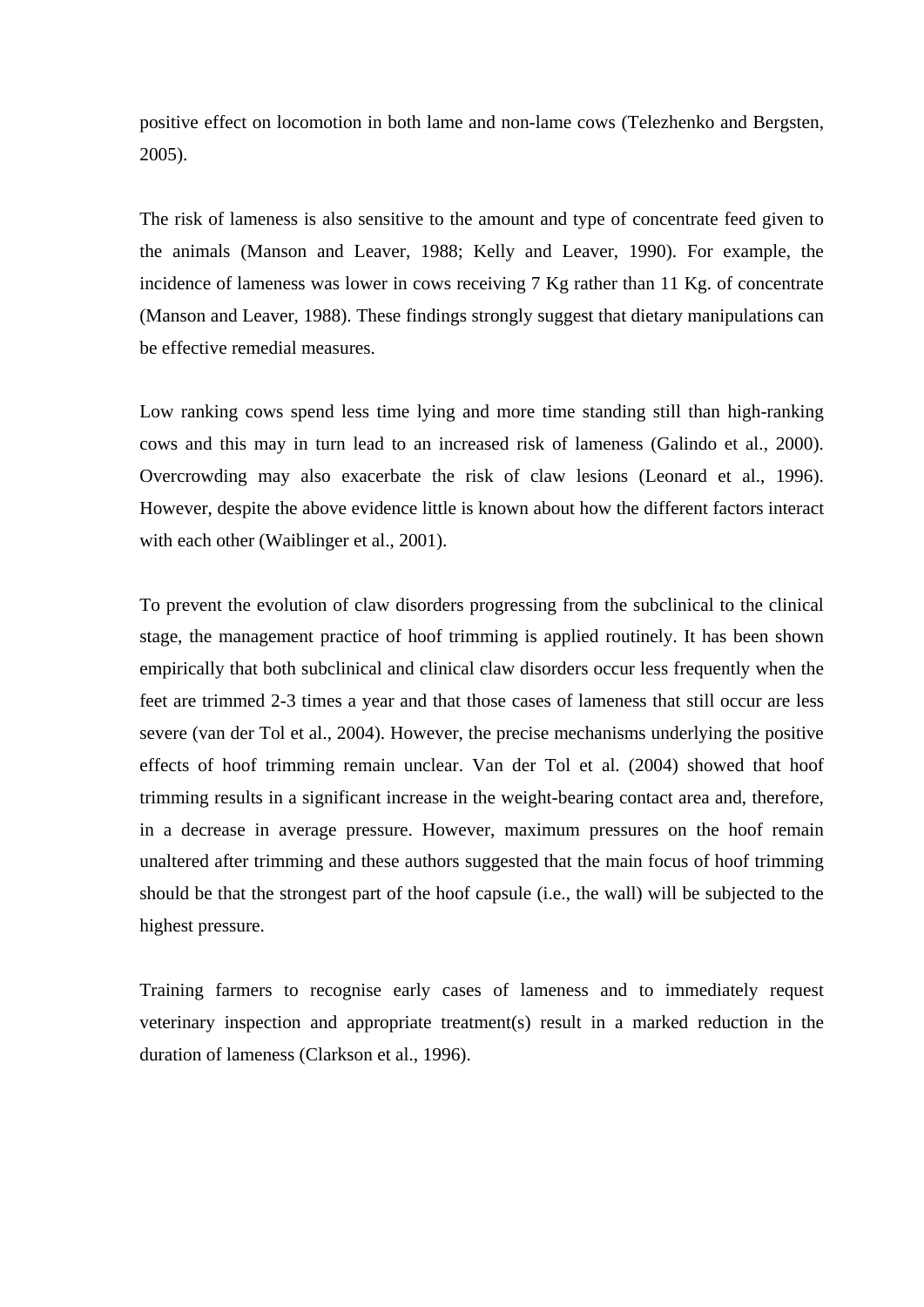### **Work done in Welfare Quality® – lameness in dairy cattle**

#### **1. Survey of lameness and cubicle condition**

## **Methods**

Welfare Quality® researchers visited one hundred and eight farms in Germany and Austria in order to identify risk factors and possible ways of reducing lameness and hock lesions in dairy cattle. All the cows were housed in cubicles. Lameness and hock condition were scored in randomly selected cows at each of the farms. The environmental features of the cubicles were also recorded. Lameness was also assessed in herds fed an average of 0 to 0.44 kg concentrates per kg milk

## **Results**

Our research in the 108 cubicle housed dairy cattle herds revealed that, on average, 32 % of the cows were lame with 16 % showing severe lameness. Furthermore, 46 % of the cows examined had hock lesions (scabs, wounds or swellings). A positive correlation between lameness and hock lesions suggests that they are partly influenced by similar factors. There was a higher risk for hock lesions when cubicles had no curb (which serves to keep the bedding material inside the cubicle) or when lying surfaces were hard. More lame cows were observed in the herd with decreasing bedding height in the cubicles.

Lameness problems increased with decreasing number of available cubicles per cow and were more prevalent when the cows took longer to lie down. The duration of lying down mainly depended on cubicle dimensions and other cubicle features

Finally, the risk of lameness was higher when the cows were fed larger amounts of concentrate relative to their milk production.

## **Conclusions and recommendations**

- Lameness and hock lesions can be prevented by supplying dairy cows with soft, well maintained and bedded lying surfaces.
- Lameness problems can be reduced through improved cubicle design (e.g. incorporate a curb and make it more comfortable) and ensuring adequate availability.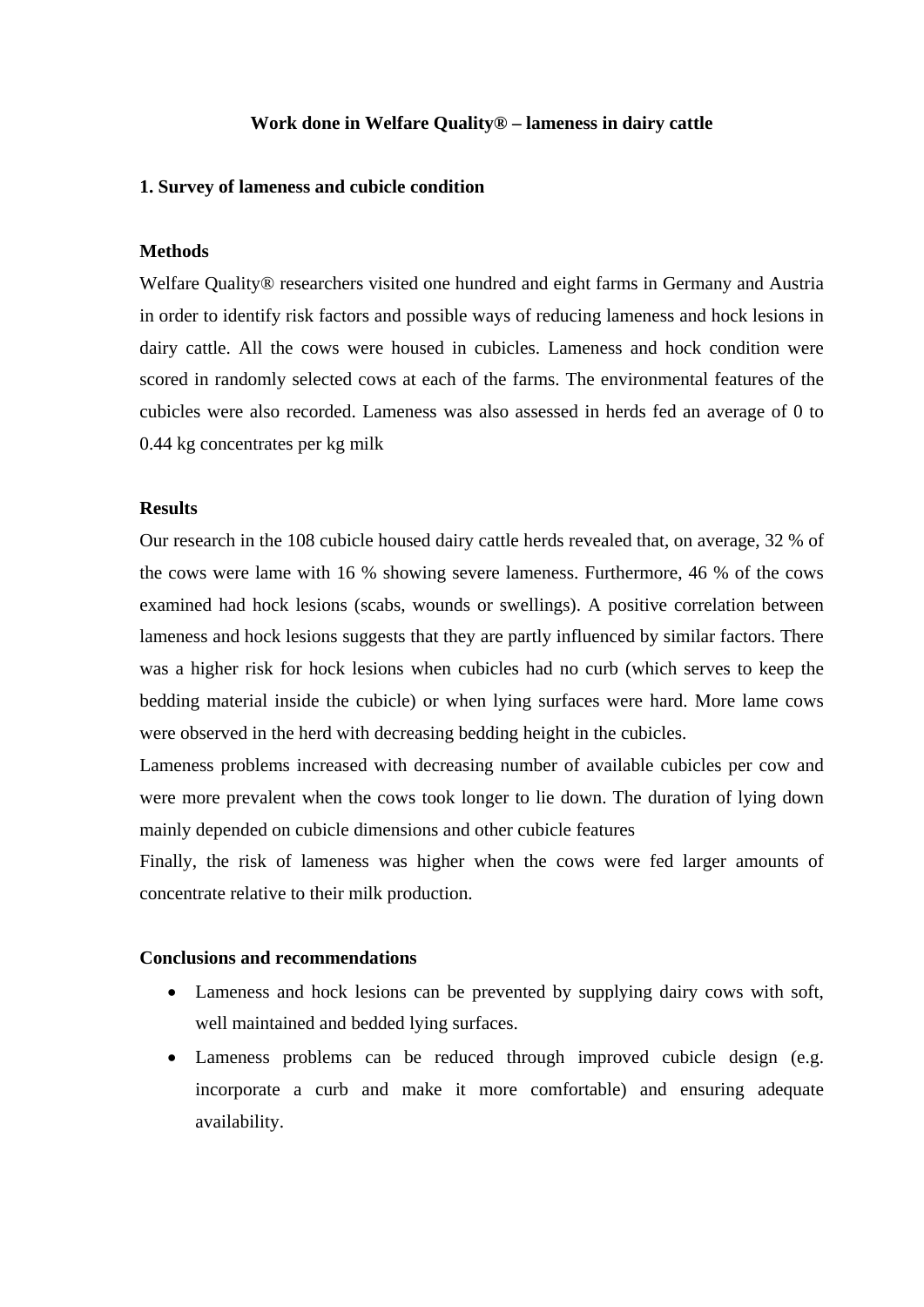It is important to ensure that the ration is appropriate for a ruminants' digestive system. While lowering the concentrate level is likely to reduce lameness it may compromise the energy status of high producing cows, so the challenge is in finding the right balance between forage and energy

## **2. Lameness control programme**

## **Methods**

The University of Bristol has been working on a lameness control programme for dairy herds intended to help farmers reduce the prevalence of lameness. The programme includes diagnosis, risk assessment, prioritised control strategies and monitoring. An interactive web-based tool provides a checklist of risk factors for different lesions, and suggested control measures. A survey was carried out on 46 farms in 5 countries to discover farmers' views on the above control programme.

## **Results**

Twenty-six of the 46 farmers surveyed said that they would consider using a lameness control programme. The most commonly mentioned attractions were: a structured approach, increased awareness of the causes of lameness, and the monitoring facility. The most common reasons given for lack of interest were a belief that the knowledge and skills for lameness control already existed on the farm, the opinion that lameness was not a major problem, and a lack of time.

### **Conclusions**

- Most of the farmers who were positive about the lameness control programme expressed a need for some help and instruction. So, it is important to train advisers, veterinarians and foot trimmers.
- The barriers to acceptance mentioned above must be overcome before recalcitrant farmers can be persuaded to invest more effort in confronting lameness.

### **3. Lameness and walking surfaces**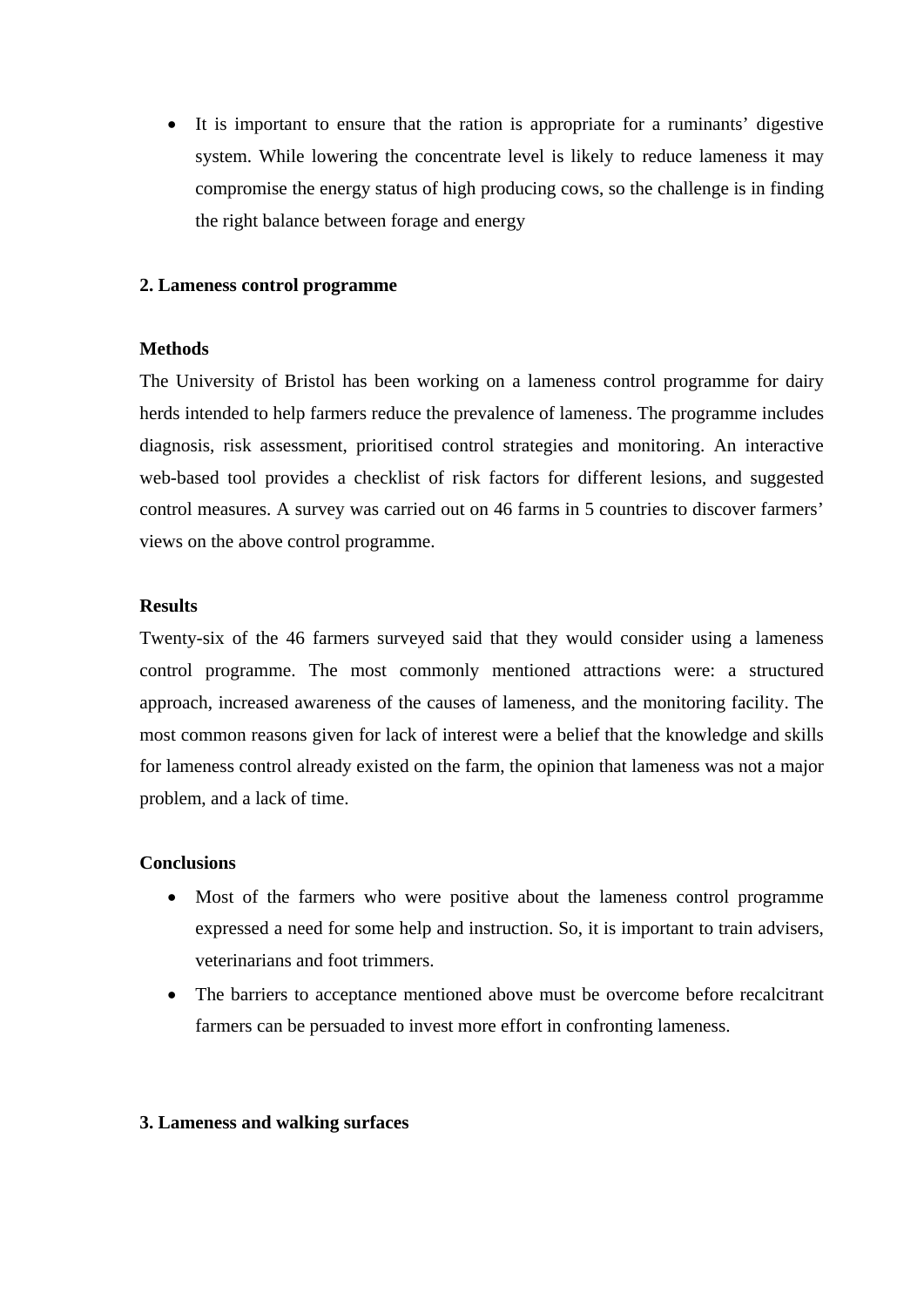## **Methods**

Almost 60 dairy cows that were housed on four different types of floors in the same loose housing system were compared for locomotory function. The 4 substrates consisted of a square grooved concrete floor, a slatted concrete floor, a rubber slatted floor or a flat solid concrete floor covered with rubber.

# **Results**

Of the 4 different floors the slatted concrete one was particularly associated with suboptimal locomotory function in terms of gait asymmetry, signs of hesitant walking and unfavourable distribution of load when the cows' performance was measured on a pressure plate. However, there were no detectable floor effects on claw health and gait scores.

On concrete floors, as compared with rubber floors, cows had a significantly increased growth and wear of claws, increased claw lengths and diagonals, and harder claws. This was particularly pronounced in cows on slatted concrete floors; these animals also had relatively steep hoof walls. Cows on slatted concrete floors had negative net horn growth and thin soles; this could explain their hesitant and unbalanced walking.

## **Conclusions**

- The above findings indicate a number of negative effects of slatted concrete surfaces on the pressure distribution parameters of dairy cows that may lead to locomotion problems.
- However, slatted concrete floors do have favourable effects on the cows' cleanliness, foothold and claw hardness, so a balance must be found.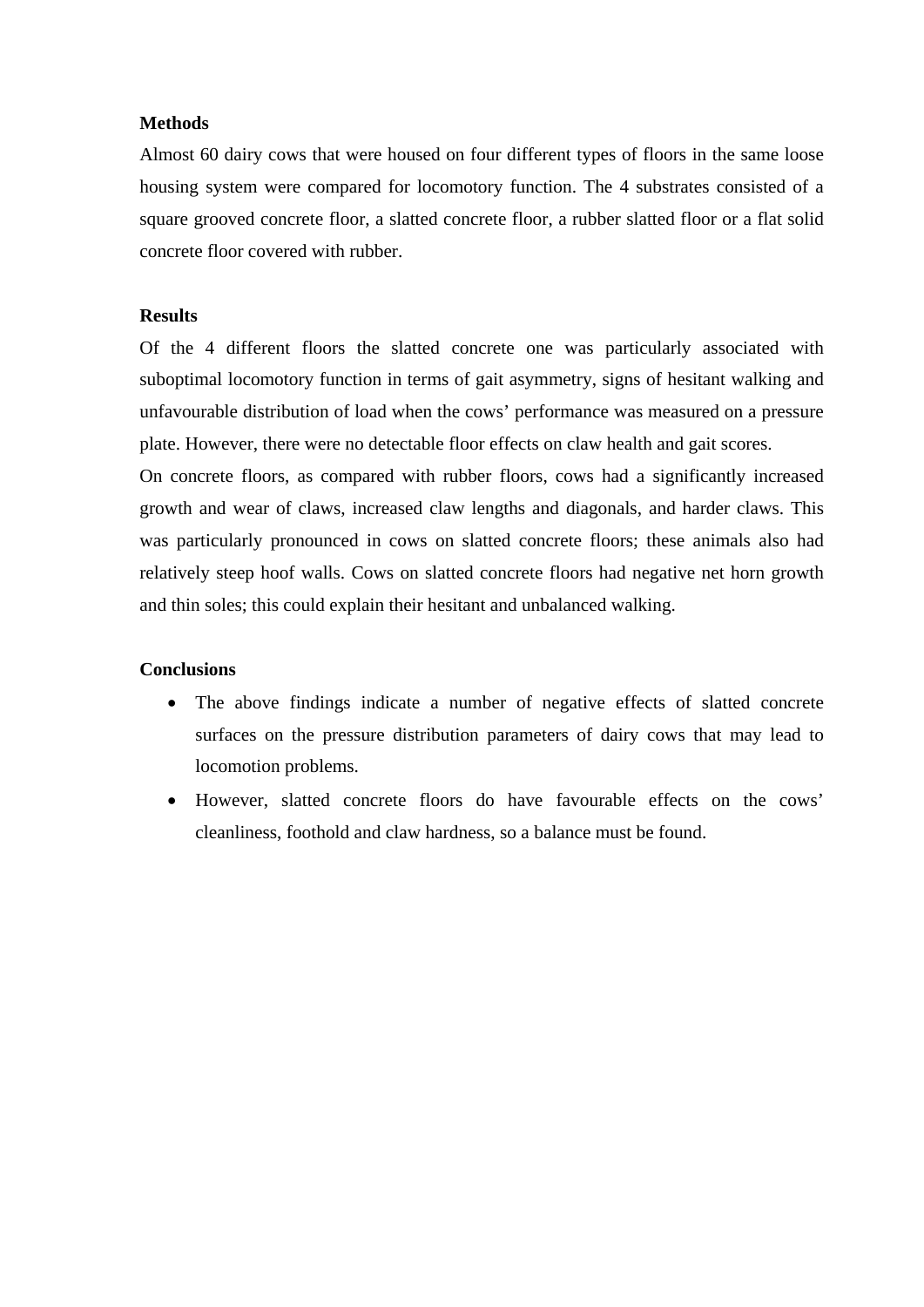# **WP 5: Minimizing Neonatal mortality in pigs**

#### **Scientific background and work done outside WQ**

Pigs show a high prevalence of neonatal mortality. Data from the UK indicates that 11.85% of all live-born pigs die within the 72h post-parturition period (Meat and Livestock Commission, 2006). Besides constituting an important economic problem, piglet mortality is also becoming an increasingly significant welfare concern.

Neonatal mortality in pigs is a complex multi-factorial problem that involves elements related to piglet health status and behaviour, the behaviour of the sow and the characteristics of the physical environment (Baxter et al., 2008). The most common event preceding live-born death is crushing or overlying by the sow. Thus, the traditional approach to preventing neonatal mortality in pigs has been the implementation of a farrowing crate which reduces the likelihood of crushing by restricting the movement of the sow. Various studies have confirmed the efficacy of such sow restraint systems in reducing crushing (Edwards and Fraser, 1997). However, confinement at the time around parturition seems to be a very stressful experience for the sow. Levels of distress may be particularly high for sows that have been used to being loose-housed during gestation, a practice that will become mandatory for all farms in the EU in 2013. In addition, the use of farrowing crates might compromise some aspects of maternal behaviour that could promote offspring survival (Baxter et al., 2008). In any case, public concerns regarding animal welfare may limit the use of restraint systems in the future, thereby highlighting the pressing need to develop alternative welfare-friendly strategies for preventing crushing (Edwards, 2002).

Although crushing is often viewed as the ultimate cause of most piglet mortality, it may be just the end of a chain of events that could start even before parturition. In fact, current research on neonatal mortality in pigs is no longer strongly focussed on environmental factors but rather on the biological characteristics of both the piglet and the sow.

It has been proposed that perinatal mortality in pigs could be a species-specific evolutionary strategy to select the most viable offspring and to reduce maternal investment. The fact that perinatal mortality is more prevalent in large litters gives some support to this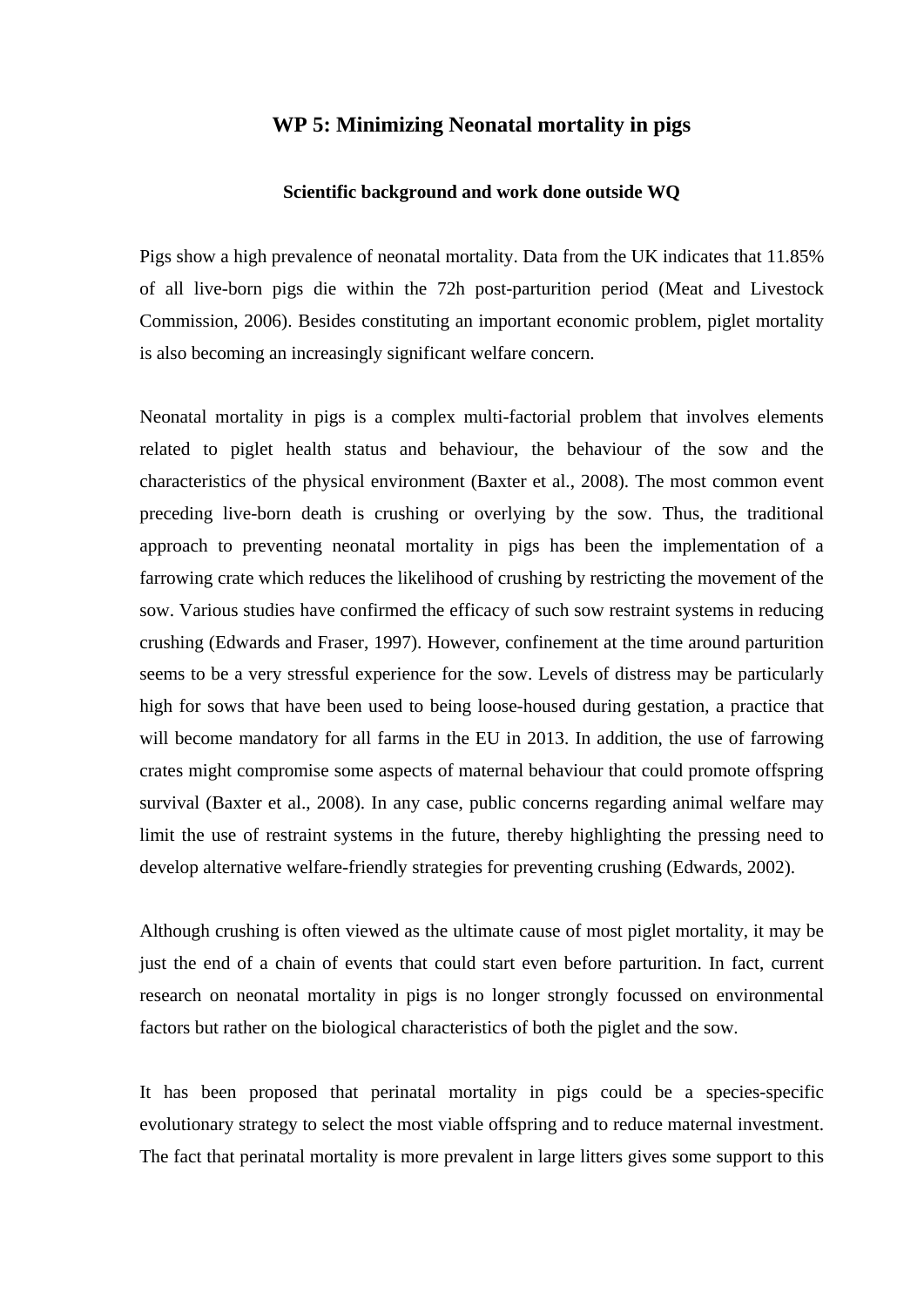hypothesis (Andersen et al., 2005). Thus, artificial selection over numerous generations for highly productive large size litters may have exacerbated a pre-existing biological trait in pigs. A logical extension of this presumed adaptive function would lead to the prediction that less competitive piglets and sows showing less active maternal behaviour would be more frequently linked to episodes of crushing; this actually seems to be the case.

The piglet's level of development and physical condition at birth has a major impact on survival. According to recent data, stillborn mortality is correlated with having a reduced body weight and, more precisely, with having a disproportionately long and thin body shape, abnormal shape proportions, as well as with being born late in the farrowing birth order (Baxter et al., 2008). Live-born mortality is also highly dependent on the vigorousness of the piglet, irrespective of its relation to body weight. Less active individuals face a higher risk of being crushed through a variety of interplaying factors. For example, it takes longer for them to locate the udder and to suck the colostrum, which in turn prevents them from gaining additional weight and also increases the risk of hypothermia and starvation. Piglets experiencing hypothermia tend to seek closer contact with the sow, thus raising their chances of being crushed. Indeed, crushing is more prevalent in outdoor (colder conditions) than in indoor herds (Edwards, 2002). Moreover, less vigorous piglets show reduced mobility and attentiveness which may further increase the risk of crushing (Baxter et al., 2008). Both the lack of vigorousness and a poor physical condition of newborn piglets are correlated with some physiological traits, such as rectal temperature, and some laboratory measures, e.g. reduced plasma concentrations of urea, phosphor, calcium and a poorer index of in vitro cellular immune function (Tuchscherer et al., 2000). Encouragingly, many aspects of piglet survival are heritable and there is sufficient genetic variance to allow economically viable selection for welfare-friendly characteristics (Knol, 2002; Jones and Manteca 2009a).

The influence of the sow on neonatal mortality is linked to three main factors: her body condition, the duration of parturition, and the quality of maternal behaviour.

The general body condition of the sow during pregnancy and lactation could have a major impact on the piglet's viability, particularly in situations where the initial mortality rate is high. In farms that are already well managed the influence of nutrition on piglet mortality seems mainly linked to some specific nutrients, as well as to the extent to which the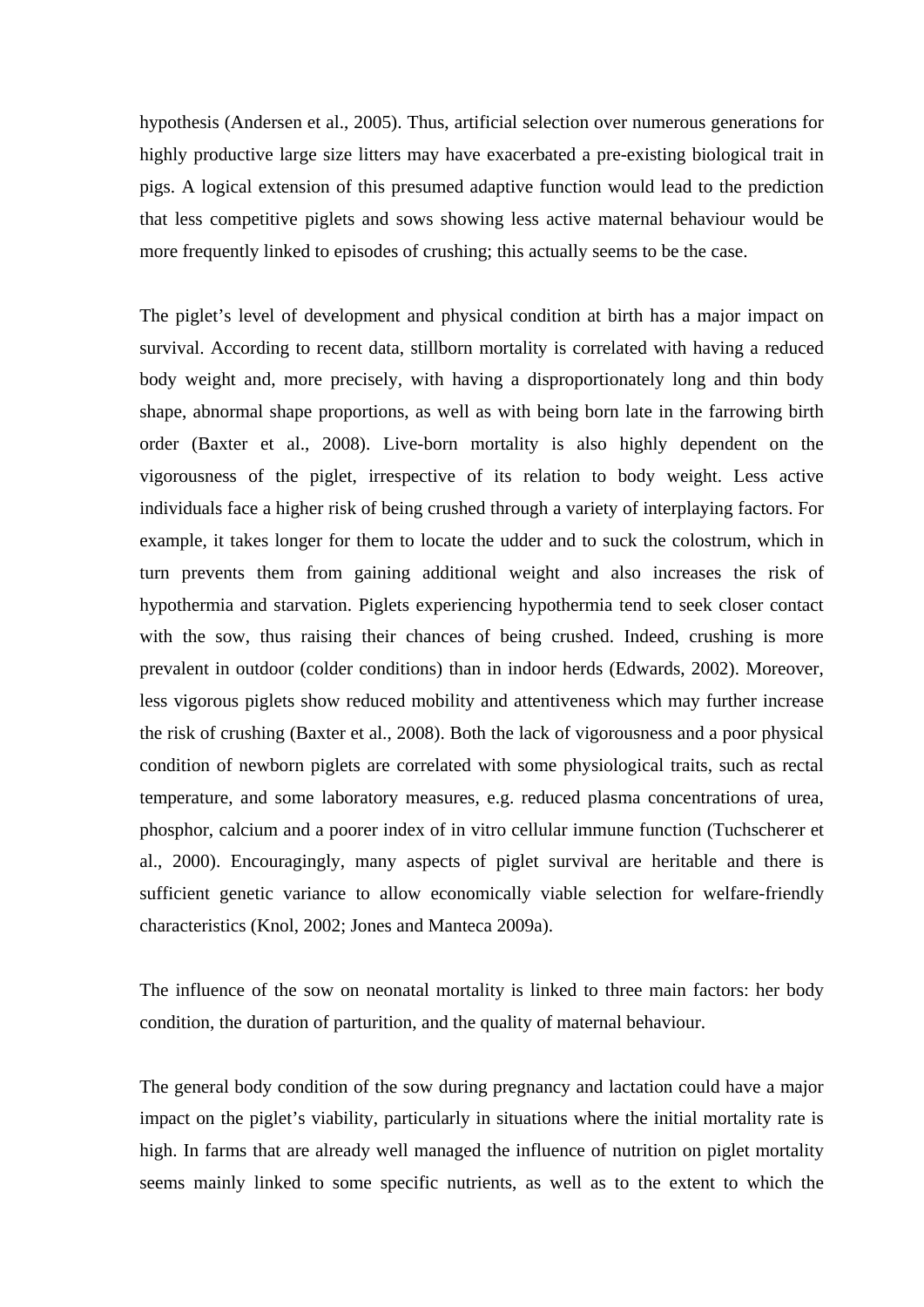nutrients are transferred to the piglet. Recent attention has been focused on certain nutrients, like long chain essential fatty acids, that could affect neural development and consequently the vigorousness of the piglet (Edwards, 2002). Also, a recent study points out that foetal survival partially depends on some anatomic characteristics and the quality of the placenta (Baxter et al., 2008).

A prolonged parturition increases the risk of intra-partum hypoxia, which greatly influences the latency to suck and subsequent survival (Edwards, 2002). Besides genetic influences, exposure to acute stressors, including fear of humans, could cause disturbance and increase the duration of parturition. Thus, refining management procedures, particularly around the time of parturition, may help to reduce newborn mortality.

Although crushing by the sow has been historically understood as a passive and involuntary phenomenon due to constraints in the physical environment, recent data indicates that crushing is related to mothering style (Andersen et al., 2005). Sows that tend not to crush any of their piglets show a more protective maternal attitude, including more nest-building activity, more active contacts with the piglets and a shorter response latency to stress calls (Andersen, 2005). Interestingly, these and other aspects of maternal behaviour in the sow vary between genotypes and are therefore sensitive to genetic selection (Edwards, 2002).

Practical measures to reduce neonatal mortality have been centred around alteration of the farrowing environment based on the different causes of piglet death. Crushing is the most common and ultimate event preceding live-born death, although hypothermia and starvation are often underlying and important factors resulting in the piglet being more susceptible (Edwards 2002). Logically then, the implementation of strategies to reduce hypothermia and starvation should decrease mortality. When the piglet is born and makes the transition from the thermoneutral intrauterine environment to the extrauterine environment, it is exposed to a 15-20˚C drop (Herpin et al., 2002). Providing additional heat sources at the birth site during farrowing can decrease mortality. For instance, Morrison et al. (1983) improved survival by providing the provision of heat lamps at the site of farrowing can improve survival, a method that can be applied when the sow is restrained in a crate (Morrison et al., 1983). However, farrowing sows in loose-housed accommodation requires different methods of providing thermal comfort. It was recently shown that using under-floor heating at the time of farrowing improved piglet survival;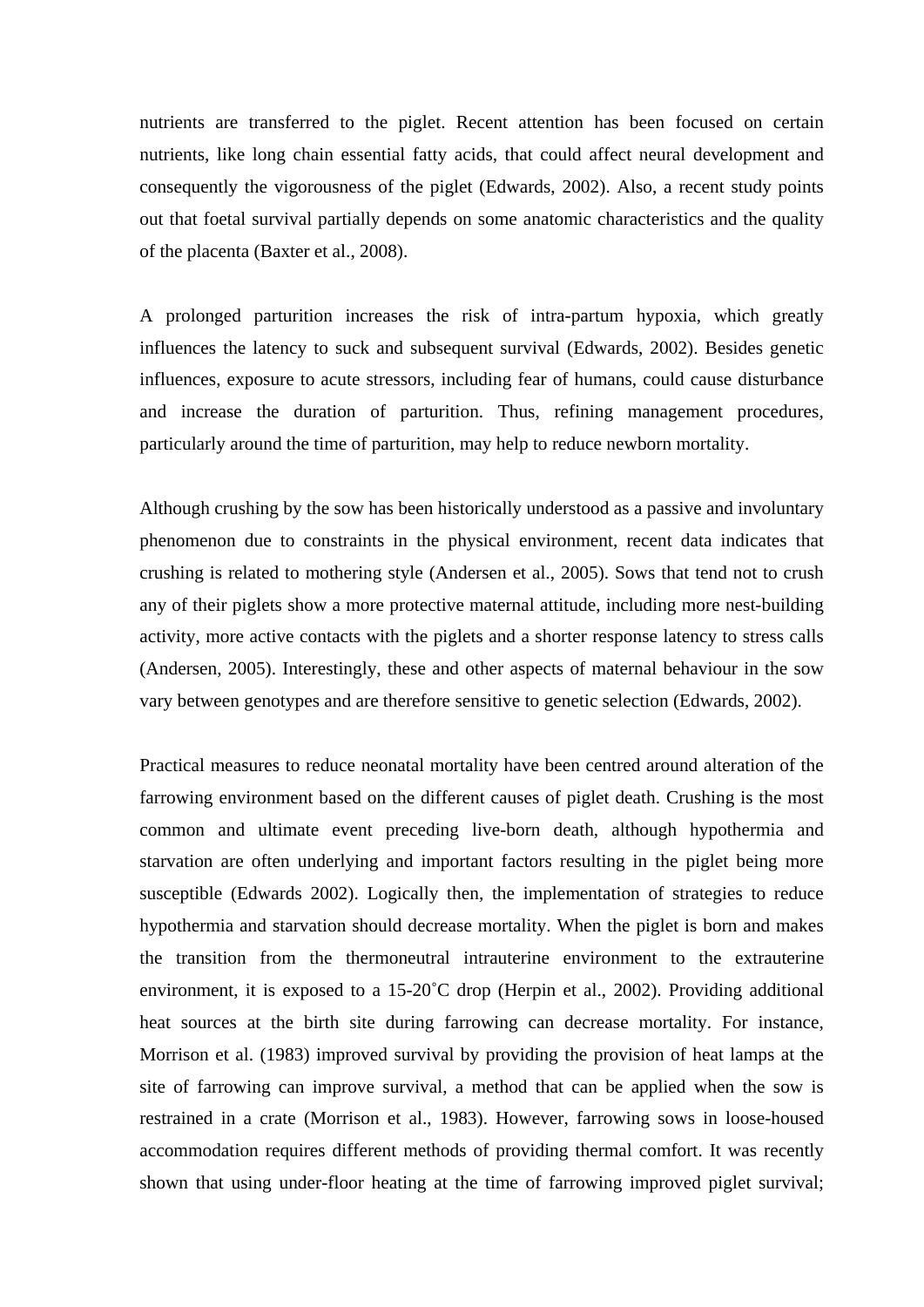(Malmkvist et al., 2006). Providing deep-straw bedding (a common practice in outdoor systems) can also help by slowing heat loss and thereby creating a more suitable microclimate; indeed the thermal resistance of such bedding is 11 times greater than that of concrete slats and 22 times greater than solid, wet concrete flooring, respectively (Wathes and Whittemore 2006). Additional management strategies designed to decrease mortality include supervision and intervention at the time of farrowing to assist the birth process and thereby limit the incidence of stillbirths and to help weak piglets find the teat and suckle colostrum (White et al. 1996).

# **Concluding remarks**

- Piglet neonatal mortality is a highly prevalent problem in intensive pig production systems.
- Crushing is by far the main cause of mortality in newborn piglets.
- Traditional restraint systems will be phased out in the near future and should be replaced by alternative systems / strategies that are more sensitive to animal welfare issues.
- The risks of hypothermia, stillbirths, and starvation can be reduced by providing heat lamps or deep-straw bedding at farrowing; assisted birth, and guiding weak piglets to the teat.
- Current scientific knowledge indicates that the causes of crushing are diverse and that they include genetic, nutritional and management related factors. However, there is a pressing need for more fundamental research to fully elucidate the precise roles of all these factors and consequently to develop effective and economically viable intervention strategies.
- Future management intended to eliminate or at least reduce the risk of crushing may involve multi-faceted strategies combining genetic selection, changes in nutrition and the refinement of management procedures.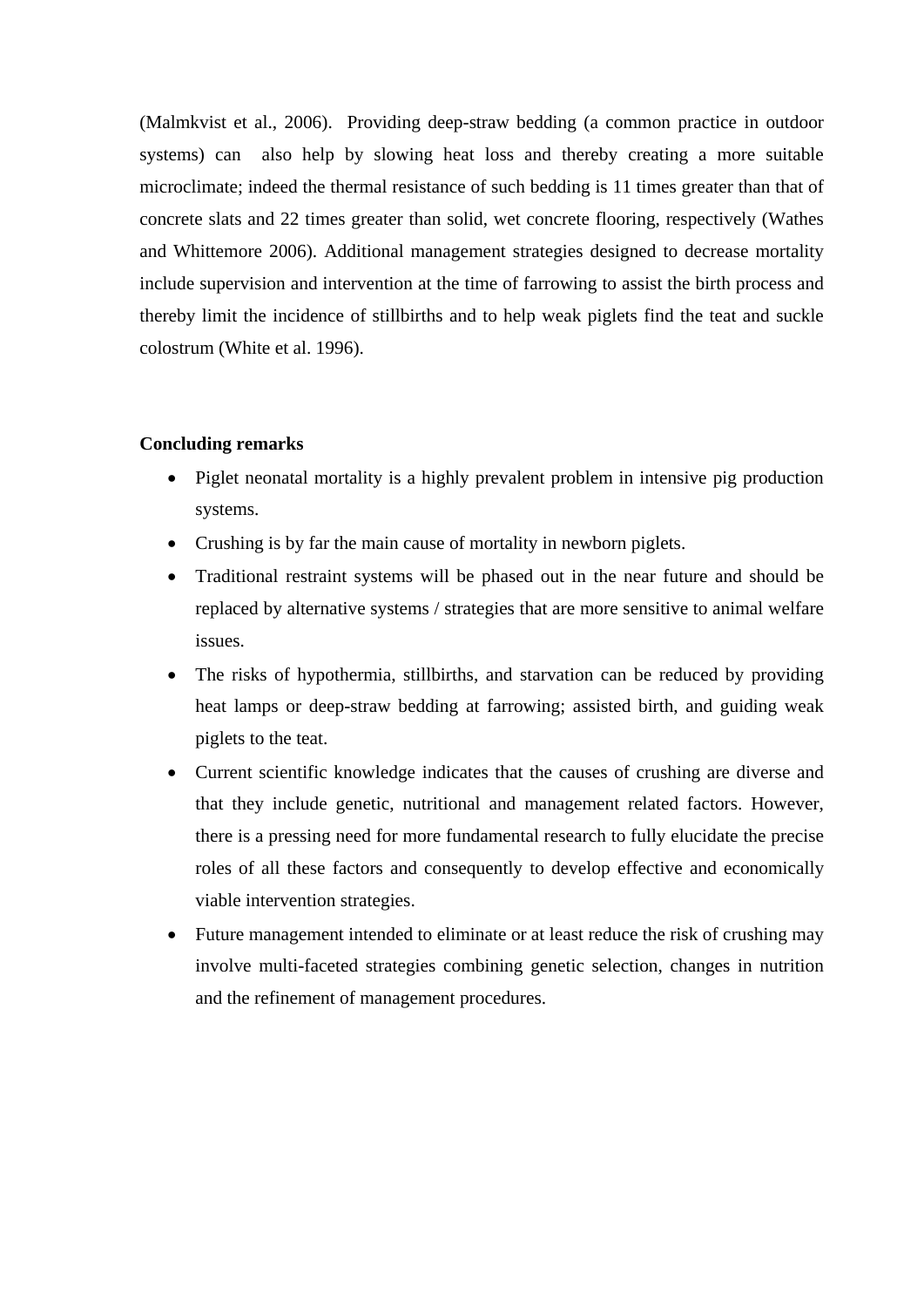## **Workd done in Welfare Quality® – reducing piglet mortality**

## **Objectives:**

- To identify behavioural and physiological characteristics of piglet survival
- To consider the effects of genetic selection for survival in alternative farrowing systems to the conventional farrowing crate

## **Methods**

Welfare Quality® researchers studied piglets and sows from two genotypes: High piglet Survival and Average lines. These were farrowed in an outdoor system and an indoor loose-housed system in the UK and in crates or pens in Denmark. Sow measures included: pre-farrowing and farrowing behaviour, stock-person directed aggression, weight, body condition and colostrum quality. For the piglet the researchers measured piglet vigour, behaviour following birth, rooting response (a neurobehavioural test), weight, length, rectal temperature and blood glucose. All piglet deaths were recorded and a post-mortem carried out.

## **Results**

Placental quality affects survival at birth. Piglet birth weight and shape, first time behaviours and thermoregulation all influenced survival.

The selection strategy had its greatest impact outdoors with only 12% total mortality in the High Survival line compared with 18% in the Average survival line. Regardless of the farrowing environment, maternal behaviour was significantly influenced by genotype. High Survival sows were observed to be better mothers; displaying more careful behaviours than Average sows. They also performed significantly less crushing behaviour during farrowing than sows of the Average line.

The following illustration summarises the piglet and sow behavioural and physiological characteristics found to be most important for survival: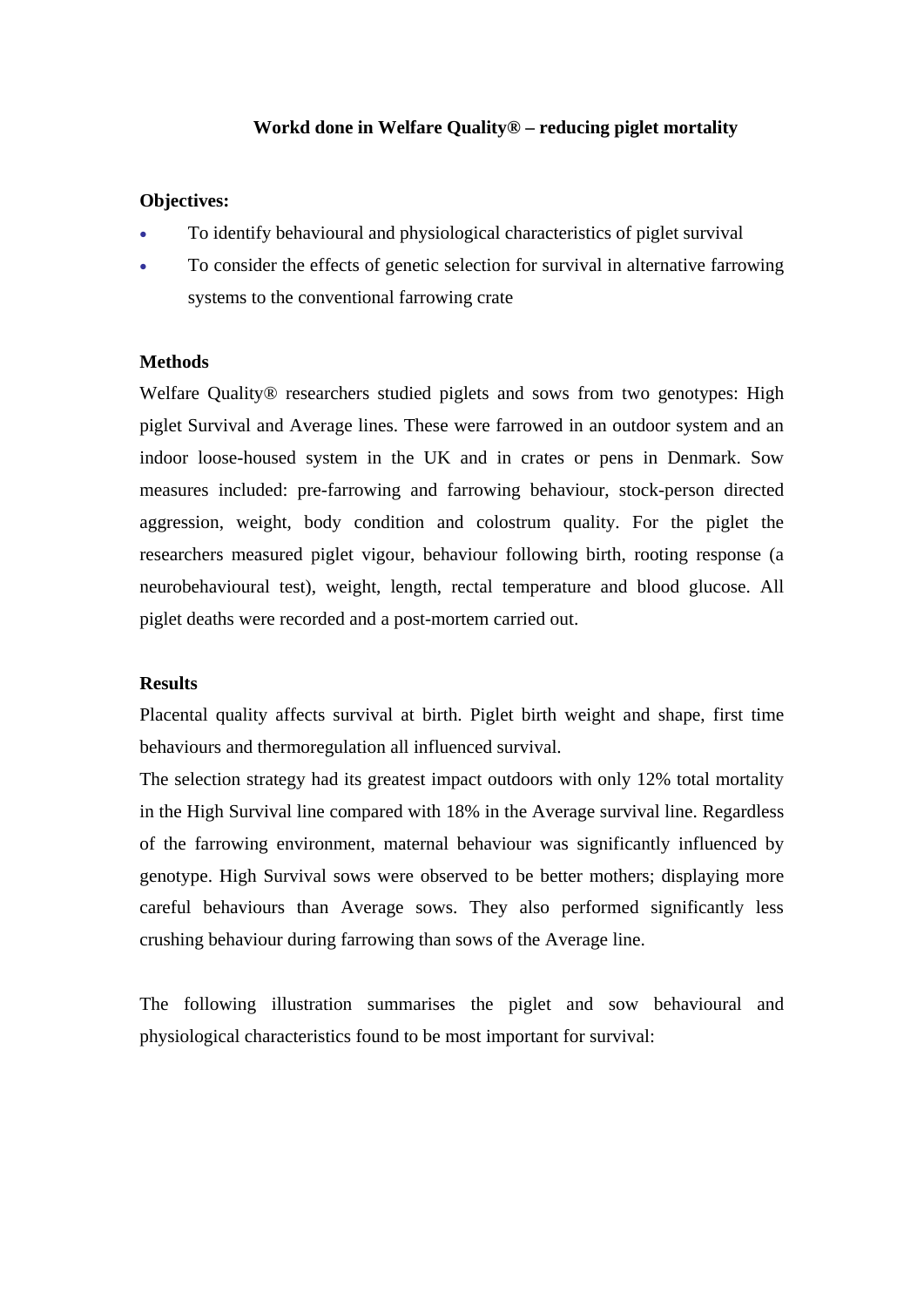## **Conclusions and strategies**

- In order to implement more sow-welfare-friendly farrowing systems, we must improve piglet survival so that it equals or surpasses levels reported in conventional systems.
- Good maternal behaviour reduces crushing after birth.
- Genetic selection strategies using survival traits offer an opportunity to improve pre-weaning piglet survival and production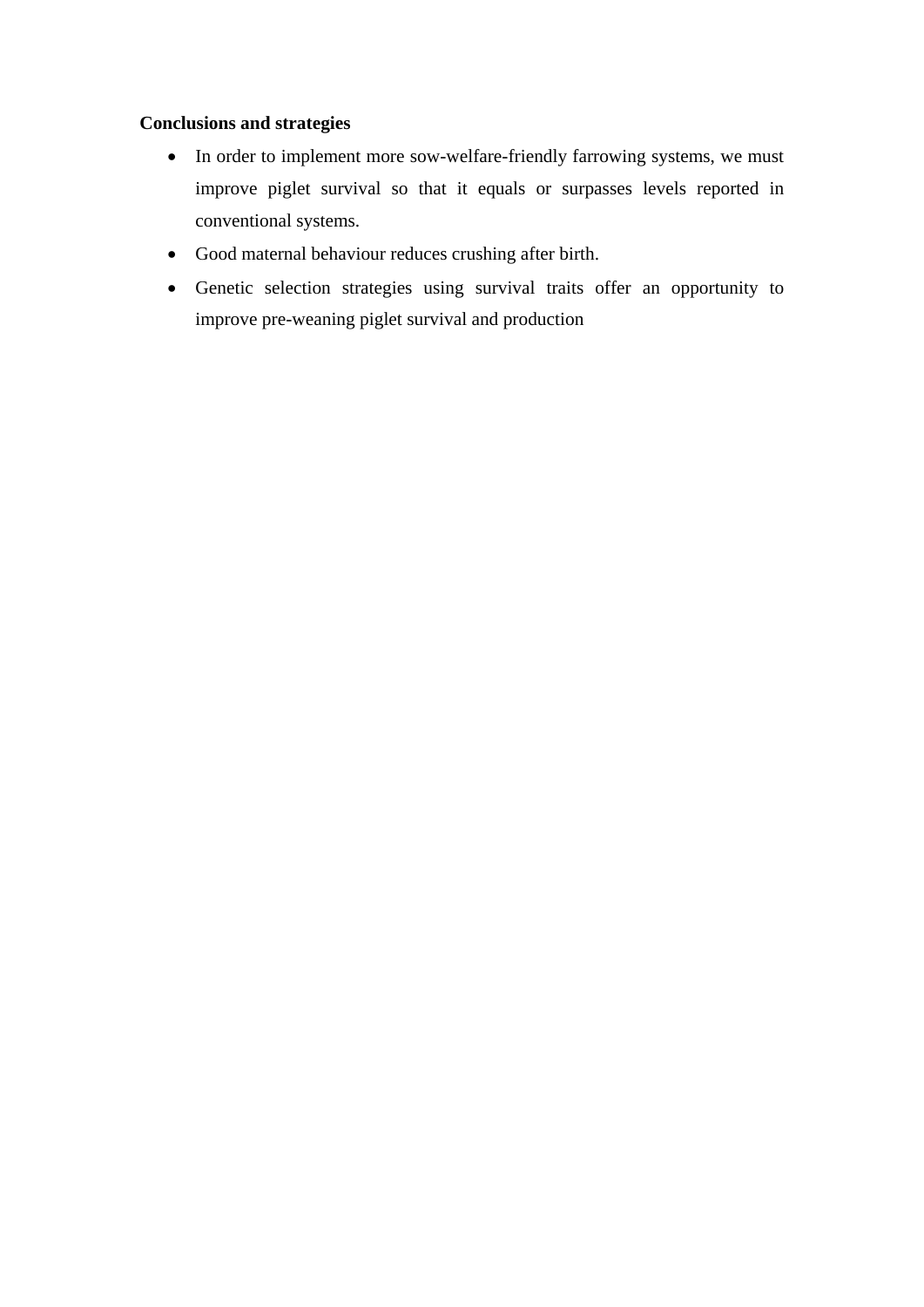## **WP 6: Alleviating social stress**

#### **Scientific background and work done outside Welfare Quality®**

Social stress caused by aggressive interactions or competition for resources such as food or lying space can be a major cause of poor welfare in many species and housing systems (D'Eath, 2002). Besides the deleterious effects of stress itself, aggressive interactions can cause injury, pain and death (Edwards, 1998). They can also increase the incidence of disease, such as lameness in cows (Phillips, 2002). Furthermore, competition for food can disrupt the normal feeding pattern of subordinate animals and, in turn, reduce food intake and increase the risk of metabolic disturbances, such as rumenal acidosis in cattle (Albright, 1993; Phillips and Rind, 2002). All these consequences of social stress are important not only on welfare grounds, but also because they can reduce production and product quality, and therefore economic revenue (Edwards, 1998; D'Eath, 2002). In the case of pigs, social stress will become even more important as a consequence of EU legislation banning the individual housing of pregnant sows. Indeed, aggression and competition between animals is considered one of the main welfare problems in group-housed sows (SVC, 1997; Edwards, 1998).

Social stress can be reduced via two different approaches: firstly genetic selection aimed at decreasing aggressiveness in animals (van Oortmerssen and Bakker, 1981; Cairns, 1983), and secondly changes in housing conditions and feeding systems designed to reduce the need or motivation for animals to behave aggressively or to compete with each other for resources (Roberts et al., 1993).

#### **6.1 Reducing social stress in beef cattle**

Several management practices and environmental conditions that are common on cattle farms may lead to social stress. These include mixing of unacquainted animals and inappropriate design of the facilities leading to overcrowding, excessive competition for resources (e.g., feed, water, shade, space) and marked effects on feeding (Friend et al., 1977), resting (Fisher et al., 1997; Galindo et al., 2000), drinking (Andersson et al., 1984),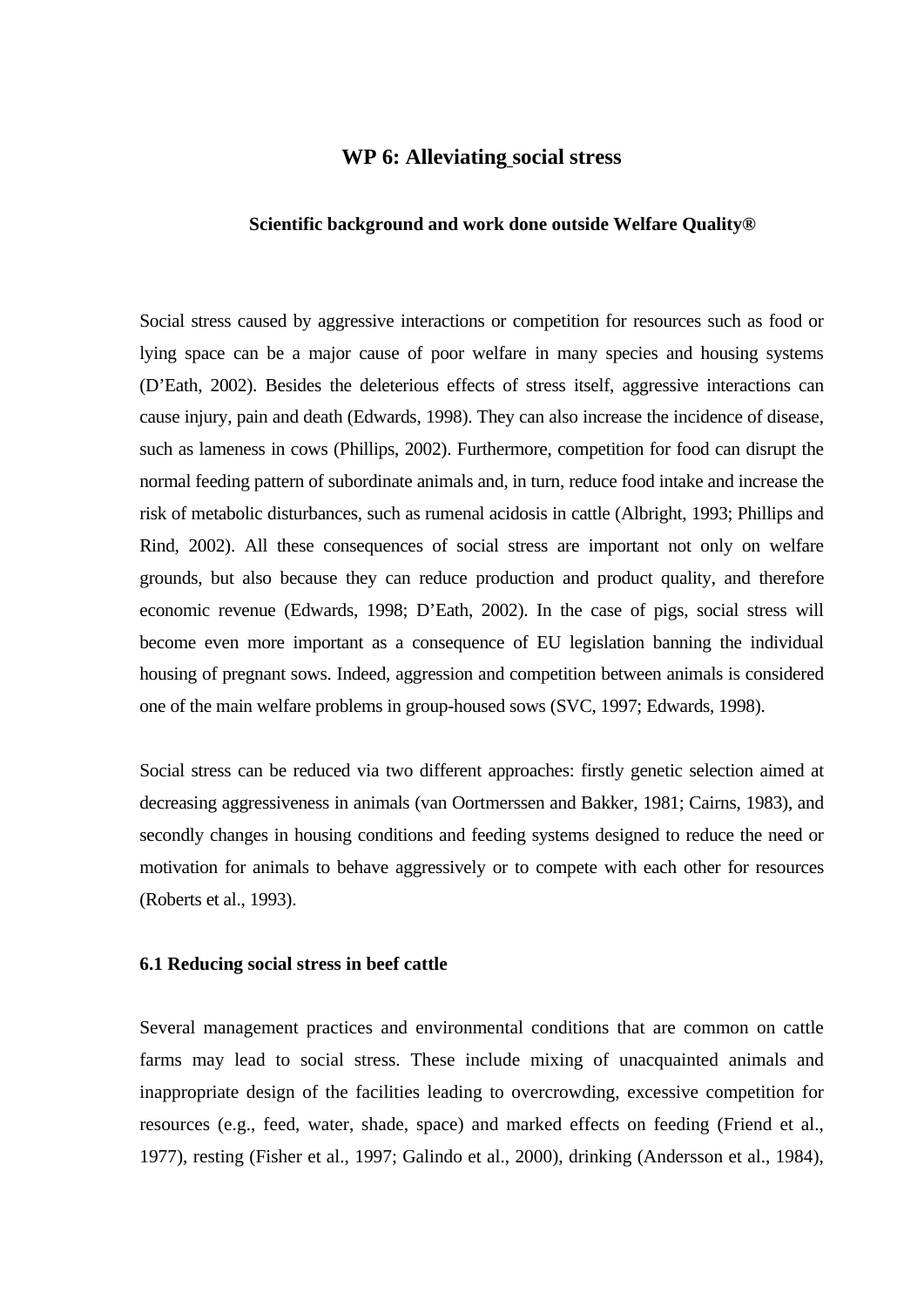and spatial distribution (Manson and Appleby, 1990). Furthermore, as a result of social dominance, subordinate cows spend less time resting when lying space is limited. This may increase the occurrence of lameness (Galindo et al., 2000). Similarly, limited feeding space compromises feeding behaviour. Health problems related to digestive disorders such as ruminal acidosis, left displaced abomasum, laminitis, or liver abscesses may appear under such situations (Cameron et al., 1998; Nagaraja and Chengappa, 1998; Shaver, 2002; Cook et al., 2004; Stone, 2004; Krause and Oetzel, 2006).

Mixing of unacquainted animals is a very frequent management practice in livestock farms. In beef cattle, it most commonly occurs at the time of marketing; for dairy cattle it is most likely to occur after parturition and introduction to the milking herd but also after dry-off and relocation into the breeding herd. The situation is critical for both marketed beef cattle and post-partum dairy cows because in addition to social mixing and the stress of establishing a new social hierarchy they are exposed to several other stressful factors at the same time. These include long transportation, abrupt hormonal/metabolic changes, and introduction to a new diet, facilities and management. Reduced feed intake and production, and increased disease and mortality rates are apparent during these periods. The situation could be further complicated if competition for feed is high due to limited feeding spaceif there are marked differences between pen mates in body size and age. Typical examples of the latter case occur upon the introduction of post-partum primiparous dairy heifers into a milking herd of older, more experienced and bigger cows. The newcomers are likely to suffer social stress due to their lower position in the social hierarchy (Wierenga, 1990; Grant and Albright, 1995). Despite the above effects, regrouping or relocation of animals in the later stages of the production cycle is usually carried out by both beef and dairy farmers to deal with more homogeneous groups; this facilitates management tasks such as feeding of balanced diets according to production level, reproductive medical programs, or marketing programs.

Grouping of unfamiliar animals may affect all aspects of behaviour, decrease feed intake, body weight, growth rate, and milk yield, increase aggression, disturb the social hierarchy, change the dominance rank of individuals, and distress animals (Bøe and Færevik, 2003; Hasegawa et al., 1997; Gupta et al., 2005). Much agonistic behaviour with physical contact (e.g. fights and butts) occurs during the first days after mixing. However, if the establishment of the social hierarchy is successful then such agonistic interactions should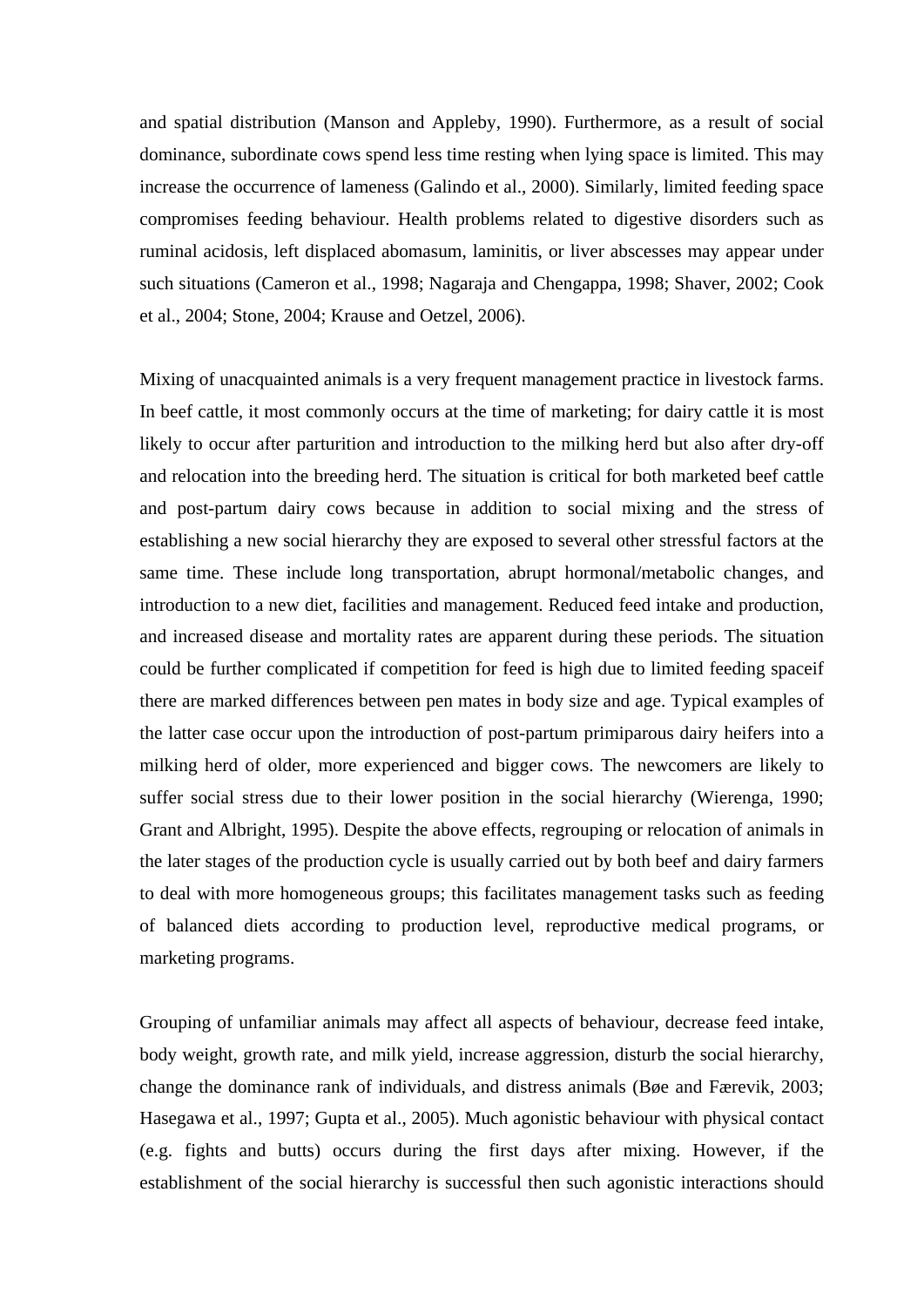rapidly decrease while interactions without physical contact increase until the group attains social stabilization (Tennessen et al., 1985; Kondo and Hurnick, 1990; Raussi et al., 2005). The faster this process occurs the less social stress is likely to be suffered by the animals. Contrarily, if social stabilization is delayed or not reached due to an inappropriate environment then aggression continues and social stress occurs.

Excessive competition for resources can exacerbate social stress because the effects of social dominance are accentuated. Animals then often spend less time feeding and they eat faster (Nielsen, 1999). These changes are directly correlated to the amount of competition for feed. Subordinate animals show the greatest effects; they are more often displaced from the feeders, shift their feeding patterns towards nighttime, eat apart from dominants, and spend longer waiting around feeders to access the feed (McPhee et al., 1964; Harb et al., 1985; Ketelaar-de Lauwere et al., 1996; Olofsson, 1999; Hasegawa et al., 1997). Increasing competition strengthens the relationship between social rank (or body weight) and feeding characteristics or feed intake (Friend et al., 1977; Collis, 1980; Harb et al., 1985; Olofsson, 1999; Katainen et al., 2005).

Grouping animals of different body size or age accentuates the effects of dominance on behaviour, production and social well-being. For instance, heifers housed in isolation in a freestall cubicle system had 10-15% longer daily feeding time, 0.5 to 2 more visits to the feeders, and 18% greater feed intake compared to heifers housed with older cows (Konggard and Krohn, 1978). However, primiparous kept separately from multiparous cows under grazing conditions showed similar milk production but were involved in less aggressive interactions and spent less standing than those that were housed with multiparous cows (Phillips and Rind, 2001). Separating dominants from subordinates improved performance in both groups of grazing cows offered hay as a supplement (Phillips and Rind, 2002). Similarly, lighter and younger calves showed lower growth rates when grouped with heavier calves than in homogeneous light-weight groups (Hindhede et al., 1999). Therefore, separating first parturition heifers from older cows may reduce the social stress suffered, particularly under intensive production systems where the competition for resources is usually greater.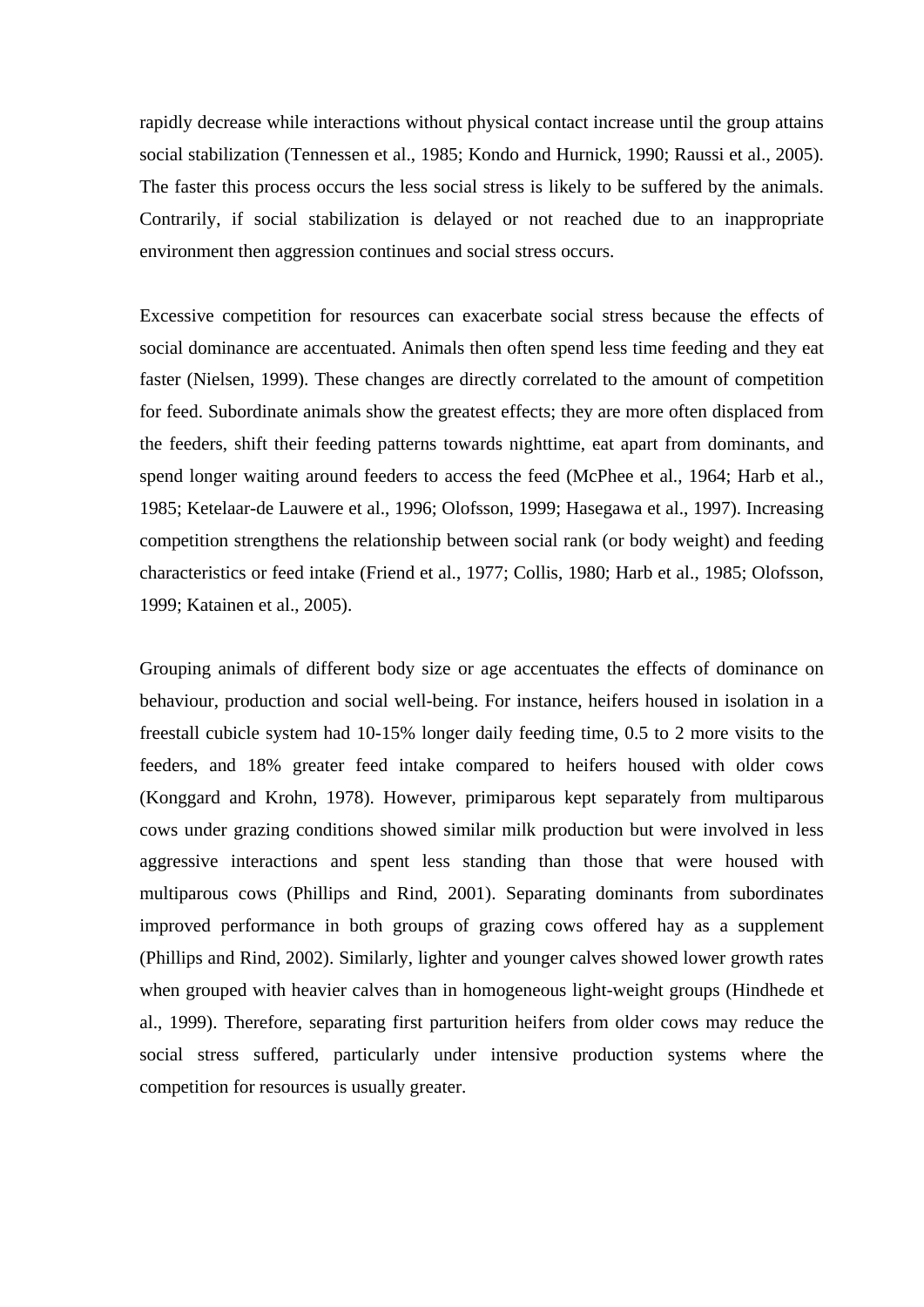### **6.2 Reducing Social stress in pigs (genetics of aggression)**

Social stress and aggression in pigs may be induced by several management practices, including mixing of unfamiliar animals and an insufficient space allowance. Mixing of unfamiliar animals (often with a change of physical environment) is a common practice in pig husbandry, particularly at weaning and at the beginning of the growing-finishing period. Mixing unacquainted pigs can damage welfare and production, mainly because pigs fight in order to establish dominance relationships, most aggressive interactions being typically shown during the first few hours after grouping (Meese and Ewbank, 1972).

The frequency, duration and intensity of aggression after mixing varies according to several variables, e.g. environmental enrichment, whether food is provided *ad libitum* or restricted, and the time of day when pigs are mixed. Weaned pigs offered tyres and chain devices in the pen showed less aggression (Simonsen, 1990). Offering food *ad libitum* and regrouping after sunset also reduced the number of fights in the group (Barnett et al., 1994). The use of tranquillizing drugs to reduce aggression at mixing has been widely advocated for many years. Although these are effective in grouped pigs their efficacy becomes limited over time and agonistic interactions increase as the effects of the drugs wane (Gonyou et al., 1998).

Socialised piglets (those that were mixed with piglets from another litter before weaning) learn social skills that allow them to more rapidly form stable hierarchies when regrouped after weaning (D'Eath, 2005). Group size may also affect how pigs react to mixing with unfamiliar individuals. Pheromones can also modulate aggressive behaviour after regrouping (McGlone et al., 1987; Guy et al., 2009).

Some studies report that social mixing reduced production (e.g. Stookey and Gonyou, 1994), though others failed to do so (e.g. Coutellier et al., 2007). As stressors exert additive effects (Hyun et al., 1998), it is likely that the effects of social mixing will be more pronounced if it is combined with other stressors. This is almost certainly the case at weaning, when piglets are simultaneously subjected to nutritional, environmental and psychological stressors (Pluske et al., 1995); as a result the piglets usually show a period of reduced feed intake that may have long-lasting effects on performance (Pollmann, 1993).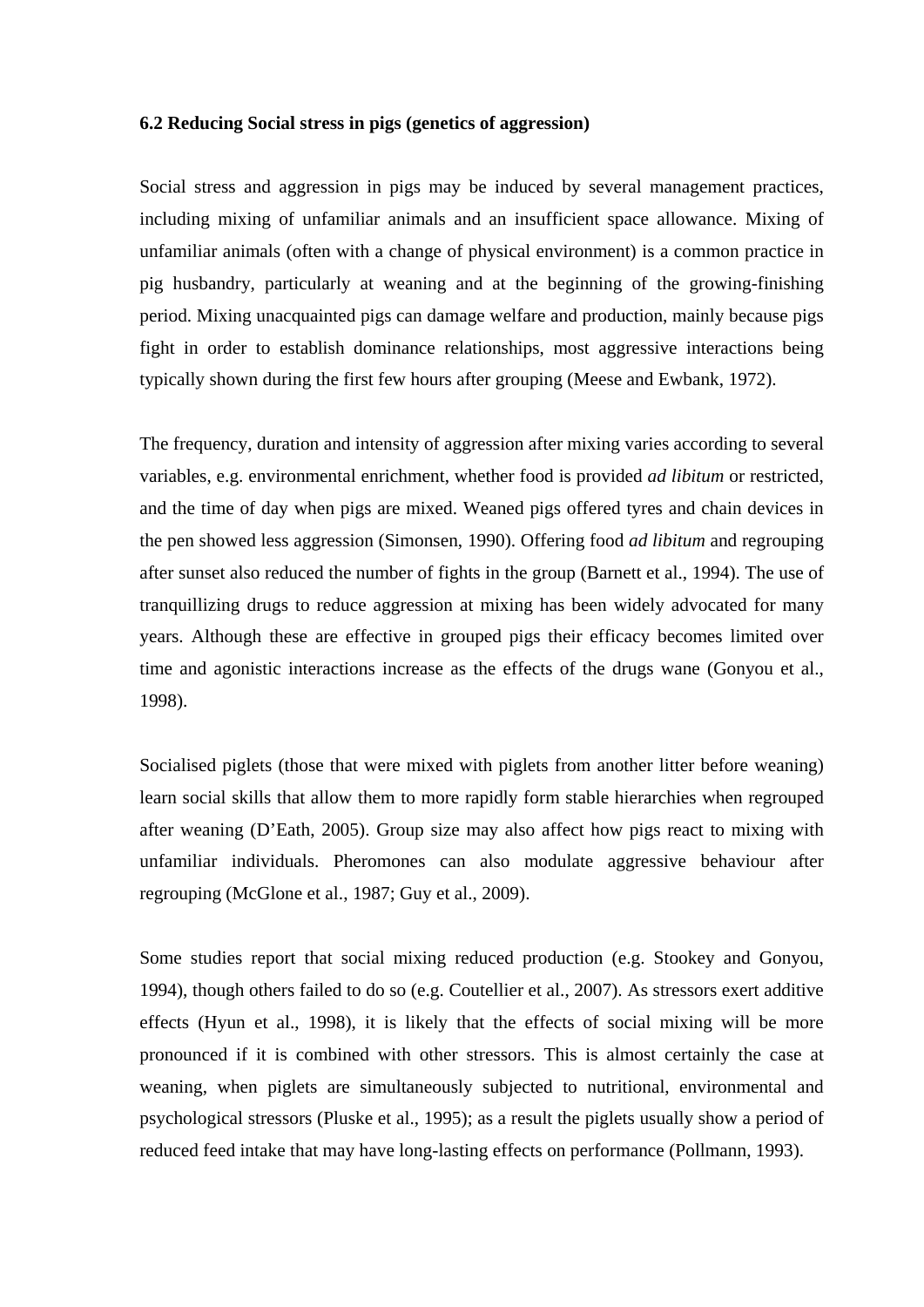Several reports suggest that reduced floor space allowance leads to decreased feed intake (e.g. Randolph et al., 1981; Kornegay and Notter, 1984; Kornegay et al., 1993). Others found no such effect, although decreasing space allowance caused a reduction in growth rate (Hyun et al., 1998). In general, individual pig productivity decreases as space allowance is reduced, signifying a production and economic concern as well as a welfare issue (Edwards et al., 1988).

The most common expression of space allowance as 'space per animal' has limitations because space requirements increase with body weight. A second option is to express space allowance as weight / density (i.e.  $\text{kg/m}^2$ ), but then space requirements are not directly proportional to body weight. A third means is to use an allometric approach in which  $A = k$ BW  $0.667$  where A is floor space allowance and k is a space allowance coefficient (Petherick, 1983, Baxter, 1984). The allometric expression can be applied over a wide range of weights (Gonyou et al., 2006) and is supported by several studies (e.g. Hurnik and Lewis, 1991). Petherick and Baxter (1981) estimated k values for sternally recumbent pigs  $(k = 0.019)$  and for laterally recumbent ones  $(k = 0.047)$ . By applying these k values in the above equation we can calculate how much physical space a pig needs for each posture at a given body weight. The actual space needed depends on how many pigs want to lie down at any given time and on the posture they adopt when lying. Lying posture is to a large extent determined by air temperature (Petherick, 1983): at high temperatures pigs will try to lose body heat by increasing the area in contact with the floor so lateral lying will be preferred (Ducreaux et al., 2002).

Ekkel et al. (2003) found that pigs of all weight categories lie down for a great part of the day but spend little time in contact with conspecifics. This supports Petherick's (1983) suggestion that at thermoneutral conditions the floor area occupied by lying pigs fits the allometric equation with a k value of 0.033, but it does not take into account the extra space needed for activity. On average over the day, 10-20 % of pigs are active at any one time (Ekkel et al., 2003). It seems reasonable to assume that for activities such as exploration, walking to the dunging area or feeder or for social interaction, pigs require an amount of space equivalent to a k value of 0.038 (EFSA, 2005). Taking all these considerations into account, it can be suggested that the overall k value would be  $0.8 \times 0.033 + 0.2 \times 0.038 =$ 0.034. In order to accommodate a separate dunging area, the European Food Safety Authority recommends a final k value of 0.036 (EFSA, 2005). Interestingly, minimum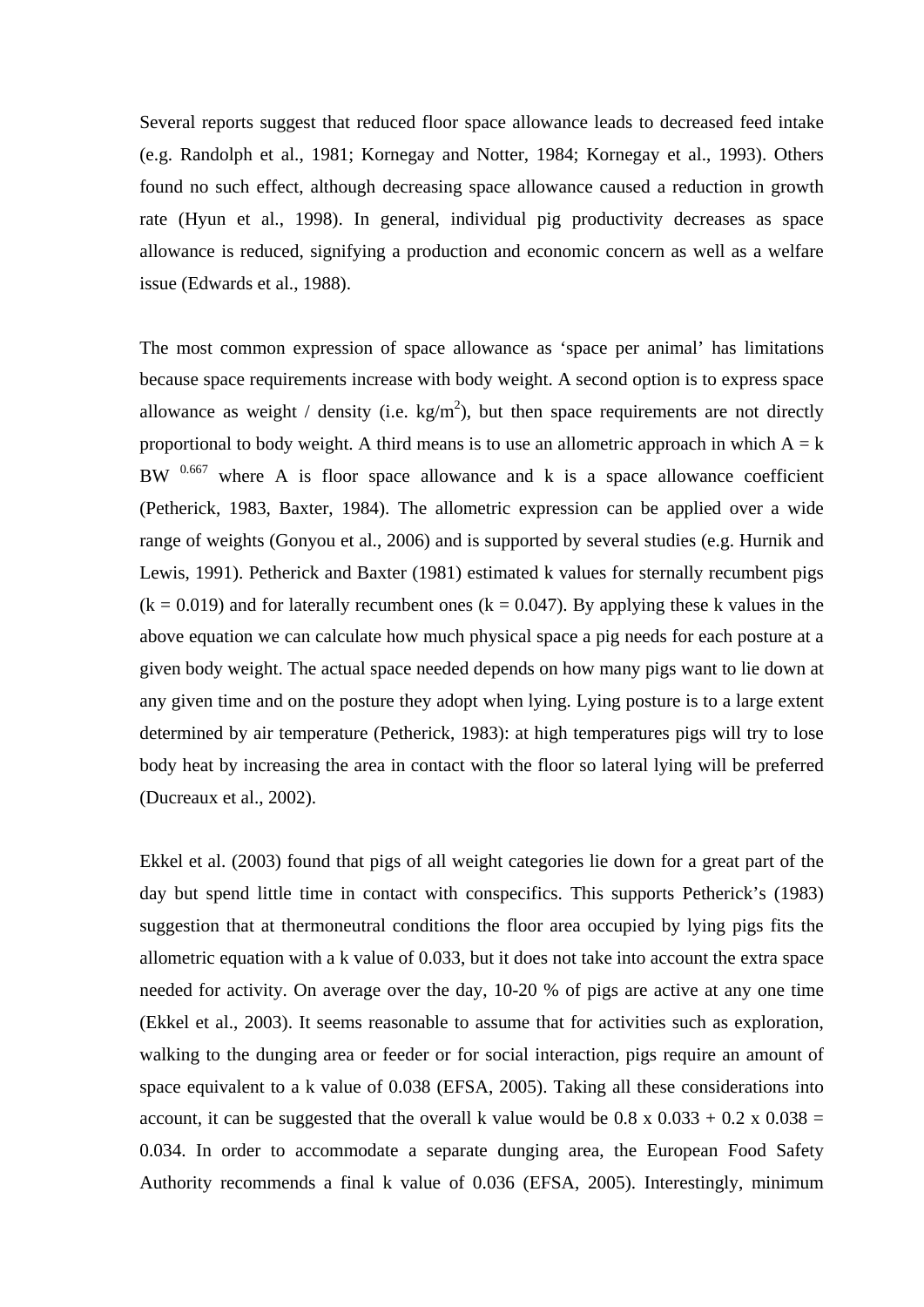space allowances in the European Union are significantly lower, with approximate k values of 0.028 for grower-finisher pigs (European Community, 2001). After reviewing several studies Gonyou et al. (2006) concluded that the critical k value below which a decrease in average daily gain occurred varied from 0.0317 to 0.0348. Thus, the empirical evidence supports theoretical considerations on space requirements.

Several other factors (including group size, type of floor, health status and temperature) may influence space requirements. For instance, pigs in large groups may need less space per animal than in small groups due to the sharing of free space (McGlone and Newby, 1994; Wolter et al., 2000), but there is some debate (Street and Gonyou, 2005).

Some codes of practice recommend greater space allowance if pigs are on partially rather than fully slatted floors (e.g. AAFC, 1993). Gonyou et al. (2006) found no difference between the two types of flooring, though the slope for the growth and intake responses in the crowded range of the data was greater for pigs on partially slatted than on fully slatted floors. This suggests that, although space requirements are similar on both types of floor, the effects of crowding are more severe on partially slatted floors.

When disease challenge is likely, space allowance must be increased if feed intake and performance are to be maintained. The benefits of increasing space allowance and the penalties of decreasing it vary according to the disease (Whittemore, 1993).

Post-mixing aggression in commercial pig production is common, compromises welfare and profitability and cannot be significantly reduced by low-cost changes to the environment. A genetic component to individual aggressiveness has been described in pigs and other species. Selective breeding against aggressiveness ought to be possible if an easily measured indicator trait can be shown to be genetically associated with aggressive behaviour. However, selection aimed at reducing aggressive behaviour might also exert negative effects if genetic correlations exist between aggressiveness and other characteristics, including practical (e.g. reduced handling ease) and/or ethical and welfare (e.g. reduced responsiveness or inactivity) traits.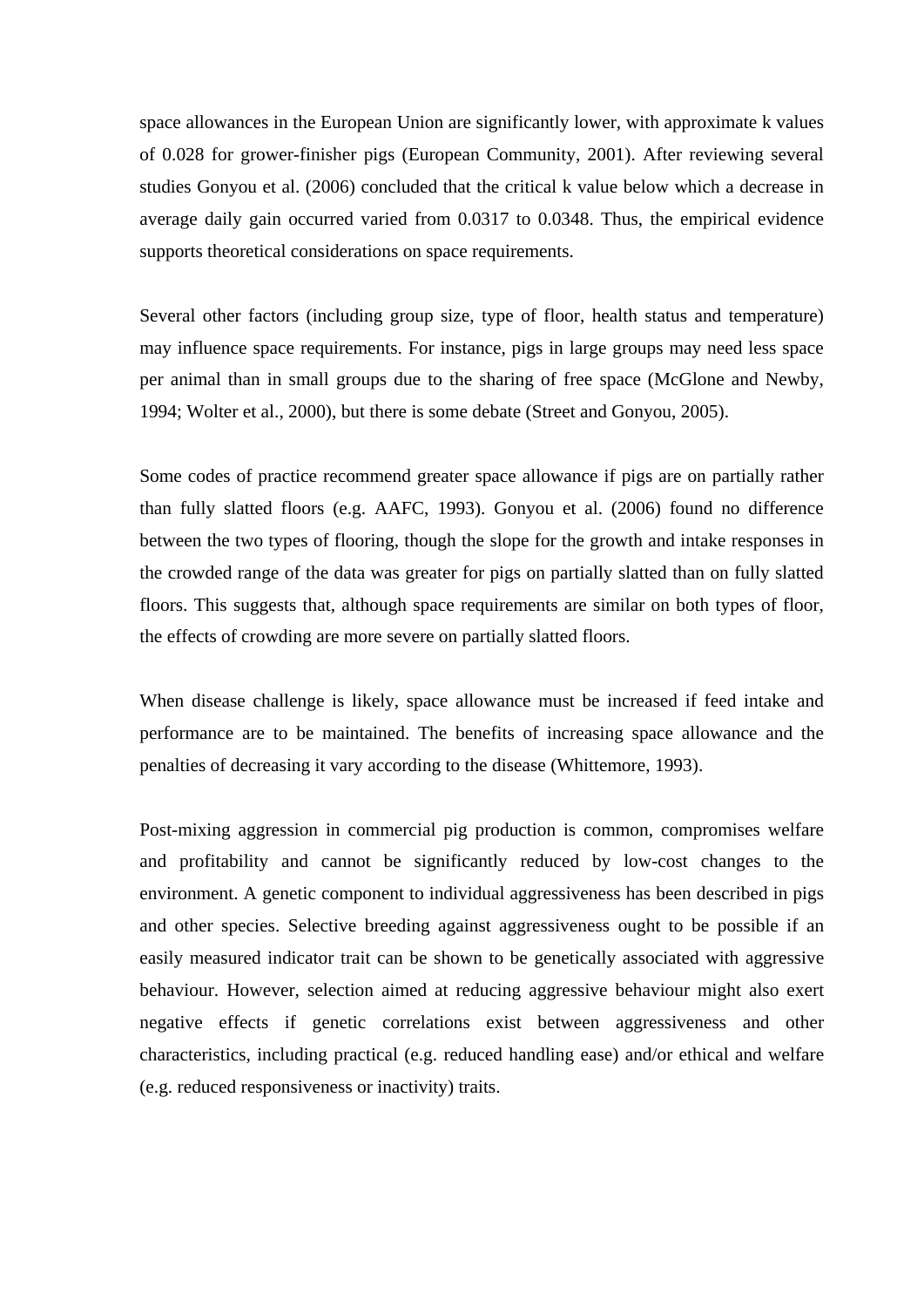## **Work done in Welfare Quality® – alleviating social stress**

### **1. Genetics of aggression in pigs**

## **Objectives**

- To estimate the genetic contribution to individual aggressiveness,
- To validate a method of predicting a pig's likely involvement in aggressive encounters based on a count of skin lesions (lesion score, LS) suffered following mixing.
- To investigate genetic correlations between aggressive behaviour and other traits.

### **Methods**

In order to estimate the genetic contribution to individual aggressiveness and to validate a method of predicting involvement in aggressive encounters (based on LS scores), aggressive behaviour was recorded continuously for 24h after mixing and LS was recorded at 24h and 3 weeks post-mixing in 1660 pigs.

In order to investigate genetic correlations between aggressive behaviour and other traits, pigs' behaviour during handling as well as their general activity were scored in the same population of 1660 pigs. Subjects were 895 purebred Yorkshire pigs and 765 Yorkshire x Landrace of both sexes. All were housed in partially slatted pens with straw bedding

### **Results**

Two behavioural traits were found to have a moderate to high heritability similar to that of growth traits; these were the duration of involvement in reciprocal fighting  $(0.43\pm0.04)$  and the delivery of non-reciprocated aggression (NRA)  $(0.31\pm0.04)$ . On the other hand, receipt of NRA had a lower heritability (0.08 $\pm$ 0.03). Genetic correlations ( $r_g$ ) suggested that lesions to the anterior region of the body apparent 24h after mixing were associated with reciprocal fighting ( $r_g$ =0.67±0.04), receipt of NRA ( $r_g$ =0.70±0.11) and, to a lesser extent, delivery of NRA ( $r_g$ =0.31 $\pm$ 0.06). Lesions to the centre and rear were associated primarily with receipt of NRA ( $r_g$ =0.80±0.05, 0.79±0.05). Pigs which engaged in reciprocal fighting delivered NRA to other animals ( $r_g$ =0.84±0.04) but rarely received NRA themselves ( $r_g$ =  $-0.41\pm0.14$ ). Positive correlations were found between LS observed 24h and 3 weeks after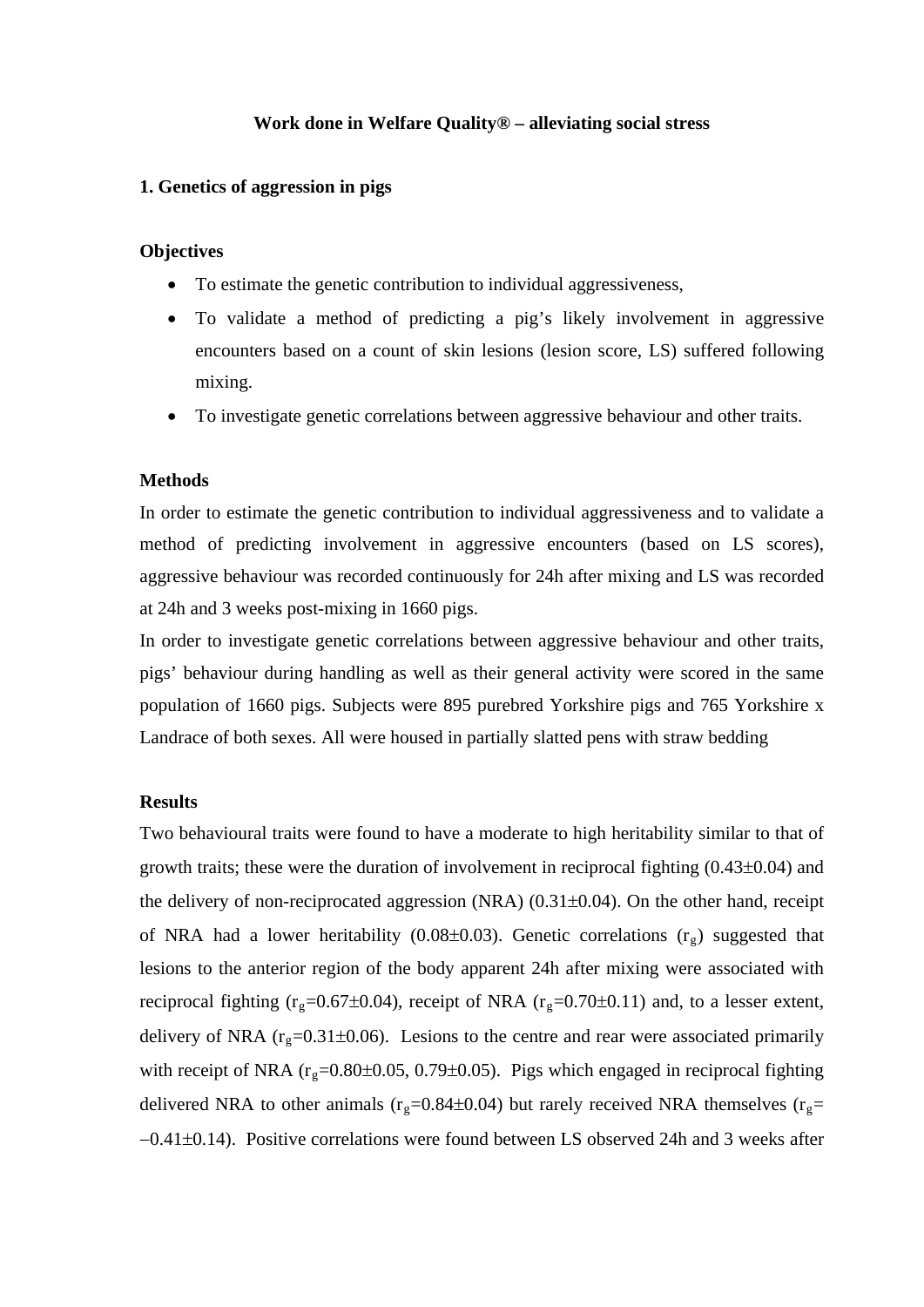mixing, especially for lesions to the centre and rear of the body, thus indicating that postmixing lesions are predictive of those received under stable group conditions.

Inactivity was weakly heritable  $(h^2=0.06\pm0.02)$  and negatively associated with bullying  $(r<sub>g</sub>=-0.28±0.17)$ , suggesting that pigs selected for reduced aggression might also be slightly less active. A greater diversity of scores and a higher heritability ( $h^2$ =0.29 $\pm$ 0.02) were found for the ease with which pigs entered a weigh crate than for the behaviour they showed in the crate  $(h^2=0.13\pm0.01)$  or on exit  $(h^2=0.11\pm0.01)$ . The ease with which the pigs entered and exited the crate had low positive genetic correlations with aggressive behaviours (fighting and bullying,  $r_g$  between 0.08 and 0.25), but aggressive pigs were also more active during weighing  $(r<sub>g</sub> -0.23$  to -0.33).

## **Conclusions**

- Genetic selection for reduced aggression is feasible.
- Fighting and bullying post-mixing were moderately heritable, and skin lesion counts 24hrs after mixing could be used as a proxy trait.
- A genetic merit index using lesions to the anterior, central and rear regions recorded at 24h post-mixing as separate traits should allow selection against animals that participate in reciprocal fighting and in NRA.
- Because of the low genetic correlations, selection for reduced aggression is likely to have only a small negative impact on the ease of handling at weighing.
- Selective breeding for reduced post-mixing lesion scores should have a long-term ameliorative effect on aggression and its related injuries even after dominance relationships have been established (i.e. pigs will be generally less aggressive).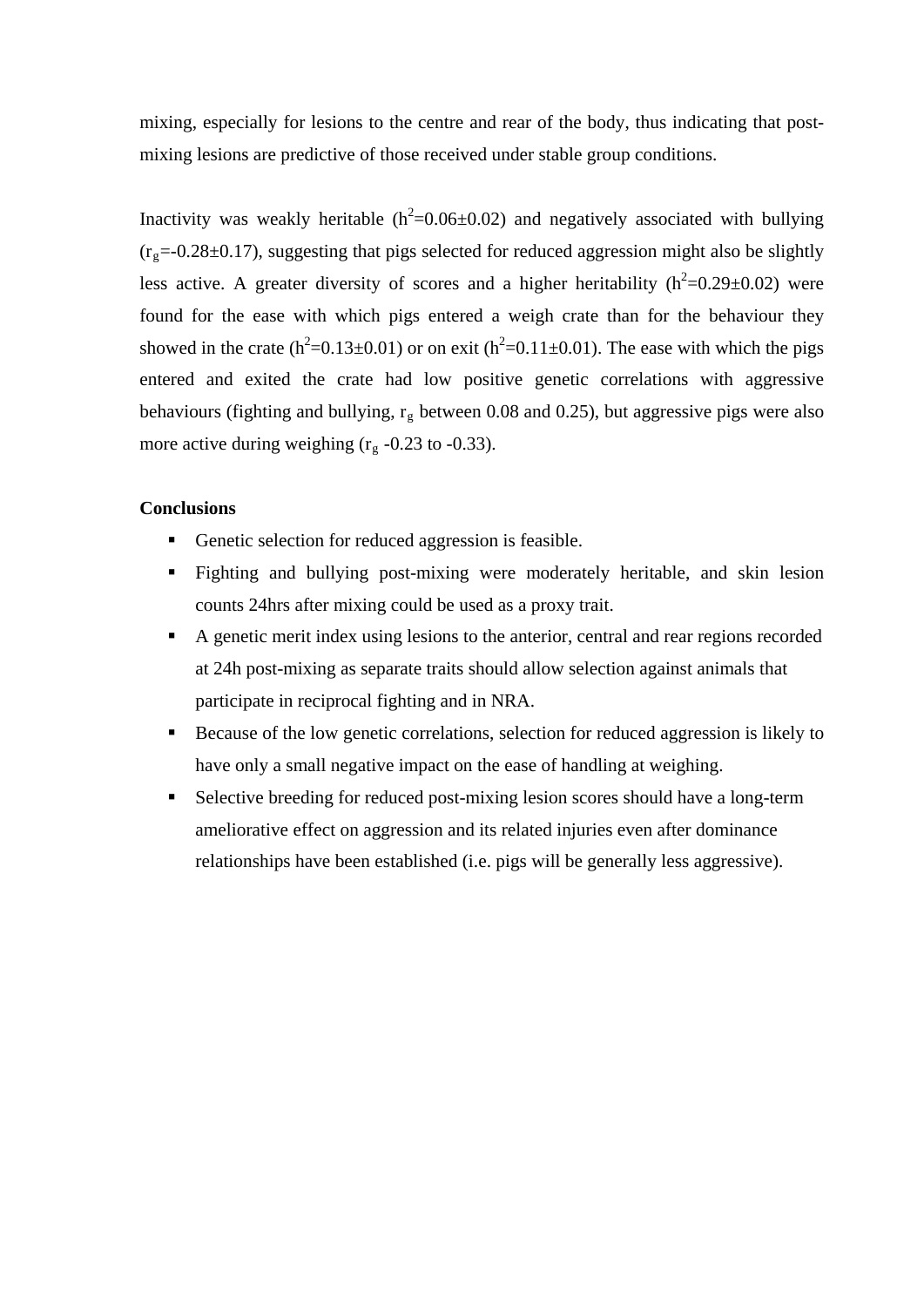### **2. Social stress in intensively kept beef cattle**

### **Objectives**

 To determine if there is a threshold (in terms of health and welfare) for the number of animals per feeder

### **Methods**

In order to improve our understanding of the influence of social stress in intensively housed fattening cattle, Welfare Quality® researchers studied the effects of increasing the number of heifers per concentrate feeding place on performance, behaviour, welfare indicators, and ruminal fermentation in feedlot heifers. Seventy-two Friesian heifers were used in a factorial arrangement with 3 treatments and 3 blocks of similar body weight (BW). The treatments consisted of 2 (**T2**), 4 (**T4**), and 8 (**T8**) heifers per feeding place in the concentrate feeder (8 heifers/pen). Observations began after 4 wk of adaptation to these treatments. Concentrate and straw were offered separately at 08:30 and animals were fed *ad libitum*. During 6 periods of 28 d each, dry matter intake (DMI) and average daily gain (ADG) were measured, and blood and rumen samples were taken. The behaviour of the animals was also recorded.

### **Results**

The variability in final BW between heifers sharing the same pen tended to rise and concentrate intake decreased linearly as competition increased. The proportions of abscessed livers increased quadratically with increased competition (8%, 4% and 20% in T2, T4 and T8 animals, respectively). The times spent eating concentrate decreased and eating rate increased linearly, whereas variability between pen-mates in concentrate eating time was greatest in T4 and T8. Increasing competition also resulted in a linear decrease in the time spent lying. The numbers of displacements from the concentrate feeders as well as the total sum of displacements increased linearly with increasing competition. The penaverage faecal corticosterone level was not affected by treatment but the maximum pen concentrations rose quadratically (greatest in T8), and dominant heifers were the most affected. Serum haptoglobin concentration increased linearly with competition, particularly in the most subordinate heifers. Increased competition reduced ruminal pH in some of the experimental periods and increased ruminal lactate.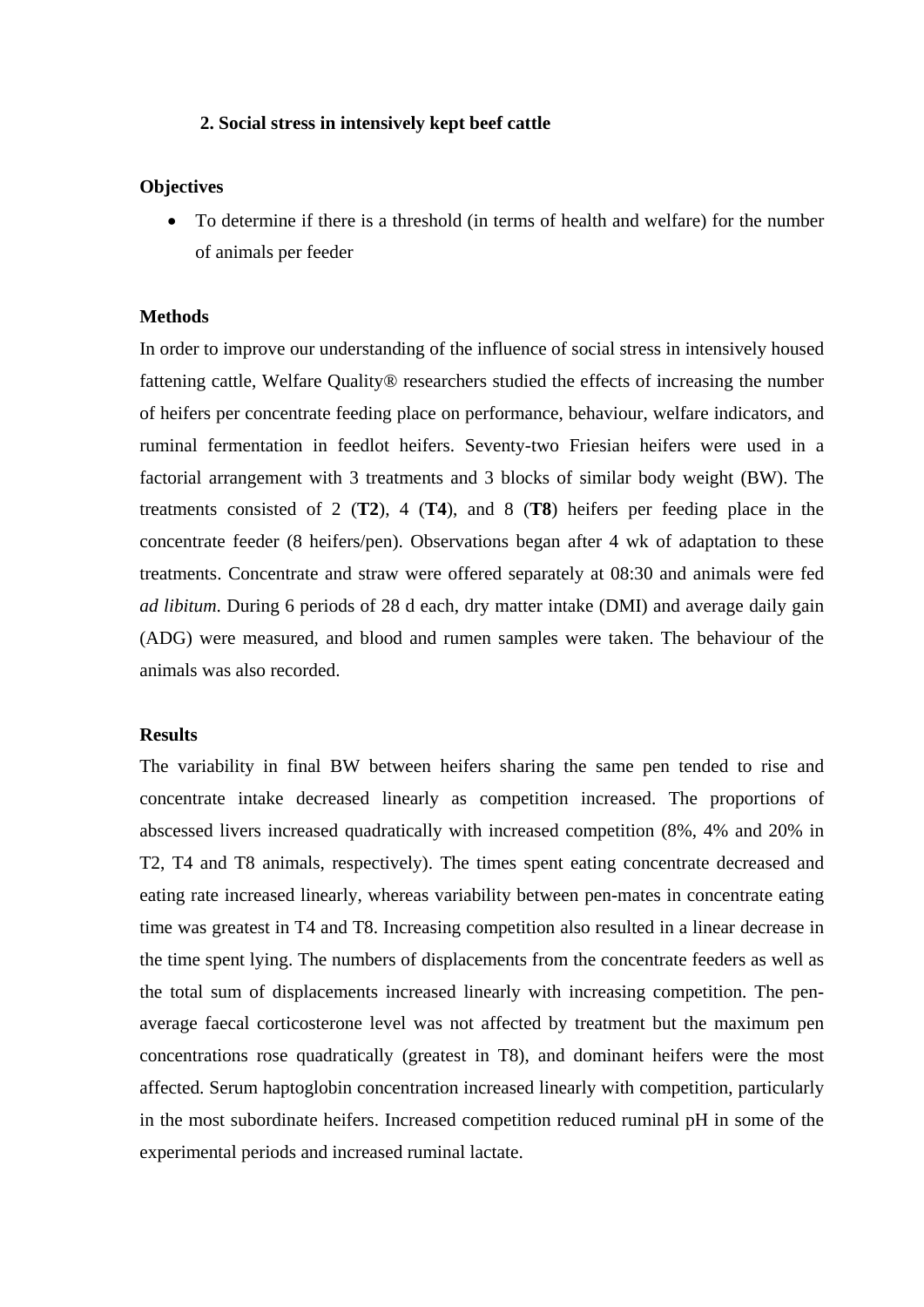# **Conclusions**

Observations of altered feeding behaviour, reduced resting time, and increased aggression strongly suggest that increased competition at the feeding trough has detrimental effects on the animals' welfare.

- Ruminal lactate and blood haptoglobin levels indicate that the risk of rumen acidosis might also increase with competition.
- Fewer abscessed livers were found when the competition for food was reduced, thereby indicating that improved welfare can result in better product quality.
- In summary, the results suggest that increasing social pressure at the concentrate feeders beyond the threshold of 4 heifers per feeder has a negative effect on performance, health, product quality and animal welfare.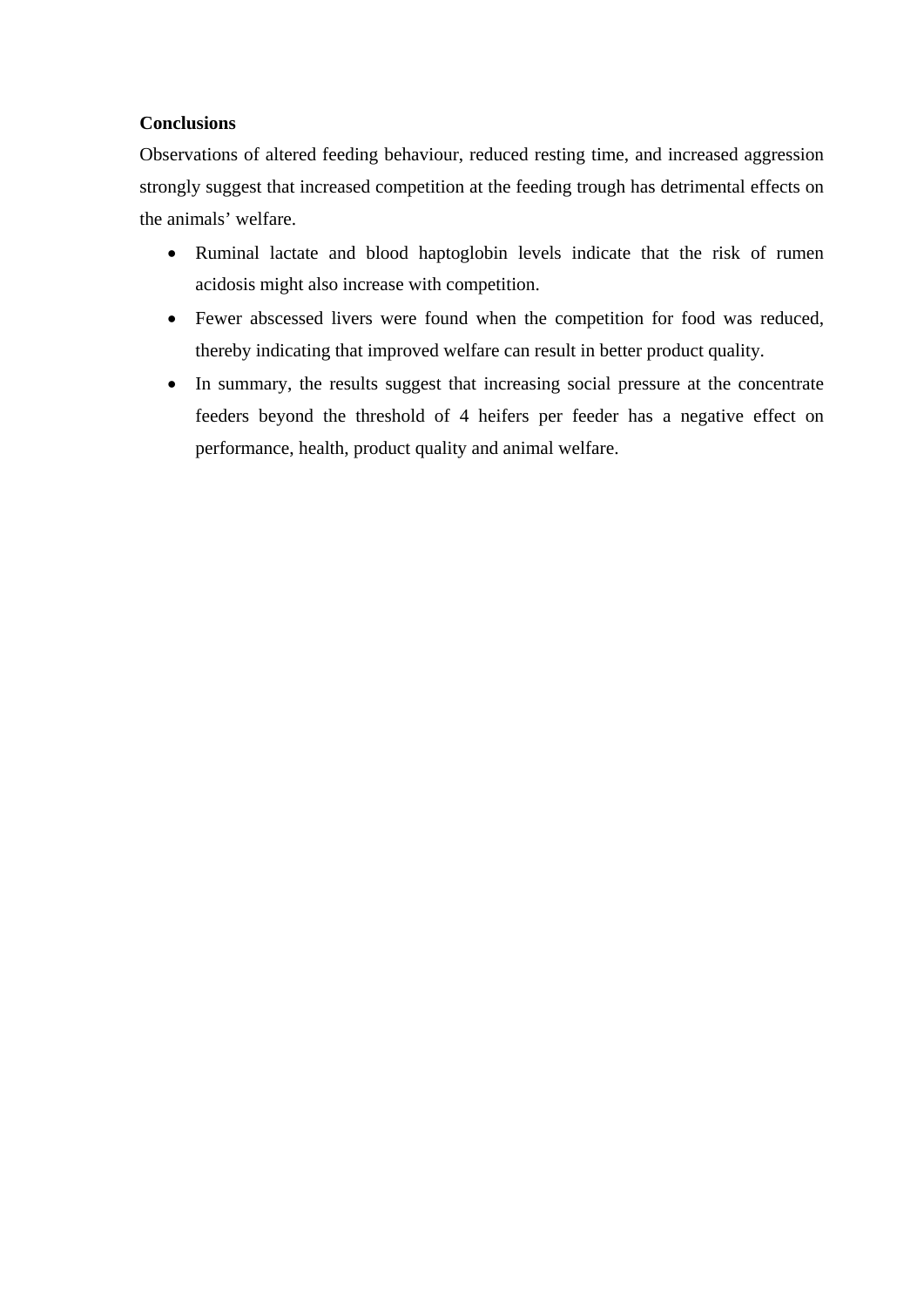### **REFERENCES**

AAFC 1993. *Recommended Code of Practice for the Care and Handling of Farm Animals: Pigs.* Agriculture and Agri-Food Canada Publication 1898/E. Ottawa, Canada, 55 pp.

Ambrosen T and Petersen V E 1997. The influence of protein level in the diet on cannibalism and quality of plumage of layers. *Poultry Science* 76: 559-563.

Andersen I L, Berg S and Bøe K E. 2000 Crushing of piglets by the mother sow (*Sus scrofa*)- purely accidental or a poor mother? *Applied Animal Behaviour Science* 93: 229-243.

Anon. 1998 The Danish Bacon and Meat Council. The Veterinary and Food Section, Axelborg, Axeltorv 3, 1609 Copenhagen V.

Barnett, J L, Cronin G M, McCallum T H and Newman E A 1994 Effects of food and time of day on aggression when grouping unfamiliar adult pigs. *Applied Animal Behaviour Science* 39: 339-347.

Baxter E M, Jarvis S, D'Eath R B, Ross D W, Robson S K, Farish M, Nevison I M, Lawrence A B and Edwards S A 2009 Investigating the behavioural and physiological indicators of neonatal survival in pigs *Theriogenology* 69: 773-778.

Baxter, S 1984. Intensive Pig Production: Environmental Management and Design. Granada Publishing Ltd., London, UK

Bilcík B and Keeling L J 2000 Relationship between feather pecking and ground pecking in laying hens and the effect of group size. *Applied Animal Behaviour Science* 68: 55-66.

Bizeray D, Leterrier C, Constantin P, Picard M and Faure J M 2000 Early locomotor behaviour in genetic stocks of chickens with different growth rates. *Applied Animal Behaviour Science* 68: 231-242.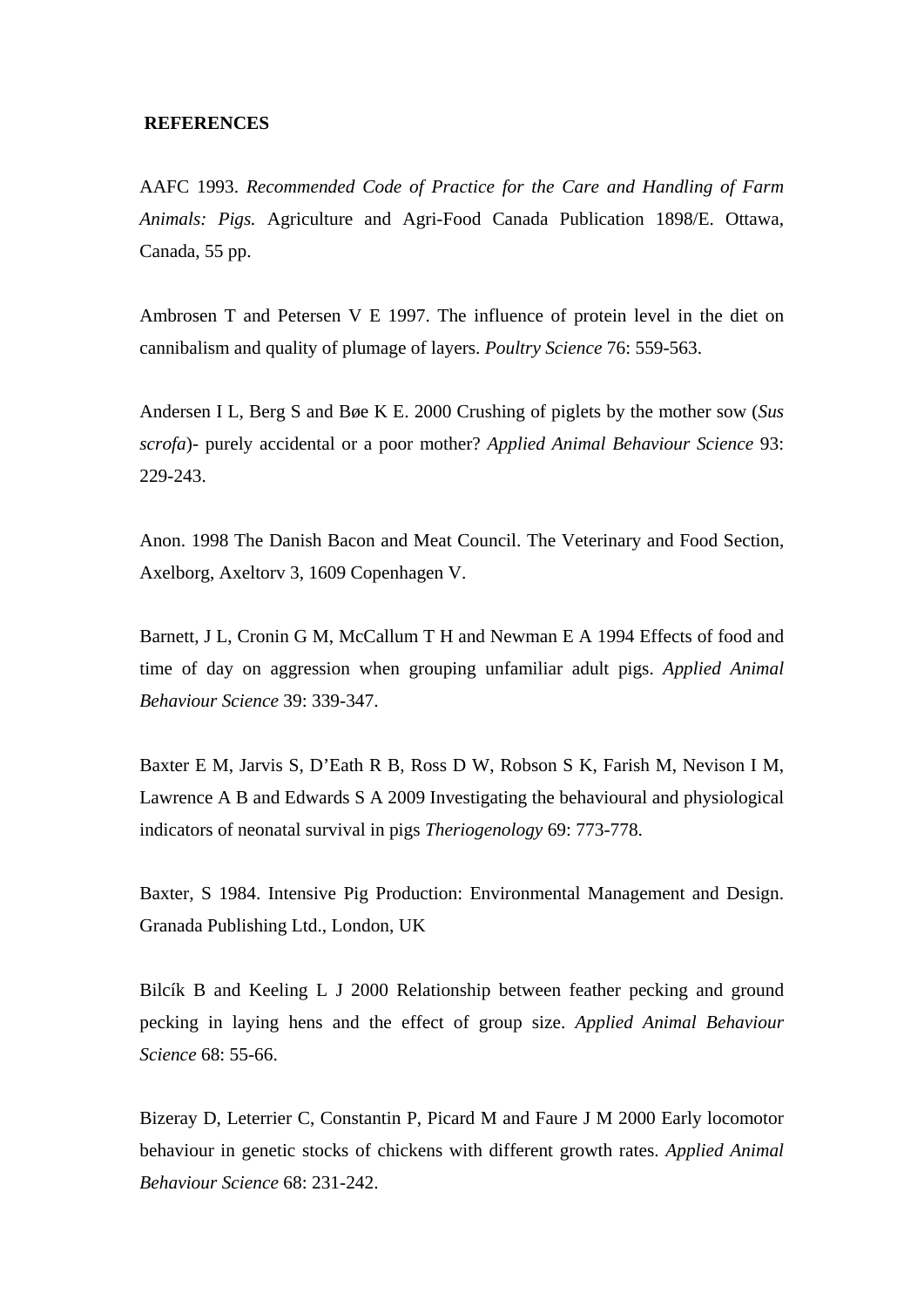Bjerrum L, Pedersen K and Engberg R M 2005 The influence of whole wheat feeding on salmonella infection and gut flora composition in broilers. *Avian Diseases* 49: 9- 15.

Blair R, Newberry R C and Gardiner E E 1993 Effects of lighting pattern and dietary tryptophan supplementation on growth and mortality in broilers. *Poultry Science* 3: 495-502.

Blokhuis H J 1986 Feather-pecking in poultry: its relation with ground-pecking. *Applied Animal Behaviour Science* 16: 63-67.

Blokhuis H J, Jones R B, de Jong, I C, Keeling, L J and Preisinger R 2001 *Feather Pecking: Solutions Through Understanding.* ID-Lelystad, The Netherlands.

Bøe K E and G Færevik 2003 Grouping and social preferences in calves, heifers and cows. *Applied Animal Behaviour Science* 80:175-190.

Boissy, A 1995 Fear and fearfulness in animals. *Quarterly Review of Biology* 70. 165- 191.

Boissy A, Fisher A, Bouix J and Le Neindre P 2002 Genetics of fear and fearfulness in domestic herbivores. In: *Proceedings of the 7th World Congress on Genetics Applied to Livestock Production*, 19-23 August 2002, Montpellier, France, CD-rom Communication No 14-01, ISBN 2-7380-1052-0.

Boivin X, Lensink B J, Tallet C and Veissier I 2003 Stockmanship and farm animal welfare. *Animal Welfare* 12: 479–492.

Bradshaw R H, Kirkden R D and Broom D M 2002 A review of the aetiology and pathology of leg weakness in broilers in relation to welfare. *Avian and Poultry Biology Reviews* 13: 45-103.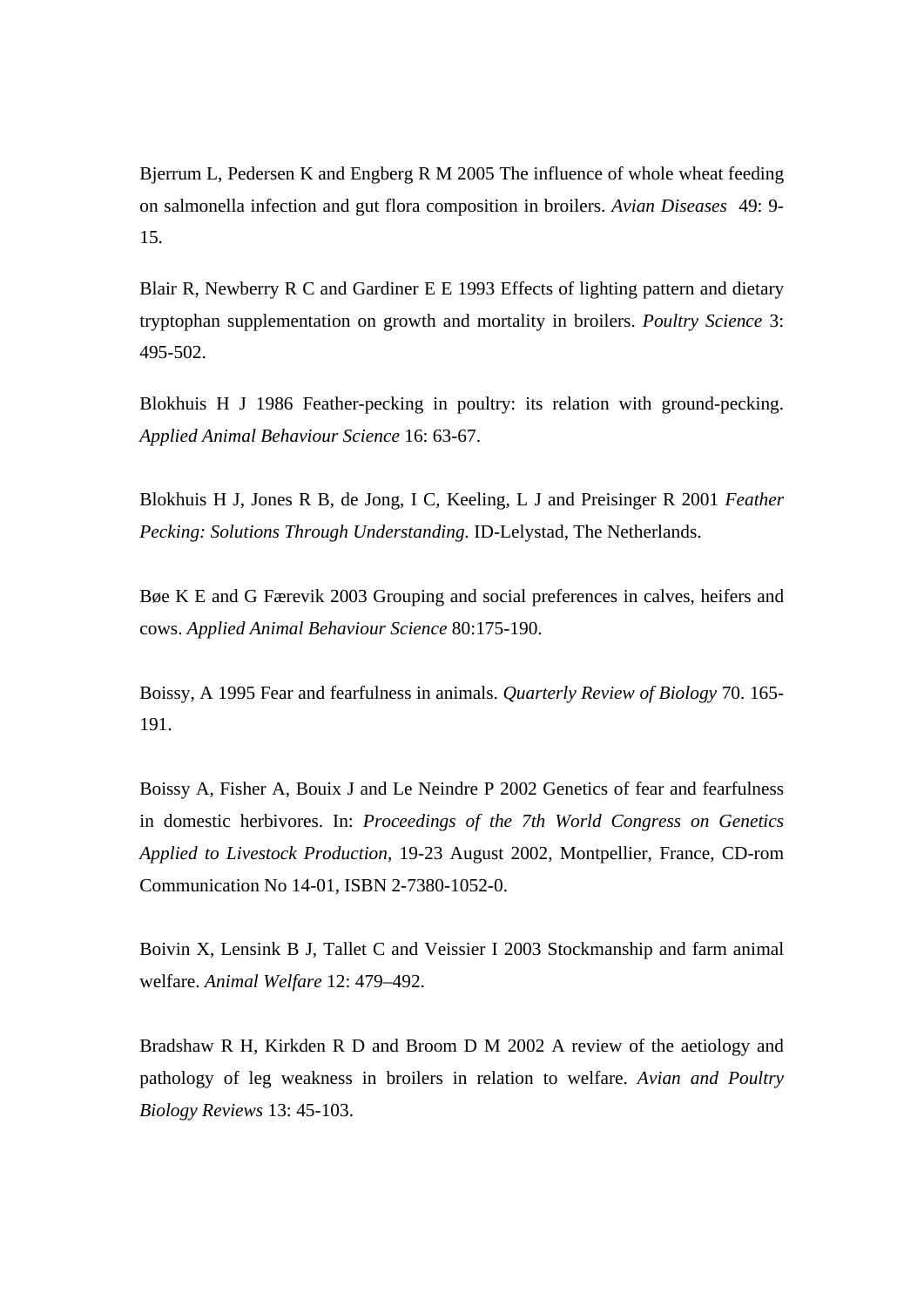Bradshaw R H, Kirkden R D, and Broom, D 2002 A review of the aetiology and pathology of leg weakness in broilers in relation to welfare. *Avian and Poultry Biology Reviews* 13 (2): 45-103

Burrow H M 1997 Measurements of temperament and their relationship with performance traits of beef cattle. *Animal Breeding Abstracts* 65: 477-495.

Cameron R E B, P B Dyk T H, Herdt J B, Kaneene R, Miller H F, Bucholtz J S, Liesman M J, Vandehaar M J and Emery R S 1998 Dry cow diet, management, and energy balance as risk factors for displaced abomasum in high producing dairy herds. *Journal of Dairy Science* 81:132-139.

Chambers C, Powell L, Wilson E and Green L E 1995 A postal survey of tail biting in pigs in south-west England. *Veterinary Record* 136, 147-148.

Clarkson M J, Downham D Y, Faull W B, Hughes J W, Manson F J, Merrit J D, Murray R D, Russell W B, Sutherst J E and Ward W R 1993 An epidemiological study to determine the risk factors of lameness in dairy cows. *CSA 1379*, Univ. Liverpool, UK.

Clarkson M J, Downham D Y, Faull W B, Hughes J W, Manson F J, Merrit J D, Murray R D, Russell W B, Sutherst J E and Ward W R 1996 Incidence and prevalence of lameness in dairy cattle. *Veterinary Record* 138: 563-567.

Classen H L and Riddell C 1989 Photoperiodic effects on performance and leg abnormalities in broiler chickens. *Poultry Science* 68 873-879

Classen H L, Riddell C and Robinson F E 1991 Effects of increasing photoperiod length on performance and health of broiler chickens. *British Poultry Science* 32: 21- 29.

Collis K A 1980 The effect of an automatic feed dispenser on the behaviour of lactating dairy cows. *Applied Animal Ethology* 6: 139-147.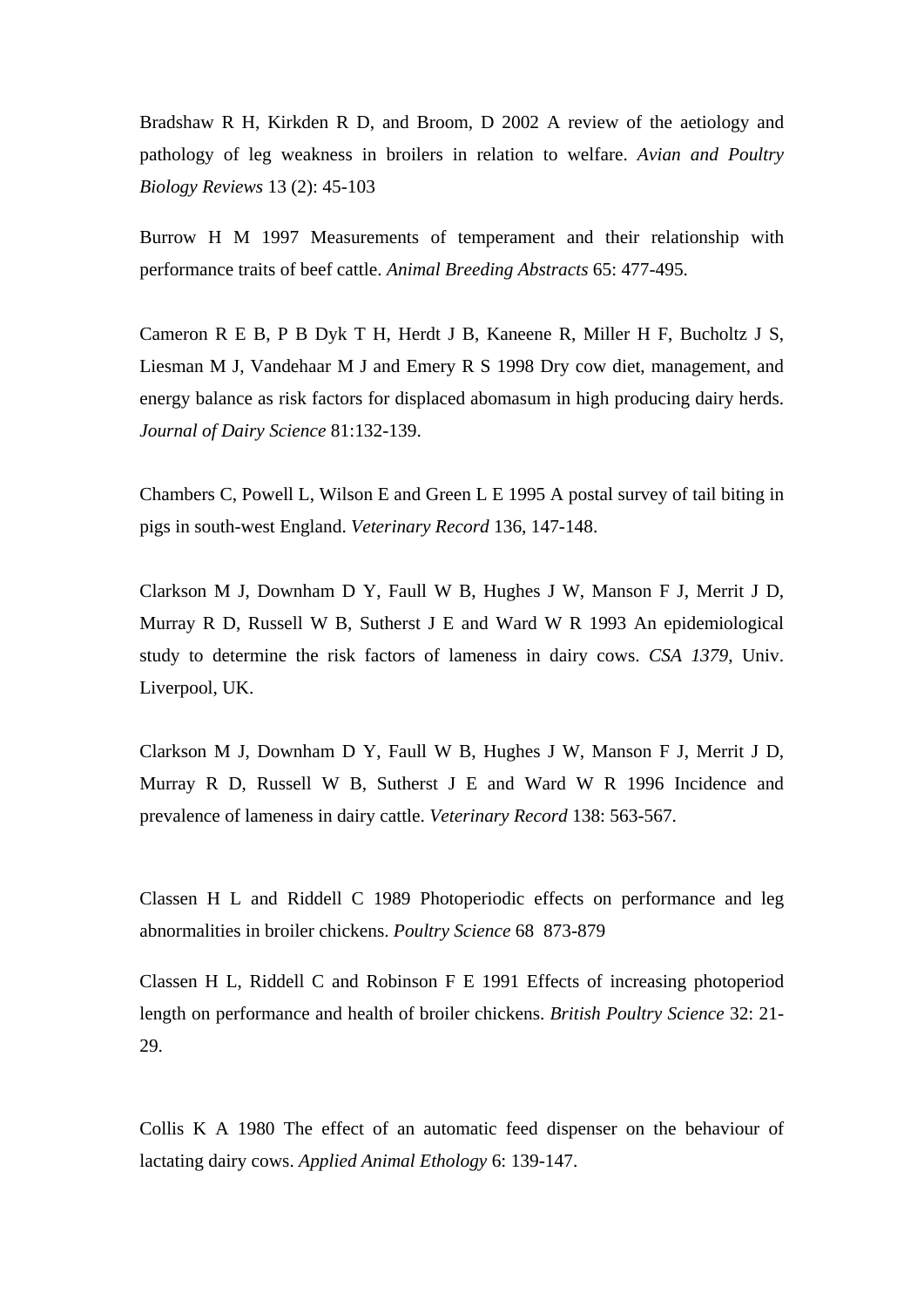Cook N B, K V Nordlund and Oetzel G R 2004 Environmental influences on claw horn lesions associated with laminitis and subacute ruminal acidosis in dairy cows. *Journal of Dairy Science* 87(E. Suppl.): E36-E46.

Corr S A, Maxwell M J, Gentle D and Bennett D 2003 Preliminary study of joint disease in poultry by the analysis of synovial fluid. *Veterinary Record* 152: 549-554.

Coutellier L, Arnould C, Boissy A, Orgeur P, Prunier A, Veissier I and Meunier-Salaun M C 2007. Pig's response to repeated social regrouping and relocation during the growing-finishing period. *Applied Animal Behaviour Science* 105: 102-114.

D'Eath R 2005. Socialising piglets before weaning improves social hierarchy formation when pigs are mixed post-weaning. *Applied Animal Behaviour Science* 93: 199-211.

Dawkins M S, Donnelly C A and Jones T A 2004 Chicken welfare is influenced more by housing conditions than by stocking density. *Nature* 427: 342-344.

de Passillé A M and Rushen J. 2005. Can we measure human–animal interactions in on-farm welfare assessment? Some unresolved issues. *Applied Animal Behaviour Science* 92: 193–209.

Désautés C, Bidanel J P, Milan D, Iannuccelli N, Amigues Y, Bourgeois F, Caritez J C, Renard C, Chevalet C and Mormède P 2002 Genetic linkage mapping of quantitative trait loci for behavioral and neuroendocrine stress response traits in pigs. *Journal of Animal Science* 80, 2276-2285.

Ducreaux E, Aloui B, Robin P, Courboulay V and Meunier-Salaun M C 2002 Ambient temperature influences the choice made by pigs for certain types of floor. *34emes Journes de la Recherche Porcine*, Paris, 5-7 February 2002, pp. 211-216.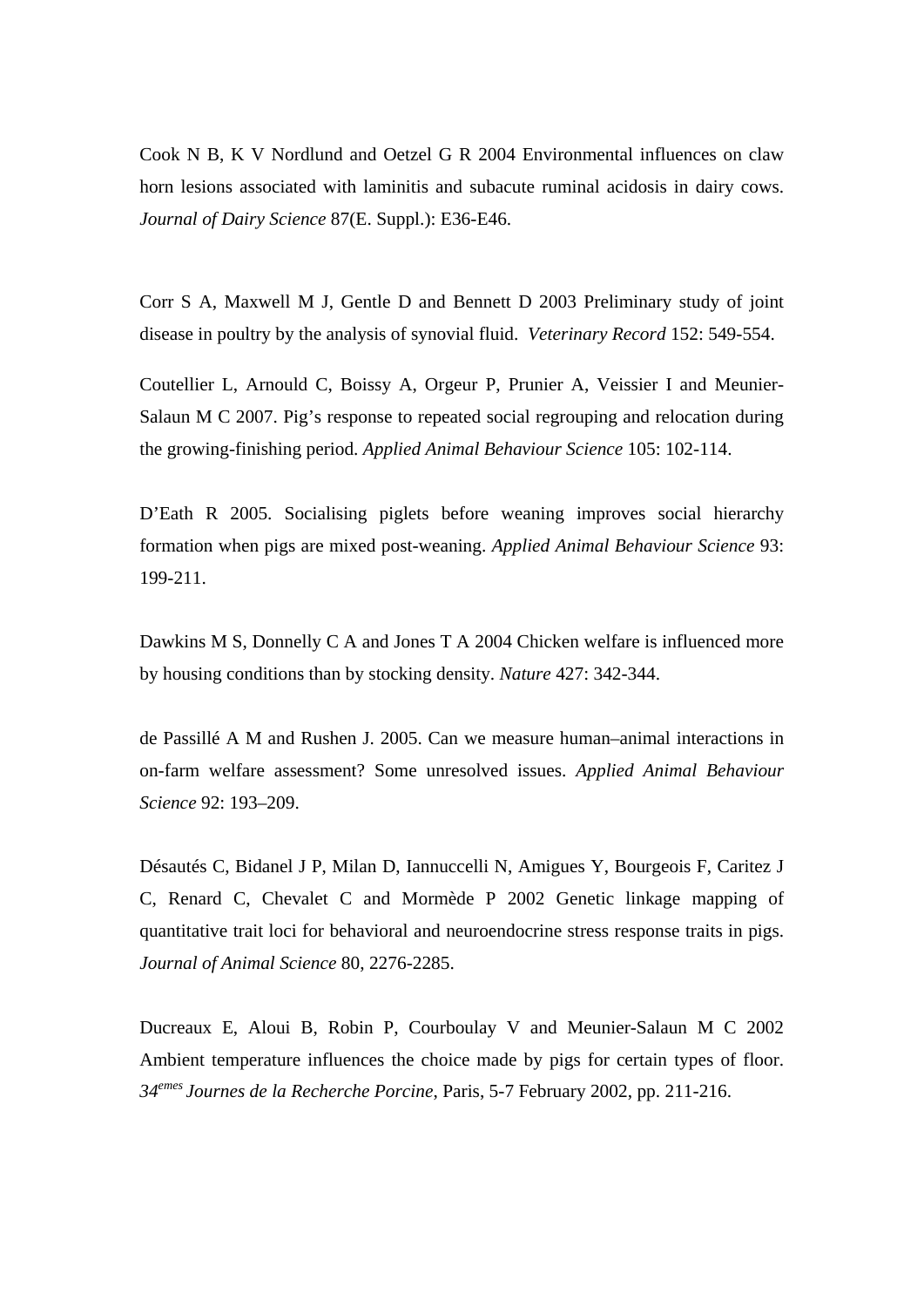Duncan I J H. 1990 Reactions of poultry to human beings. In: R Zayan and R Dantzer (Eds.) *Social Stress in Domestic Animals.* Kluwer, Dordrecht, 121-131

Edwards S A and Fraser D 1997 Housing systems for farrowing and lactation. *Pig Journal* 39: 77-89.

Edwards S A 2002 Perinatal mortality in the pig: environmental or physiological solutions? *Livestock Production Science* 78: 3-12.

Edwards S A, Armsby A W and Spechter H H 1988 Effects of floor area allowance on performance of growing pigs kept on fully slatted floors. *Animal Production* 46: 453-459.

EFSA 2005 The welfare of weaners and rearing pigs: effects of different space allowances and floor types. Parma, Italy.

Ekkel E D, Spoolder H A M, Hulsegge I and Hopster H 2003 Lying characteristics as determinants for space requirements in pigs. *Applied Animal Behaviour Science* 80: 19-30.

Eley T C and Plomin R 1997 Genetic analyses of emotionality. *Current Opinion in Neurobiology* 7: 279-284.

El-Lethey H, Aerni V, Jungi T W and Wechsler B 2000 Stress and feather pecking in laying hens in relation to housing conditions. *British Poultry Science* 41: 22-28.

Erhard H W and Schouten W G P 2001 Individual differences and personality. In: Keeling LJ and Gonyou H W (Eds) *Social Behaviour in Farm Animals* Wallingford: CAB International, pp. 333-352.

European Commission 2000 The welfare of chickens kept for meat production. (Broilers). *Report of the Scientific Committee on Animal Health and Animal Welfare* (www.cordis.lu)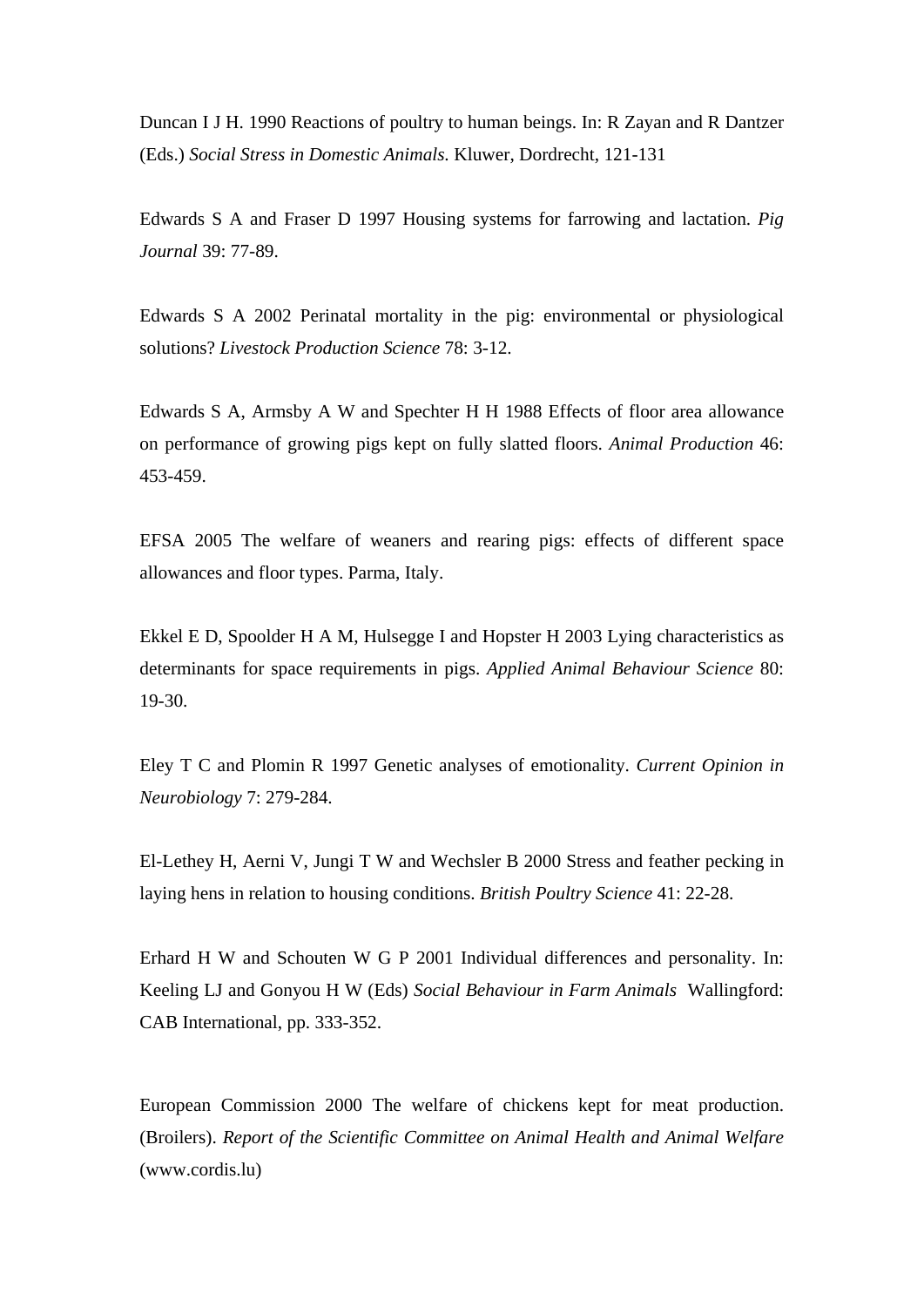European Community 2001. European Council Directive 2001/88/EC of 23rd October 2001 amending directive 91/630/EC laying down minimum standards for the protection of pigs. Off. J. L316 (2001/12/01).

Faure J M, Bessei W and Jones R B 2003 Direct selection for improvement of animal well-being. In: Muir W and Aggrey S (Eds) *Poultry Breeding and Biotechnology*. CAB International, Wallingford, UK, pp. 221-245.

FAWC 2000. (www.fawc.org.uk/broillet.htm).

FAWC 1992 *Report on the Welfare of Broiler Chicken*. Farm Animal Welfare Council, Government Buildings, Surbiton, Surrey KT6 7NF

FAWC 1998 *Report on the welfare of broiler breeders.* Farm Animal Welfare Council, Government Buildings, Surbiton, Surrey KT6 7NF

Flint J, Corley R, DeFries J C, Fulker D W, Gray J A, Miller S and Collins A C 1995 A simple genetic basis for a complex psychological trait in laboratory mice. *Science*, 69 : 1432-1435.

Friend T H, C E Polan and McGilliard M L 1977 Free stall and feed bunk requirements relative to behavior, production, and individual feed intake in dairy cows. *Journal of Dairy Science* 60:108-118.

Frölich E K F and Oester H 2001 From batery cages to aviaries: 20 years of Swis experience. In: Oester H and Wyss C (Eds.) *Proceedings of the 6th European Symposium on Poultry Welfare*. Zollikofen, Switzerland, pp. 51-59.

Galindo F, Broom D M and Jackson P G. 2000 A note on possible link between behavior and the occurrence of lameness in dairy cows. *Applied Animal Behaviour Science* 67: 335-341.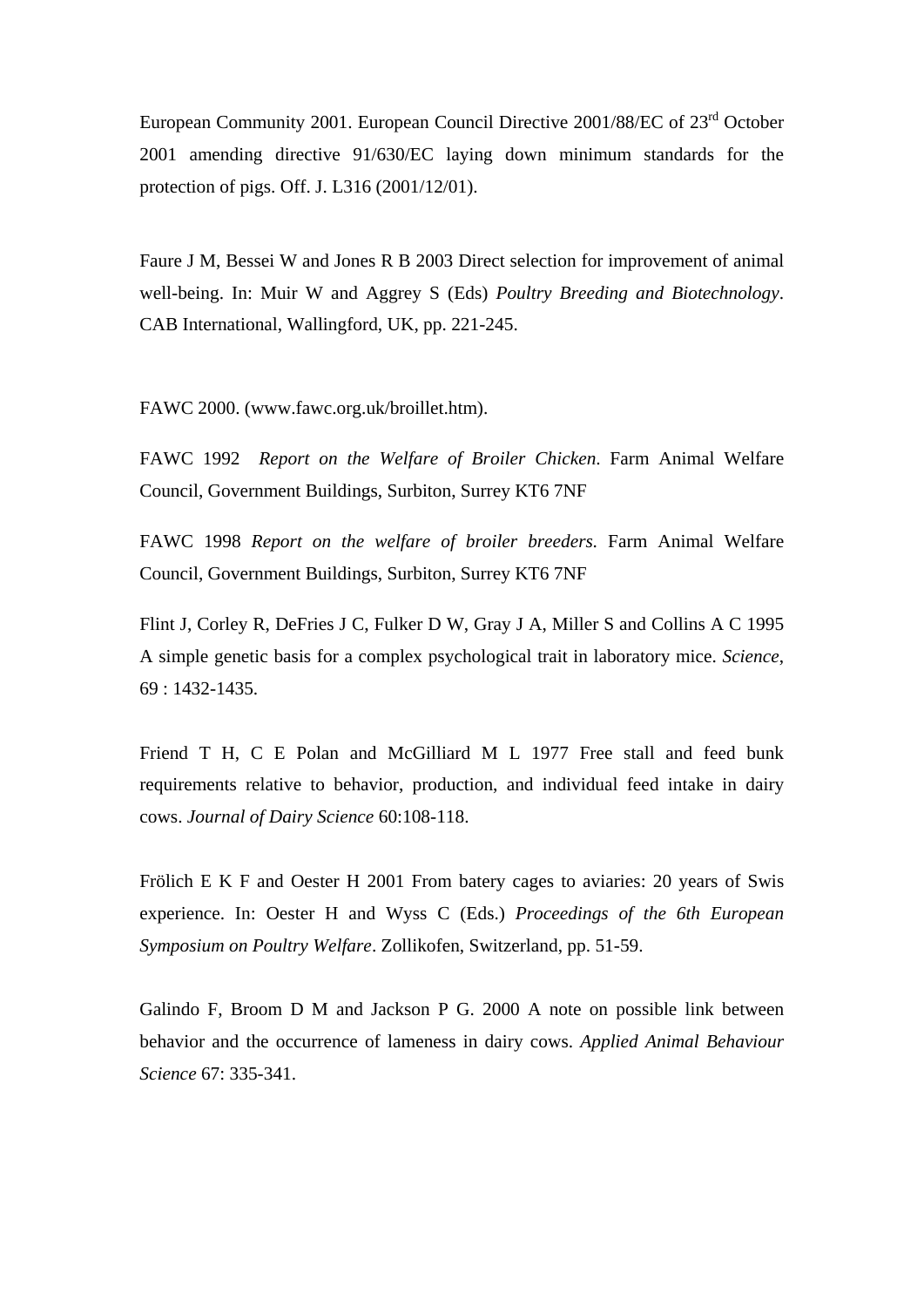Garner J P, Falcone C, Wakenell P, Martin M and Mench J A 2002 Reliability and validity of a modified gait scoring system and its use in assessing tibial dyscondroplasia in broilers. *British Poultry Science* 43: 355-363.

Gentle M J 1992 Pain in birds. *Animal Welfare* 1: 235-247.

Gentle M J and Hunter L N 1990 Physiological and behavioural responses associated with feather removal in *Gallus gallus var domesticus. Research in Veterinary Science*  50: 95-101.

Gonyou H W, Brumm M C, Bush E, Deen J, Edwards S A, Fangman T, McGlone J J, Meunier-Salaun M, Morrison R B, Spoolder H, Sundberg P L and Johnson A K 2006 Application of broken-line analysis to assess floor space requirements of nursery and grower-finisher pigs expressed on an allometric basis. *Journal of Animal Science* 84: 229-235.

Gonyou H. W, Rohde Parfe K A, Anderson D B and Olsson R D 1988 Effects of Amperozide and Azaperone on aggression and productivity of growing-finishing pigs. *Journal of Animal Science* 66: 2856-2864.

Grant R J, and Albright J L 1995 Feeding behavior and management factors during the transition period in dairy cattle. *Journal of Animal Science* 73:2791-2803.

Green L E, Hedges V J, Schukken Y H, Blowey R W and Packington A J. 2003 The impact of clinical lameness on the milk yield of dairy cows. *Journal of Dairy Science.* 85: 2250-2256.

Gunnarsson S, Keeling L J and Svedberg J 1999 Effect of rearing factors on the prevalence of floor eggs, cloacal cannibalism and feather pecking in commercial flocks of loose housed laying hens. *British Poultry Science* 40: 12-18.

Gupta S, Earley B, Ting S T L and Crowe MA 2005 Effect of repeated regrouping and relocation on the physiological, immunological, and hematological variables and performance of steers. *Journal of Animal Science* 83:1948-1958.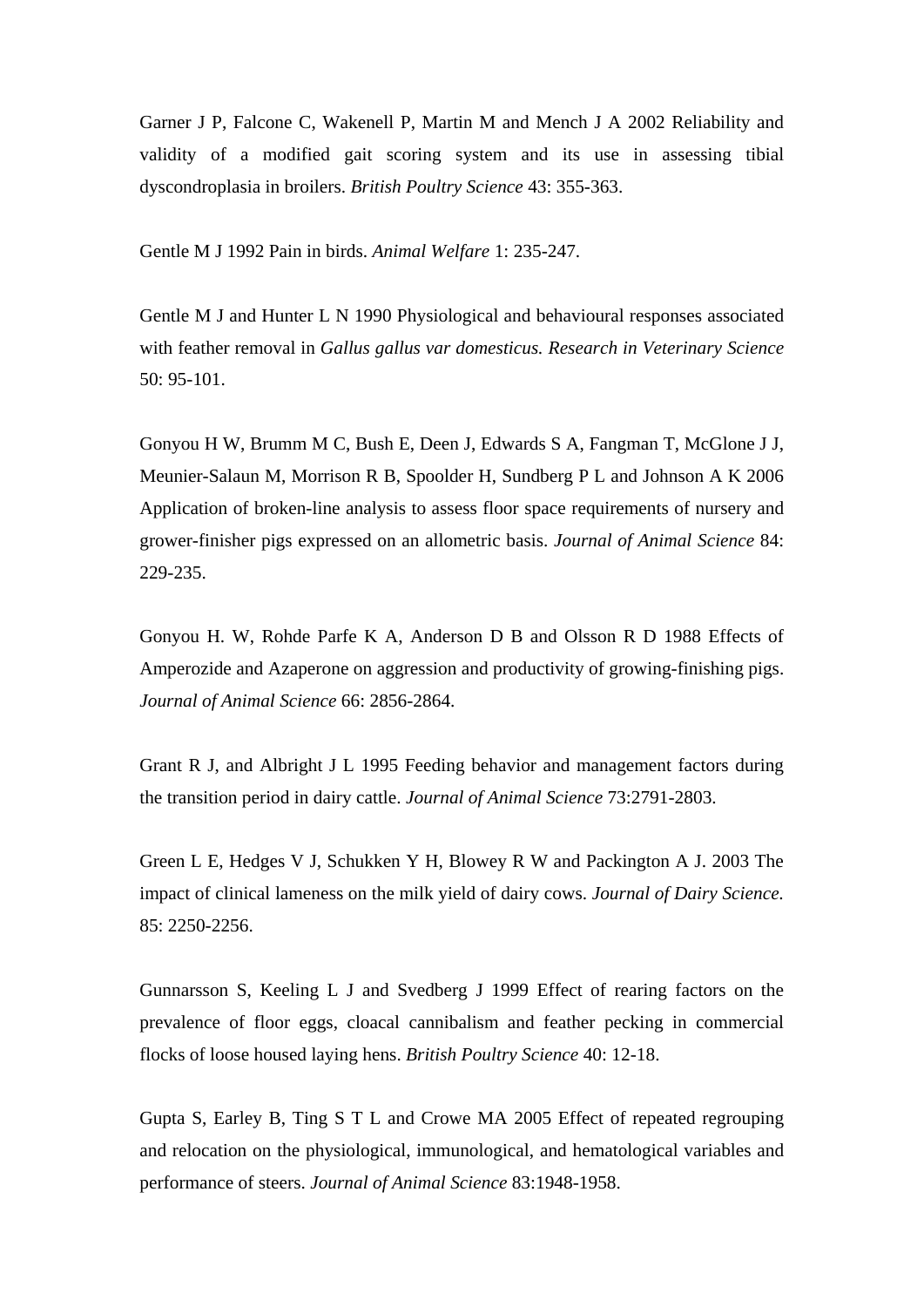Guy, J. H., Burns, S. E., Barker, J. M. and Edwards, S.A. 2009. Synthetic maternal pheromone affects post-mixing aggression and lesions in weaned pigs. *Animal Welfare* 116: 45-51.

Harb, M. Y., V. S. Reynolds, and R. C. Campling. 1985. Eating behavior, social dominance and voluntary intake of silage in group-fed milking cattle. *Grass Forage Science* 40:113-118.

Hasegawa, N., A. Nishiwaki, K. Sugawara, and I. Ito. 1997. The effects of social exchange between two groups of lactating primiparous heifers on milk production, dominance order, behavior and adrenocortical response. *Applied Animal Behaviour Science* 51:15-27.

Haye U and Simons P C M. 1978 Twisted legs in broilers. *British Poultry Science* 19. 549-557

Hemsworth P H and Coleman G J 1998 *Human-Livestock Interactions: The Stockperson and the Productivity of Intensively Farmed Animals*. CAB International, Wallingford, UK.

Hemsworth P H 2003 Human-animal interactions in livestock production. *Applied Animal Behaviour Science* 81: 185-198.

Herpin P, Damon M and Le Dividich J 2002 Development of thermoregulation and neonatal survival in pigs. *Livestock Production Science* 78: 25-45.

Hessing M J, Coenen G J, Vaiman M and Renard C 1995 Individual differences in cell-mediated and humoral immunity in pigs. *Veterinary Immunology and Immunopathology* 45: 97-113.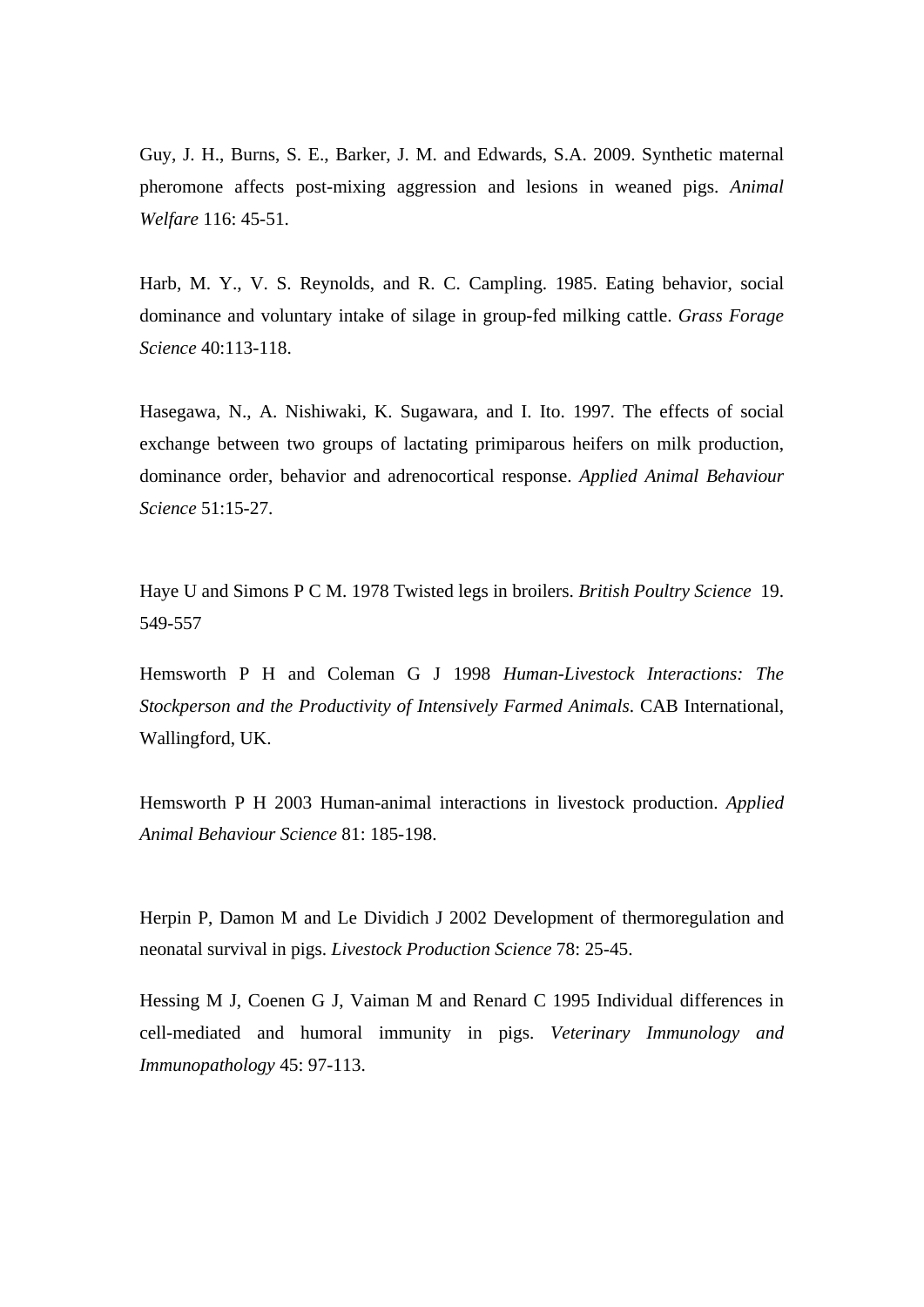Hindhede J, Mogensen L, and Sørensen J T 1999 Effect of group composition and feeding system on behaviour, production and health of dairy heifers in deep bedding systems. *Acta Agricultura Scandinavica, Sect. A, Animal Scence.* 49:211-220.

Holyoake P K, Dial G D, Trigg T and King V L. 1995 Reducing pig mortality through supervision during the perinatal period. *Journal of Animal Science* 80: 68-78.

Hopster H, Van der Werf J T N and Blokhuis H J 1998 Stress enhanced reduction in peripheral blood lymphocyte numbers in dairy cows during endotoxin-induced mastitis. *Veterinary Immunology and Immunopathology* 66: 83-97.

Huber-Eicher B and Audigé L 1999 Analysis of risk factors for the occurrence of feather pecking in layer hen growers. *British Poultry Science* 40: 599-604.

Hughes B O 1982 Feather pecking and cannibalism in domestic fowl In: Bessei W (Ed.) *Disturbed behaviour in farm animal*. Sttutgart: Verlag Eugen Ulmer, pp. 138- 146.

Hurnik J F and Lewis N J 1991 Use of body surface area to set minimum space allowance for confined pigs and cattle. *Canadian Journal of Animal Science* 71: 577- 580.

Hyun Y, Ellis M and Johnso, R W 1998 Effect of feeder type, space allowance, and mixing on the growth performance and feed intake pattern of growing pigs. *Journal of Animal Science* 76: 2771-2778.

Jones R B. 1993 Reduction of the domestic chick's fear of humans by regular handling and related treatments. *Animal Behaviour* 46: 991-998.

Jones R B 1995 Habituation to human beings via visual contact in docile and flighty strains of domestic chicks. *International Journal of Comparative Psychology* 8: 88- 98.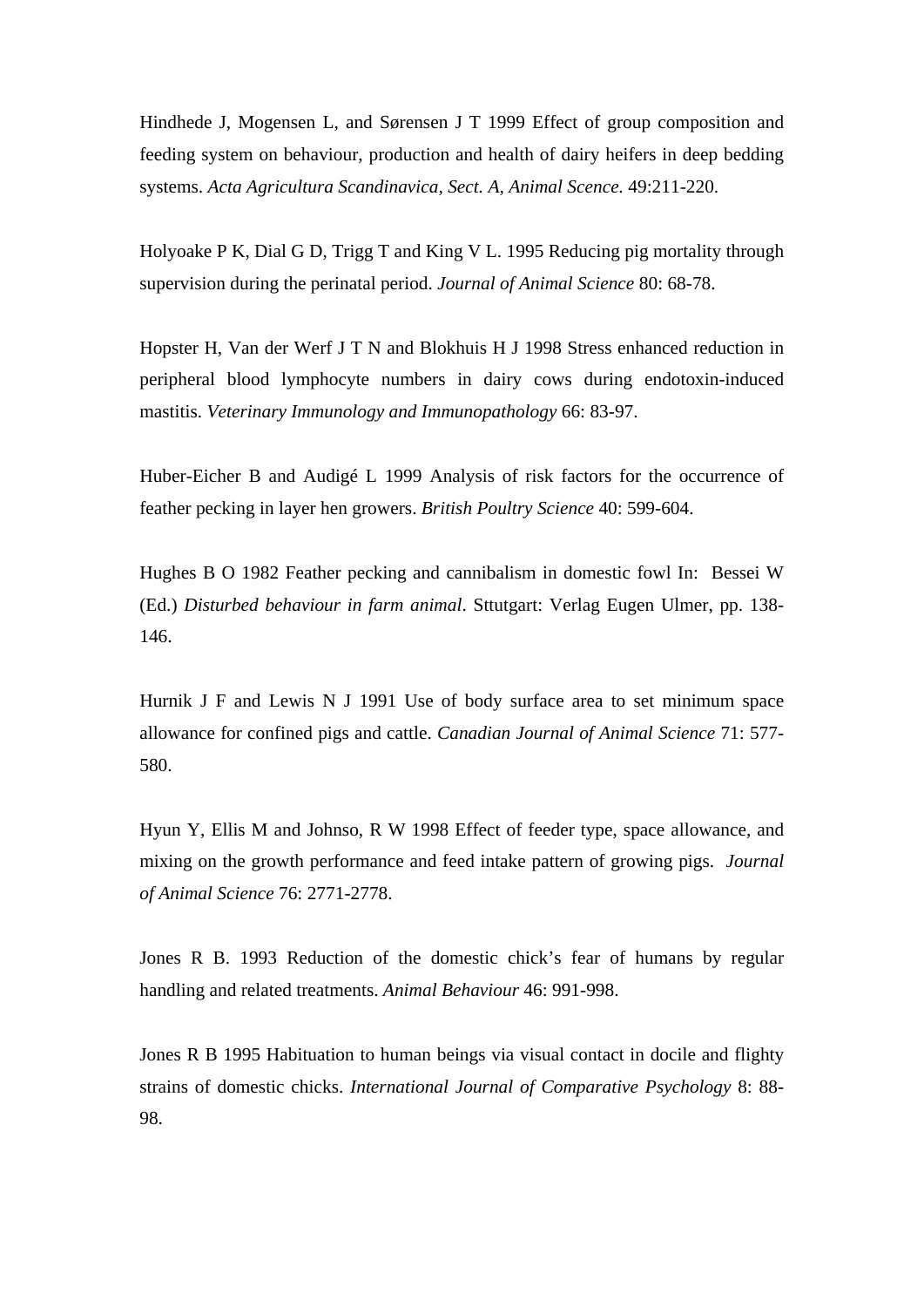Jones R B 2005 Environmental enrichment can reduce feather pecking In: P Glatz (Ed.) *Beak Trimming*. University of Nottingham Press, Nottingham, UK pp 97-100,

Jones R B 1996 Fear and adaptability in poultry: insights, implications and imperatives. *Worlds' Poultry Science Journal* 52: 131-174.

Jones R B 1997 Fear and distress. In: Appleby MC and Hughes B O (Eds.) *Animal Welfare*. CAB International, Wallingford, UK pp 75-87.

Jones R B 2004 Environmental enrichment: the need for practical strategies to improve poultry welfare. In: Perry G C (Ed.) *Welfare of the Laying Hen*. CAB International, Wallingford, UK pp 215-225.

Jones R B and Hocking P M 1999 Genetic selection for poultry behaviour: big bad wolf or friend in need? Animal Welfare, 8: 343-359

Jones R B, Blokhuis H J, de Jong, I C, Keeling, L J, McAdie T M and Preisinger R 2004. Feather pecking in poultry: the application of science in a search for practical solutions *Animal Welfare* 13, Supplement 1: 215-219

Jones R B, Marin R H, Satterlee D G and Cadd G G. 2002 Sociality in Japanese quail (*Coturnix japonica*) genetically selected for contrasting adrenocortical responsiveness. *Applied Animal Behaviour Science* 75: 337-346.

Julian R 2005 Production and growth related diorders and other metabolic diseases of poultry - a review. *Veterinary Journal* 169: 350-369

Julian R J 1998 Rapid growth problems: ascites and skeletal deformities in broilers Poultry Science 77: 1773-1780.

Kagan J, Reznick J S and Snidman N 1988 Biological basis of childhood shyness. *Science* 240: 167-171.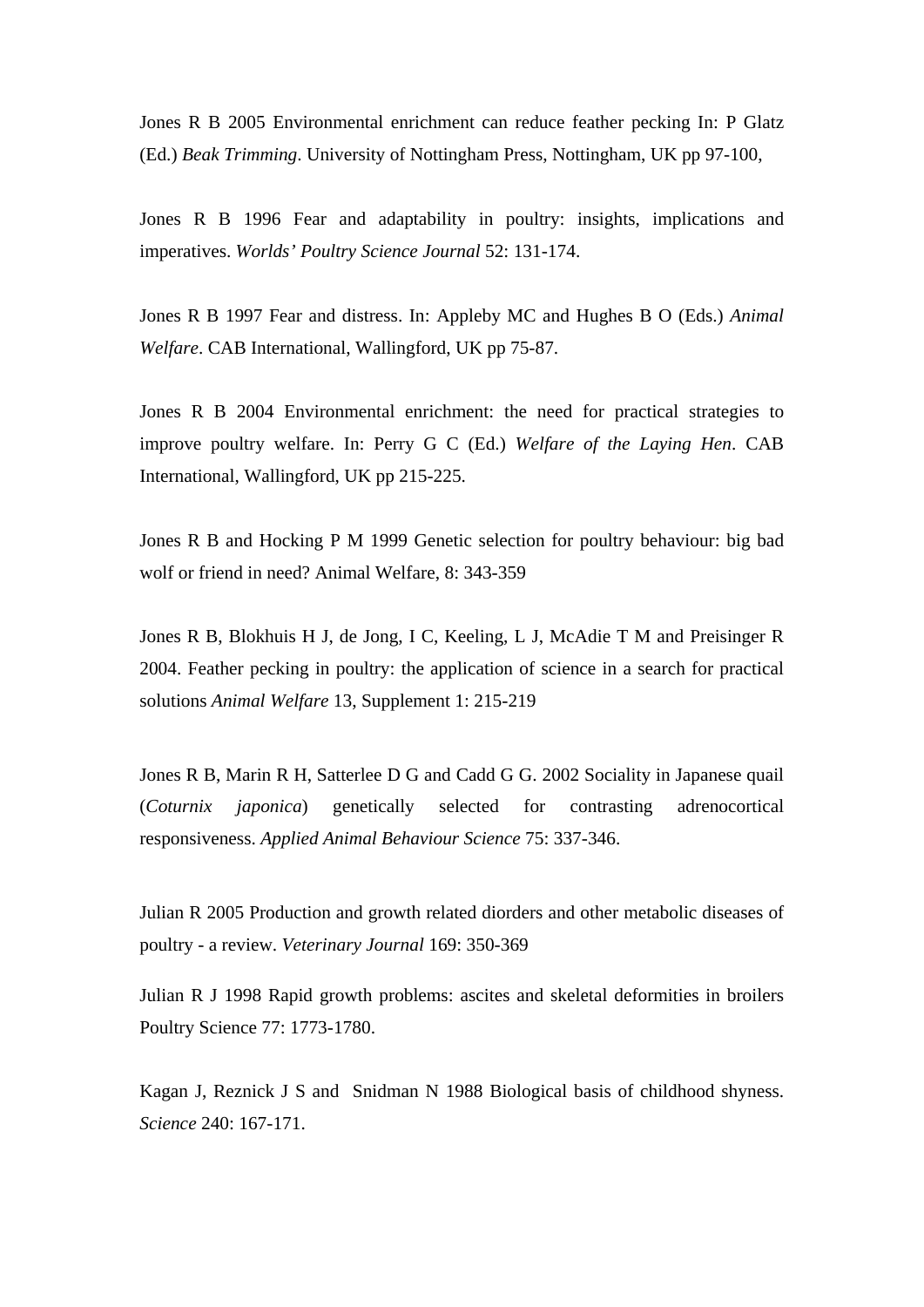Katainen A, Norring M, Manninen E, Laine J, Orava T, Kuoppala ? and H. Saloniemi H 2005 Competitive behaviour of dairy cows at a concentrate self-feeder. *Acta Agricultura Scandinavica Section A* 55: 98-105.

Kavelaars A, Heijnen C J, Tennekes R, Bruggink J F and Koolhaas J M 1999 Individual behavioral characteristics of wild-type rats predict susceptibility to experimental autoimmune encephalomyelitis. *Brain, Behavior and Immunity* 13: 279- 286.

Keeling L J 1994 Feather pecking – who in the group does it, how often and under what circumstances? *Proceedings of the 9th European Poultry Conference*, Glasgow, pp. 288-289.

Kelly E F and Leaver J D 1990 Lameness in dairy cattle and the type of concentrate given. *Animal Production* 51: 221-227.

Kestin S C, Adams J M and Gregory N G. 1994 Leg weakness in broilers, a review of studies using gait scoring. *European Poultry Conference*: 203-206.

Kestin S C, Gordon S, Su G and Sorensen P 2001 Relationships in broiler chickens between lameness, live weight, growth rate and age. *Veterinary Record* 148: 195-197

Kestin S C, Knowles T G, Tinch A E and Gregory N G 1992 Prevalence of leg weakness in broiler chickens and its relationship with genotype. *Veterinary Record* 131: 190-194.

Kestin S C, Su G and Sorensen P 1999 Different commercial broiler crosses have different susceptibilities to leg weakness. *Poultry Science* 78: 1085-1090.

Ketelaar-de Lauwere C ., . Devir and J H M Metz 1996 The influence of social hierarchy on the time budget of cows and their visits to an automatic milking system. *Applied Animal Behaviour Science* 49: 199-211.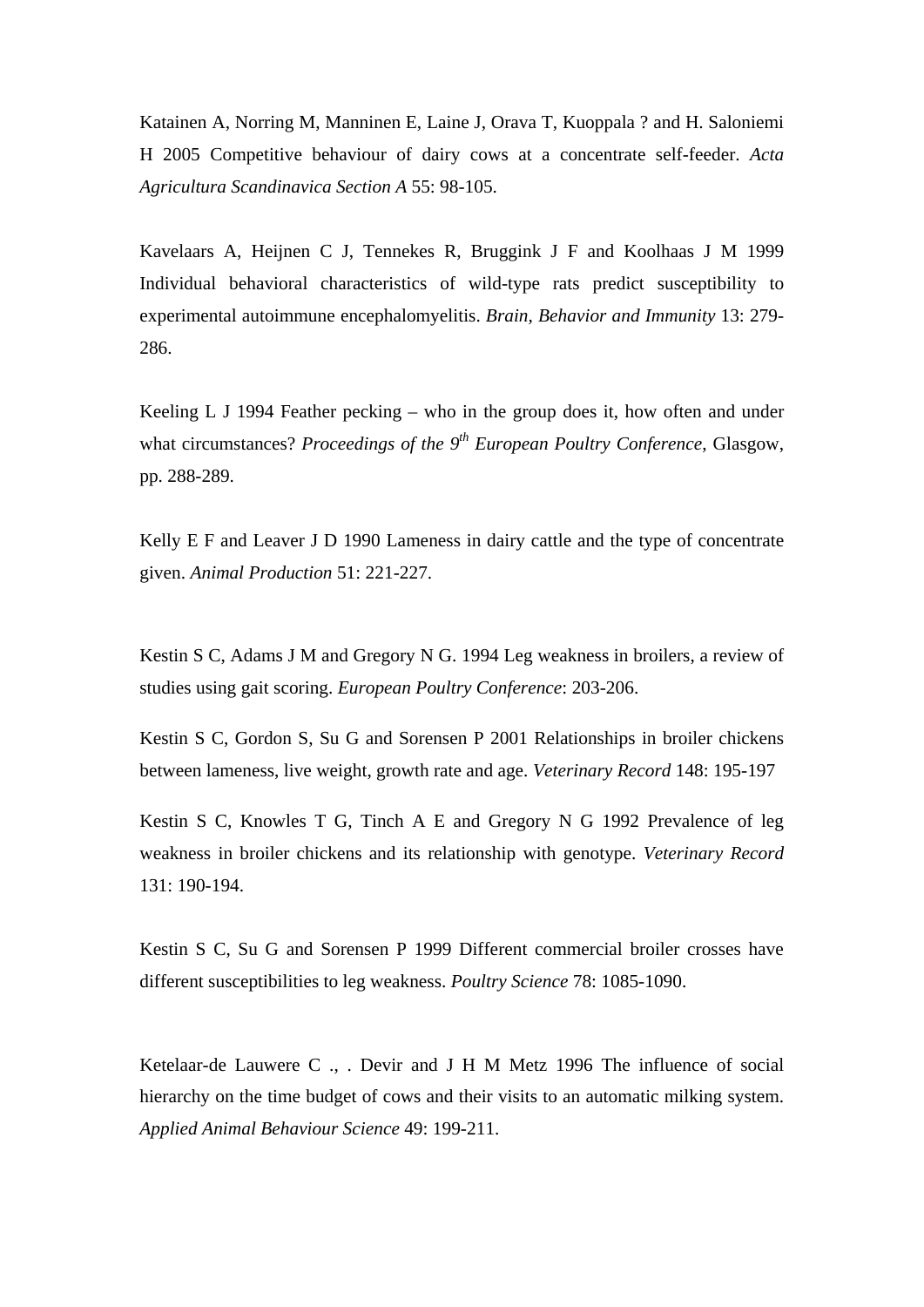Kjaer J B and Sorensen P 1997 Feather pecking in White Leghorns, a genetic study. *British Poultry Science* 38: 333-341.

Kjaer J B, Sorenson P and Su G 2001 Divergent selection of feather pecking behaviour in laying hens. *Applied Animal Behaviour Science* 71: 229-240.

Knol E F, Leenhouwers J I and van der Lende T 2002 Genetic aspects of piglet survival. *Livestock Production Science* 78: 47-55.

Kondo S, and Hurnik J F 1990 Stabilization of social hierarchy in dairy cows. *Applied Animal Behaviour Science* 27:287-297.

Konggard S P and C C Krohn 1978 Performance of first-calf heifers in two different grouping systems. R*eport of the National Institute of Animal Science,* Copenhagen, Denmark.

Koolhaas J M, Korte S M, De Boer S F, Van Der Vegt B J, Van Reenen C G, Hopster H, De Jong I C, Ruis M A W and Blokhuis H J 1999 Coping styles in animals: current status in behavior and stress-physiology. *Neuroscience and Biobehavioral Reviews* 23, 925-935.

Kornegay E T and Notter D R 1984 Effects of floor space and number of pigs per pen on performance. *Pigs News and Information* 5: 23-33.

Kornegay E T, Lindemann M D and Ravindran V 1993 Effects of dietary lysine levels on performance and immune response of weanling pigs housed at two space allowances. *Journal of Animal Science* 71: 552-556

Kossaibati M A and Esslemont R J 1997 The cost of production diseases in dairy herds in England. *Veterinary Journal* 154: 41-51.

Krause M and Oetzel G R 2006 Understanding and preventing subacute ruminal acidosis in dairy herds: A review. *Animal Feed Science and Technology* 126: 215- 236.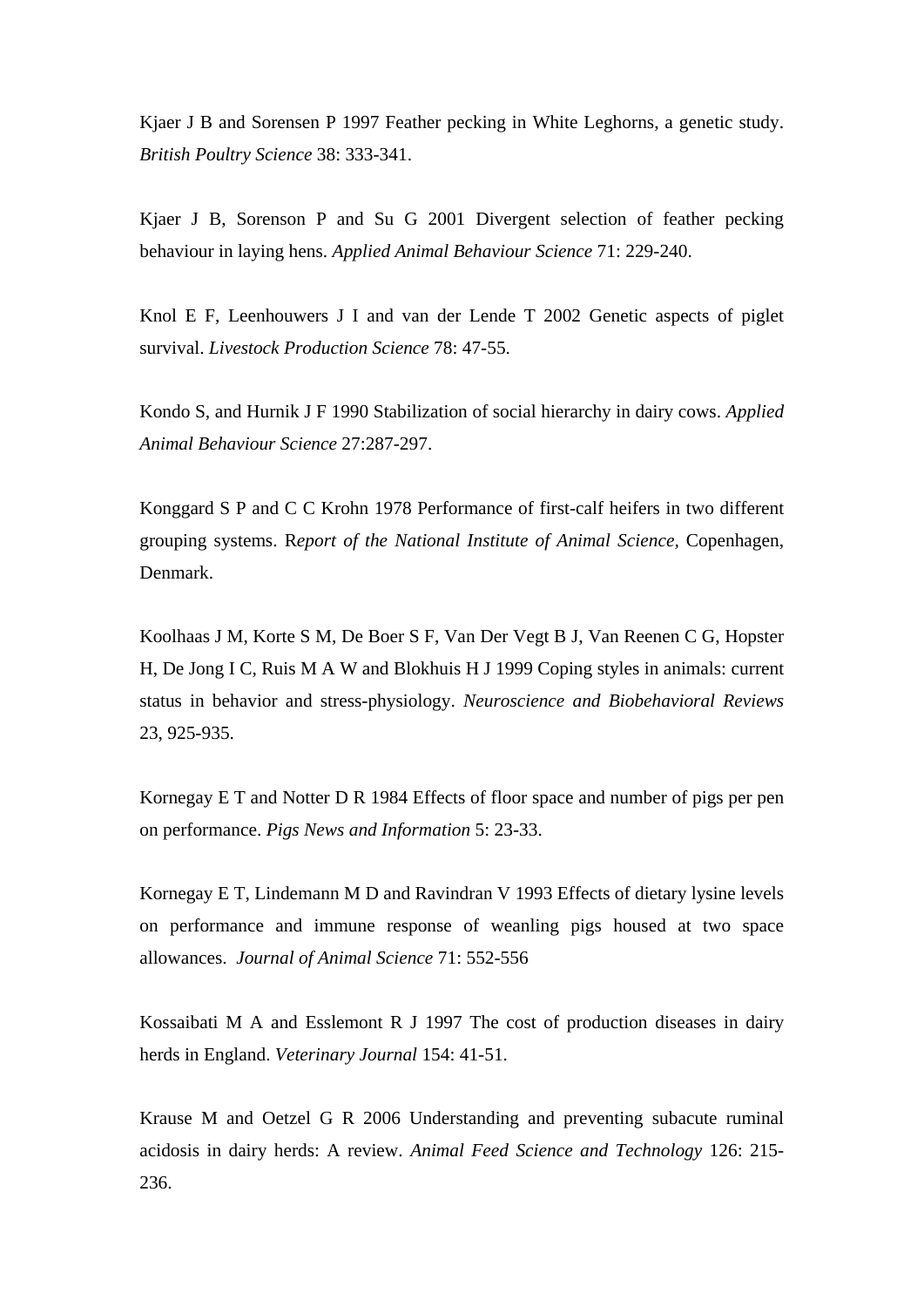Kritas S K and Morrison R B 2007 Relationships between tail biting in pigs and disease lesions and condemnations at slaughter. *Veterinary Record* 160: 149-152.

Lanyon L E 1992 Functional load-bearing as a controlling influence for fracture resistance in the skeleton In: Whitehead C C (Ed.) *Bone Biology and Skeletal Disorders in Poultry* Abingdon, UK: Carfax Publishing Company, pp. 61-66.

Leonard F C, O'Connell J M and O'Farrell K J 1996 Effect of overcrowding on claw health in first-calved Friesian heifers. *British Veterinary Journal.* 152: 459-472.

Malmkvist J, Pedersen L J, Damgaard B M, Thodberg K, Jorgensen E and Labouriau R 2006 Does floor heating around parturition affect the vitality of piglets born to loose housed sows? *Applied Animal Behaviour Science* 99: 88-105.

Manson F J and Leaver J D 1988 The influence of concentrate amount on locomotion and clinical lameness in dairy cattle. *Animal Production* 47: 185-190.

Manson F J and Appleby M C 1990 Spacing of dairy cows at a food trough. *Applied Animal Behaviour Science* 26: 69-81.

McEwen B S and Stellar E 1993 Stress and the individual. Mechanisms leading to disease. *Archives of International Medicine* 153: 2093-2101.

McGlone J J and Newby B E 1994 Space requirements for finishing pigs in confinement: behavior and performance while group size and space vary. *Applied Animal Behaviour Science* 39: 331-338.

McGlone J J, Curtis S E and Banks E M 1987 Evidence for aggression-modulating pheromones in prepuberal pigs. *Behavioural & Neural Biology* 47: 27-39.

McNamee P T, McCullagh J J, Rodgers J D, Thorp B H, Ball H J, Connor T J, McConaghy D and Smyth J A 1999 Development of an experimental model of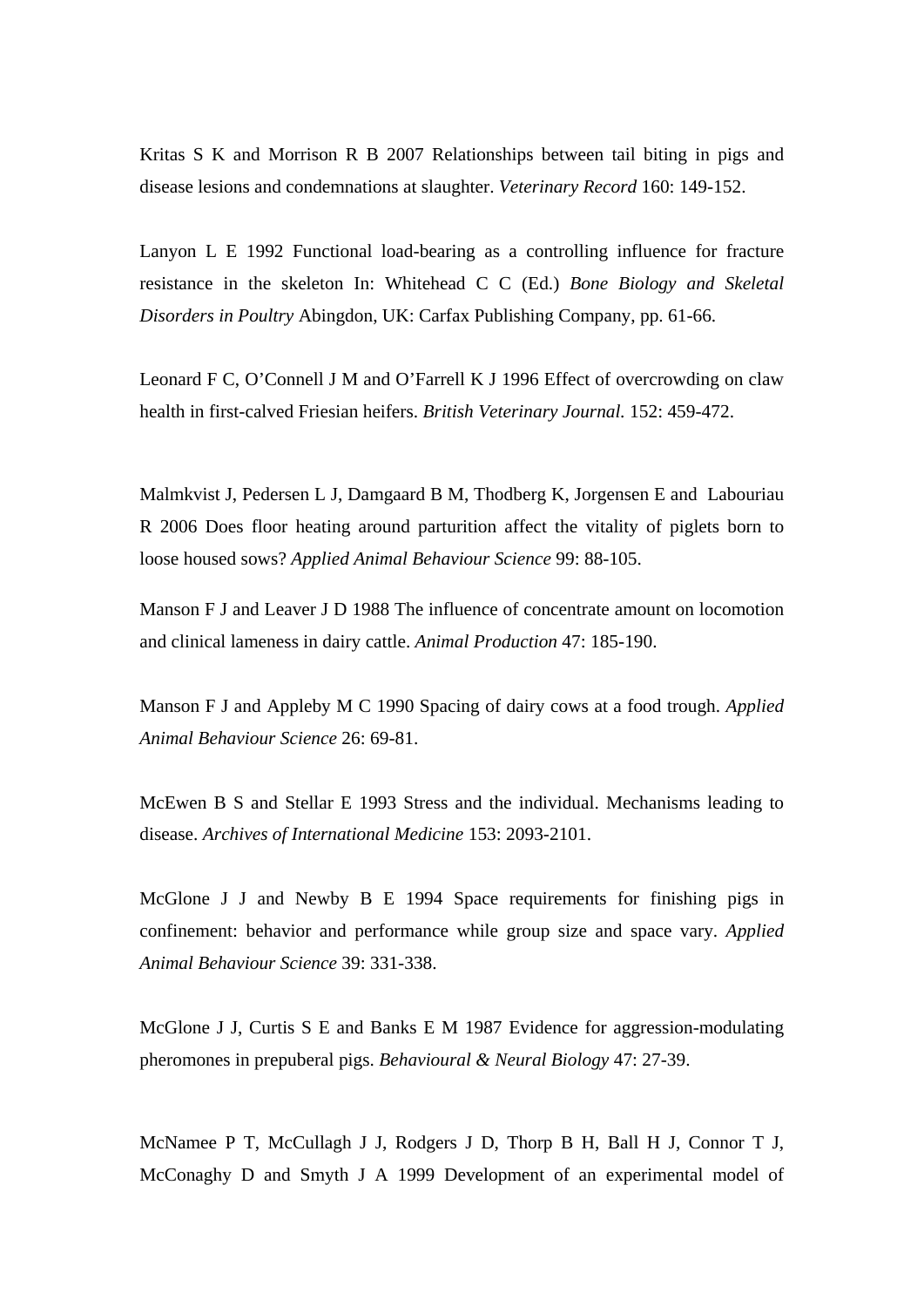bacterial chondronecrosis with osteomyelitis in broilers following exposure to *Staphylococcus aureus* by aerosol, and inoculation with chicken anaemia and infectious bursal disease viruses. *Avian Pathology* 28: 26-35.

McPhee C P, McBride G and James J W 1964 Social behavior of domestic animals. III. Steers in small yards. Animal Production 6: 9-15.

Meat and Livestock Commission. *The pig yearbook* 2006.

Meese G B and Ewank R 1972 A note on instability of the dominance hierarchy and variations in level of aggression within groups of fattening pigs. *Animal Production*  14: 359-362.

Meldrum R J, Griffiths J K, Smith R M M and Evans M R 2005 The seasonality of human campylobacter infection and Campylobacter isolates from fresh, retail chicken in Wales. *Epidemiology and Infection* 133: 49-52

Moinard C, Mendl M, Nicol C J and Green L E. 2003 A case control study of on-farm risk factors for tail biting in pigs. *Applied Animal Behaviour Science* 81: 333-355.

Mormède P, Courvoisier H, Ramos A, Marissal-Arvy, N, Ousova O, Désautés C, Duclos M, Chaouloff F and Moisan M P 2002 Molecular genetic approaches to investigate individual variations in behavioral and neuroendocrine stress responses. *Psychoneuroendocrinology* 27: 563-583.

Morrison V, English P R and Lodge G A. 1983 The effect of alternative creep heating arrangements at two house temperatures on piglet lying behaviour and mortality in the neonatal period. *Animal Production* **36**: 530–531.

Muir W M 2003 Indirect selection for improvement of animal well-being In: Muir W M and Aggrey S E (Eds.) *Poultry Genetics, Breeding and Biotechnology* Wallingford, CAB International, pp. 247-255.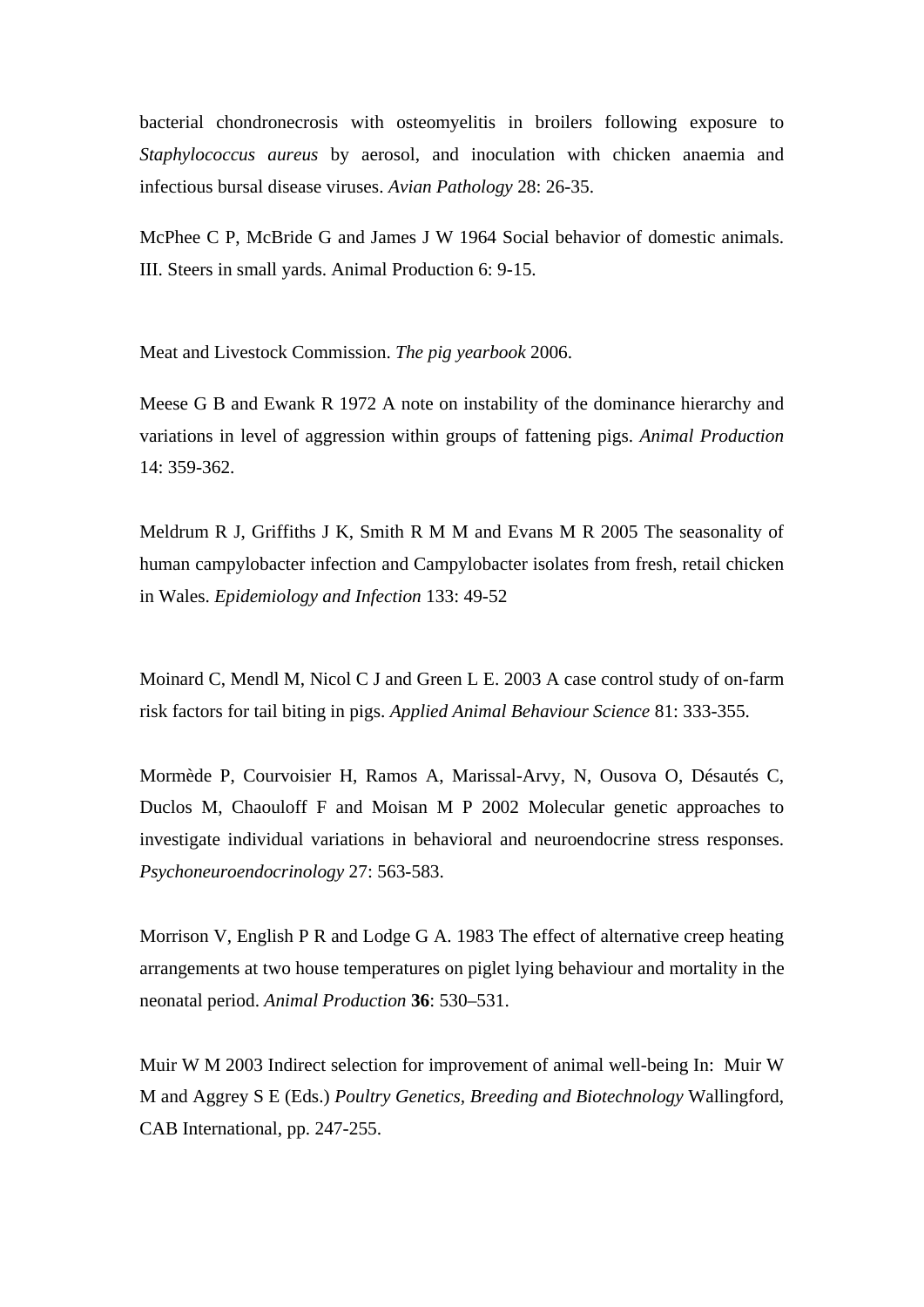Nagaraja T G and Chengappa M M 1998 Liver abscesses in feedlot cattle: A review. *Journal of Animal Science* 76: 287-298.

Newberry R C, Hunt J R and Gardiner E E. 1988 Influence of light intensity on behavior and performance of broiler chickens. *Poultry Science* 67: 1020-1025.

Nicol C J, Pötzsch C, lewis K and Green L E 2003 Matched concurrent case-control study of risk factors for feather pecking in hens on free-range commercial farms in the UK. *British Poultry Science* 44: 515-523.

Nielsen B L 1999 On the interpretation of feeding behaviour measures and the use of feeding rate as an indicator of social constraint. *Applied Animal Behaviour Science*  63: 79-91.

Olofsson J 1999 Competition for total mixed diets fed for ad libitum intake using one or four cows per feeding station. *Journal of Dairy Science* 82: 69-79.

Petherick J C 1983 A biological basis for the design of space in livestock housing In: Baxter S H, Baxter M R and MacCormack J A S C (Eds.) *Farm Animal Housing and Welfare*. Martinus Nijhoff, Boston, US, pp. 103-120.

Petherick J C and Baxter S H 1981 Modelling the static spatial requirements of livestock In: MacCormack J A D (Ed.) *Modelling, design and evaluation of agricultural buildings.* CIGR Section II Seminar, Scottish Farm Buildings Investigation Unit, Aberdeen, UK, pp. 75-82.

Phillips C J C and Rind M I 2002 The effects of social dominance on the production and behavior of grazing dairy cows offered forage supplements. *Journal of Dairy Science* 85: 51-59.

Pickup H E, Cassidy A M, Danbury T C, Weeks C A, Waterman A E and Kestin S C 1997 Self selection of an analgesic by broiler chickens. *British Poultry Science* 38: S12-S13.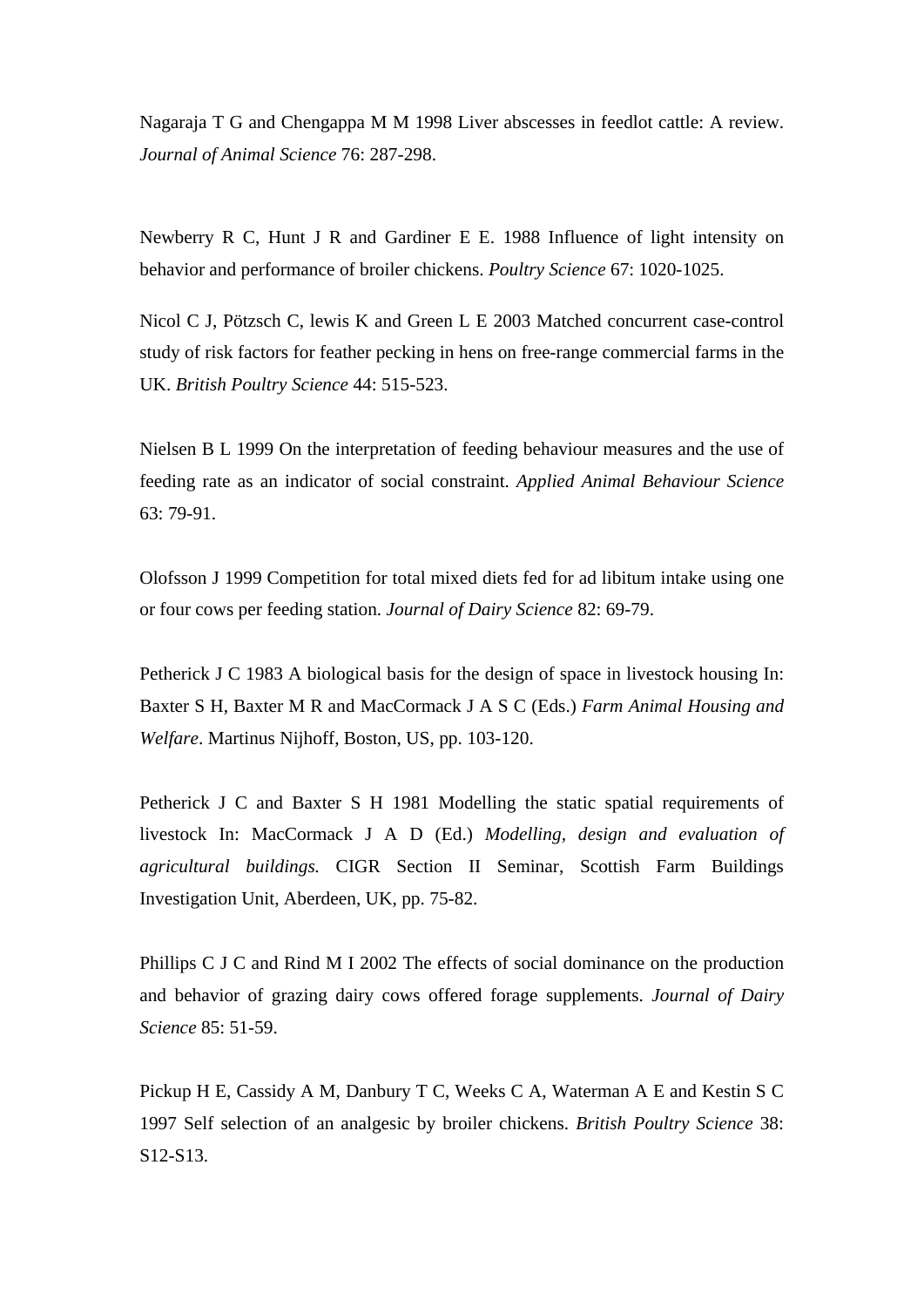Pluske J R, Williams I H and Aherne F X 1995 Nutrition of the neonatal pig. In: Varley, M. A. (Ed.). *The Neonatal Pig. Development and Survival.* CAB International, Wallingford, England, pp. 187-235.

Pollmann D S 1993 Effects of nursery feeding programs on subsequent growerfinisher pig performance. In: Martin, J. (Ed.) *Proceedings of the Fourteenth Western Nutrition Conference*. Faculty of Extension, University of Alberta, Edmonton, Canada, pp. 243-254.

Potzsch C J, Potzsch K, Lewis C J, Nicol C and Green L E 2001 A cross-sectional study of the prevalence of vent pecking in laying hens in alternative systems and its associations with feather pecking, management and disease. *Applied Animal Behaviour Science* **74**: 259–272.

Ramos A and Mormède P 1998 Stress and emotionality: a multidimensional and genetic approach. *Neuroscience and Biobehavioral Reviews* 22: 33-57.

Randolph J H, Cromwell G L, Stahly T S and Kratzer D D 1981 Effects of group size and space allowance on performance and behaviour of swine. *Journal of Animal Science* 53: 922-927.

Raussi S. 2003. Human-cattle interactions in group housing. *Applied Animal Behaviour Science* 80: 245-262.

Raussi S, Boissy A, Delval E, Pradel P, Kaihilahti J and Veissier I 2005 Does repeated regrouping alter the social behaviour of heifers? *Applied Animal Behaviour Science* 93: 1-12.

Rauw W M 1998 Undesirable side effects to selection for high production efficiency. *Livestock Production Science* 56: 15-33.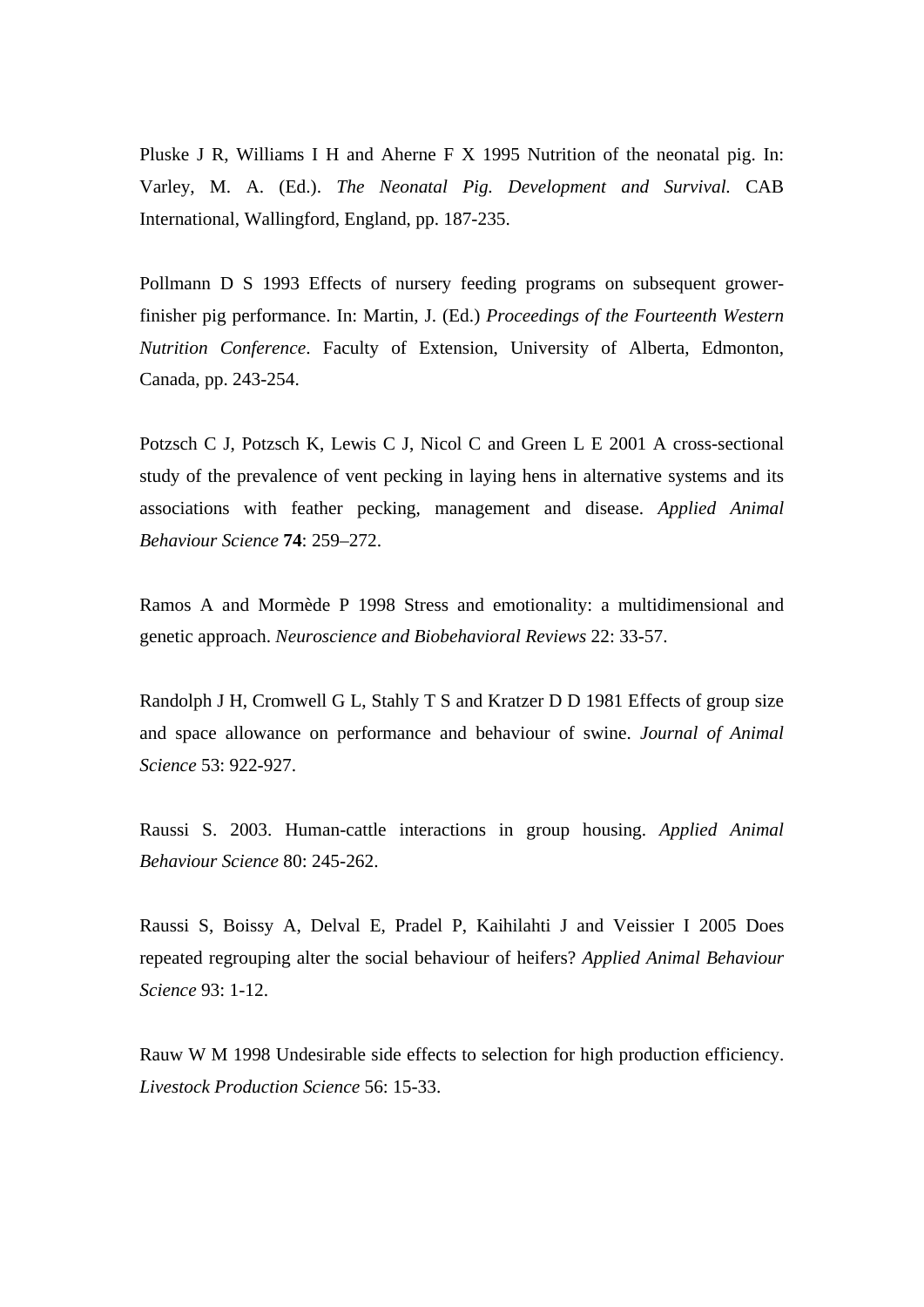Rauw W M, Kanis E, Noordhuizen-Stassen E N and Grommers F J 1998 Undesirable side effects of selection for high production efficiency in farm animals: a review. *Livestock Production Science* 56: 15-33.

Reece F N and Deaton J W 1971 Some observations on conditions in windowless poultry houses after loss of ventilation. *Poultry Science* 50: 1885-1887.

Renden J A, Bilgili S F, Lien R J and Kinaid S A 1991 Live performance and yields of broilers provided various lighting schedules. *Poultry Science* 70: 2055-2062

Riddell C and Springer R 1984 An epizootiological study of acute sudden death syndrome and leg weakness in broiler chickens in western Canada. *Avian Diseases* 29: 90-102.

Riddell C 1976 Selection of broiler chickens for high and low incidence of tibial dyschondroplasia with observations on spodylolysthesis and twisted legs (perosis). *Poultry Science* 55: 145-151.

Riddell C. 1983 Pathology of the skeleton and tendons of broiler chickens reared to roaster weights I Crippled chickens. *Avian Diseases* ?? 950-962

Riedstra B and Groothuis T 2001 The development and social nature of feather pecking. In: Garner J P, Mench J and Heeking S P (Eds.) *Proceedings of the 35th International Congress of the International Society for Applied Ethology*, UC Davis, California, USA p 104.

Sanotra G S 2000 Leg problems in broilers: A survey of conventional production systems in Denmark. *Dyrenes Beskyttelse*: Frederiksberg

Sanotra G S, Berg C and Lund J D. 2003 A comparison between leg problems in Danish and Swedish broiler production. *Animal Welfare* 12: 677-683

Sanotra G S, Lund J D, Ersboll A K, Petersen J S and Vestergaard K S 2001 Monitoring leg problems in broilers: a survey of commercial broiler production in Denmark. *World's Poultry Science Journal* 57: 55-69.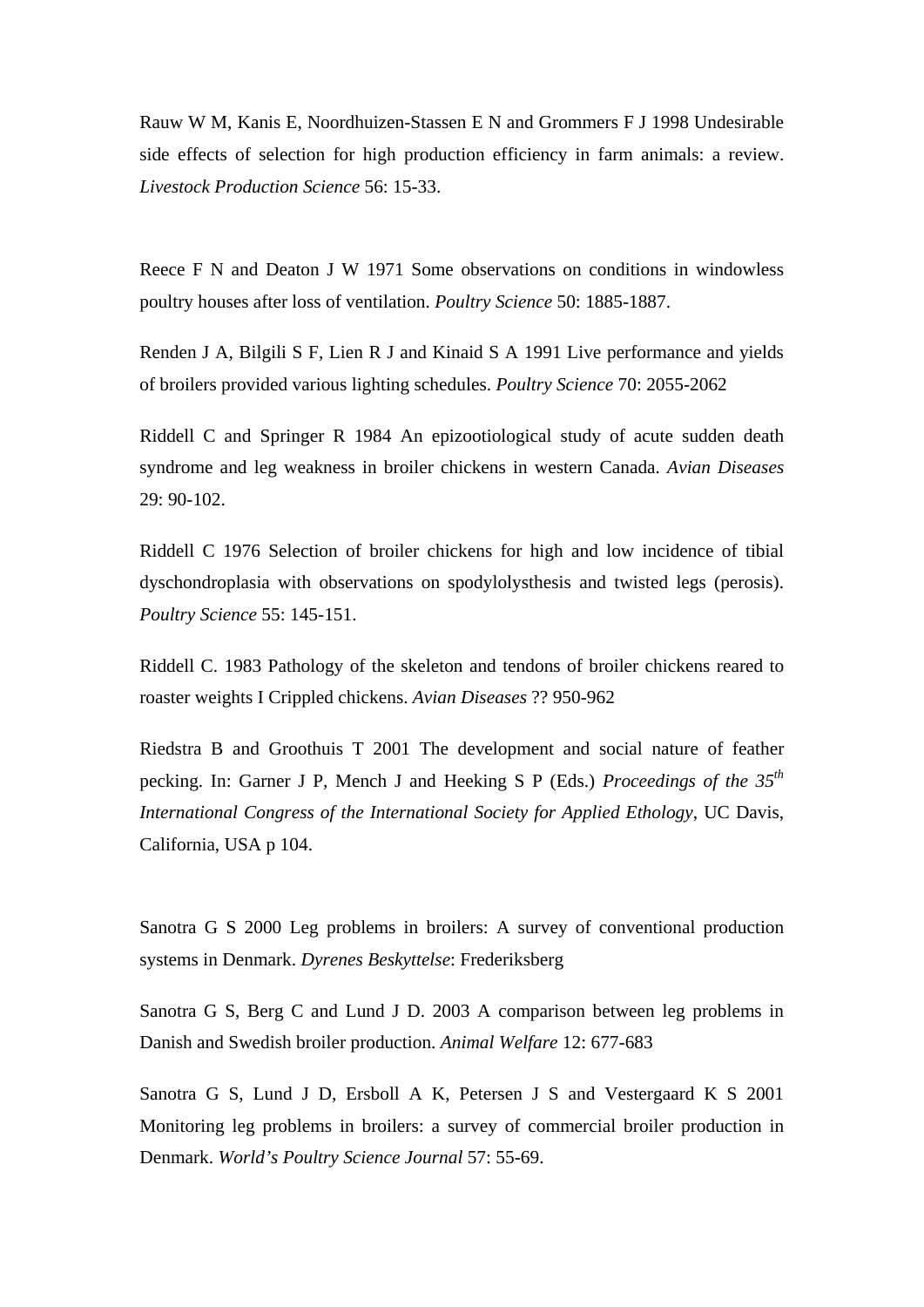[Savory J C 1995](http://www.sciencedirect.com/science?_ob=ArticleURL&_udi=B6T48-4RWC843-1&_user=1517286&_rdoc=1&_fmt=&_orig=search&_sort=d&_docanchor=&view=c&_searchStrId=1084341742&_rerunOrigin=google&_acct=C000053449&_version=1&_urlVersion=0&_userid=1517286&md5=ae8937bbc82606dc52788cec55ca8a68#bbib37) Feather pecking and cannibalism. *World's Poultry Science Juornal* **51;** 215–219.

[Savory, J C and Mann J S 1997](http://www.sciencedirect.com/science?_ob=ArticleURL&_udi=B6T48-4RWC843-1&_user=1517286&_rdoc=1&_fmt=&_orig=search&_sort=d&_docanchor=&view=c&_searchStrId=1084341742&_rerunOrigin=google&_acct=C000053449&_version=1&_urlVersion=0&_userid=1517286&md5=ae8937bbc82606dc52788cec55ca8a68#bbib38) Behavioural development in groups of pen-housed pullets in relation to genetic strain, age and food form. *British Poultry Science* **38**: 38– 47.

Schrøder-Petersen D L and Simonsen H B 2001 Tail Biting in Pigs. *The Veterinary Journal* 162: 196-210.

Schrøder-Petersen D L, Heiskanen T and Ersboll A K. 2004 Tail-in-mouth behaviour in slaughter pigs, in relation to internal factors such as: Age, size, gender, and motivational background. *Acta Agriculturae Scandinavica Section A-Animal Science*  54: 159-166.

Schrøder-Petersen D, Schroder-Petersen D L, Simonsen H B and Lawson L G 2003 Tail-in-mouth behaviour among weaner pigs in relation to age, gender and group composition regarding gender. *Acta Agriculturae Scandinavica Section A-Animal Science* 53: 29-34.

Schutz M M and Pajor E A 2001 Genetic control of dairy cattle behavior. *Journal of Dairy Science, E Supplement* 84: E31-E38.

Seabrook M F and Bartle N C 1992 Human factors. In: PhillipsC and Piggins D (Eds.) *Farm Animals and the Environment*. CAB International, Wallingford, pp 111-125.

Shaver R D 2002 Rumen acidosis in dairy cattle: bunk management considerations. *Proceedings of the 12th International Symposium on Lameness in Ruminants.*  Orlando, USA. Pp. 75-81.

Simonsen H B 1990 Behaviour and distribution of fattening pigs in the multi-activity pen. *Applied Animal Behaviour Science* 27: 311-324.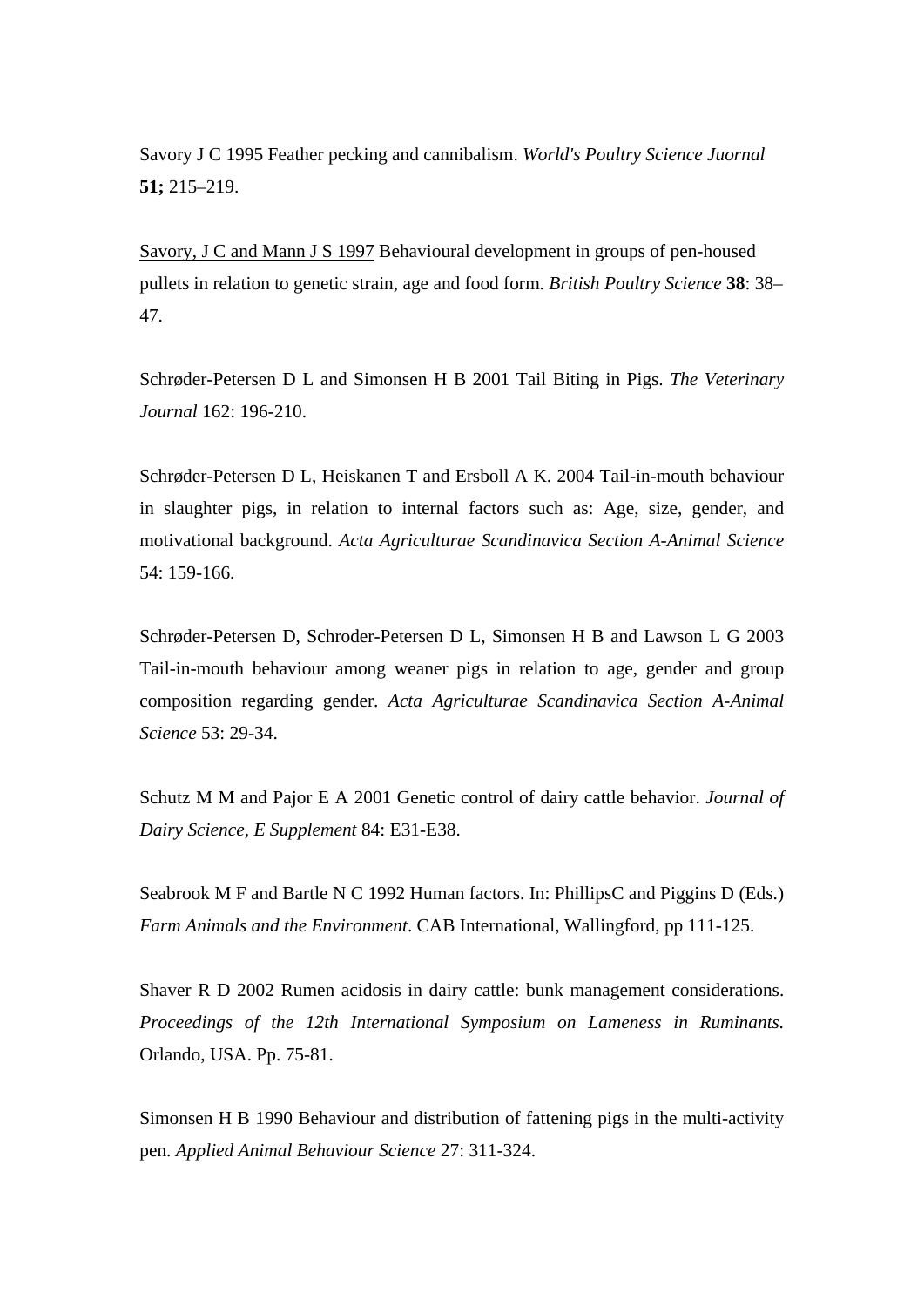Somers J G C J, Frankena K, Noordhuizen-Stassen E N and Metz J H M 2003 Prevalence of claw disorders in Dutch dairy cows exposed to several floor systems. *Journal of Dairy Science* 86: 2082-2093.

Sorensen P, Su G and Kestin S C 2000 Effects of age and stocking density on leg weakness in broiler chickens. *Poultry Science* 79: 864-870.

Sprecher D J, Hoesteler D E and Kaneene J B 1997 A lameness scoring system that uses posture and gait to predict dairy cattle reproductive performance. *Theriogenology* 47: 1179-1187.

Stone W C 2004 Nutritional approaches to minimize subacute ruminal acidosis and laminitis in dairy cattle. *Journal of Dairy Science* 87:(E. Suppl.): E13-E26.

Stookey J M and Gonyou H W 1994 The effects of regrouping on behaviour and production parameters in finishing pigs. *Journal of Animal Science* 72: 2804-2811.

Street B R and Gonyou H W 2005 The effects of housing grow-finish pigs at two different group sizes and space allocations. *Journal of Animal Science* 83 (Suppl. 2): 38.

Su G, Sorensen P and Kestin S C 1999 Meal feeding is more effective than early feed restriction at reducing the prevalence of leg weakness in broiler chickens. *Poultry Science* 78: 949-955

Suomi S J 1991 Uptight and laid-back monkeys: individual differences in the response to social challenges. In: Brauth SE, Hall W S and Dooling R J (Eds.), *Plasticity of Development* MIT Press, Cambridge, USA pp. 27-56.

Tauson R and Svensson S A 1980 Influence of plumage conditions on the hen's feed requirement. *Swedish Journal of Agricultural Research* 10: 35-39.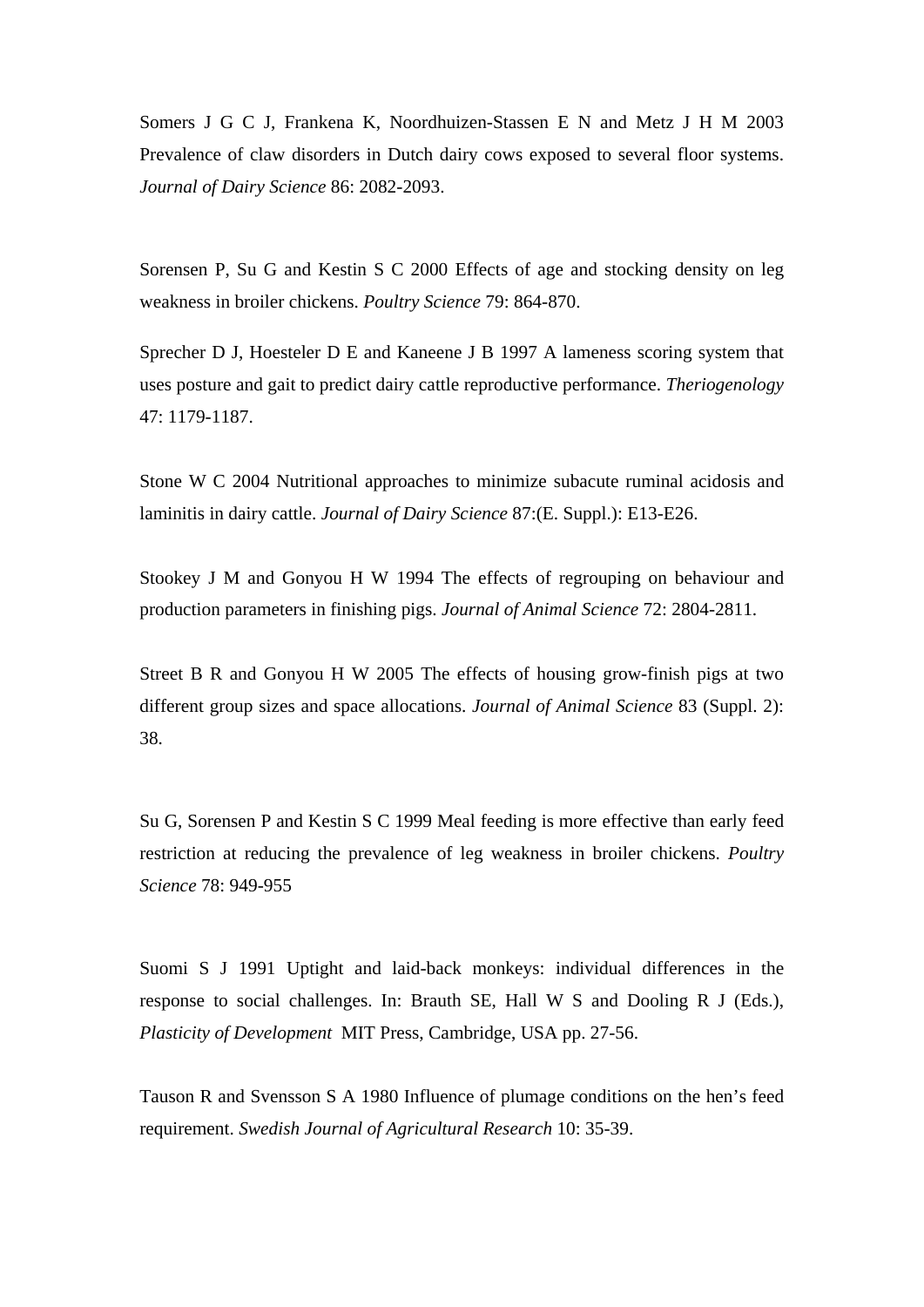Telezhenko E and Bergsten C 2005 Influence of floor type on the locomotion of dairy cows. *Applied Animal Behaviour Science* 93: 183-197.

Tennessen T, Price M A and Berg R T 1985 The social interaction of young bulls and steers after re-grouping. *Applied Animal Behaviour Science* 14: 37-47.

Tuchscherer M, Puppe B, Tuchscherer A and Tiemann U 2000 Early identification of neonates at risk: traits of newborn piglets with respect to survival. *Theriogenology* 54: 371-388.

Valros A, Ahlstrom S, Rintala H, Hakkinen T and Saloniemi H 2004 The prevalence of tail damage in slaughter pigs in Finland and associations to carcass condemnations. *Acta Agriculturae Scandinavica Section A-Animal Science* 54: 213-219.

Van de Weerd H A and Docking C M 2005 The development of harmful social behaviour in pigs with intact tails and different enrichment backgrounds in two housing systems. *Animal Science* 80: 289-298.

Van de Weerd H A, Docking C M, Day J E L, Avery P J and Edwards S A 2003 A systematic approach towards developing environmental enrichment for pigs. *Applied Animal Behaviour Science* 84: 101-118.

Van der Tol P P J, van der Beek S S, Metz J H M, Noordhuizen-Stassen E N, Back W, Braam C R and Weijs W A 2004 The effect of preventive trimming on weight bearing and force balance on the claws of dairy cattle. *Journal of Dairy Science* 87: 1732-1738.

Waiblinger S, Knierim U and Winckler C 2001 The development of an epidemiolocally based on-farm welfare assessment system for use with dairy cows. *Acta Agricultura Scaninavica, Section A, Animal Science, Suppl.* 30: 73-77.

Waiblinger S and Spoolder H 2007 Quality of stockpersonship. In: Velarde A and Geers R. (Eds.) *On farm monitoring of pig welfare.* Wageningen Academic Publishers, Wageningen, pp 159-166.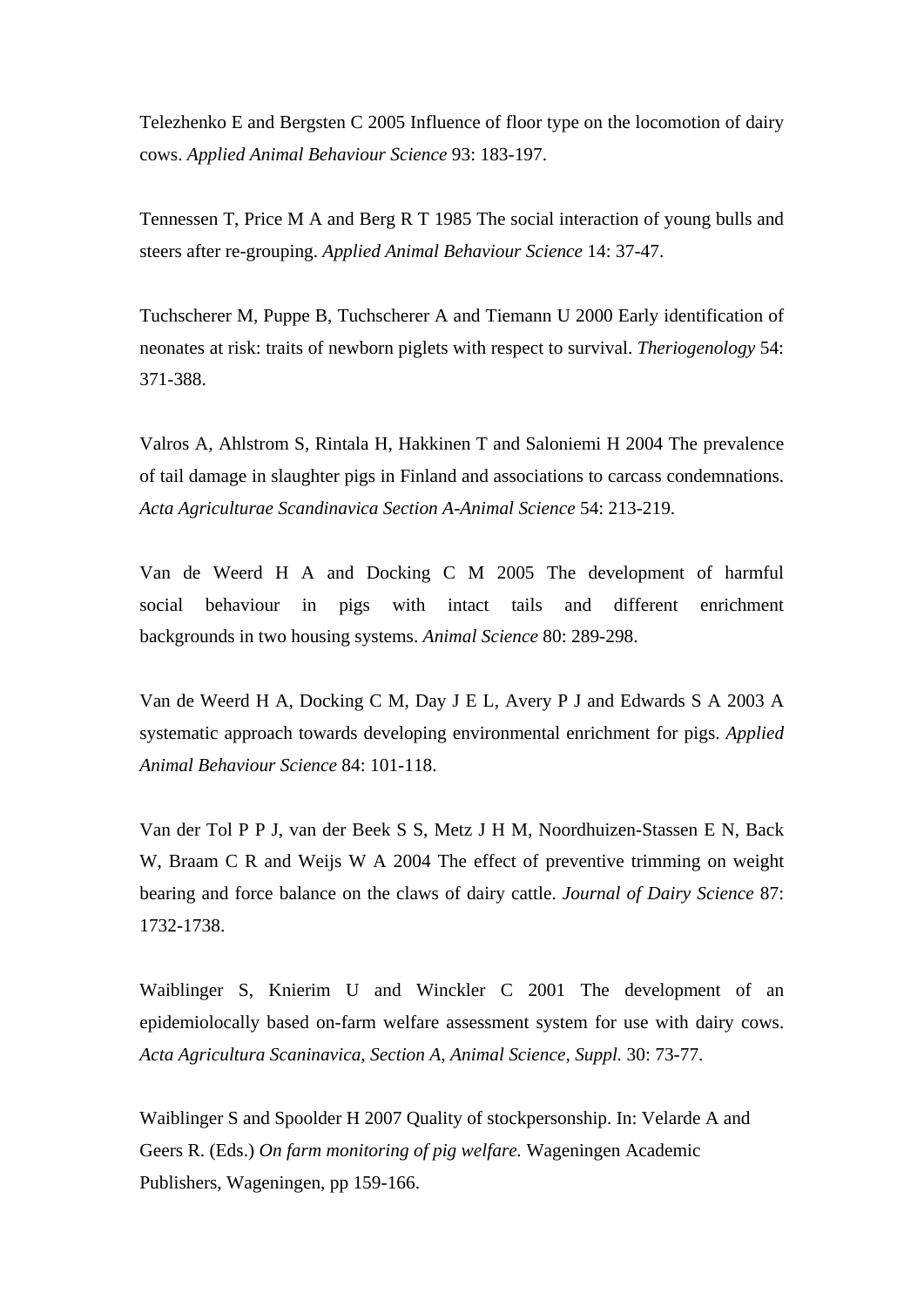Waiblinger S, Boivin X, Pedersen V, Tosi M, Janczak A M, Visser E K, Jones R B 2006 Assessing the human–animal relationship in farmed species: a critical review. *Applied Animal behaviour Science* 101: 185–242.

Waiblinger S, Menke C and Folsch D W 2003 Influences on the avoidance and approach behaviour of dairy cows towards humans on 35 farms. *Applied Animal Behaviour Science* 84: 23-29.

Wathes C and Whittemore C T 2006 Environmental management of pigs. In: Kyriazakis I and Whittemore C T (Eds.) *Science and Practice of Pig Production.* Blackwell Publishing, Oxford, pp. 533-592.

Weaver A D 2000 Lameness. In: Andrews A H (Ed.) *The Health of Dairy Cattle*, Oxford: Blackwell Science pp. 142-202.

Wechsler B and Huber-Eicher B 1988 The effect of foraging material and perch height on feather pecking and feather damage in laying hens. *Applied Animal Behaviour Science* 58: 131-141.

Weeks C A, Danbury T D, Davies H C, Hunt P and Kestin S C 2000 The behaviour of broiler chickens and its modification by lameness. *Applied Animal Behaviour Science* 67: 111-125.

Welfare Quality® Assessment Protocols for Poultry. 2009.

White K R, D M Anderson and Bate L A. 1996 Increasing piglet survival through an improved farrowing management protocol. *Canadian Journal of Animal Science* **76:** 491–495.

Whittemore, C 1993 *The Science and Practice of Pig Production*. Longman Scientific and Technical, Harlow, England.